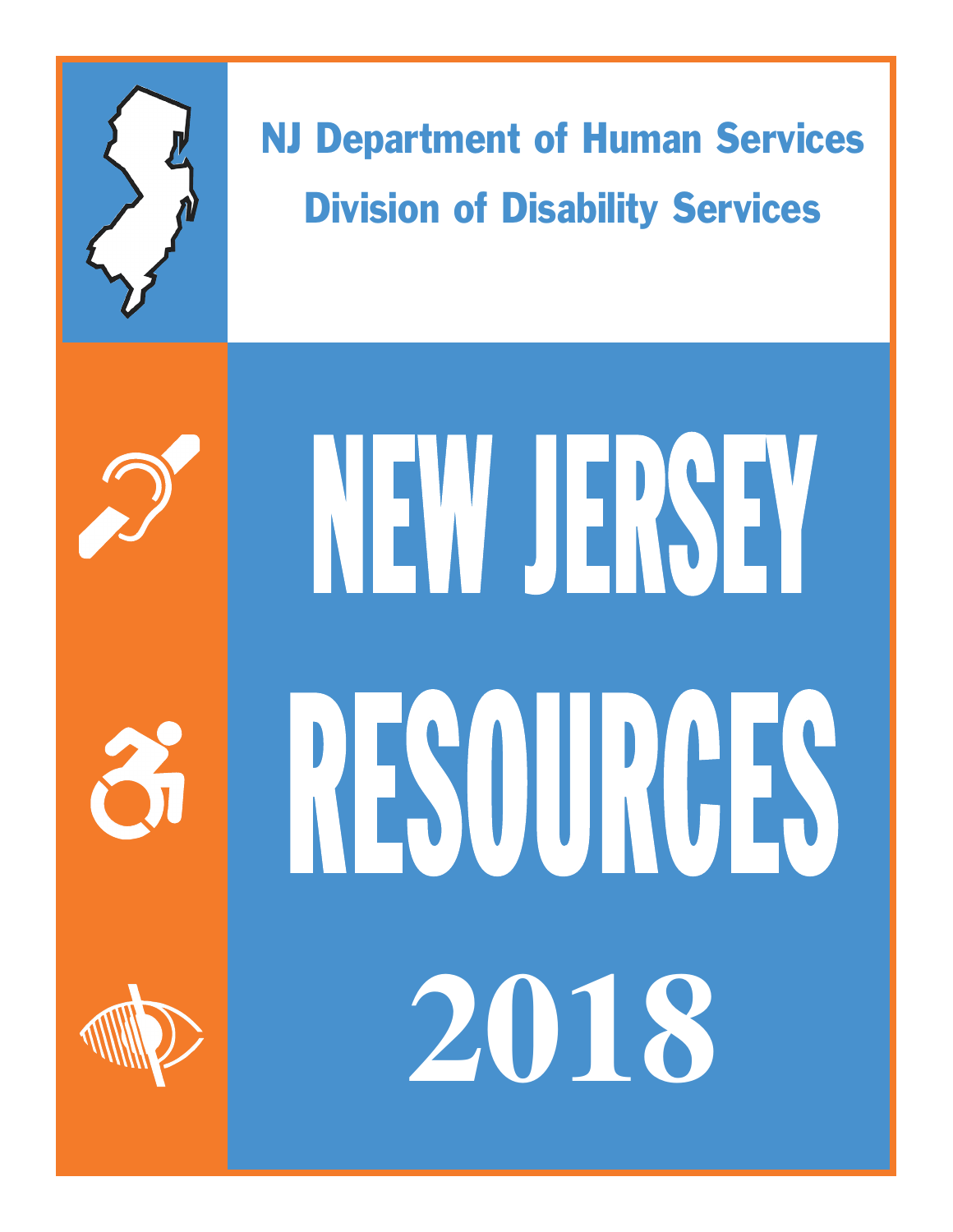The New Jersey Department of Human Services (NJ DHS) complies with applicable Federal civil rights laws and does not discriminate on the basis of race, color, national origin, age, disability, or sex. NJ DHS does not exclude people or treat them differently because of race, color, national origin, age, disability, or sex. The NJ DHS:

- **•** Provides free aids and services to people with disabilities to communicate effectively with us, such as: Qualified sign language interpreters
- **In Written information in other formats (large print, audio, accessible electronic formats, other formats)**
- **•** Provides free language services to people whose primary language is not English, such as: Qualified interpreters
- **Information written in other languages**

If you need these services or if you believe that the NJ DHS has failed to provide these services or discriminated in another way on the basis of race, color, national origin, age, disability, or sex, please contact: NJ Civil Rights Coordinator, NJ Department of Human Services, Office of Legal and Regulatory Affairs, P.O. Box 700, Trenton, NJ 08625-0700, 609-777-2026, DHS-CO.OLRA@dhs.state.nj.us.

You can also file a civil rights complaint with the U.S. Department of Health and Human Services, Office for Civil Rights, electronically through the Office for Civil Rights Complaint Portal, available at https://ocrportal.hhs.gov/ocr/ portal/lobby.jsf, or by mail or phone at: U.S. Department of Health and Human Services 200 Independence Avenue, SW Room 509F, HHH Building Washington, D.C. 20201 1-800-368-1019, 800-537-7697 (TDD) Complaint forms are available at http://www.hhs.gov/ocr/office/file/index.html.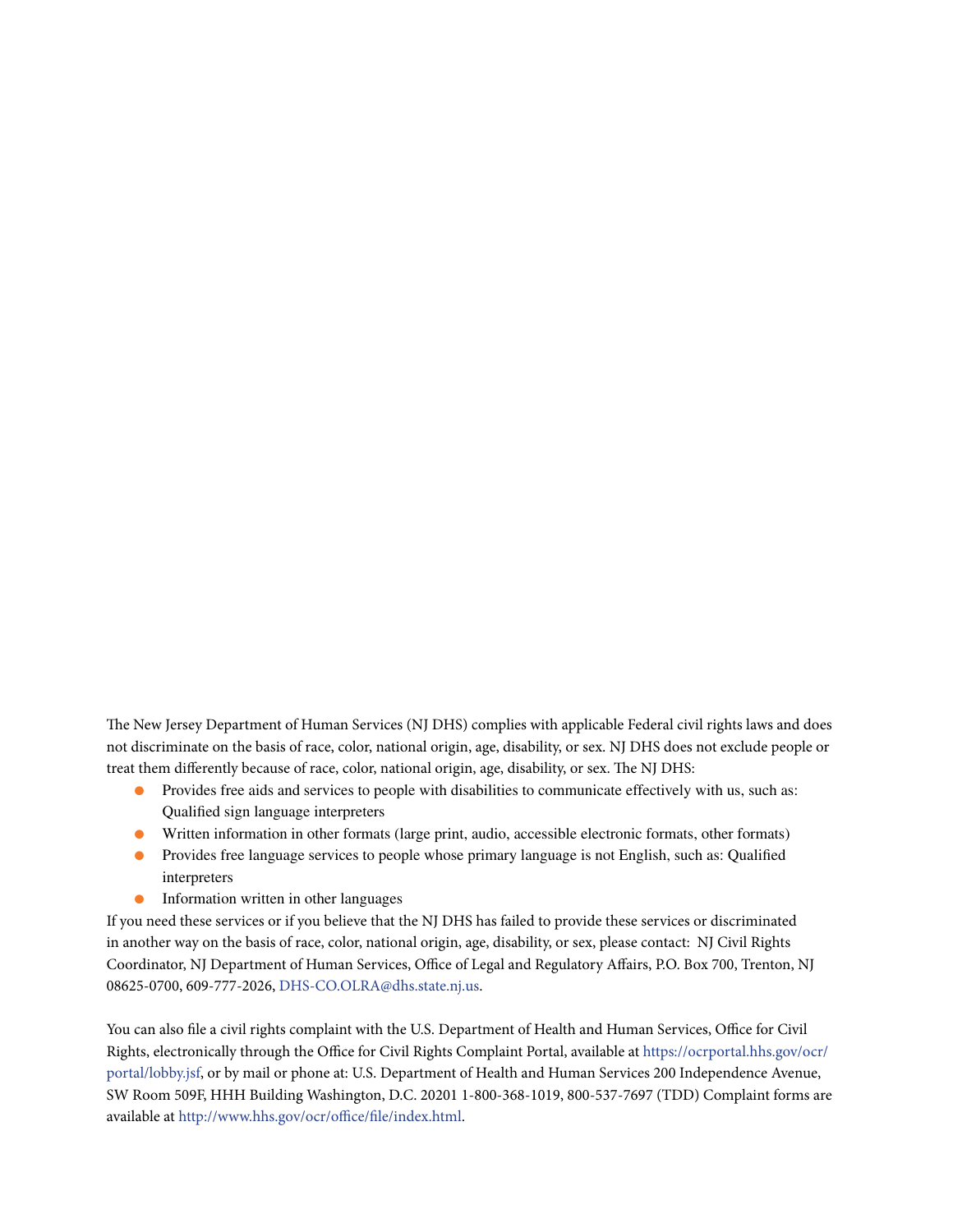

PHIL MURPHY *Governor*

**SHEILA OLIVER** *Lt. Governor*

CAROLE **JOHNSON** *Commissioner*

Dear New Jerseyans:

Welcome! The New Jersey Resources 2018 Directory is the annual edition published by the New Jersey Department of Human Services' Division of Disability Services (DDS). The Directory is intended to be a comprehensive resource identifying programs and services to individuals with disabilities, their families, caregivers, and advocates.

DDS developed the Directory to provide a single source for information about the various levels of government, community organizations and professionals working to assist people with disabilities. The publication provides access to up-to-date information that individuals with disabilities, along with their families, can use to help them thrive in their physical, professional and recreational lives.

The directory will be made available online in English, Spanish, and in audio format so that individuals and agencies can access the services they need. To view the online versions, please visit: www.state.nj.us/humanservices/dds/home/index.html

A certified Information and Referral Specialist can be reached to discuss any individual concerns and can provide direct assistance by phone at 1-888-285-3036 (toll free).

We hope that you find this resource of assistance.

 Sincerely, Carole/Johnson

**Commissioner**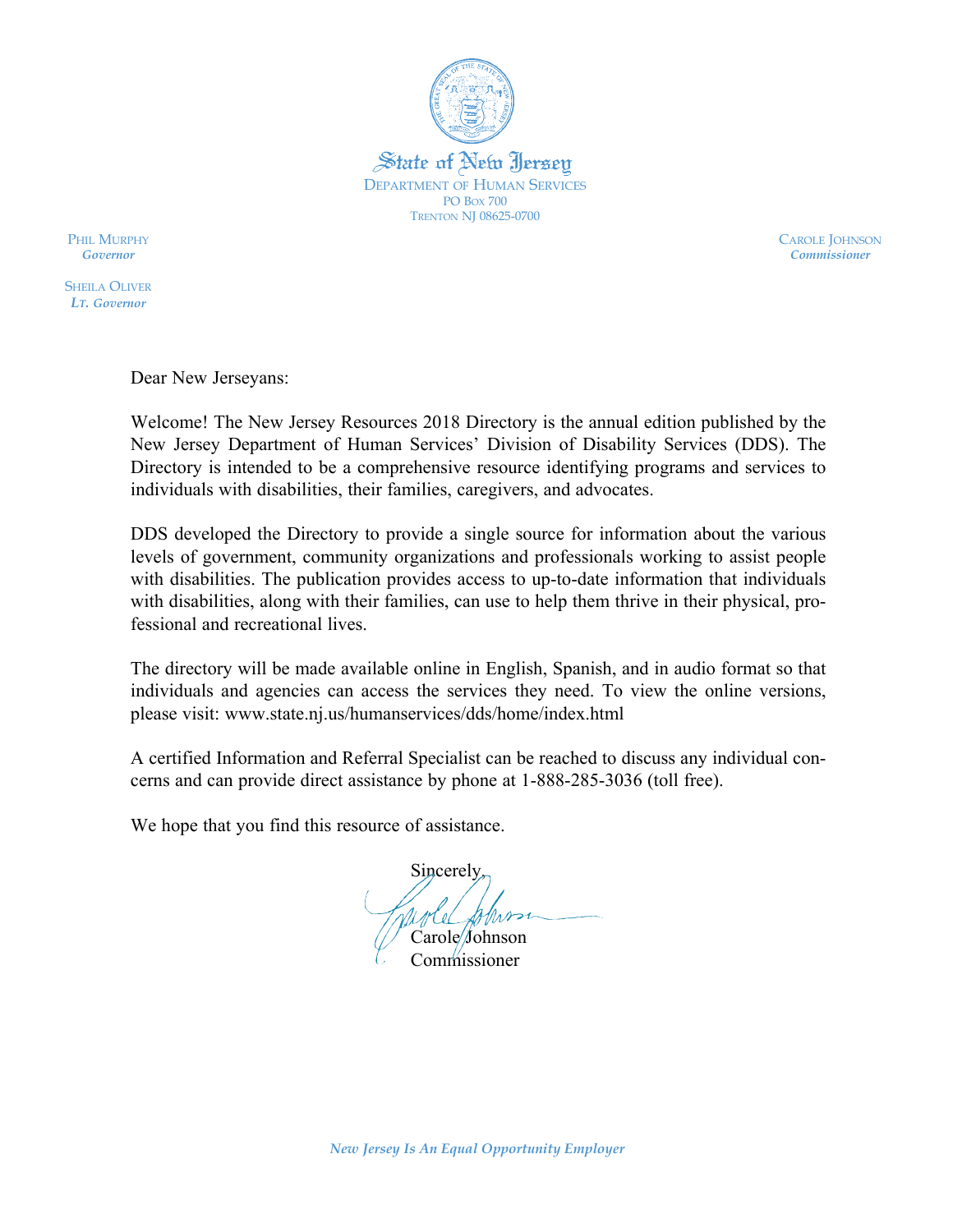

## **CONTACT INFORMATION (888) 285-3036**

| <b>MAILING ADDRESS:</b> | PO Box 705 Trenton, NJ 08625-0705       |
|-------------------------|-----------------------------------------|
| <b>TELEPHONE:</b>       | 1 (888) 285-3036 (Toll-Free)            |
| <b>FAX:</b>             | $(609)$ 631-4365                        |
| <b>INTERNET:</b>        | www.state.nj.us/humanservices/dds/home/ |

## **USING RESOURCES 2018**

Developed by the New Jersey Department of Human Services' Division of Disability Services, New Jersey Resources 2018 provides easy access to information about programs and services available to residents living and working with disabilities, as well as families, advocates, and professional communities working to assist people with disabilities. New Jersey Resources is updated annually and released in May of each year.

## **REPORTING CORRECTIONS AND UPDATES**

The programs and agencies listed in this directory are asked to report any changes as quickly as possible.

## **Submit changes to: Dianna Maurone Dianna.Maurone@dhs.state.nj.us**

## **NEED ADDITIONAL ASSISTANCE?**

Should you require additional information, please call the Division of Disability Services at 1-888-285- 3036 and speak with an Information and Referral Specialist.

## **DISCLAIMER**

The Division of Disability Services reserves the right to publish items selectively, as space permits. Listed items are not necessarily under the jurisdiction of the Department of Human Services and the listing does not imply an endorsement of the program.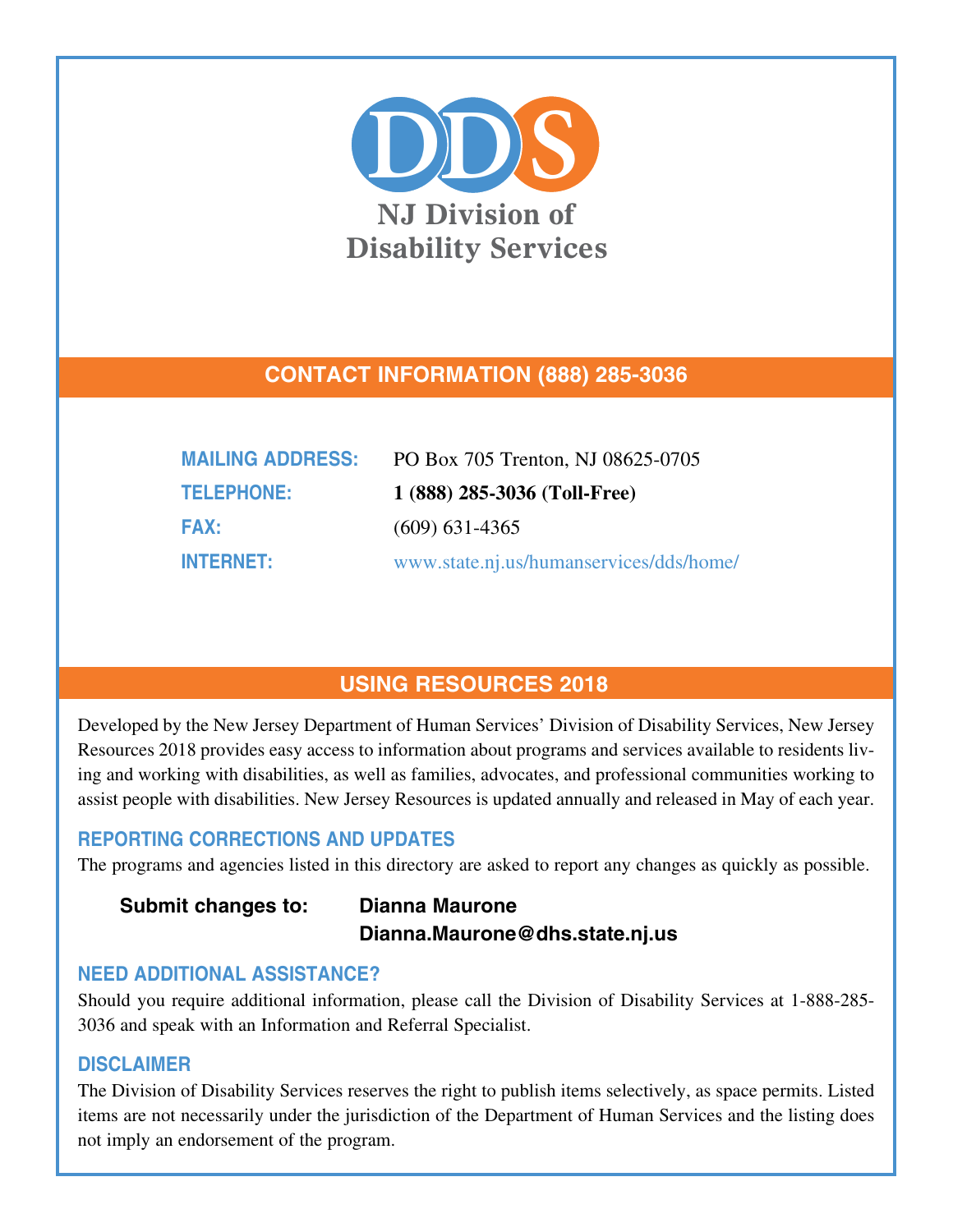## **TABLE OF CONTENTS**

| $\mathbb T$             |         |  |
|-------------------------|---------|--|
| П                       |         |  |
| Ш                       |         |  |
| IV                      |         |  |
| $\mathbf{V}$            |         |  |
| <b>VI</b>               |         |  |
| <b>VII</b>              |         |  |
| <b>VIII</b>             |         |  |
| $\mathbf{I} \mathbf{X}$ |         |  |
| $\mathbf{X}$            |         |  |
| XI                      |         |  |
| XII                     |         |  |
| <b>XIII</b>             |         |  |
| <b>XIV</b>              |         |  |
| XV                      |         |  |
| <b>XVI</b>              |         |  |
|                         |         |  |
|                         |         |  |
| <b>XIX</b>              |         |  |
| XX                      |         |  |
| <b>XXI</b>              |         |  |
|                         |         |  |
|                         |         |  |
| <b>APPENDIX 2</b>       |         |  |
| <b>APPENDIX 3</b>       |         |  |
| <b>APPENDIX 4</b>       |         |  |
| <b>APPENDIX 5</b>       |         |  |
| <b>APPENDIX 6</b>       |         |  |
| <b>APPENDIX 7</b>       |         |  |
| <b>APPENDIX 8</b>       |         |  |
|                         |         |  |
|                         |         |  |
| <b>GLOSSARY</b>         | $64-67$ |  |
|                         |         |  |
|                         |         |  |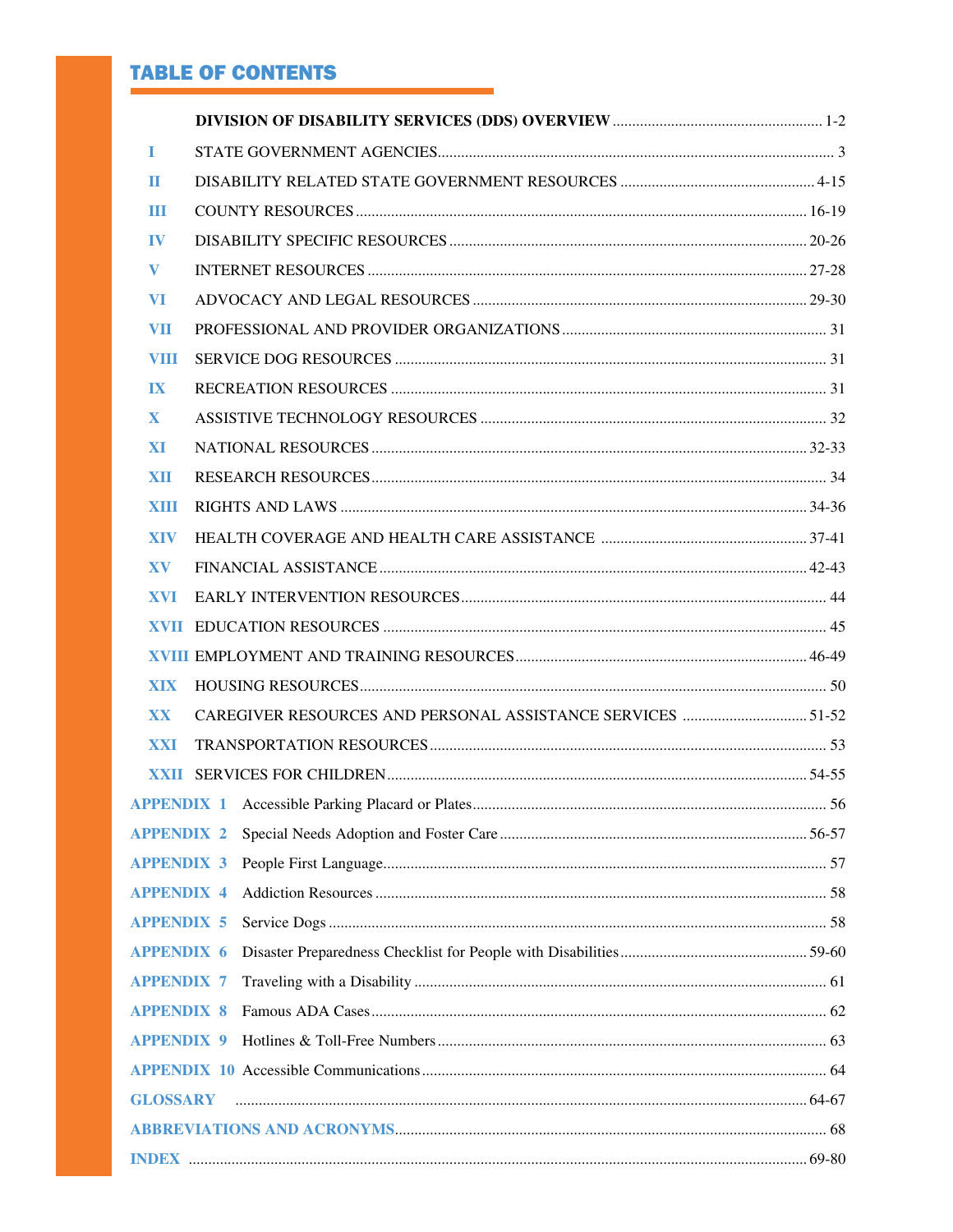# DIVISION OF DISABILITY SERVICES (DDS)

## 1-888-285-3036

www.state.nj.us/humanservices/dds/home/

## **MISSION STATEMENT**

*"The first place to call for disability-related information."*

Within the Department of Human Services, the Division of Disability Services (DDS) provides a single point of entry for people seeking disability related information in New Jersey. DDS works to streamline access to services and information that promote and enhance independent living for individuals with all disabilities by facilitating coordination and cooperation among local, county, and state government agencies. DDS promotes maximum independence and the full participation of people with disabilities within all aspects of community life. DDS serves individuals with all disabilities, statewide.

## **OFFICE OF INFORMATION AND ASSISTANCE SERVICES**

#### **Information and Referral Services**

Nationally Certified Information and Referral Specialists (I & R Specialists) are available during regular business hours, Monday through Friday, to provide information and to assist with navigating State and County Services available to individuals with disabilities. In addition to providing live assistance over the phone, I  $&R$  specialists attend public events throughout the State to disseminate information and answer questions.

#### **Managed Long Term Services and Supports (MLTSS) Enrollment Assistance**

MLTSS refers to the delivery of long-term services and supports through New Jersey Medicaid's NJ FamilyCare program. MLTSS is designed to provide the long term supports and services individuals need to remain in the community for as long as possible. DDS I & R Specialists initiate assessments for the determination of MLTSS eligibility for children, 20 years old and younger, who are not otherwise eligible for NJ Medicaid. (For more information on MLTSS, see page 8)

#### **DDD/DDS Case Management Collaboration**

DDS' I & R Specialists remain the primary contact for some adults registered with the Division of Developmental Disabilities (DDD) who live, either independently or with their families, and benefit from information regarding insurance, benefits, transportation, education, future employment and available resources that are provided by organizations other than DDD.

#### **Traumatic Brain Injury Fund**

The TBI Fund provides New Jersey residents of any age, who have survived a Traumatic Brain Injury, the opportunity to access the brain injury related services and supports they need to live in the community. The Fund subsidizes supports and services to foster independence and maximize quality of life when insurance, personal resources, and/or public programs are unavailable to meet those needs.

### **Personal Assistance Services Program (PASP)**

PASP is a supplemental personal care program designed for New Jersey residents, ages 18 to 70, who have a permanent physical disability, are capable of directing their own services, and are either employed, preparing for employment, involved in community volunteer work, or attending school. PASP allows consumers to receive up to 40 hours of service per week, therefore enabling them to maintain their independence in the community. Personal assistants help with such tasks as light housekeeping, bathing, dressing, meal preparation and shopping. (See Page 51)

#### **Personal Preference Program (PPP)**

This program is now administered by the Division of Medical Assistance and Health Services (DMAHS). (See Page 51)

#### **SPECIAL PROJECTS AND INITIATIVES**

#### **NJ Workability**

The WorkAbility program offers people with disabilities who are working and whose income would otherwise make them ineligible for NJ Familycare the opportunity to pay a small premium and receive full NJ Medicaid coverage. People with disabilities who are employed and are between the ages of 16 and 64 can qualify for the program with an annual gross earned income of up to approximately \$61,500. (See Page 49)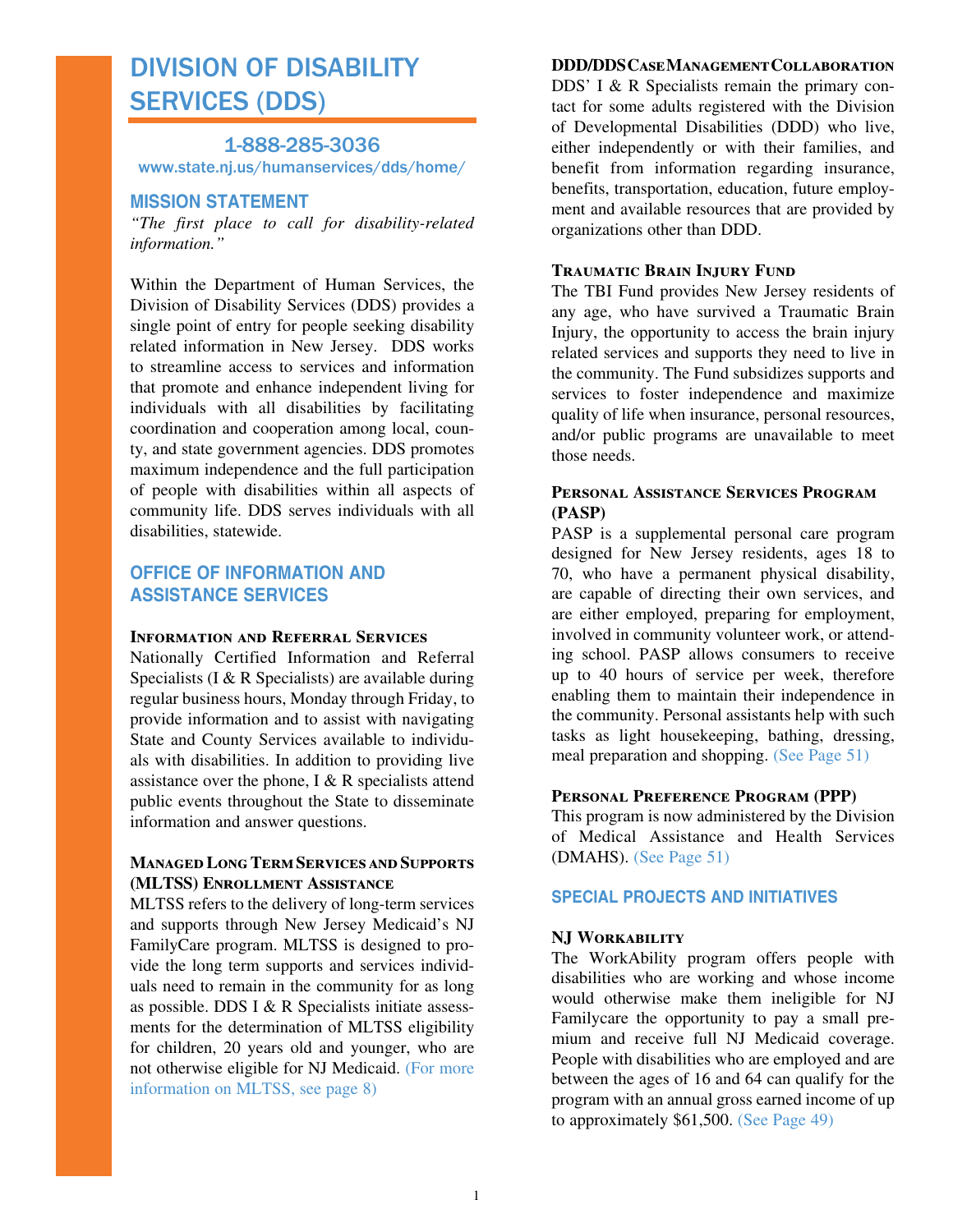### **Disability Health and Wellness Initiatives (DH&W)**

The DH&W program, funded by various grant programs, works to collaborate with policy makers, health educators, public and private agencies, and experts in the field of health and wellness on projects that promote healthy living and prevention of secondary conditions for people with disabilities. The Division continuously seeks funding for initiatives that will help meet those needs. Recent project topics have included the following: *Addressing Violence Against Women with Disabilities, Emergency Food Provider Accessibility Project, Emergency Planning and Disaster Preparedness for People with Disabilities, and a Health & Wellness Guide*.

#### **Access and Functional Needs (AFN)**

Within the Department of Human Services, DDS serves as the lead for implementation of emergency preparedness and disaster response, recovery, and mitigation efforts that are inclusive of people with disabilities and others with access and functional needs. DDS provides guidance, tools, methods and strategies to assist in establishing equal physical, program, and communication access.

## **Community Discharge Initiative**

Individuals in hospitals or nursing homes wishing to return to the community may contact DDS for assistance with discharge planning and information in obtaining the supports necessary to live independently. No formal referral is necessary. Providers or individuals may call for information.

#### **I Choose Home New Jersey (also known as Money Follows the Person)**

In collaboration with other State agencies, DDS is working to promote I Choose Home – NJ, an initiative focused on providing opportunities for individuals who are eligible for Medicaid and have been living in an institutional setting for more than 90 days, to return to an independent community setting with necessary supports and services. For more information: www.ichoosehome.nj.gov 1-855-466-3005

#### **The Able Act**

The Achieving a Better Life Experience (ABLE) Act of 2014 established ABLE accounts, which are tax-advantaged savings accounts intended to allow qualified individuals with disabilities to save money for qualified disability related expenses, while still meeting eligibility for means tested public benefits such as Medicaid and SSI. The funds accumulated in

an ABLE account can be used to pay for things such as education, housing, transportation, employment training and support, assistive technology, personal support services, health care expenses, financial management, and more. The ABLE Act limits eligibility to individuals with significant disabilities, with an age of onset of disability prior to the age of 26. Each state administers and maintains ownership of its own ABLE program. While NJ DHS is working on fully implementing this program and securing a vendor, a qualified individual can take action now by opening an ABLE account in another state. There are many states that have launched ABLE programs that do not require residency in the administering state. These programs can be found at www.ablenrc.org.

## **STATUTORY ADVISORY BOARDS AND COUNCILS**

DDS serves as staff to the mandated advisory councils listed below. Meetings are open to the public. Please visit our website for a list of current meeting dates and locations: www.state.nj.us/humanservices/dds/home/

## **Traumatic Brain Injury Advisory Council**

The TBI Council holds quarterly public meetings to advise the Department of Human Services of issues relevant to brain injury services.

## **Personal Assistance Services Advisory Council**

The PASP advisory Council meets quarterly to serve as a means for consumers to offer feedback that is used to review and evaluate the effectiveness of the PASP program and to recommend changes on a statewide level.

#### **PUBLICATIONS**

DDS publishes several guides/informational brochures which are available to you free of charge, including *New Jersey Resources* and the *New Jersey Guide to Accessible Parking.* Most publications are available in English and Spanish. Please contact us at **1-888-285- 3036** to request a guide by mail or visit our website at: www.state.nj.us/humanservices/dds/home/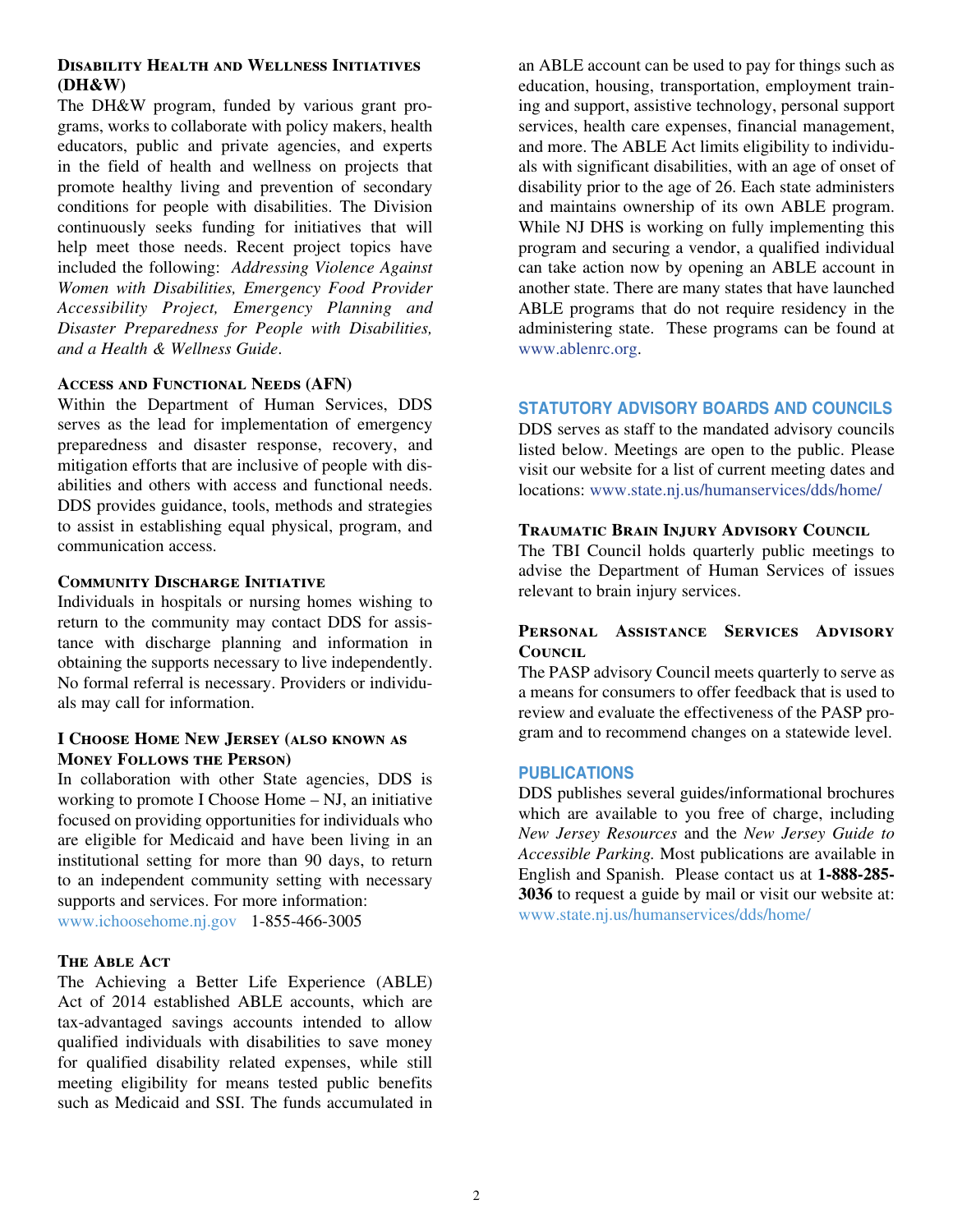## STATE GOVERNMENT AGENCIES

I

The Office of the Governor and all state departments are listed below. Detailed information on agencies that specifically address the concerns of people with disabilities can be found in the subsequent sections of the directory.

**OFFICE OF THE GOVERNOR** Telephone: (609) 292-6000 FAX: (609) 292-3454 Phil Murphy, Governor Sheila Oliver, Lt. Governor State of New Jersey

**State of New Jersey Homepage** www.state.nj.us www.nj.gov

#### **DEPARTMENTS**

**DEPARTMENT OF AGRICULTURE** Tel: (609) 292-3976 www.state.nj.us/agriculture

**DEPARTMENT OF BANKING & INSURANCE** Tel: (609) 292-7272 www.state.nj.us/dobi

**DEPARTMENT OF CHILDREN & FAMILIES** Tel: (609) 888-7900 www.state.nj.us/dcf

**DEPARTMENT OF COMMUNITY AFFAIRS** Tel: (609) 292-6420 www.state.nj.us/dca

**DEPARTMENT OF CORRECTIONS** Tel: (609) 292-4036 www.state.nj.us/corrections

**DEPARTMENT OF EDUCATION** Tel: (609) 292-4469 www.state.nj.us/education

**DEPARTMENT OF ENVIRONMENTAL PROTECTION** Tel: (609) 292-2885 www.state.nj.us/dep

**DEPARTMENT OF HEALTH** Tel: (800) 367-6543 (609) 292-7837 www.state.nj.us/health

**DEPARTMENT OF HUMAN SERVICES** Tel: (609) 292-3717 www.state.nj.us/humanservices

**DEPARTMENT OF LABOR & WORKFORCE DEVELOPMENT** Tel: (609) 292-2323 lwd.dol.state.nj.us/labor

**DEPARTMENT OF LAW & PUBLIC SAFETY** Tel: (609) 292-4925 www.state.nj.us/lps

**DEPARTMENT OF MILITARY & VETERANS AFFAIRS** Tel: (609) 530-6957 www.state.nj.us/military

**DEPARTMENT OF STATE** Tel: (609) 984-1900 www.state.nj.us/state

**DEPARTMENT OF TRANSPORTATION** Tel: (609) 530-2000 www.nj.gov/transportation

**DEPARTMENT OF THE TREASURY** Tel: (609) 292-6748 www.state.nj.us/treasury

**NJ STATE POLICE**  Tel: (609) 882-2000 www.njsp.org

> **NJ Homeland Security** *www.njhomelandsecurity.gov* **866-4-SAFE-NJ**

**NJ State Police** *www.njsp.org*

**NJ Office of Emergency Management** *www.state.nj.us/njoem* **609-882-2000 (for emergencies, call "911")**

**Office of Legislative Services 800-792-8630**

#### **DID YOU KNOW?**

**The NJ Special Needs Registry collects information emergency responders will need to help locate and evacuate people with special needs during an emergency. The registry is completely voluntary and does not disclose your information to anyone outside of the immediate emergency response community.** 

**To register go to:** *www.registerready.nj.gov* **or call 211.** 

**See pages 59-60 for more information on disaster preparedness for people with disabilities.**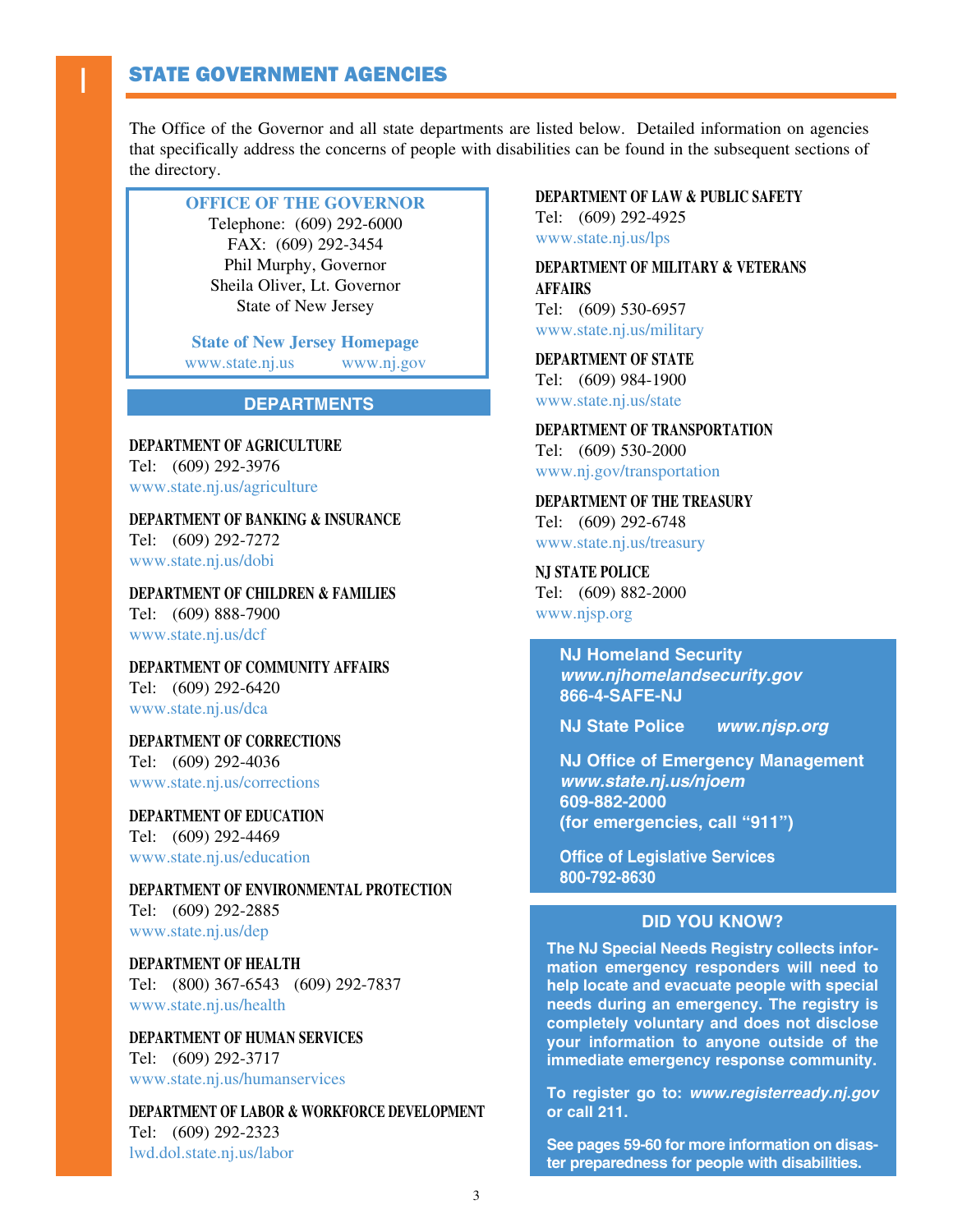## **FEDERALLY MANDATED DEVELOPMENTAL DISABILITY AGENCIES**

## **NEW JERSEY COUNCIL ON DEVELOPMENTAL DISABILITIES**

The New Jersey Council on Developmental Disabilities is New Jersey's planning body for developmental disability issues. Members are appointed by the governor and approved by the New Jersey Senate. The Council includes people with developmental disabilities, parents/guardians, non-governmental service providers, and representatives from state agencies that provide services to people with developmental disabilities and to their families.

The Council develops and monitors the State Plan for Services to People with Developmental Disabilities, administers the federally assisted Basic State Grant Program, and publishes *People and Families* magazine.

#### **New Jersey Council on Developmental Disabilities**

PO Box 700 Trenton, NJ 08625-0700 Telephone: (800) 792-8858 (toll free) (609) 292-3745 www.njcdd.org

## **NEW JERSEY COUNCIL ON DEVELOPMENTAL DISABILITIES AT A GLANCE**

- Family Support People First<br>• Youth Leadership New Jersey
	-
- $\bullet$  Youth Leadership
- 
- 
- Partners In Policymaking Inclusive Education

For Information: (609) 292-3745

#### **DISABILITY RIGHTS NEW JERSEY**

Disability Rights New Jersey (DRNJ) is a private, non-profit, consumer-directed organization that serves as New Jersey's federally funded agency for people with disabilities.

The program was established to advocate for and advance the human, civil and legal rights of citizens of New Jersey with disabilities. DRNJ works to promote public awareness and recognition of individuals with disabilities as equally entitled members of society. DRNJ advocates for and provides education, training and technical assistance to individuals with disabilities, the agencies that serve them, attorneys, professionals, courts and others regarding the rights of individuals with disabilities.

In addition to protection and advocacy services, DRNJ maintains the Assistive Technology Advocacy Center (ATAC), which works to make assistive devices and services more accessible to individuals with disabilities throughout the state.

#### **Disability Rights New Jersey**

210 South Broad Street, 3rd Floor Trenton, NJ 08608 Telephone: (609) 292-9742 Toll Free: (800) 922-7233 www.drnj.org

## **DISABILITY RIGHTS NEW JERSEY AT A GLANCE**

- Protection and Advocacy for Persons with Developmental Disabilities (PADD)
- Protection and Advocacy for Individuals with Mental Illness (PAIMI)
- Protection and Advocacy of Individual Rights (PAIR)
- Client Assistance Program (CAP)
- Protection and Advocacy for Assistive Technology (PAAT)
- Healthcare Consumer Assistance Program (HCCAP)
- Assistive Technology Advocacy Center (ATAC)
- Protection and Advocacy for Individuals with Traumatic Brain Injury (PATBI)
- Protection and Advocacy for Beneficiaries of Social Security (PABSS)
- Protection and Advocacy for Voter Access (PAVA)

For Information: (800) 922-7233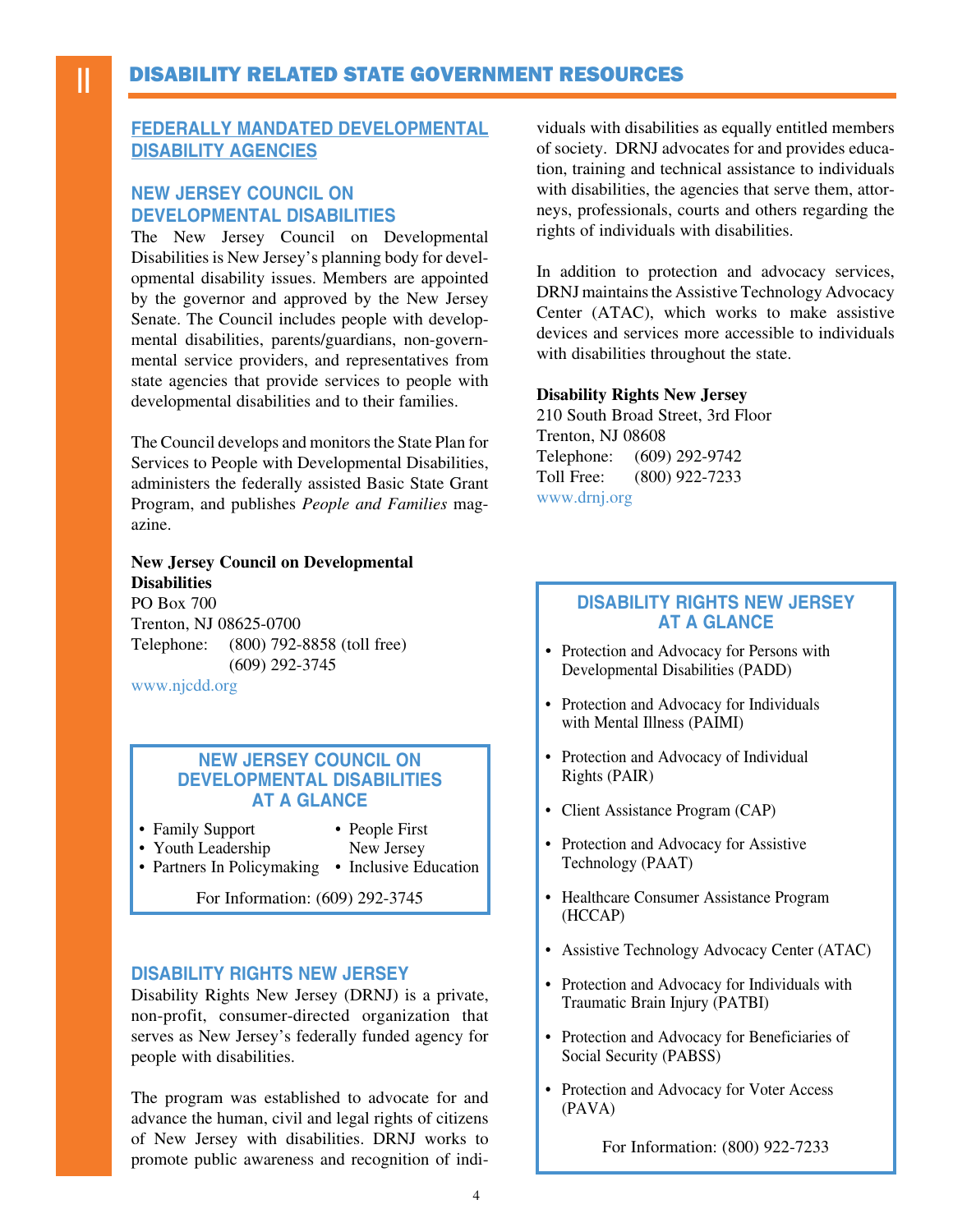## **ELIZABETH M. BOGGS CENTER ON DEVELOPMENTAL DISABILITIES**

#### **"A UNIVERSITY CENTER FOR EXCELLENCE IN DEVELOPMENTAL DISABILITIES EDUCATION, RESEARCH, AND SERVICE"**

The Boggs Center, as a University Center for Excellence in Developmental Disabilities, values uniqueness and individuality and promotes the self-determination and full participation of people with disabilities and their families in all aspects of community life.

Through partnerships and collaborations, the Boggs Center prepares students through interdisciplinary programs, provides community training and technical assistance, conducts research, and disseminates information and educational materials.

## **BOGGS CENTER AT A GLANCE**

**The Boggs Center addresses the needs of communities, people with disabilities, and families through training and the dissemination of information and research in the focus areas of:**

- Early Intervention Self-Determination and Education • Employment
	-
	-
- Community Supports Health

For Information: (732) 235-9300 www.rwjms.rutgers.edu/boggscenter

**The Elizabeth M. Boggs Center on Developmental Disabilities/Rutgers University** Rutgers Robert Wood Johnson Medical School 335 George Street, Suite 3500 3rd Floor PO Box 2688 New Brunswick, NJ 08901-2688 Telephone: (732) 235-9300 www.rwjms.rutgers.edu/boggscenter/

## **KEYS TO SUCCESSFUL SELF-ADVOCACY**

- 0 **Make sure you have an accurate understanding of what is needed**  When seeking equipment or services, make sure you have all the details and product information. If insurance is being used, ask if there are preset guidelines or requisite information. This will save time during the application process.
- 0 **Be prepared to assist professionals**  Your family doctor may have limited experience in writing prescriptions for wheelchairs. Discuss your needs, and give as much detail as possible about what you are looking for and your specific needs.
- 0 **Understand your insurance benefits**  Review the terms of each program and policy. Pay careful attention to co-pays, service limits, replacement, and equipment ownership. These issues become especially important for parents with children, who will outgrow equipment, or whose functional abilities may change with time. Understand your rights to appeal an insurance company's decision in the event of a denial.
- 0 **Seek help from others who have succeeded**  Peer support is the greatest tool to an advocate. The information that you get from peers can be priceless. Learn from those who have done it before.
- 0 **Keep accurate notes**  Include dates, all contact names, and phone numbers.
- 0 **Understand the process**  Most agencies have waiting lists, processing periods, and paperwork to be done. This takes time.
- **Follow up** Stay vigilant and work collaboratively with your service providers to meet your needs.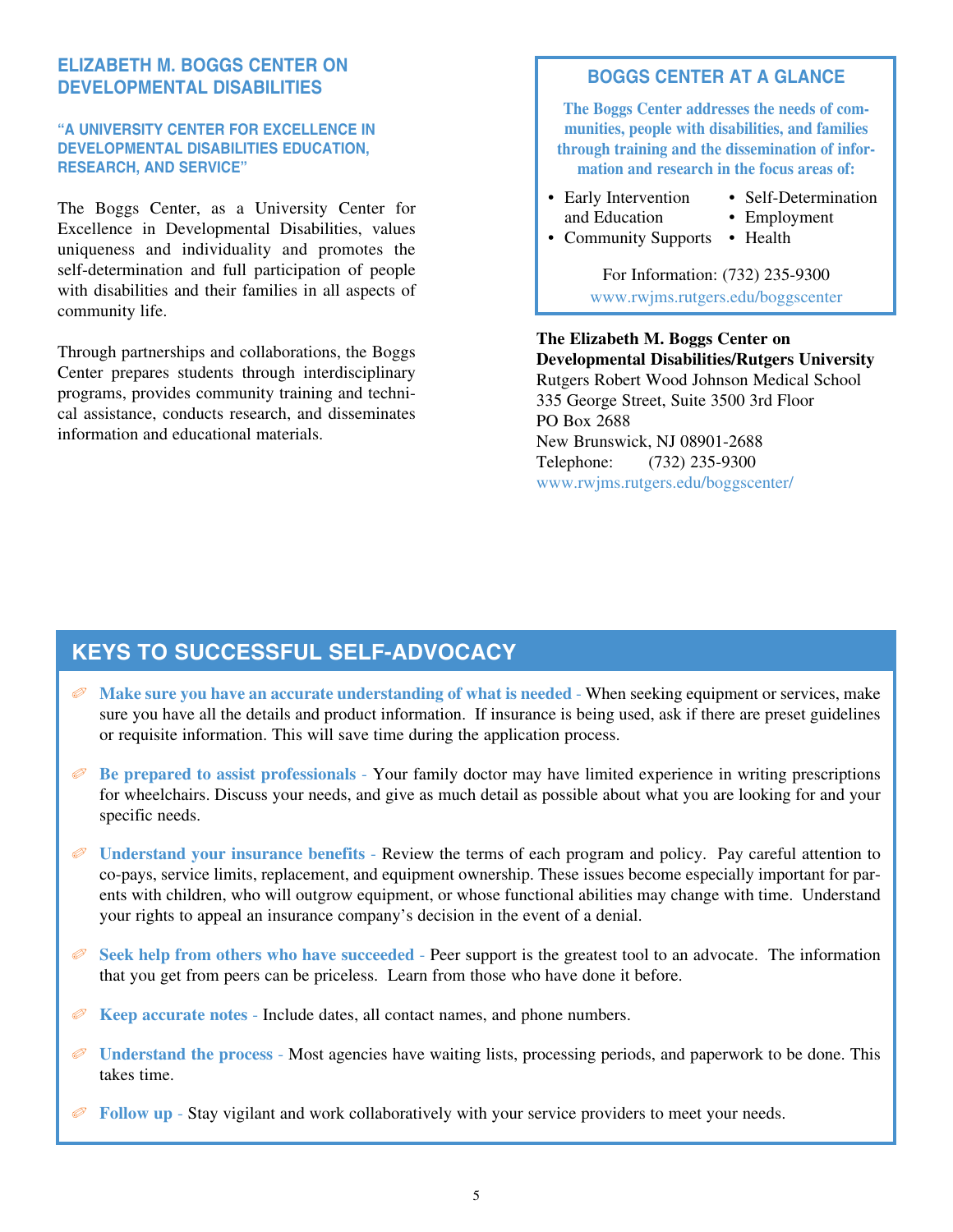## **DEPARTMENT OF HUMAN SERVICES**

DHS provides support services for people with disabilities, seniors, individuals and families with low incomes; people who are blind, visually impaired, deaf, hard of hearing, or deaf-blind; parents needing child care services, child support and/or healthcare for their children; and families facing catastrophic medical expenses for their children.

## **COMMISSION FOR THE BLIND AND VISUALLY IMPAIRED (CBVI)**

The Commission for the Blind and Visually Impaired (CBVI) provides services in the areas of education, employment, independent living and eye health to individuals who are blind or vision impaired, their families and the community. CBVI's programs are designed to enable individuals to achieve full inclusion and integration in society through success in employment, independent living, and social self-sufficiency. Services are made available through State and Federal funding and for the most part, are provided free of charge to residents of New Jersey.

## **COMMISSION FOR THE BLIND AND VISUALLY IMPAIRED (CBVI) - CENTRAL OFFICE**

PO Box 47017 153 Halsey Street, 6th Floor Newark, NJ 07101 Telephone: (973) 648-3333 www.state.nj.us/humanservices/cbvi

## **CBVI FIELD OFFICES:**

#### **CBVI Metro/Northern Region Office**

**Newark Service Center (NSC):** PO Box 47017 153 Halsey Street, 5th Floor Newark, NJ 07101 Telephone: (973) 648-2111 (Bergen, Essex, Hudson, Morris, Passaic, Sussex, and Warren counties)

## **CBVI Southern Region Office**

**Cherry Hill Service Center (CHSC):** 2201 Route 38 East, Suite 600, Cherry Hill, NJ 08002 Telephone: (856) 482-3700 (Atlantic, Burlington, Camden, Cape May, Cumberland, Gloucester, and Salem counties)

## **Atlantic City Services Center**

1300 Atlantic Avenue, 3rd Floor Atlantic City, NJ 08401 Telephone: (609) 441-3074 (Atlantic, Cape May, Cumberland, and Salem counties)

#### **OFFICE OF THE COMMISSIONER**

PO Box 700 Trenton, NJ 08625-0700 Telephone: (609) 292-3717 FAX: (609) 292-3824 www.state.nj.us/humanservices

### **HOTLINES**

**PAAD/Senior Gold Hotline (800) 792-9745**

**Aging and Disability Resource Connection (ADRC) (877) 222-3737**

**NJ DHS Long Term Care Information Line (844) 646-5347** 

#### **CBVI CENTRAL REGION OFFICE FREEHOLD SERVICE CENTER (FSC):**

100 Daniels Way, Freehold, NJ 07728 Telephone: (732) 308-4001 (Hunterdon, Monmouth, Mercer, Middlesex, Ocean, Somerset, and Union counties)

#### **CBVI JOSEPH KOHN REHABILITATION CENTER (JKRC)**

130 Livingston Avenue, New Brunswick, NJ 08901 Telephone: (732) 937-6363

#### **DIVISION OF AGING SERVICES**

The Division of Aging Services (DoAS), New Jersey's lead agency for providing services to seniors, is responsible for programs including Pharmaceutical Assistance to the Aged and Disabled (PAAD), Senior Gold, Adult Protective Services, Lifeline Utility Assistance, and Hearing Aid Assistance to the Aged and Disabled.

#### **DIVISION OF AGING SERVICES**

12D Quakerbridge Plaza PO Box 807 Trenton, NJ 08625-0807 Telephone: (800) 792-8820 www.aging.nj.gov

## **Division of Aging Services at a Glance**

- PAAD/Senior Gold
- Managed Long Term Services and Supports (MLTSS)
- Aging and Disability Resource Connection (ADRC) / Area Agency on Aging (AAA)
- Alzheimer's Day Services
- Adult Protective Services
- Lifeline Utility Assistance
- State Health Insurance Program (SHIP)
- Specified Low Income Medicare Beneficiary (SLMB)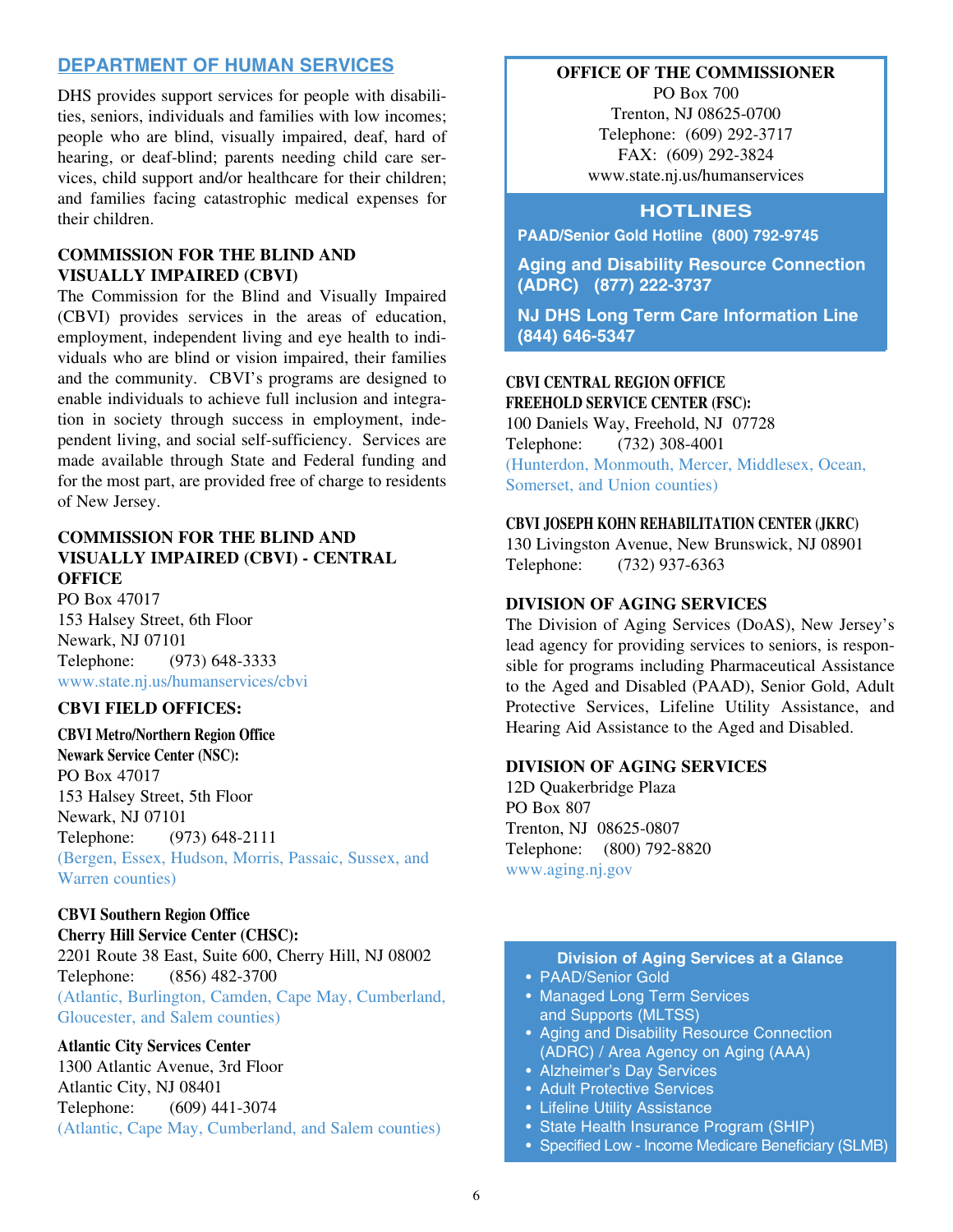#### **DIVISION OF DEAF AND HARD OF HEARING**

Through education, advocacy and direct services, the Division of the Deaf and Hard of Hearing (DDHH) works to eliminate barriers and promote increased accessibility to programs, services, and information to individuals who are deaf and/or hard of hearing. DDHH maintains up-to-date resources on hearing loss, and provides the following services: communication access referral, equipment distribution programs, technical assistance, stakeholder communications, and advocacy.

#### **DIVISION OF DEAF AND HARD OF HEARING**

PO Box 074 Trenton, NJ 08625-0074 Telephone (Voice/TTY):(800) 792-8339 www.state.nj.us/humanservices/ddhh/home

**New Jersey Hearing Aid Project, See page 38**

## **DIVISION OF DEVELOPMENTAL DISABILITIES (DDD)**

The Division of Developmental Disabilities (DDD) provides funding for services and supports that assist adults, age 21 and older, with developmental disabilities. Most services are offered in the community by community provider agencies. To receive DDD services, an individual must meet functional criteria eligibility and Medicaid eligibility. Functional criteria consist of a severe, chronic physical and/or intellectual disability that manifests in the developmental years (before age 22), is life-long, and substantially limits at least three of these life activities: self-care, learning, mobility, communication, self-direction, economic self-sufficiency and the ability to live independently. All individuals must maintain Medicaid eligibility in order to receive services through the Division.

**Qualifying conditions may include** cerebral palsy, epilepsy, spina bifida, autism or a neurological impairment.

#### **DDD funds three types of services:**

- Day services, including supports for people who are employed
- Residential services that support an individual in the community
- Services that support a family caring for a loved one at home

## **DIVISION OF DEVELOPMENTAL DISABILITIES (DDD) - CENTRAL OFFICE**

PO Box 726, Trenton, NJ 08625-0726 Telephone: (800) 832-9173 (609) 633-1482 www.state.nj.us/humanservices/ddd/home

#### **DDD COMMUNITY SERVICES OFFICES:**

#### **Flanders Office**

Morris, Sussex, Warren Counties 1B Laurel Drive, Flanders, NJ 07836 Telephone: (973) 927-2600

#### **Paterson Office**

Bergen, Hudson, Passaic Counties 100 Hamilton Plaza, 7th Floor Paterson, NJ 07505 Telephone: (973) 977-4004

#### **Newark Office**

Essex County 153 Halsey Street, 2nd Floor PO Box 47013, Newark, NJ 07101 Telephone: (973) 693-5080

#### **Plainfield Office**

Union, Somerset Counties- intake only

110 East Fifth Street Plainfield, NJ 07060 Telephone: (908) 226-7800

#### **Somerset Office**

Somerset County- case management only 275 Greenbrook Road, 2nd Floor Green Brook, NJ 08812 Telephone: (732) 424-3301

### **Freehold Office**

## Monmouth, Ocean Counties

Juniper Plaza, Suite 1-J 3499 Route 9 North, Freehold, NJ 07728 Telephone: (732) 863-4500

#### **Trenton Office**

Hunterdon, Mercer, Middlesex Counties 222 S. Warren Street PO Box 706 Trenton, NJ 08625 Telephone: (609) 292-1922

#### **Voorhees Office**

#### Burlington, Camden, Gloucester Counties

Echelon Plaza 221 Laurel Road, Suite 210 Voorhees, NJ 08043 Telephone: (856) 770-5900

### **Mays Landing Office**

Atlantic, Cape May, Cumberland, Salem Counties 5218 Atlantic Avenue, Suite 205 Mays Landing, NJ 08330 Telephone: (609) 476-5200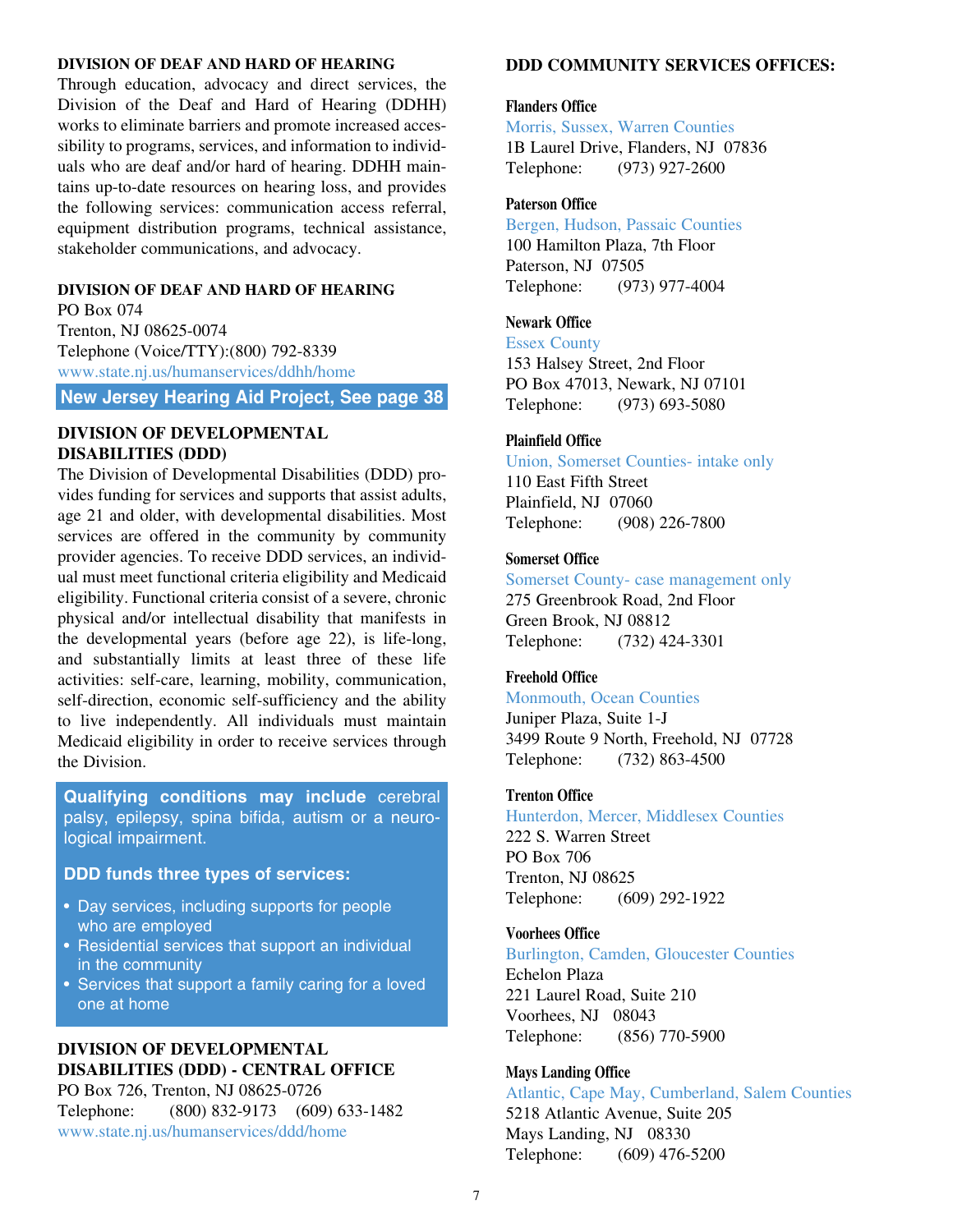## **DIVISION OF MEDICAL ASSISTANCE AND HEALTH SERVICES (DMAHS)**

The Division of Medical Assistance and Health Services (DMAHS) administers Medicaid's state and federally funded NJ FamilyCare programs for certain groups of low- to moderate- income adults and children

PO Box 712, Trenton, NJ 08625-0712 Telephone: (609) 588-2600 www.nj.gov/humanservices/dmahs/home

**NJ FamilyCare** provides health coverage to children, pregnant women, parents/caretaker relatives, single adults, childless couples, individuals who are elderly, blind, and have disabilities, and individuals qualified for long-term care services. NJ FamilyCare's comprehensive health coverage program provides a wide-range of services including: doctor visits, hospital services, prescriptions, tests, vision care, mental health care, dental, nursing home care and other healthcare services, depending on the person's eligibility category. Most NJ FamilyCare beneficiaries are enrolled in managed care. With managed care, a health plan (also known as an HMO) coordinates an individual's health care needs. See page 39 for HMO contact information.

Telephone: (800) 701-0710 www.njfamilycare.org

### **MANAGED LONG TERM SERVICES AND SUPPORTS (MLTSS)**

The Managed Long Term Services and Supports program or MLTSS is a New Jersey initiative intended to provide a new and better way to help seniors and individuals with disabilities live at home for as long as possible. MLTSS is designed to coordinate support services according to a participant's needs. Participants will receive their primary, acute, behavioral and long-term care needs through a NJ FamilyCare HMO. For more information about MLTSS, visit: www.nj.gov/humanservices/dmahs/home/ mltss.html

#### **To apply for MLTSS:**

**21 years or older:** Contact your County Aging and Disability Resource Center (ADRC) or your County Board of Social Services. See pages 19 and 17, respectively, for a listing of those numbers by County.

**Birth through age 20:** Contact the Division of Disability Services (DDS) at 1-888-285-3036 and follow the prompts to speak with an Information and Referral Specialist. (See Page 1)

MLTSS includes services such as:

- **•** Personal Care
- **•** Respite
- **•** Private Duty Nursing
- **•** Care Management
- **•** Home and Vehicle Modifications
- **•** Home Delivered Meals
- **•** Personal Emergency Response Systems
- **•** Mental Health and Addiction Services
- **•** Assisted Living
- **•** Community Residential Services; and
- **•** Nursing Home Care

## **DIVISION OF FAMILY DEVELOPMENT (DFD)**

DFD provides leadership and supervision to the public and private agencies that deliver financial aid and support services to individuals and families. DFD oversees a number of programs to support New Jersey residents including: Work First New Jersey/Temporary Assistance for Needy Families (WFNJ/TANF) and Work First New Jersey/General Assistance (WFNJ/GA) which comprise the state's welfare program, NJ Supplemental Nutrition Assistance Program (SNAP), child support services and child care services.

PO Box 716

Trenton, NJ 08625-0716 Telephone: (609) 588-2400 www.state.nj.us/humanservices/dfd/home

## **DIVISION OF DISABILITY SERVICES**

PO Box 705 Trenton, NJ 08625 Telephone: (888) 285-3036 www.state.nj.us/humanservices/dds/home

**See Page 1 and 2 for more information on DDS**

## **Central Registry of Offenders Against Individuals with Developmental Disabilities**

DHS maintains a confidential, web-based registry of paid caregivers and volunteers who have been determined to have abused, neglected or exploited an individual with a developmental disability. Individuals identified on the Central Registry are prohibited by law from working/volunteering with persons with a developmental disability. To learn more, please visit: www.state. nj.us/humanservices/staff/opia/central\_registry.html

To report suspected abuse, neglect, or exploitation of an individual with an intellectual or developmental disability, please call: (800) 832-9173.

## **Program of All-Inclusive Care for the Elderly (PACE) in New Jersey: Can It Work for You?**

Are you 55 years old or older and require a nursing home level of care but wish to remain in a community setting? You may be eligible for comprehensive medical and social services through a PACE program serving your area. (See Page 19 for More Information)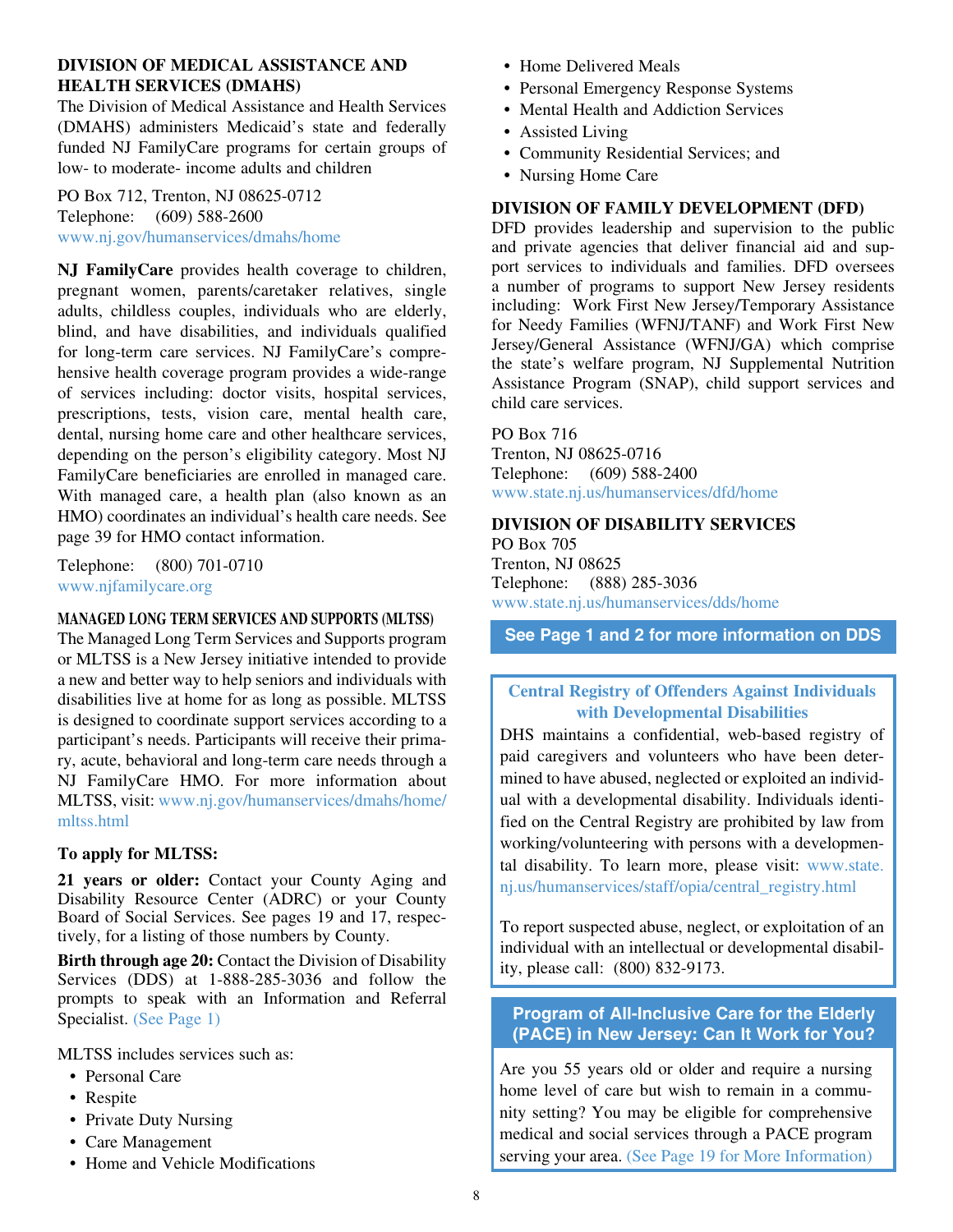## **DEPARTMENT OF HEALTH**

The Department of Health (DOH) is tasked with licensing and regulating state health care facilities, overseeing City and County health departments, and administering programs geared at prevention, wellness, and management of chronic diseases. Most recently, the DOH formed the Integrated Health Services branch, combining the State's Division of Mental Health and Addiction Services (DMHAS, formerly under the DHS) with the delivery of primary healthcare services. This and other divisions and programs most beneficial to individuals with disabilities have been listed below.

## **FAMILY HEALTH SERVICES**

PO Box 364 Trenton, NJ 08625 Telephone: (609) 292-4043 www.nj.gov/health/fhs/

#### **VITAL STATISTICS**

PO Box 370 Trenton, NJ 08625 Telephone: (866) 649-8726 www.state.nj.us/health/vital/

#### **DIVISION OF MENTAL HEALTH AND ADDICTION SERVICES (DMHAS)**

PO Box 362 Trenton, NJ 08625 Telephone: (800) 382-6717 www.nj.gov/health/integratedhealth/dmhas/

**For Mental Health Information and Referrals:**  (800) 382-6717

**For Substance Abuse Treatment Services:**  (844) 276-2777

#### **HOTLINES**

**Hope Line (suicide prevention):**  (855) 654-6735 **NJ Addictions Hotline** (800) 238-2333 **NJ Connect for Recovery:**  (855) 652-3737 **ReachNJ (Addictions helpline):**  (844) 732-2465 **Council on Compulsive Gambling of NJ:**  (800) GAMBLER (426-2537) **Veterans Counseling Hotline:**  (866) VETS-NJ4 (838-7654) **NJMentalHealthCares:**  (866) 202-HELP (4357)

## **OFFICE OF THE COMMISSIONER**

PO Box 360 Trenton, NJ 08625 Telephone (609) 292-7837 Toll-Free: (800) 367-6543 www.nj.gov/health

### **HELPFUL DOH WEBSITES AND CONTACTS:**

**Chronic Disease Programs:** www.nj.gov/health/ fhs/chronic/

**Medicinal Marijuana Program:** (609) 292-0424 www.nj.gov/health/medicalmarijuana/index.shtml

**NJ Quitline:** (866) NJSTOPS (657-8677) Free telephone counseling for those who want to stop smoking.

**Find a Hospital or Acute Care Facility:** www. nj.gov/health/healthfacilities/findhospital.shtml

**Find a Long Term Care Facility:** www.doh.state. nj.us/apps2/healthfacilities/fsSearch.aspx

**The Family Health Line:** 1-800-328-3838 (24/7 access to health screening and treatment)

**Search for Federally Qualified Health Centers**  (FQHCs) near you: web.doh.state.nj.us/apps2/fhs/ cphc/cphcSearch.aspx

**Women, Infants, and Children (WIC) and Senior Nutrition programs:** www.nj.gov/health/ fhs/wic/index.shtml

**Health Care Facility Complaints Online:** www.doh.state.nj.us/fc/search.aspx

**24/7 Phone Line:** (800) 792-9770

#### **SPECIAL CHILD HEALTH AND EARLY INTERVENTION SERVICES**

Provides services for children with developmental delays from birth up to age 3. Telephone: (888) 653-4463 www.state.nj.us/health/fhs/eis/for-families/when/

**Also See Pages 37 And 44**

#### **PROJECT CHILD FIND**

To connect with services for children with developmental delays who are 3 and older. Telephone: (800) 322-8174 www.nj.gov/education/specialed/childfind/fact\_sheet. pdf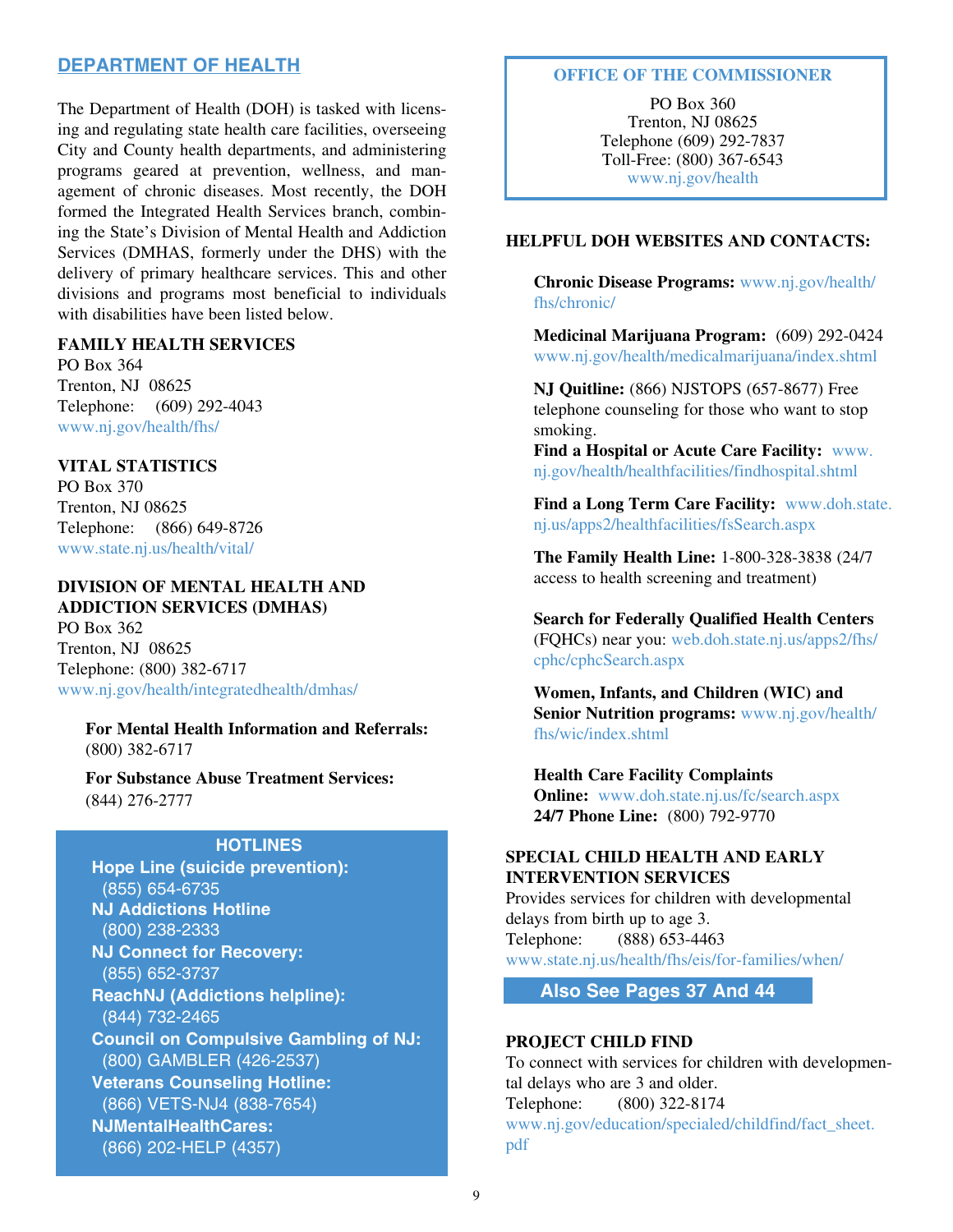## **DEPARTMENT OF COMMUNITY AFFAIRS**

The Department of Community Affairs provides a variety of services to low-income families, women, and people with disabilities. Services include assistance with rentals, the federal Section 8 voucher program, emergency shelter grants and homelessness prevention.

## **DIVISION OF CODES AND STANDARDS**

PO Box 802 Trenton, NJ 08625-0802 Telephone: (609) 292-7899 www.state.nj.us/dca/divisions/codes

## **DIVISION OF FIRE SAFETY**

PO Box 809 Trenton, NJ 08625 Telephone: (609) 633-6106 www.state.nj.us/dca/divisions/dfs/index.shtml

### **OFFICE OF THE COMMISSIONER**

PO Box 800 Trenton, NJ 08625-0800 Telephone: (609) 292-6420 FAX: (609) 984-6696 www.state.nj.us/dca

#### **DIVISION OF HOUSING**

PO Box 051 Trenton, NJ 08625-0051 Telephone: (609) 633-6303 www.state.nj.us/dca/divisions/dhcr

#### **OFFICE OF RECREATION**

PO Box 811 Trenton, NJ 08625-0811 Telephone: (609) 292-5855 www.state.nj.us/dca/divisions/dhcr/rec

**For more information on the Division of Fire Safety, See Page 60**

**For information on the New Jersey Housing and Mortgage Finance Agency, See Page 50**

**For a list of Homelessness Prevention Programs by County, See Pages 50**

## **DEPARTMENT OF COMMUNITY AFFAIRS**  OFFICE OF REGULATORY AFFAIRS

The Office of Regulatory Affairs is responsible for the enforcement of the New Jersey Barrier Free Sub-Code. Complaints can be made verbally or in writing to:

> Supervisor of Investigations Department of Community Affairs Office of Regulatory Affairs PO Box 818 Trenton, NJ 08625 Telephone: (609) 984-7672 www.state.nj.us/dca/divisions/codes/offices/regaffairs.html

#### **WHEN MAKING A COMPLAINT, PLEASE HAVE THE FOLLOWING INFORMATION:**

The complete address of the building that is thought to be non-compliant.

0 A brief explanation of how the building seems to be non-compliant.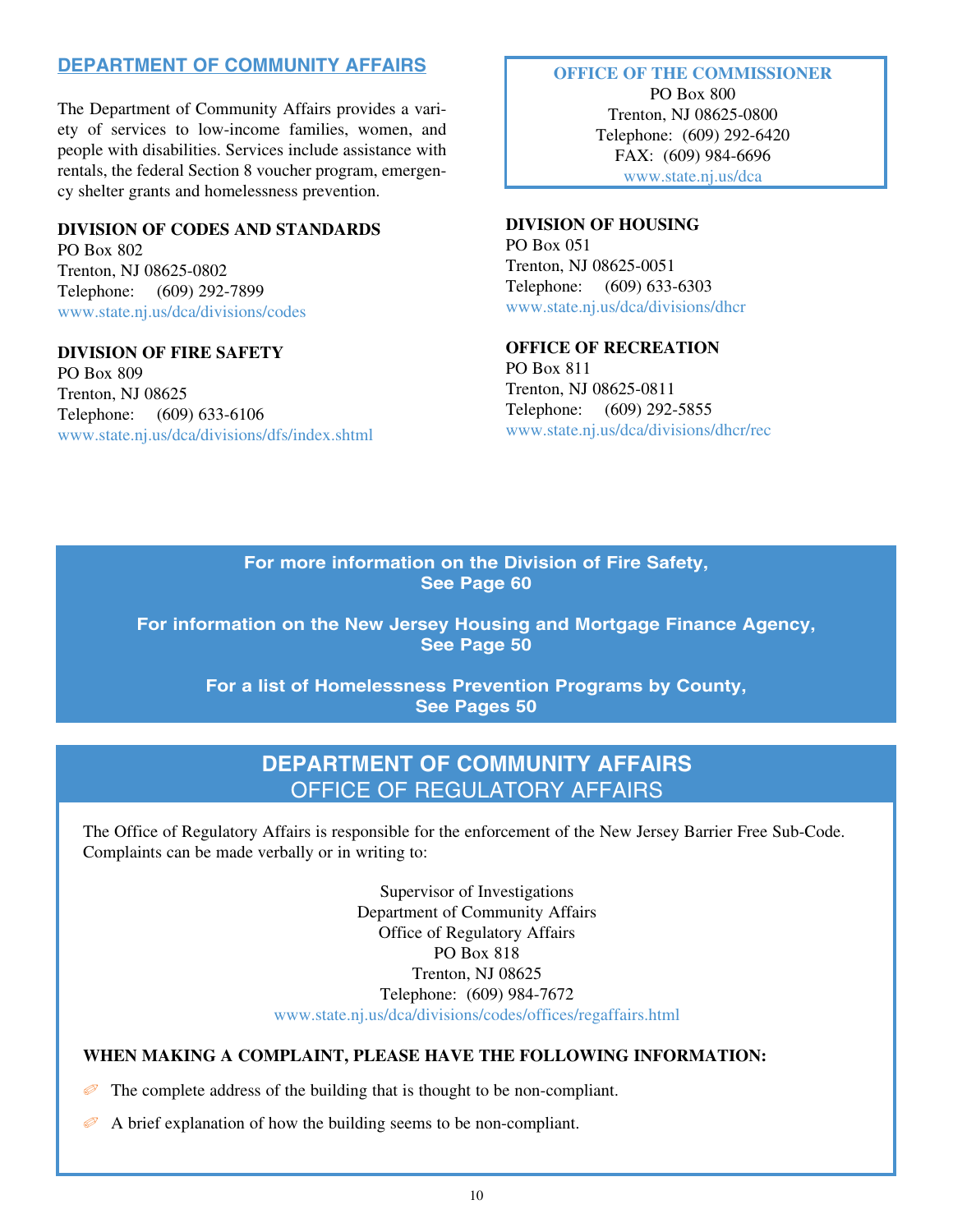## **DEPARTMENT OF EDUCATION**

The Department of Education (DOE) is responsible for overseeing more than 600 school districts and administering education programs to more than 1.4 million public and nonpublic elementary and secondary school children. The DOE's Office of the Special Education Ombudsman offers valuable resources and information to support parents, students and educators regarding special education rights and services.

#### **OFFICE OF THE SPECIAL EDUCATION OMBUDSMAN**

PO Box 500 Trenton, NJ 08625-0500 Telephone: (609) 376-9060 www.state.nj.us/education/specialed/ombudsman/

#### **DIVISION OF LEARNING SUPPORTS AND SPECIALIZED SERVICES**

PO Box 500 Trenton, NJ 08625-0500 Telephone: (609) 292-9899 www.state.nj.us/education/students/safety

#### **OFFICE OF SPECIAL EDUCATION POLICY AND PROCEDURE**

PO Box 500 Trenton, NJ 08625-0500 Telephone: (609) 292-0147 www.state.nj.us/education/specialed

### **OFFICE OF THE COMMISSIONER**

PO Box 500 Trenton, NJ 08625-0500 Telephone: (609) 292-4469 FAX: (609) 777-4099 www.state.nj.us/education

**For information on the New Jersey Higher Education Student Assistance Authority, See Page 45**

#### **OFFICE OF STATE ASSESSMENTS**

PO Box 500 Trenton, NJ 08625-0500 Telephone: (609) 984-6311 www.state.nj.us/education/assessment

## **MARIE KATZENBACH SCHOOL FOR THE DEAF**

PO Box 535 West Trenton, NJ 08625-0535 Telephone: (609) 530-3100 www.mksd.org

## **LEARNING RESOURCE CENTERS AT A GLANCE**

Learning Resource Centers are funded through the Individuals with Disabilities Education Act (IDEA), Part B Funds. The centers provide research reports, curriculum guides, books, videos and audio tapes, as well as training and workshops, for parents and educators of students with disabilities. www.state.nj.us/education/lrc

#### **Learning Resource Center-Northern Region**

7 Glenwood Avenue, 2nd Floor, Suite 201 East Orange, NJ 07017 Telephone: (973) 414-4491 *Serving:* Bergen, Essex, Hudson, Morris, Passaic, Sussex, and Warren Counties

#### **Learning Resource Center-Northern Satellite**

104 American Road, Building 100 Morris Plains, NJ 07950 Telephone: (973) 631-6345 *Serving:* Morris, Sussex, and Warren Counties

#### **Learning Resource Center-Central Region**

200 Riverview Plaza, First Floor PO Box 500 Trenton, NJ 08625 Telephone: (609) 633-8893 *Serving:* Hunterdon, Mercer, Middlesex, Monmouth, Ocean, Somerset, and Union Counties

**Learning Resource Center-Southern Region** Samuel H. Jones Innovation Center 107 Gilbreth Parkway, Suite 200 Mullica Hill, NJ 08062 Telephone: (856) 582-7000 *Serving:* Atlantic, Burlington, Camden, Cape May, Cumberland, Gloucester, and Salem Counties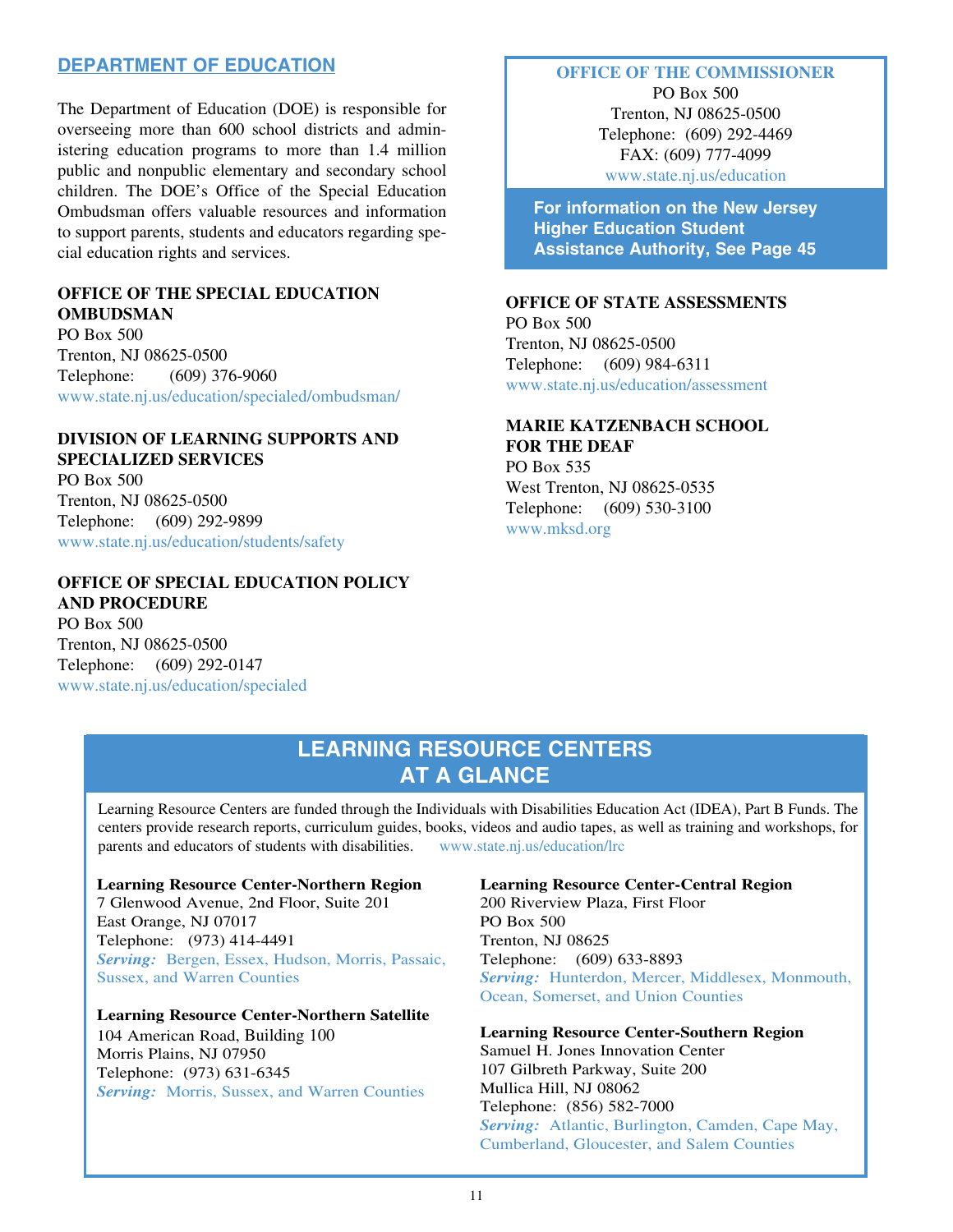## **DEPARTMENT OF LABOR & WORKFORCE DEVELOPMENT**

The Department of Labor & Workforce Development promotes economic activity, monitors labor standards, and administers federally funded programs such as workers compensation, temporary disability insurance and unemployment compensation. Within the Department, the Division of Vocational Rehabilitation Services is responsible for training and job placement of persons with disabilities who are within employable age.

#### **WORKFORCE DEVELOPMENT**

PO Box 055 Trenton, NJ 08625 Telephone: (609) 659-9045 www.wnjpin.state.nj.us

## **DIVISION OF VOCATIONAL REHABILITATION SERVICES**

1 John Fitch Plaza PO Box 398 Trenton, NJ 08625-0398 Telephone: (609) 292-5987

http://careerconnections.nj.gov/careerconnections/plan/ foryou/disable/vocational\_rehabilitation\_services.shtml

## **OFFICE OF THE COMMISSIONER**

PO Box 110 Trenton, NJ 08625-0110 Telephone: (609) 292-2323 FAX: (609) 633-9271 lwd.dol.state.nj.us

**Division of Workers' Compensation (609) 292-2515**

**State Temporary Disability Benefits (609) 292-7060**

**Long Term Disability Determinations (866) 920-6997 (973) 648-2983 V/TTY** 

**Unemployment Insurance** 

**Northeast New Jersey (201) 601-4100**

**Northwest and Central New Jersey (732) 761-2020**

**South Jersey (856) 507-2340**

**Out-of-State (888) 795-6672** 

## **VOCATIONAL REHABILITATION AT A GLANCE**

#### **CRITERIA**

Any individual with a physical, mental, cognitive, or other form of disability that has a substantial impediment to employment may qualify for vocational rehabilitation services. Each consumer is evaluated individually for eligibility and needed assistance. Individuals who are blind or visually impaired are served by the Commission for the Blind (CBVI). All others receive service from the New Jersey Division of Vocational Rehabilitation Services (DVRS).

#### **SERVICES PROVIDED**

- $\mathcal O$  Diagnostic Evaluation
- $\mathcal{O}$  Individual Vocational Counseling and Guidance
- $\mathscr O$  Job Seeking Skills Training and Selective Job Placement
- 0 Follow-Up Support Services
- 0 Post-Employment Services
- 0 Physical Restoration
- $\mathscr O$  Job Coaching, Vocational, Professional, or On the Job Training

#### **FEE FOR SERVICE**

Many of the services listed above are provided free of charge. Coverage of expenses for medical services, training, books and supplies, tools, and other equipment are based on an individual's ability to pay.

**DIVISION OF VOCATIONAL REHABILITATION SERVICES**

**(609) 292-5987**

*http://careerconnections.nj.gov/careerconnections/plan/foryou/disable/vocational\_rehabilitation\_services.shtml* **FOR A LIST OF OFFICES, SEE PAGES 46-47**

**COMMISSION FOR THE BLIND & VISUALLY IMPAIRED**

**(973) 648-3333** *www.state.nj.us/humanservices/cbvi/services/vocation/index.html* **FOR A LIST OF OFFICES, SEE PAGE 6**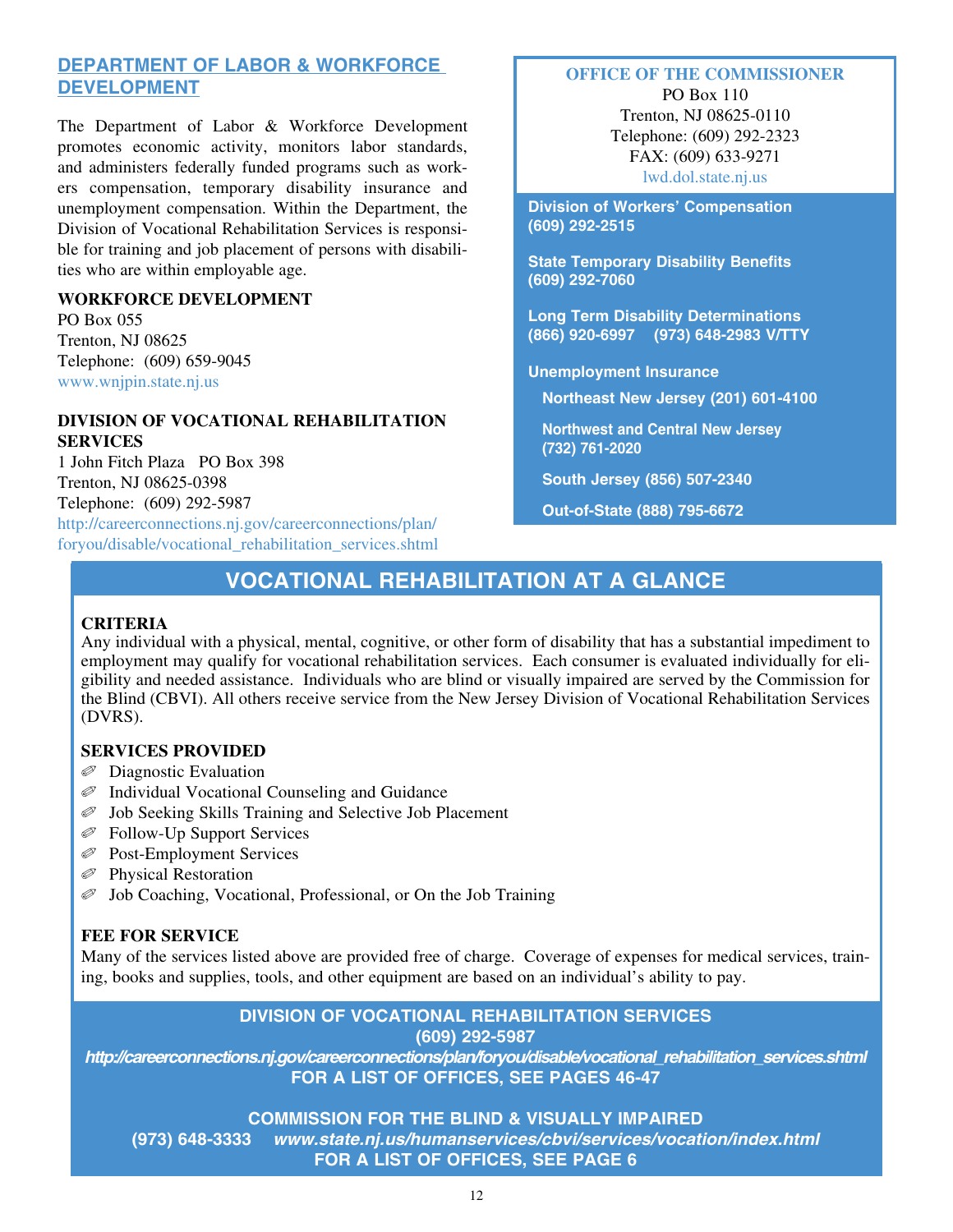## **DEPARTMENT OF CHILDREN & FAMILIES**

The New Jersey Department of Children and Families (DCF) is the state's first comprehensive agency dedicated to ensuring the safety, well-being and success of children, youth, families and communities. Some of the divisions/offices DCF encompasses include the following: Adolescent Services; Advocacy; Centralized Child Abuse/Neglect Hotline; Child Protection and Permanency; Children's System of Care; Family and Community Partnerships; Specialized Education Services; and Division on Women (transferred from DCA).

#### **CHILDREN'S SYSTEM OF CARE**

DCF's Division of Children's System of Care (CSOC), serves children and adolescents with emotional and behavioral health care challenges, their families, and children with intellectual/developmental disabilities. www.state.nj.us/dcf/families/csc

Since 2013, CSOC assumed responsibility for providing the supports and services for children under the age of 21 with developmental/intellectual disabilities, formerly provided by the Department of Human Services

#### **OFFICE OF THE COMMISSIONER**

PO Box 729 Trenton, NJ 08625 Telephone: (609) 888-7900 FAX: (609) 777-2070 www.state.nj.us/dcf

**For general information about DCF programs and services: 1-855-INFO-DCF (1-855-463-6323) or** *askdcf@dcf.state.nj.us* **See also services for Children, page 54**

**DOMESTIC VIOLENCE HOTLINE (800) 572-SAFE (7233)**

**For other Hotlines and Helplines, please visit:** *www.state.nj.us/dcf/families/ hotlines*

- Division of Developmental Disabilities (DDD). For information on the transition and the application process, please call PerformCare.

#### **What is PerformCare?**

The responsibility for providing services to children with developmental disabilities is the role of the Department of Children and Families' Children's System of Care (CSOC). As of January 2013, the State has contracted with PerformCare to administer the publicly funded developmental disability service delivery system for children up to age 21. PerformCare has been administering the State's Child Behavioral Health System of Care for many years. PerformCare is now your 24/7 point of contact for accessing services, formerly provided by DDD, for children with developmental disabilities.

> PerformCare 300 Horizon Drive, Suite 306 Robbinsville, NJ 08691 Toll-free: 1-877-652-7624 www.performcarenj.org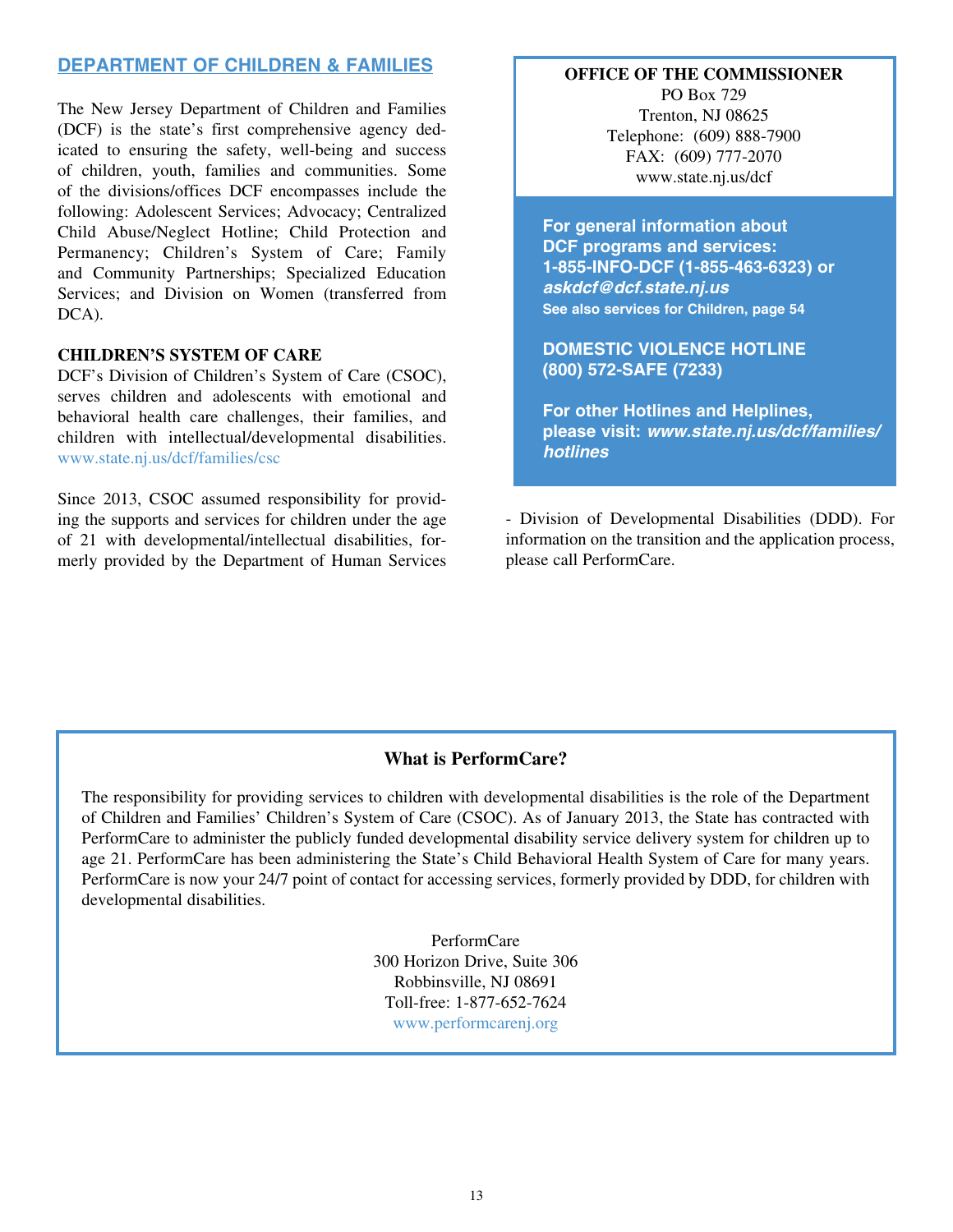## **DEPARTMENT OF LAW AND PUBLIC SAFETY**

The Department of Law & Public Safety houses the Division on Civil Rights, which investigates allegations of discrimination. The department also contains the Attorney General's Office and divisions dealing with criminal justice, consumer affairs, monitoring of professional boards, and enforcement of the Wheelchair Lemon Law.

## **DIVISION ON CIVIL RIGHTS**

PO Box 089 PO Box 090 (Complaints) Trenton, NJ 08625 Telephone: (609) 292-4605 www.nj.gov/oag/dcr/index.html

## **OFFICE OF THE ATTORNEY GENERAL**

PO Box 080 Richard J. Hughes Justice Complex 25 Market Street Trenton, NJ 08625-0080 Telephone: (609) 292-4925 Fax: 609-292-3508 www.nj.gov/oag

**Suspected Elder Abuse? Call N.J. Division of Consumer Affairs about the 'Safe Care Cam" program: (800) 242-5846 or (973) 504- 6375** 

#### **DIVISION OF CONSUMER AFFAIRS**

124 Halsey Street, 7th floor Newark, NJ 07101 Telephone: (973) 504-6200 (800) 242-5846 www.njconsumeraffairs.gov

The Division on Civil Rights has established a **Disabilities and Public Accommodations Special Investigations Unit (DPA)** to work closely with advocacy groups for people with disabilities and pursue investigations that will have the greatest impact on addressing system-wide discrimination, particularly in places of public accommodation.

**For Branch Offices, See Page 30**

## **DEPARTMENT OF MILITARY AND VETERANS AFFAIRS**

This State agency is responsible for the administration of veterans programs and services throughout the state.

Through a network of regional Veterans Service Offices (VSOs), the N.J. Division of Veterans Services, Bureau of Veterans Benefits provides the state's veterans and their dependents with information and guidance in filing claims. Trained veterans service officers at those offices also assist veterans with issues pertaining to employment, education, burial, counseling, housing, social and medical services, and other areas of concern to veterans and their familieS.

## **NJ VETERANS AFFAIRS**

www.nj.gov/military/veterans/

#### **NJ State Operated VSOs**

www.nj.gov/military/veterans/state-service-offices/

#### **Veteran Organization Operated VSOs**

www.nj.gov/military/veterans/veteran-organization-service-offices/

## **OFFICE OF THE ADJUTANT GENERAL**

PO Box 340 Trenton, NJ 08625 Telephone: (609) 530-6956 FAX: (609) 530-7191 www.state.nj.us/military

## **Veterans Hotlines**

**Benefit Hotline: 1-888-8NJ-VETS** 

**National Suicide Prevention Hotline: 1-800-273-TALK** 

**Vets4Warriors: 1-855-VET-TALK** 

**NJ Vet2Vet: 1-866-VETS-NJ4** 

**Vet Center Combat Call Center: 1-877-WAR-VETS** 

#### **County operated VSO** www.nj.gov/military/veterans/county-service-offices/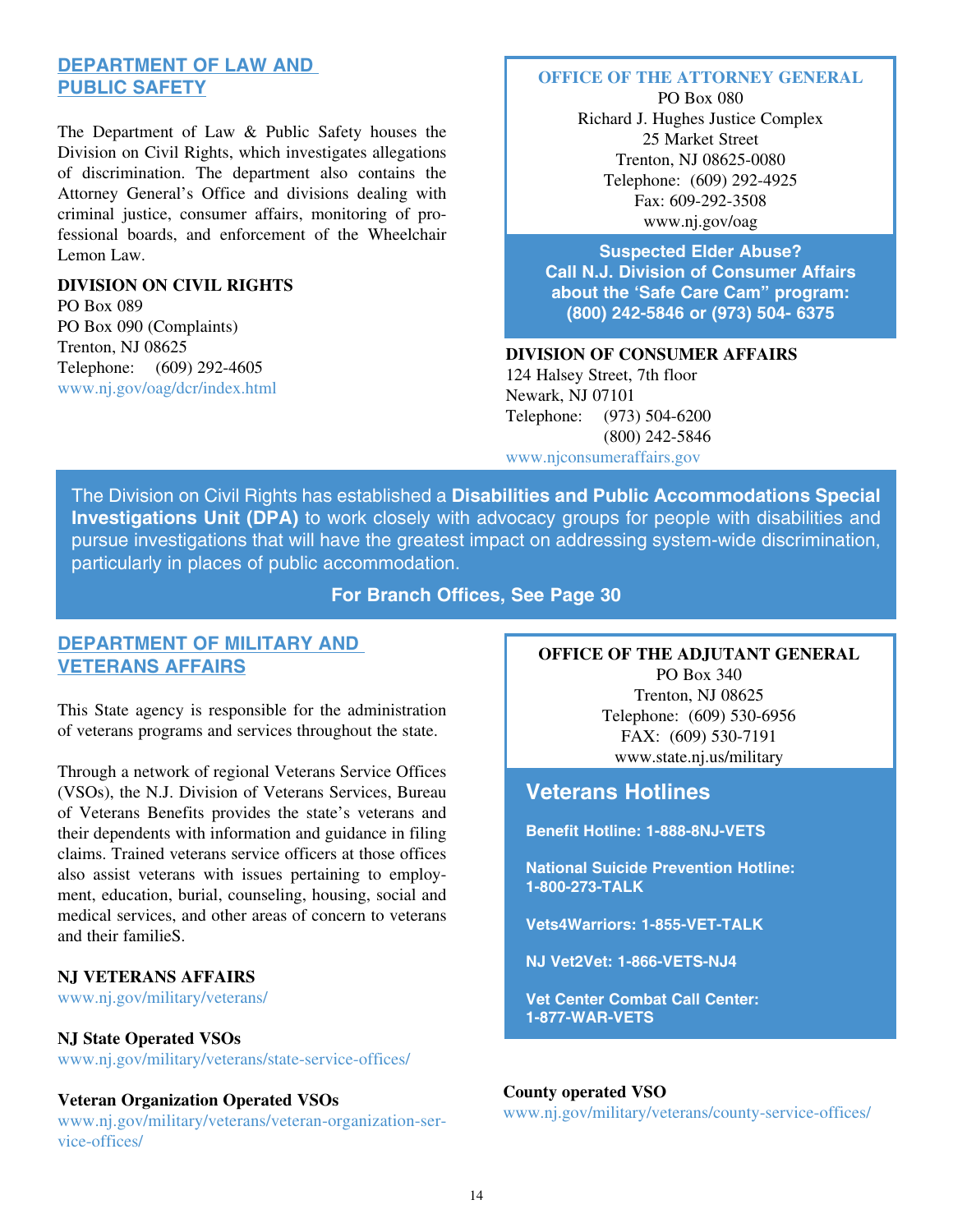## **DEPARTMENT OF TREASURY**

The Department of Treasury assumes responsibility for three major functions: generation and collection of revenue, management of assets, and statewide support services. The Department also houses the Office on Disabilities Management that is responsible for issues of compliance with the Americans with Disabilities Act (ADA) in state owned buildings and state run programs.

## **OFFICE OF DISABILITIES MANAGEMENT**

PO Box 034 Trenton, NJ 08625-0034 Telephone: (609) 292-7299 www.state.nj.us/treasury/dpmc/Property\_management\_ disabilities.shtml

## **OFFICE OF THE CORRECTIONS OMBUDSMAN**

PO Box 855 Trenton, NJ 08625 Telephone: (609) 633-2596 www.state.nj.us/correctionsombudsman

#### **OFFICE OF THE OMBUDSMAN FOR THE INSTITUTIONALIZED ELDERLY**

PO Box 852 Trenton, NJ 08625-0852 Telephone: (877) 582-6995 www.nj.gov/ooie

### **OFFICE OF THE STATE TREASURER**

PO Box 002 Trenton, NJ 08625 Telephone: (609) 292-5031 FAX: (609) 292-6145 www.state.nj.us/treasury

#### **DIVISION OF TAXATION**

www.state.nj.us/treasury/taxation/email.shtml

## **General Tax Information** (609) 826-4400 (800) 323-4400

**Customer Service Center** (609) 292-6400

**Homestead Rebate Hotlines:** (888) 238-1233

**Property Tax Reimbursement (Senior Freeze)**  (800) 882-6597

## **THE OFFICE OF DISABILITIES MANAGEMENT AT A GLANCE**

#### **The Office of Disabilities Management is responsible for the following areas:**

- 0 Barrier Free Compliance of state owned and operated facilities.
- *C* Implementation and assistance to allow access to all programs, services and activities offered by the State of New Jersey.
- 0 Technical assistance and advice concerning accessibility standards and adaptive devices to allow full inclusion by persons with disabilities.
- 0 Funding for modifications needed to ensure accessibility to all state owned and operated facilities.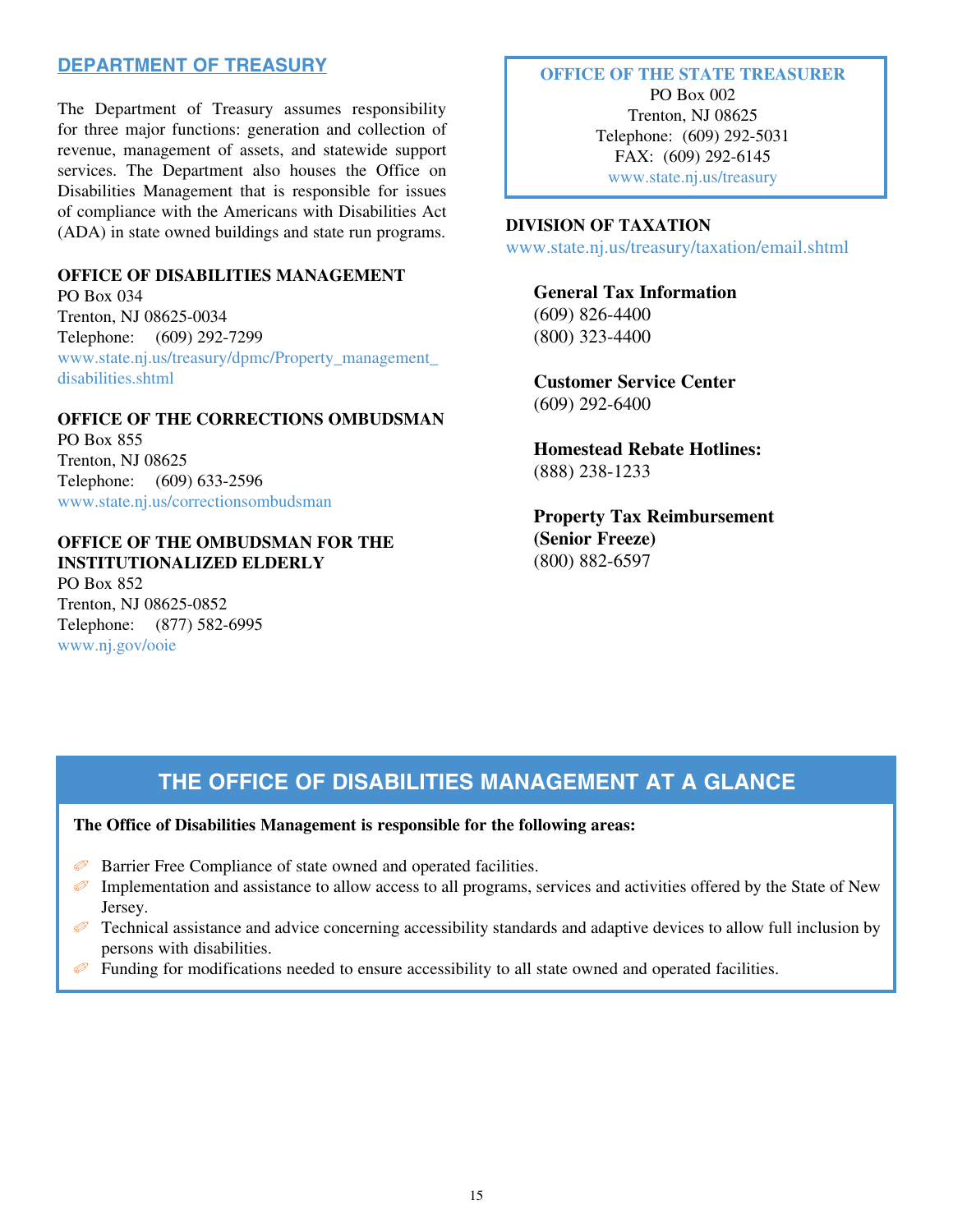COUNTY RESOURCES

 $\mathbb{I}$ 

## **COUNTY OFFICES FOR PEOPLE WITH DISABILITIES**

Every County has both an Office of Disability Services and an Office of Aging/Senior Services to assist with programs and services at the County level. While some offices still operate separately from one another, most assist both populations and are identified as the County Aging and Disability Resource Connection (ADRC). ADRC offices are identified below with an \*.

## **\* ATLANTIC COUNTY DIVISION OF INTERGENERATION-AL SERVICES, AGING & DISABILITY RESOURCE CONNECTION**

Shoreview Building 101 South Shore Road Northfield, NJ 08225 Telephone: (888) 426-9243 Outside of NJ: (609) 645-5965

## **BERGEN COUNTY DIVISION ON DISABILITY SERVICES**

One Bergen County Plaza, 2nd Floor Hackensack, NJ 07601 Telephone: (201) 336-6500

#### **BURLINGTON COUNTY OFFICE FOR THE DISABLED**

c/o Resources for Independent Living 351 High Street, Suite 103 Burlington City, NJ 08016 Telephone: (609) 747-7745

**\* CAMDEN COUNTY AGING AND DISABILITY RESOURCE CONNECTION** 512 Lakeland Road Blackwood, NJ 08012 Telephone: (856) 858-3220

**\* CAPE MAY COUNTY DEPARTMENT OF AGING AND DISABILITY SERVICES** 4005 Route 9 South Rio Grande, NJ 08242 Telephone: (609) 886-2784

## **\* CUMBERLAND COUNTY OFFICE ON AGING AND DISABLED** 800 E. Commerce Street Bridgeton, NJ 08302

Voice: (856) 453-2220

## **ESSEX COUNTY OFFICE FOR THE DISABLED**

50 South Clinton Street, Suite 4300 East Orange, NJ 07018 Telephone: (973) 395-8494

## **\* GLOUCESTER COUNTY DIVISION OF DISABILITY SERVICES** 115 Budd Blvd.

West Deptford, NJ 08096 Telephone: (856) 384-6841

#### **\* HUDSON COUNTY DEPARTMENT OF HEALTH AND HUMAN SERVICES, OFFICE OF DISABILITY SERVICES**

830 Bergen Ave 4B Jersey City, NJ 07306 Telephone: (201) 369-5280 x4142

## **\* HUNTERDON COUNTY DIVISION OF SENIOR, DISABILITY, AND VETERANS SERVICES** PO Box 2900 4 Gauntt Place Flemington, NJ 08822 Telephone: (908) 788-1361

**\* MERCER COUNTY OFFICE FOR THE DISABLED** 640 South Broad Street, PO Box 8068 Trenton, NJ 08611 Telephone: (609) 989-6661

## **\* MIDDLESEX COUNTY OFFICE ON AGING AND DISABILITY SERVICES**

75 Bayard Street, 5th Floor New Brunswick, NJ 08901 Voice: (732) 745-3295

#### **\* MONMOUTH COUNTY OFFICE ON DISABILITIES**

3000 Kozloski Road Freehold, NJ 07728 Telephone: (732) 308-3770 x7116

#### **\* MORRIS COUNTY DIVISION OF AGING, DISABILITY AND VETERANS SERVICES**

340 West Hanover Avenue Morris Plains, NJ 07950 PO Box 900, Morristown, NJ 07900-0900 Voice: (973) 285-6855

## **OCEAN COUNTY COMMISSION FOR INDIVIDUALS WITH DISABILITIES**

1027 Hooper Avenue, Building 2, 3rd Floor PO Box 2191, Toms River, NJ 08754 Voice/TDD: (732) 506-5062

#### **\* PASSAIC COUNTY SENIOR, DISABILITY SERVICES, AND VETERANS AFFAIRS** 930 Riverview Drive, Suite 200, Totowa, NJ 07512

Telephone: (973) 569-4060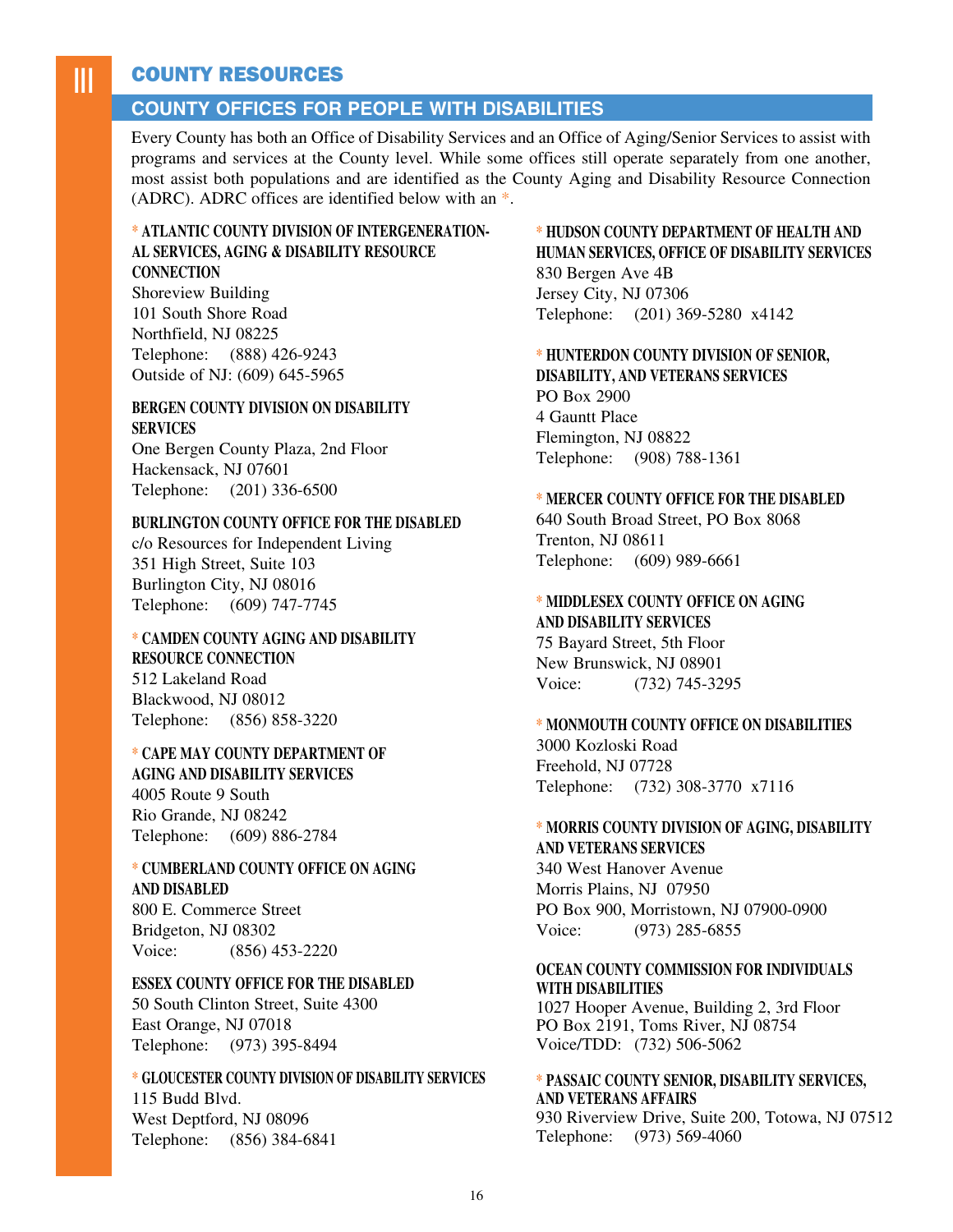**\* SALEM COUNTY OF AGING AND DISABILITY SERVICES**

98 Market Street, Salem, NJ 08079 Telephone: (856) 339-8622

#### **\* SOMERSET COUNTY AGING AND DISABILITY RESOURCE CONNECTION**

27 Warren Street, 1st floor PO Box 3000, Somerville, NJ 08876 Telephone: (908) 704-6346

## **\* SUSSEX COUNTY DEPARTMENT OF HUMAN SERVICES, DIVISION OF SENIOR AND DISABILITY SERVICES**

1 Spring Street, 2nd Floor Newton, NJ 07860 Telephone: (973) 579-0555

## **COUNTY CRISIS INTERVENTION CONTACTS**

The numbers listed below provide callers with access to emergency services and counseling for non-medical emergencies and crisis intervention:

| <b>ATLANTIC COUNTY</b>   | $(609)$ 344-1118   |
|--------------------------|--------------------|
| <b>BERGEN COUNTY</b>     | $(201)$ 262-4357   |
| <b>BURLINGTON COUNTY</b> | $(609)$ 835-6180   |
| <b>CAMDEN COUNTY</b>     | $(856)$ 428-4357   |
| <b>CAPE MAY COUNTY</b>   | $(609)$ 465-5999   |
| <b>CUMBERLAND COUNTY</b> | $(856)$ 455-5555   |
| <b>ESSEX COUNTY</b>      | $(973)$ 266-4478   |
| <b>GLOUCESTER COUNTY</b> | $(856)$ 845-9100   |
| <b>HUDSON COUNTY</b>     | $(866)$ 367-6023   |
| <b>HUNTERDON COUNTY</b>  | $(908) 788 - 6400$ |
| <b>MERCER COUNTY</b>     | $(609)$ 396-4357   |
| <b>MIDDLESEX COUNTY</b>  | $(855) 515 - 5700$ |
| <b>MONMOUTH COUNTY</b>   | (732) 923-6999     |
| <b>MORRIS COUNTY</b>     | $(973) 625 - 0280$ |
| <b>OCEAN COUNTY</b>      | (732) 886-4474     |
| <b>PASSAIC COUNTY</b>    | (973) 754-2230     |
| <b>SALEM COUNTY</b>      | $(856)$ 299-3001   |
| <b>SOMERSET COUNTY</b>   | $(908) 526 - 4100$ |
| <b>SUSSEX COUNTY</b>     | $(973)$ 383-0973   |
| <b>UNION COUNTY</b>      | $(908)$ 994-7131   |
| <b>WARREN COUNTY</b>     | $(908)$ 454-5141   |

**New Jersey's 24/7 Peer Support & Suicide Prevention Hotline 1-855-NJ-HOPELINE (1-855-654-6735)** Specialists are available for confidential telephone counseling and support 24 hours a day, 7 day per week.

#### **\* UNION COUNTY OFFICE FOR THE DISABLED**

Union County Administration Building 4th Floor, 10 Elizabethtown Plaza Elizabeth, NJ 07207 Voice/TDD: (908) 527-4845

### **WARREN COUNTY OFFICE FOR THE DISABLED**

c/o DAWN, Inc. 66 Ford Road, Suite 121 Denville, NJ 07834 Telephone: (973) 625-1940 (888) 383-DAWN VRS 973-453-4689

## **COUNTY BOARDS OF SOCIAL SERVICES**

The County Boards of Social Services provide financial assistance and support to individuals and families who have limited resources and income.

| $(609)$ 348-3001   |
|--------------------|
| $(201)$ 368-4200   |
| $(609)$ 261-1000   |
| $(856)$ 225-8800   |
| $(609) 886 - 6200$ |
| $(856) 691 - 4600$ |
| $(973) 733 - 3000$ |
| $(856) 582 - 9200$ |
| $(201)$ 420-3000   |
| $(908) 788 - 1300$ |
| $(609)$ 989-4320   |
| $(732)$ 745-3500   |
| $(732)$ 431-6000   |
| $(973)$ 326-7800   |
| $(732)$ 349-1500   |
| $(973) 881 - 0100$ |
| $(856)$ 299-7200   |
| $(908) 526 - 8800$ |
| $(973)$ 383-3600   |
| $(908)$ 965-2700   |
| $(908)$ 475-6301   |
|                    |

#### **Social Services at a Glance**

Work First NJ • Emergency Assistance • Food Stamps Medicaid • Kinship Care • Supports for Working Families Home Energy Assistance • Homeless Sheltering Child Care • Child Support

**NJHelps is a free and easy guide for you to determine the programs and assistance for which you and your family may be eligible.** *www.njhelps.org*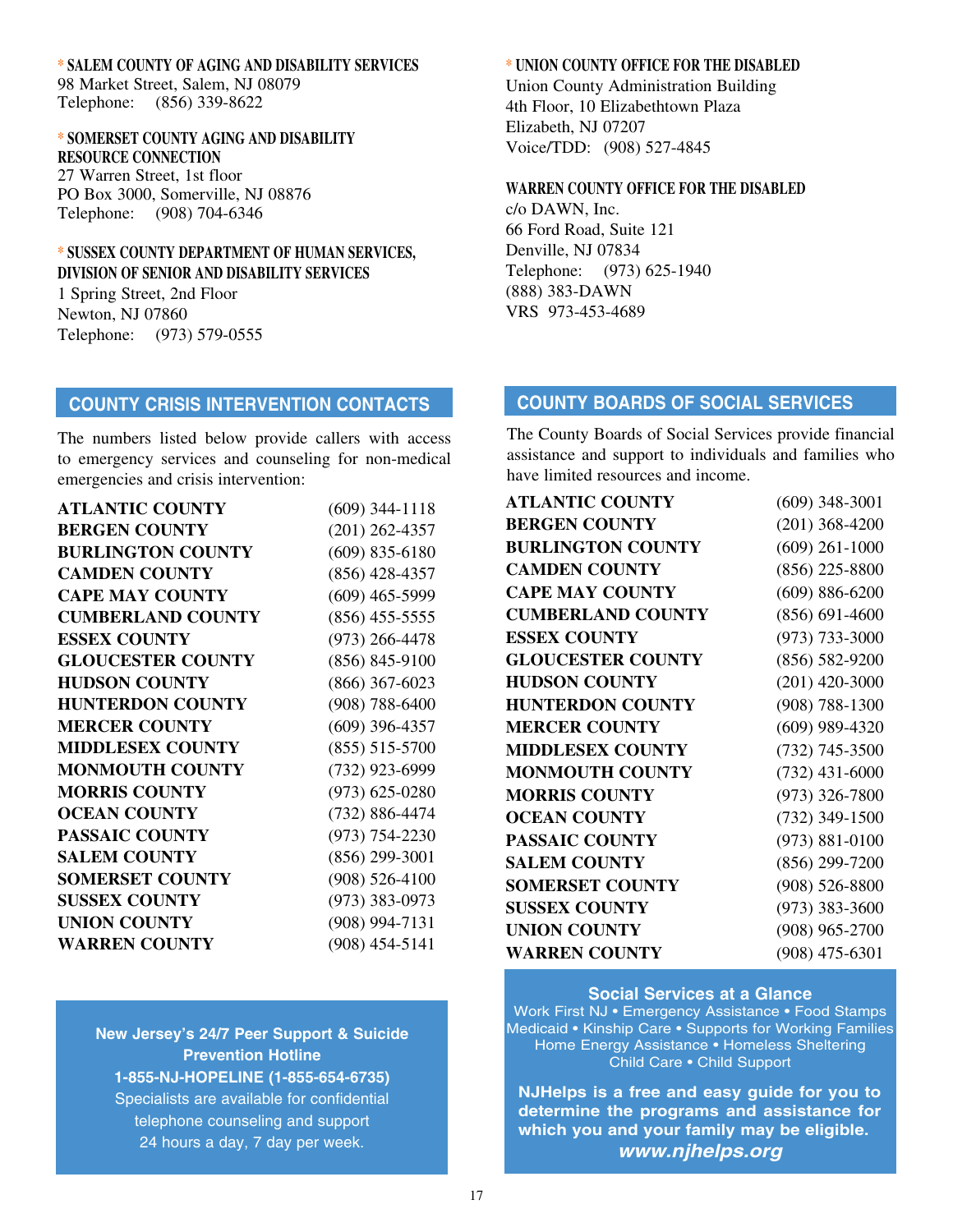## **CENTERS FOR INDEPENDENT LIVING**

Centers for Independent Living (many funded through the Division of Vocational Rehabilitation Services) are community-based, consumer-driven organizations that provide peer counseling, skills training, advocacy, information and referral, and a variety of services based on individual needs.

**NEW JERSEY STATEWIDE INDEPENDENT LIVING COUNCIL**  The New Jersey Statewide Independent Living Council (SILC) is a 17-member body appointed by the Governor

which maximizes opportunities for people with disabilities through planning and advocacy. www.njsilc.org

## **ALLIANCE CENTER FOR INDEPENDENCE**

(Middlesex, Somerset, Union Counties) 629 Amboy Avenue, 1st Floor, Suite 104 Edison, NJ 08837 Telephone: (732) 738-4388 www.adacil.org

## **ATLANTIC CENTER FOR INDEPENDENT LIVING**

(Atlantic County) 4 East Jimmie Leeds Road, Suite 7 Galloway, NJ 08205 Telephone: (609) 748-2253 www.artemiscil.org

## **CAMDEN CITY INDEPENDENT LIVING CENTER**

(City of Camden) Virtua Camden 1000 Atlantic Avenue, Suite 105 Camden, NJ 08104 Telephone: (856) 966-0800 www.camdencityilc.org

#### **CENTER FOR INDEPENDENT LIVING OF SOUTH JERSEY, INC. (CIL-SJ)**

(Camden and Gloucester Counties) 1150 Delsea Drive, Suite 1 & 2 Westville, NJ 08093 Telephone: (856) 853-6490

#### **DAWN, INC.**

(Morris, Sussex and Warren Counties) 66 Ford Road, Suite 121 Denville, NJ 07834 Telephone: (973) 625-1940 (888) 383-DAWN VRS: (973) 453-4689 www.dawncil.org

## **CENTERS FOR INDEPENDENT LIVING AT A GLANCE**

- Peer Support
- Individual and System Advocacy
- Independent Living Skills Training
- Development of Independent Living Plans

## **DIAL, INC.**

(Essex and Passaic Counties) 2 Prospect Village Plaza, First Floor Clifton, NJ 07013 Telephone: (973) 470-8090 VRS: (973) 556-0226 www.dial-cil.org

#### **HEIGHTENED INDEPENDENCE & PROGRESS (HIP)**

(Bergen County) 131 Main Street, Suite 120 Hackensack, NJ 07601 Telephone: (201) 996-9100 www.hipcil.org

## **HEIGHTENED INDEPENDENCE & PROGRESS-HUDSON**

(Hudson County) 35 Journal Square, Suite 703 Jersey City, NJ 07306 Telephone: (201) 533-4407 www.hipcil.org

#### **MOCEANS CENTER FOR INDEPENDENT LIVING**

(Monmouth and Ocean County) Monmouth County Branch: 565 Broadway, Suite 105 Long Branch NJ 07740 Telephone: (732) 571-4884

Ocean County Branch: 1027 Hooper Avenue, Building 6, 3rd Floor Toms River, NJ 08753 Telephone: (732) 505-2310 www.moceanscil.org

### **PROGRESSIVE CENTER FOR INDEPENDENT LIVING (PCIL)**

(Hunterdon and Mercer Counties) Mercer County Branch: 3525 Quakerbridge Road, Suite 904 Hamilton NJ 08619 Telephone: (609) 581-4500

Hunterdon County Branch: 4 Walter E. Foran Blvd., Suite 410 Flemington, NJ 08822 Telephone: (908) 782-1055 (877) 376-9174 www.pcil.org

## **RESOURCES FOR INDEPENDENT LIVING (RIL)**

## (Burlington, Cape May, Cumberland, Salem Counties)

351 High Street, Suite 103 Burlington City, NJ 08016 Telephone: (609) 747-7745 www.rilnj.org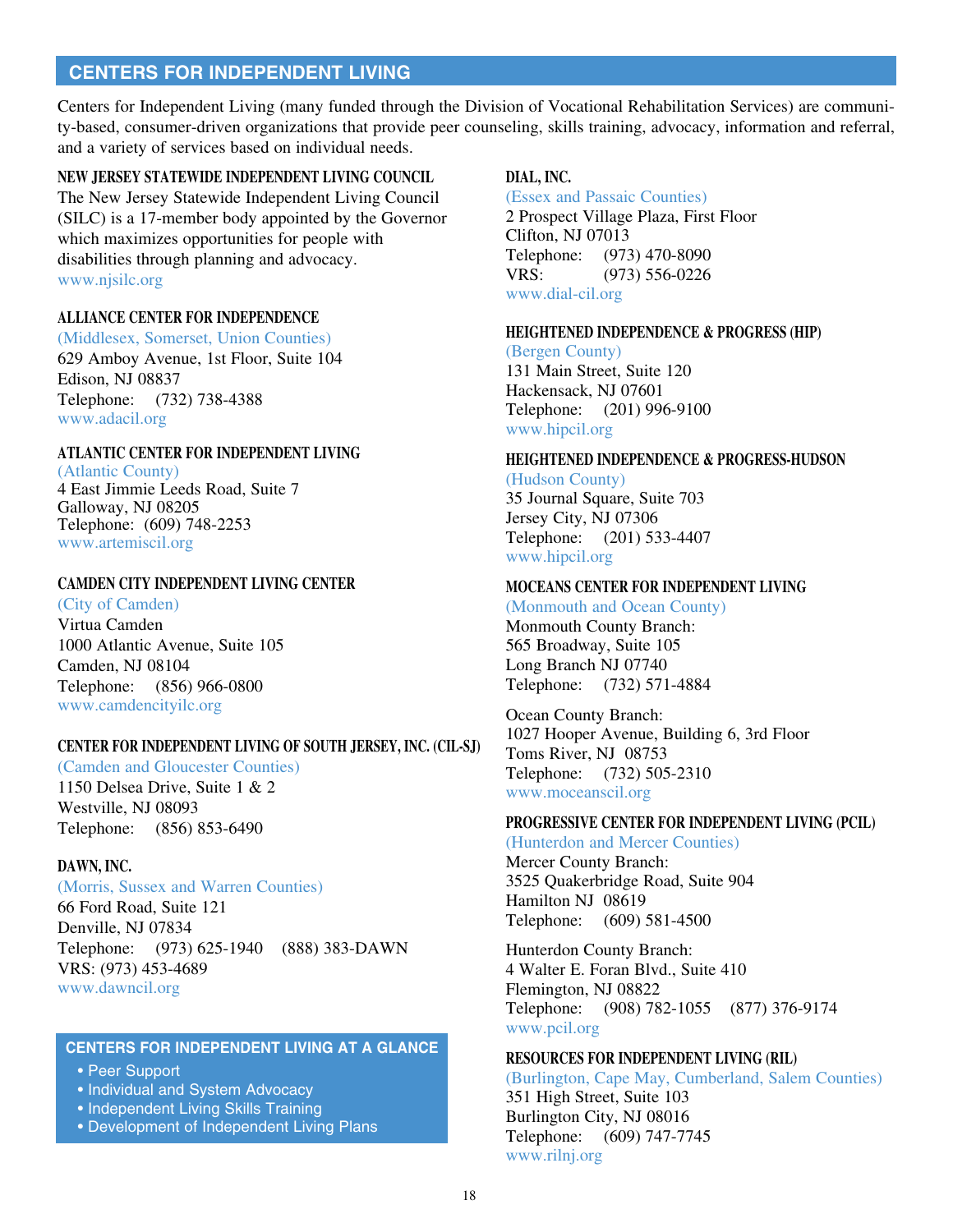#### **PROGRAM OF ALL INCLUSIVE CARE FOR THE ELDERLY (PACE)**

PACE is an innovative program, funded by Medicare and Medicaid, that provides frail individuals, age 55 and older, comprehensive medical and social services coordinated and provided by a team of professionals in a community-based center and in their homes, helping program participants delay or avoid long-term nursing home care. To participate in PACE, an individual must be 55 years of age or older, require nursing home level of care but be able to live safely in the community at time of enrollment with the services of PACE, and reside in the service area of a PACE organization. You can leave a PACE program at any time. Six PACE agencies are currently operating in New Jersey and you must live in their coverage area to participate. For more information, contact the PACE agency serving your area.

http://www.state.nj.us/humanservices/doas/services/pace

## **PACE Centers:**

- LIFE St. Francis: 609-599-5433 (serving Mercer County, Bordentown, Florence, and Roebling) www.stfrancismedical.org/LIFE/Overview.aspx
- LIFE at Lourdes: 856-675-3675 (serving most Camden County communities) www.lsmnj.org/how-we-help/senior-healthcare-retirement-living/lutheran-senior-life/
- Lutheran Senior LIFE: 877-543-3188 (serving most of Hudson County) www.lsmnj.org/how-we-help/senior-healthcare-retirement-living/lutheran-senior-life-jersey-city/
- Inspira LIFE: 855-295-5433 (serving portions of Cumberland, Gloucester, and Salem Counties) http://www.inspirahealthnetwork.org/life-center
- Beacon of LIFE: 732-592-3400 (serving Monmouth County) http://www.beaconhss.com
- AtlantiCare LIFE Connection: 609-572-8588 (Serving Atlantic and Cape May Counties) www.atlanticare.org/index.php/atlanticare-life-connection

## **Aging and Disability Resource Connection (ADRC)/Area Agency on Aging (AAA)** *www.adrcnj.org*

Through the Division of Aging Services, in partnership with County Government, the Aging and Disability Resource Connection/Area Agency on Aging (AAA) serves as the lead agency for seniors and their caregivers to access information, community services, and long term services and supports. Services available to eligible individuals may include: outreach, case management, transportation, senior centers, volunteer opportunities, health promotion, nutrition programs, education, health insurance counseling, adult protective services, senior employment, respite care options, and information on housing and long-term care options. For more information, contact your county ADRC/AAA at the numbers below.

| Hunterdon County(908) 788-1361/1362/1363 |
|------------------------------------------|
|                                          |
|                                          |

## **ADULT PROTECTIVE SERVICES**

The role of Adult Protective Services (APS) is to investigate complaints of suspected abuse, neglect, and/or exploitation of vulnerable adults aged 18 or older. A complaint to APS will generate a thorough assessment, which will include a private face-to-face interview with the potentially at-risk adult, to determine if intervention is warranted. All information generated by the investigation is confidential. A report of suspected abuse may be made to the Division of Aging Services Information and Referral toll-free number at 800-792-8820 or to the APS office in the county in which the individual lives.

#### **County Adult Protective Services**

| Cumberland County  (856) 825-0255 |  |
|-----------------------------------|--|
|                                   |  |
|                                   |  |
|                                   |  |
|                                   |  |
|                                   |  |
|                                   |  |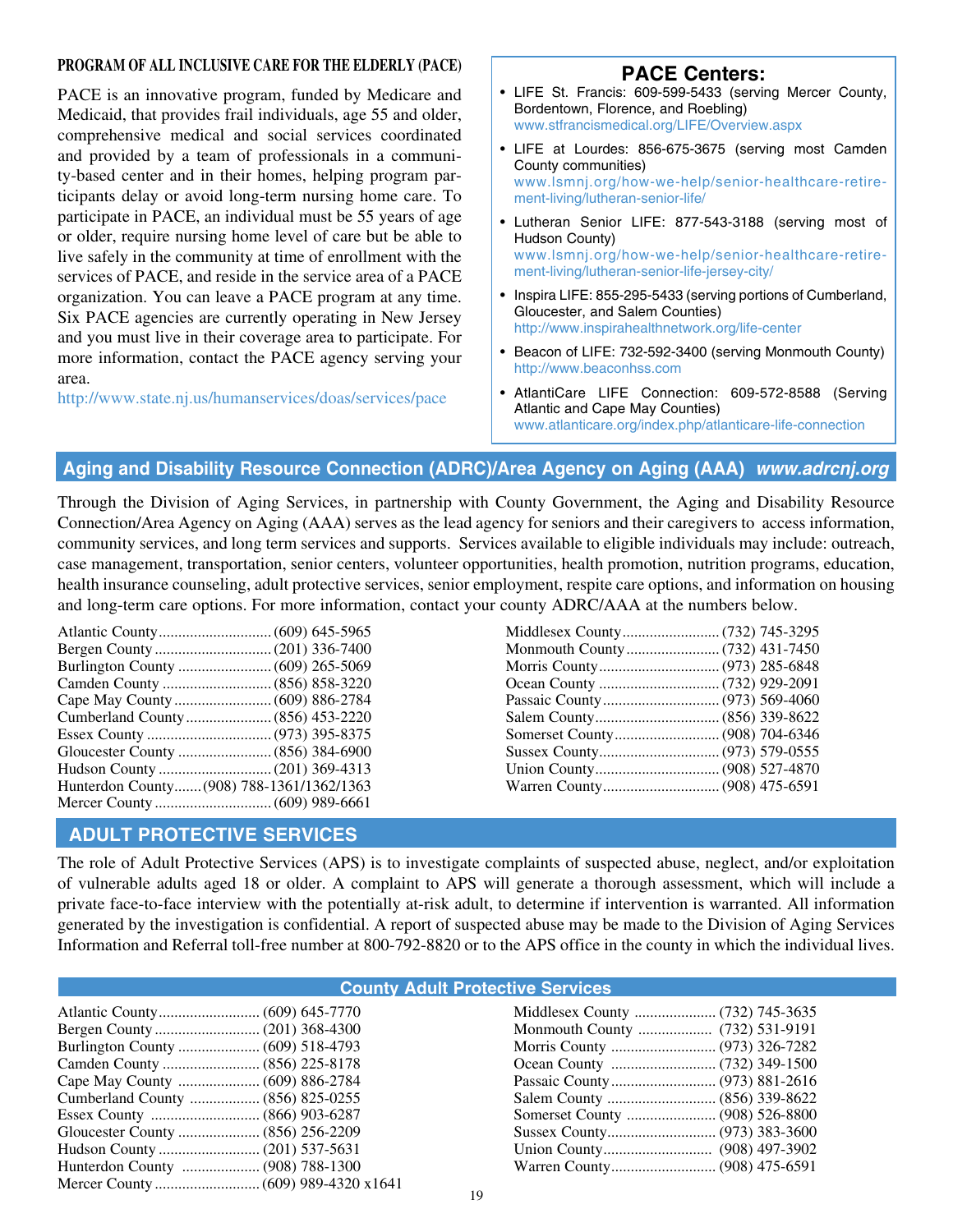## DISABILITY SPECIFIC RESOURCES

This section lists agencies outside of state government that serve individuals with specific disabilities. Agencies are categorized by target disability as a matter of reference although some may serve multiple populations. Where a local website was not available, a national website has been provided. Most agencies provide services statewide.

#### **AIDS/HIV**

IV

Hyacinth AIDS Foundation 317 George Street, Suite 203 New Brunswick, NJ 08901 Telephone: (800) 433-0254 (Toll-Free) (732) 246-0204 (outside NJ)

www.hyacinth.org

#### **ALZHEIMER'S DISEASE**

Alzheimer's New Jersey 425 Eaglerock Avenue, Suite 203 Roseland, NJ 07068 Telephone: (888) 280-6055 (Toll-Free) (973) 586-4300

#### www.alznj.org

Alzheimer's Association, Delaware Valley Chapter 3 Eves Drive, Suite 310 Marlton, NJ 08053 Telephone: (856) 797-1212 www.alz.org/nj/

## **AMYOTROPHIC LATERAL SCLEROSIS (ALS)**

Neuromuscular and ALS Center Rutgers-Robert Wood Johnson Medical School 125 Paterson Street, Suite 6100 New Brunswick, NJ 08901 Telephone: (732) 235-7331 web.rwjms.rutgers.edu/nmalsweb/

ALS Association Greater Philadelphia Chapter 321 Norristown Rd. Suite 260 Ambler, PA 19002 Telephone: (215) 643-5434 www.alsphiladelphia.org

#### **ARTHRITIS/FIBROMYALGIA**

Arthritis Foundation-New Jersey Chapter 555 Route 1 South, Suite 220 Iselin, NJ 08830 Telephone: (888) 467-3112 (Toll-Free) (732) 283-4300

www.arthritis.org Local website: www.arthritis.org/new-jersey

#### **AUTISM/ASPERGERS/ASD**

Asperger Autism Spectrum Education Network (ASPEN) 9 Aspen Circle, Edison, NJ 08820 Telephone: (732) 321-0880 www.aspennj.org

Autism Family Services of New Jersey 1 AAA Drive, Suite 203 Trenton, NJ 08691 Telephone: (877) 237-4477 (Toll-Free) www.autismfamilyservicesnj.org

Autistic Self Advocacy Network-New Jersey Chapter PO Box 66122 Washington, DC 20035 Telephone: (202) 596-1056 www.autisticadvocacy.org

Autism New Jersey 500 Horizon Drive, Suite 530 Robbinsville, NJ 08691 Telephone: (609) 588-8200 (800) 4-AUTISM (Toll-Free)

### www.autismnj.org

POAC (Parents of Autistic Children) 1989 Route 88 Brick, NJ 08724 Telephone: (732) 785-1099 www.poac.net

#### **AUTOIMMUNE DISORDERS**

American Autoimmune Related Diseases Association 22100 Gratiot Avenue Eastpointe, MI 48021 Telephone: (586) 776-3900 www.aarda.org

> **For a list of National Resources, See Pages 32 and 33**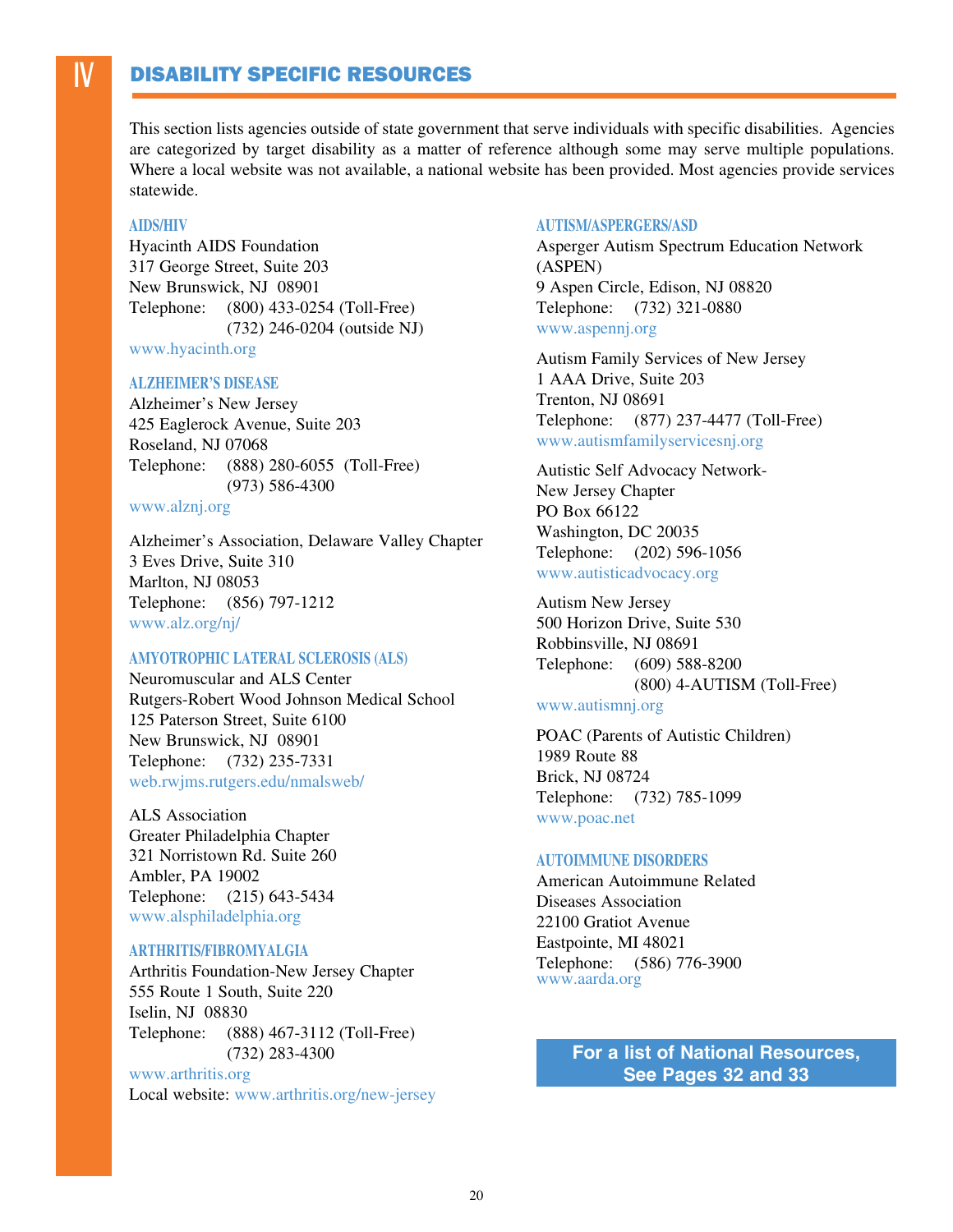#### **BLIND/VISUALLY IMPAIRED**

**For the NJ Commission for the Blind and Visually Impaired (CBVI), See page 6**

National Federation of the Blind-NJ 254 Spruce Street Bloomfield, NJ 07003 Telephone: (973) 743-0075 www.nfbnj.org

Eyes Like Mine, Inc PO Box 10125 Newark, NJ 07101 Telephone: (862) 600-2144 www.eyeslikemine.org

Parents of Blind Children-NJ 23 Alexander Avenue Madison, NJ 07940 Telephone: 973-377-0976 www.blindchildren.org

New Jersey Council of the Blind 153 Franklin Corner Road Lawrenceville, NJ 08648-2501 Telephone: (609) 912-0657 www.njcounciloftheblind.org

Mercer County Association of the Blind PO Box 55042 Trenton NJ 08638 Telephone: (609) 695-4203 www.njcounciloftheblind.org/mcab/

Vision Loss Alliance of NJ 155 Morris Ave, Suite 2 Denville, NJ 07834 Telephone: (973) 627-0055 www.vlanj.org

The Friends of the NJ Library for the Blind and Handicapped (NJLBH) PO Box 434 Woodbridge NJ 07095-0434 Telephone (609) 888-5459 www.friendsnjlibraryfortheblind.org

#### **CEREBRAL PALSY**

Alliance for the Betterment of Citizens with Disabilities (ABCD) 127 US Highway 206, Suite 26 Hamilton, NJ 08610 Telephone: (609) 581-8375 www.abcdnj.org

Cerebral Palsy League (908) 709-1800 www.thecplinc.org

LADACIN Network (732) 493-5900 www.ladacin.org

Cerebral Palsy of North Jersey (973) 763-9900 www.cpnj.org

North Jersey Elks Developmental Disabilities Agency (NJEDDA) (973) 772-2600 www.njedda.org

United Cerebral Palsy of Hudson County 721 Broadway Bayonne, NJ 07702 (201) 436-2200 www.ucpofhudsoncounty.org

New Jersey Institute for Disabilities (NJID) 10A Oak Drive Edison, NJ 08837 Telephone: (732) 549-6187 www.cpamc.org

Githens Center (Burlington County Cerebral Palsy Association) 40 Cedar Street Mount Holly, NJ 08060 Telephone: (609) 261-1667 www.githenscenter.org

#### **CANCER**

Cancer Hope Network Telephone: (877) HOPENET (908) 879-6518 www.cancerhopenetwork.org/

American Cancer Society-NJ www.cancer.org

| Northern Region: | 20 Mercer Street<br>Hackensack, NJ 07601<br>Telephone: (201) 343-2222                          |
|------------------|------------------------------------------------------------------------------------------------|
| Metro NJ Region: | 986 South Springfield Ave<br>Springfield, NJ 07081<br>Telephone: (973) 379-2830                |
| Central Region:  | 2600 US Highway 1<br>North Brunswick, NJ 08908<br>Telephone: (732) 297-8000                    |
|                  | Jersey Shore Region: 2310 Route 34 Suite 1D<br>Manasquan NJ 08736<br>Telephone: (732) 292-3112 |
|                  | South Jersey Region: 1851 Old Cuthbert Rd<br>Cherry Hill NJ 08034                              |

Telephone: (856) 616-1650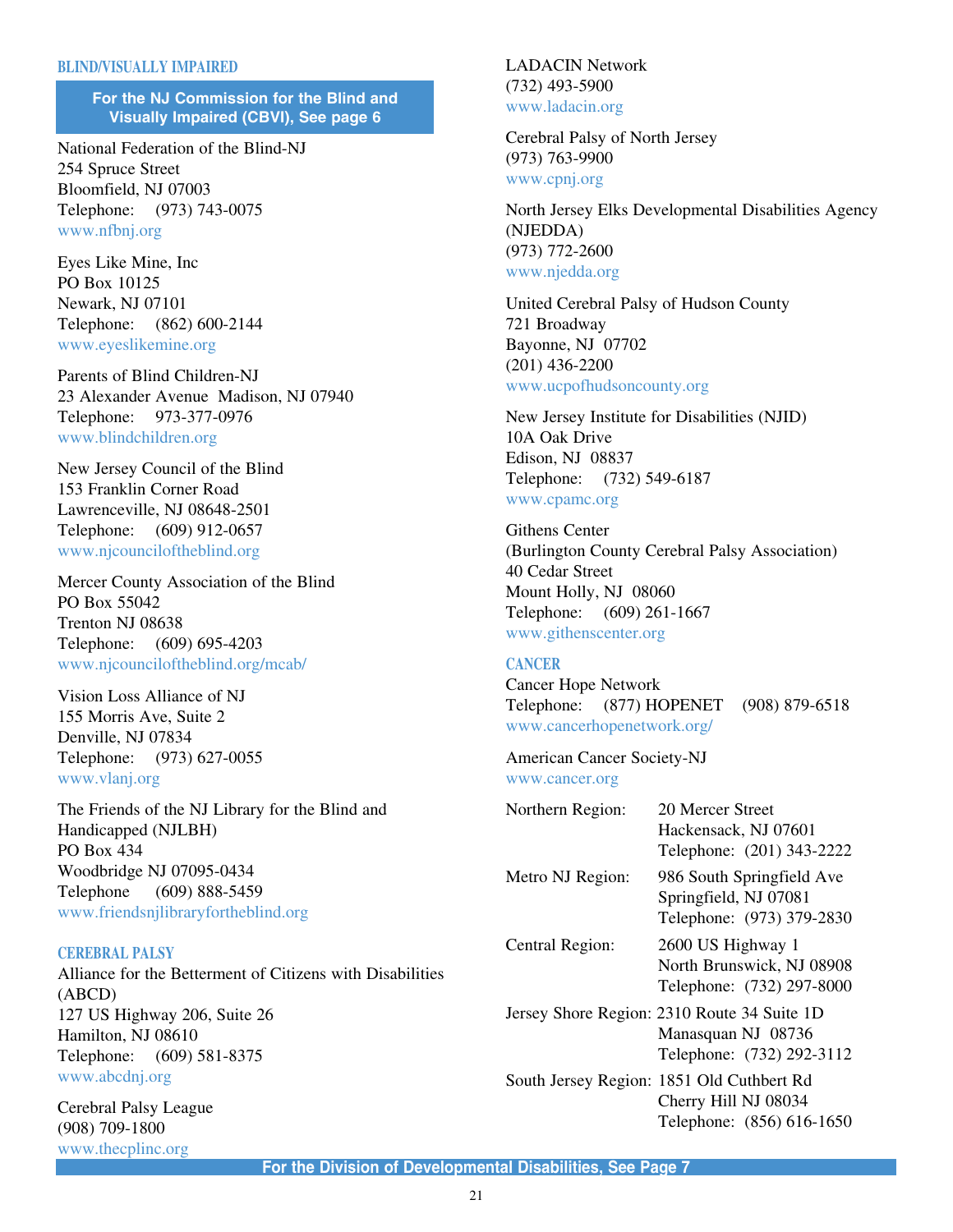#### **CARDIAC/HEART DISEASE**

American Heart and Stroke Association 1 Union Street, Suite 301 Robbinsville, NJ 08691 Telephone: (609) 208-0020 www.heart.org

#### **CHRONIC DISEASE SELF MANAGEMENT PROGRAM**

*www.state.nj.us/humanservices/doas/home/cdsmpprograms.html*

#### **CHRONIC FATIGUE SYNDROME**

NJCFSA (New Jersey Chronic Fatigue Syndrome Association, Inc.) PO Box 477 Florham Park, NJ 07932 Email: helpdesk@njcfsa.org www.njmecfsa.org

#### **CROHN'S DISEASE**

Crohn's and Colitis Foundation of America New Jersey Chapter 45 Wilson Avenue Manalapan, NJ 07726 Telephone: (732) 786-9960 www.ccfa.org

## **COGNITIVE/INTELLECTUAL DISABILITY**

The Arc of New Jersey 985 Livingston Avenue North Brunswick, NJ 08902 Telephone: (732) 246-2525 www.arcnj.org

**To Find a Local Chapter of the Arc of New Jersey, visit:** *www.arcnj.org* **Click on Find a Chapter**

### **COMMUNICATION DISORDER**

Adler Aphasia Center 60 West Hunter Avenue Maywood, NJ 07607 Telephone: (201) 368-8585 www.AdlerAphasiaCenter.org

#### **CROSS-DISABILITY**

Advancing Opportunities 1005 Whitehead Road Ext., Suite 1 Ewing, NJ 08638 Telephone: (609) 882-4182 (888) 322-1918 (Toll-free) www.advopps.org

#### **University Communication Disorder Centers**

- Kean University Center for Communication Disorders (908) 737-5816
- Monmouth University Center for Speech and Language Disorders (732) 923-4547
- Montclair University Center for Audiology and Speech-Language Pathology Audiology Clinic (973) 655-3934 Speech Clinic (973) 655-6917
- Stockton University Speech and Hearing Clinic (609) 652-4920
- William Paterson University Speech and Hearing **Clinic** (973) 720-2207

Elizabeth M. Boggs Center on Developmental Disabilities 335 George Street, Suite 3500, PO Box 2688 New Brunswick, NJ 08903-2688 Telephone: (732) 235-9300 www.rwjms.rutgers.edu/boggscenter

Community Access Unlimited 80 West Grand Street, Elizabeth, NJ 07202 Telephone: (908) 354-3040 www.caunj.org

Community Options, Inc. 16 Farber Road, Princeton, NJ 08540 Telephone: (609) 951-9900 www.comop.org

Easter Seals New Jersey 25 Kennedy Blvd., Suite 600 East Brunswick, NJ 08816 Telephone: (732) 257-6662 www.easterseals.com/nj

Spectrum for Living 210 Rivervale Road, Suite 3 River Vale, NJ 07675 Telephone: (201) 358-8000 (866) 367-7732 www.spectrumforliving.org

Statewide Parent Advocacy Network (SPAN) 35 Halsey Street, 4th Floor Newark, NJ 07102 Telephone: (800) 654-7726 (973) 642-8100

www.spanadvocacy.org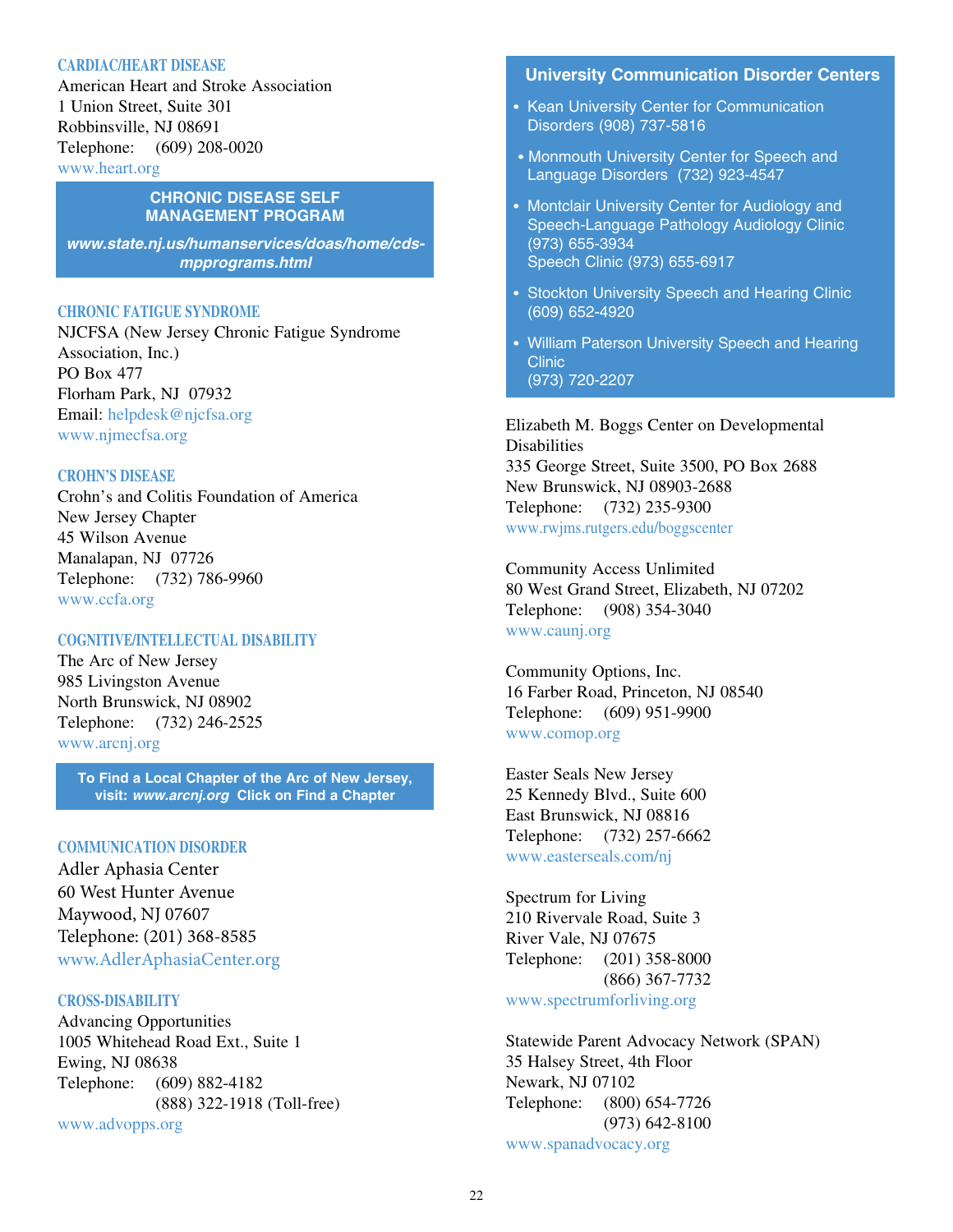#### **CYSTIC FIBROSIS**

Cystic Fibrosis Foundation Greater New Jersey Chapter 1719 Rt. 10, Suite 229 Parsippany, NJ 07054 Telephone 973-656-9200 www.cff.org

#### **DEAF/BLIND**

American Association of the Deaf-Blind c/o Mark Gasaway 3825 LaVista Road, W-2 Tucker, GA 30084 Email: aadb-info@aadb.org www.aadb.org

> **For the NJ Commission for the Blind and Visually Impaired (CBVI), See page 6**

Helen Keller National Center 141 Middle Neck Rd. Sands Point, NY 11050 Voice: (516) 944-8900 Video phone: (516) 570-3646 www.hknc.org

TCNJ Center for Sensory & Complex Disabilities PO BOX 7718 Ewing, NJ 08628 Telephone: (609) 771-3083 www.njcscd.tcnj.edu

#### **DEAF/HARD OF HEARING**

New Jersey Division of Deaf and Hard of Hearing Telephone (800) 792-8339 www.nj.gov/humanservices/ddhh/home

Alexander Graham Bell Association for the Deaf and Hard of Hearing (A.G. Bell) New Jersey Chapter PO Box 161 Glen Rock, NJ 07452 (202) 337-5220 http://agbellnj.org/

Better Hearing Institute 1444 I Street, NW, Suite 700 Washington, DC 20005 Voice: (800) 327-9355 (202) 449-1100 www.betterhearing.org

Hearing Loss Association of America New Jersey State Association Telephone (732) 475-7399 www.hearingloss-nj.org

The New Jersey Chapter of the Association of Late-Deafened Adults-Garden State (ALDA-GS) www.aldagardenstate.com/

North West Jersey Association for the Deaf (NWJAD) www.nwjad.org

NJ Association of the Deaf, Inc. (NJAD) www.deafnjad.org

#### **DIABETES**

American Diabetes Association NJ Chapter 575 Route 28 Building 2, Suite 2107 Raritan,NJ 08869 Telephone: (732) 469-7979 (888) DIABETES

### www.diabetes.org

**Diabetes Self Management Program www.state.nj.us/humanservices/doas/home/cdsmpprograms.html**

#### **DOWN SYNDROME**

New Jersey based Down Syndrome Organizations: www.globaldownsyndrome.org/about-down-syndrome/ resources/local-organizations/new-jersey-down-syndrome-organizations

Jersey Shore Down Syndrome Association www.jsdsa.org

Knowledge and Information about Individuals with Down Syndrome (K.I.I.D.S) www.kiids.info

#### **DWARFISM**

Little People of America Telephone: (888) LPA (572)-2001 lpaonline.org

## **EATING DISORDERS**

Food Addicts Anonymous NJ Helpline (732) 244-4324 www.foodaddictsanonymous.org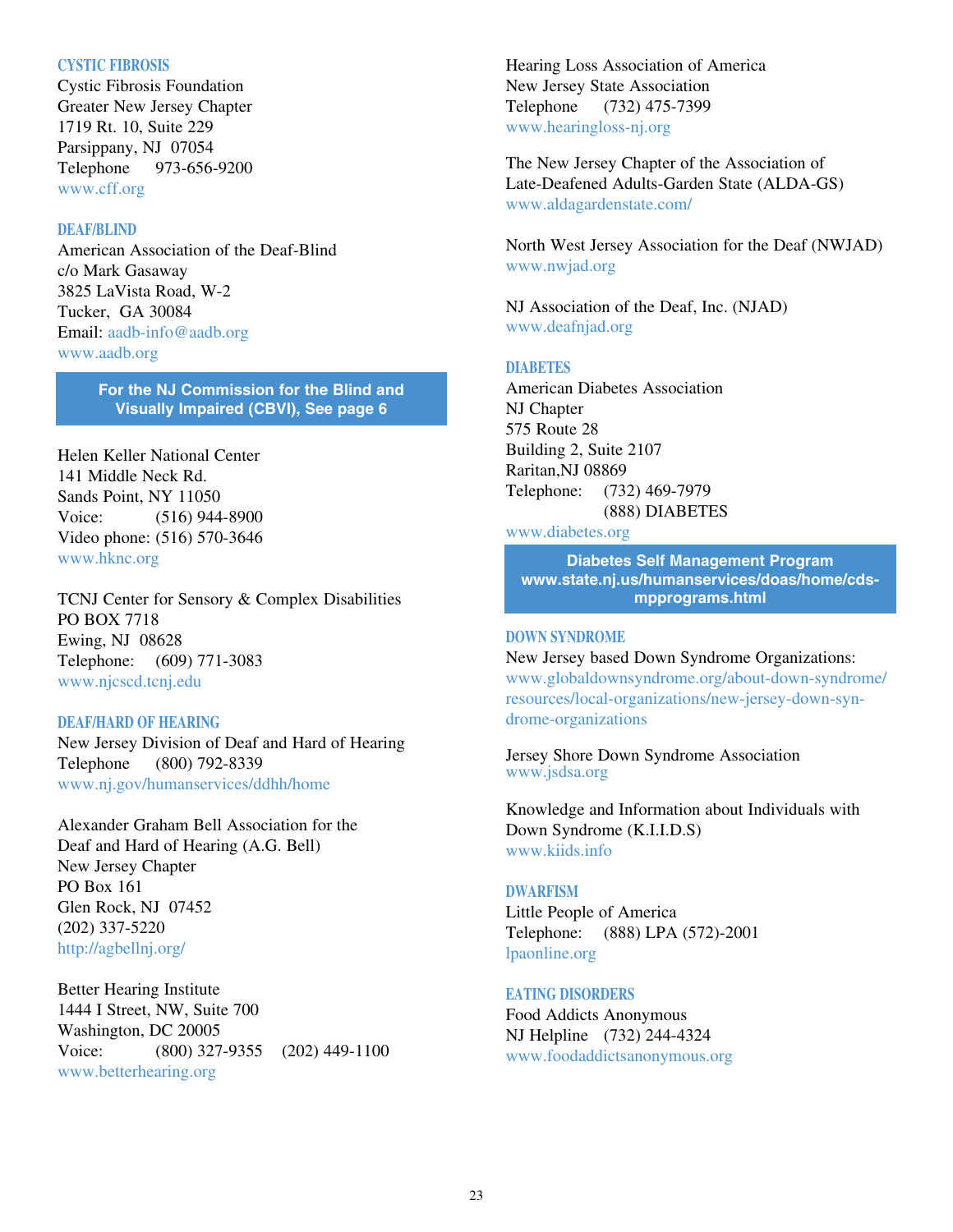National Eating Disorders Association (800) 931-2237 www.nationaleatingdisorders.org

#### **EPILEPSY**

Epilepsy Foundation of New Jersey 1 AAA Drive, Suite 203 Trenton, NJ 08691 Telephone: (800) 336-5843 (609) 392-4900

www.efnj.com

#### **HEAD INJURY/TRAUMATIC BRAIN INJURY (TBI)**

Brain Injury Alliance of New Jersey 825 Georges Road, Second Floor North Brunswick, NJ 08902 Telephone: (732) 745-0200 (800) 669-4323

www.bianj.org

## **DID YOU KNOW?**

**The Division of Disability Services administers the TBI Fund and is the lead state agency for services to individuals with brain injury. See Pages 1 and 2.**

#### **HUNTINGTON'S DISEASE**

Huntington's Disease Society of America PO Box 2103 Clifton, NJ 07015 Telephone: (973) 250-6660 www.hdsanj.org

#### **LEARNING DISABILITIES**

The International Dyslexia Association New Jersey Branch PO Box 32 Long Valley, NJ 07853 (908) 876-1179

Learning Disabilities Association of America New Jersey Chapter 614 Cranbury Road PO Box 6268 East Brunswick, NJ 08816 Telephone: (732) 645-2738 www.ldanj.org

#### **LUPUS**

Lupus Foundation of America NJ Chapter PO Box 1184 150 Morris Avenue, Suite 102 Springfield, NJ 07081 Telephone: (800) 322-5816 (973) 379-3226

## www.lupusnj.org

Lupus Foundation of America Philadelphia TriState Chapter 101 Greenwood Ave, Suite 200 Jenkintown, PA 19046 Telephone: (215) 517-5070 www.lupus.org/tristate

#### **MENTAL ILLNESS**

Mental Health Association in New Jersey 673 Morris Ave, Suite 100 Springfield, NJ 07081 Telephone: (973) 571-4100 (800) 367-8850 (Toll-free)

## www.mhanj.org

NAMI NJ (National Alliance on Mental Illness of New Jersey) 1562 Route 130 North Brunswick, NJ 08902 Telephone: (732) 940-0991 www.naminj.org

National Coalition for Mental Health Recovery 611 Pennsylvania Ave, SE # 133 Washington, DC 20003 Telephone: (877) 246-9058 www.ncmhr.org

National Mental Health Consumer's Self-Help Clearinghouse 1211 Chestnut Street, Suite 1100 Philadelphia, PA 19107 Telephone: (800) 553-4539 (Toll-free) (800)-688-4226 Ext: 3812 (Toll-free) www.mhselfhelp.org

**For the Division of Mental Health and Addiction Services, See Page 9**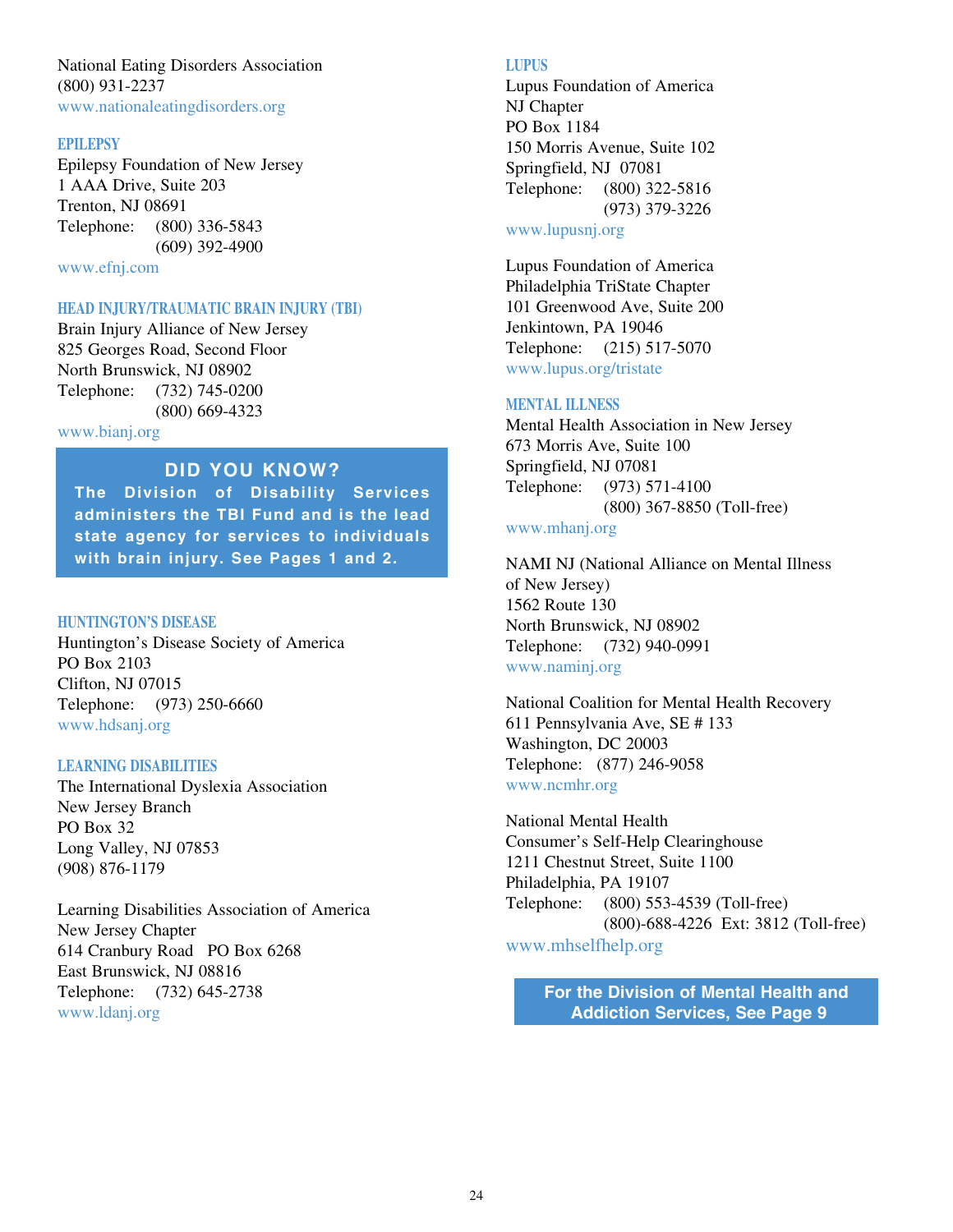#### **MUSCULAR DYSTROPHY**

Muscular Dystrophy Association 2132 S. 12th Street, Suite 101 Allentown, PA 18103 Telephone: (610) 391-1977 www.mda.org

Muscular Dystrophy Association 600 Reed Rd, Suite 104 Broomall PA 19008 Telephone: (610) 325-5758

Muscular Dystrophy Association 25 E. Spring Valley Avenue, Suite 210 Maywood, NJ 07607 Telephone (201) 843-4452

#### **MULTIPLE SCLEROSIS**

National Multiple Sclerosis Society NJ Metro Chapter Aspen Corporate Park 1 1480 U.S. Highway 9 North, Suite 301 Woodbridge, NJ 07095 Telephone: (732) 660-1005 www.nationalmssociety.org/Chapters/NJM

National Multiple Sclerosis Society Greater Delaware Valley Chapter 30 South 17th Street, Suite 800 Philadelphia, PA 19103 Telephone: (215) 271-2400 www.nationalmssociety.org/Chapters/PAE

Multiple Sclerosis Association of America National Headquarters 733 3rd Avenue, 3rd floor New York, NY 10017 Telephone: (800) 344-4867 (Toll Free) (800) 532-7667 (Toll Free)

www.mymsaa.org/

#### **PARKINSON'S DISEASE**

New Jersey American Parkinson Disease Association 100 Kirkpatrick Street PO Box 910 New Brunswick, NJ 08901 Telephone: (732) 745-7520 x1 www.apdanj.org

#### **POLIO/POST-POLIO**

New Jersey Polio Network 110 Chestnut Ridge Road Montvale, NJ 07645 Telephone: (201) 391-0758 www.njpolio.org

#### **RESPIRATORY DISEASE**

American Lung Association New Jersey Chapter PO Box 10188, #37214 Newark, NJ 07101 www.lung.org/about-us/local-associations/new-jersey. html

#### **SICKLE CELL DISEASE**

Sickle Cell Disease Association of America SCDAA - Philadelphia/Delaware Valley 5300 Wynnefield Avenue, 2nd Floor Philadelphia, PA 19131 Telephone: (215) 471-8686 www.sicklecelldisorder.com

Sickle Cell Association of NJ 1016 Broad street P.O Box 9501 Newark, NJ 07104 Telephone: (973) 482-9070 www.sicklecellnewjersey.org

#### **SCLERODERMA**

Scleroderma Foundation Delaware Valley Chapter (Southern NJ) 385 Kings Highway North Cherry Hill, NJ 08034 Telephone: (866) 675-5545 www.scleroderma.org

Scleroderma Foundation Tri-State Chapter (Northern NJ) 59 Front Street Binghamton, NY 13905 Telephone: (607) 723-2239 (800) 867-0885 www.scleroderma.org

#### **SENSORY IMPAIRMENTS**

Everas Community Services (Formerly the New Jersey Association of the Deaf-Blind, Inc.) 24 K World's Fair Drive Somerset, NJ 08873-1349 Telephone/TTY: (732) 805-1912 www.everas.org

New Jersey Speech-Language-Hearing Association 174 Nassau Street, Suite 337 Princeton, NJ 08542 Telephone: (888) 906-5742 www.njsha.org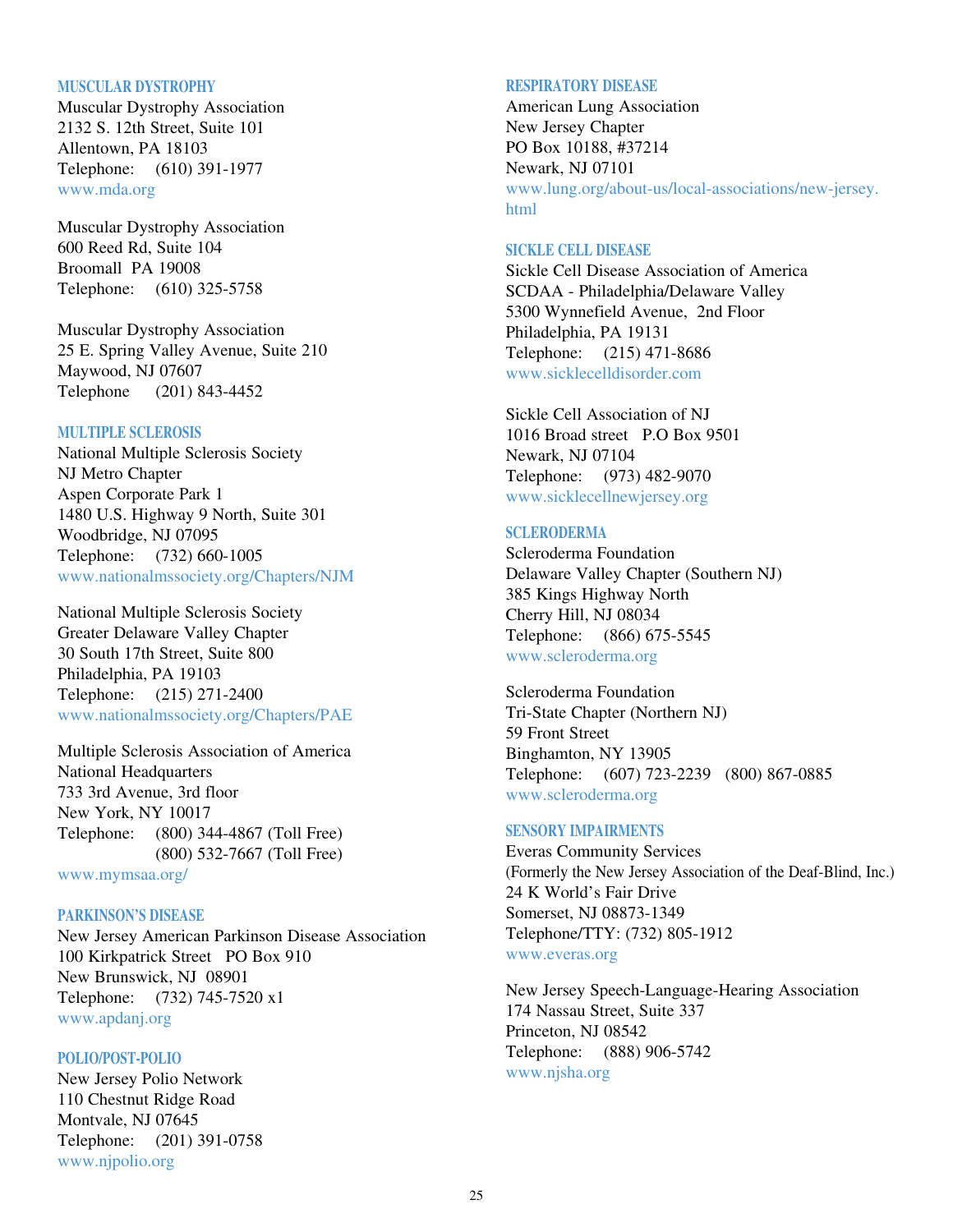#### **SPINA BIFIDA**

Spina Bifida Resource Network (formerly Spina Bifida Association Tri-State Region) 84 Park Avenue, Suite G-106 Flemington, NJ 08822 Telephone: (908) 782-7475 www.thesbrn.org

### **SPINAL CORD INJURY (SCI)**

Christopher & Dana Reeve Paralysis Resource Center Short Hills Plaza 636 Morris Turnpike, Suite 3A Short Hills, NJ 07078 Telephone: (800) 539-7309 www.christopherreeve.org

United Spinal Association Resources Center Telephone: (800) 962-9629 www.spinalcord.org

#### **STROKE/CVA**

American Stroke Association 7272 Greenville Avenue Dallas, TX 75231 Telephone: (888) 4-STROKE (888) 478-7653 www.strokeassociation.org

#### **TOURETTE SYNDROME**

New Jersey Center for Tourette Syndrome 50 Division Street, Suite 205 Somerville, NJ 08876 Telephone: (908) 575-7350 www.njcts.org

#### **TRANSPLANT**

NJ Sharing Network 691 Central Avenue New Providence, NJ 07974 Telephone: (800) 742-7365 www.njsharingnetwork.org

## **NEW JERSEY SELF-HELP GROUP CLEARINGHOUSE**

- 0 Maintains information on thousands of local no-fee support groups in New Jersey, including many that address disabilities, illnesses, caregiving, and parenting
- $\oslash$  Provides information about national and online support networks
- 0 Helps those interested in starting new support groups by providing free how-to materials, phone consultation, and training
- $\mathscr{D}$  Publishes an annual directory of support groups

Telephone: (800) 367-6274 www.njgroups.org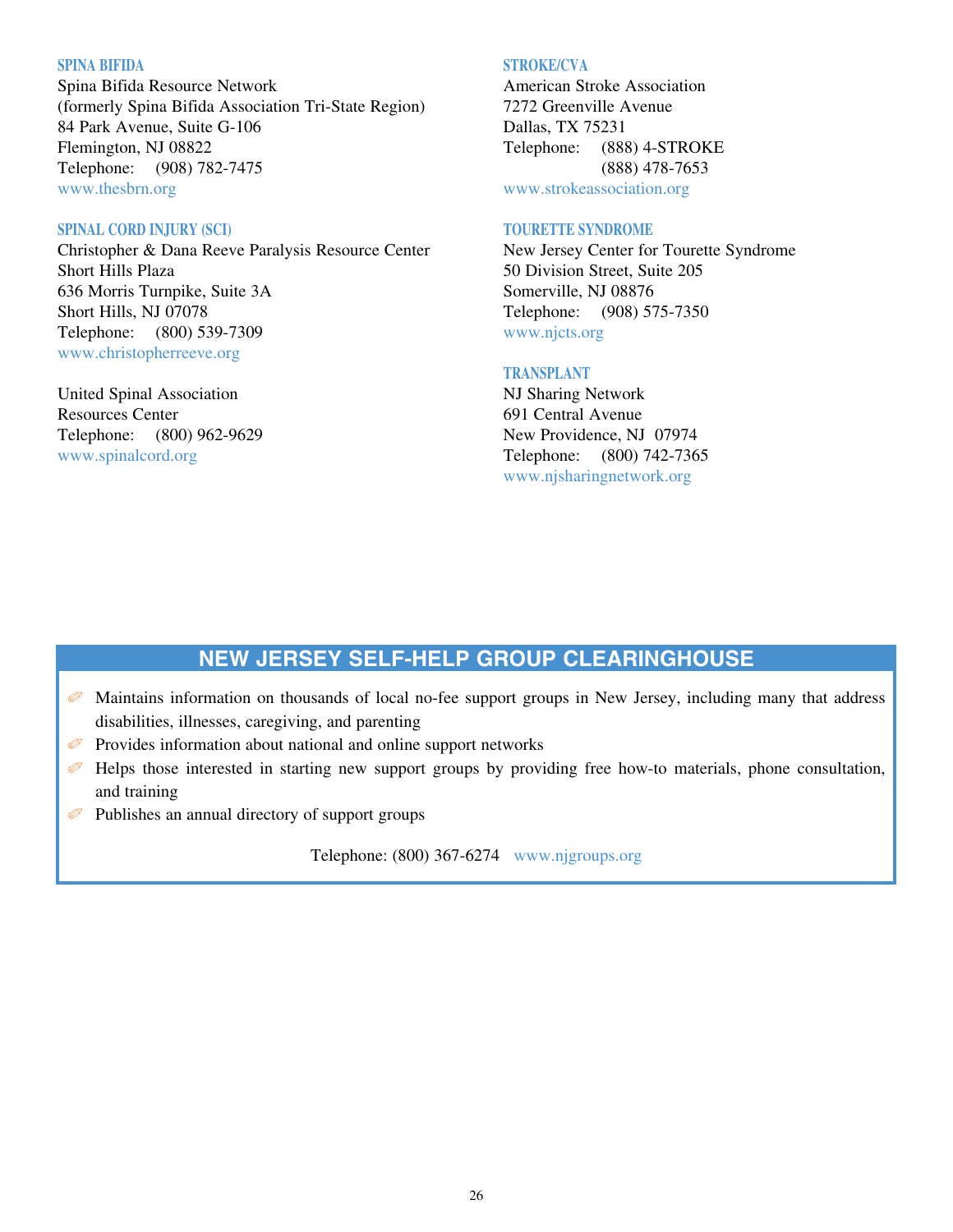## **V** INTERNET RESOURCES

ADAPT (American Disabled for Attendant Programs Today) www.adapt.org

Alliance for Inclusion in the Arts www.inclusioninthearts.org

American Association for Adapted Sports Programs www.adaptedsports.org

American Association of People with Disabilities www.aapd.com

American Association on Intellectual & Developmental Disabilities www.aaidd.org

American Chronic Pain Association www.theacpa.org

American Disability Association (ADAnet) www.ADAnet.org

American Self-Help Clearinghouse www.selfhelpgroups.org

Assistance Dogs International, Inc. www.assistancedogsinternational.org

Center for an Accessible Society www.accessiblesociety.org

Center for Hearing and Communication www.chchearing.org

Children's Disabilities Information www.childrensdisabilities.info.

Consortium for Citizens with Disabilities www.c-c-d.org

Cornucopia of Disability Information www.codi.tamucc.edu

Council for Disability Awareness www.disabilitycanhappen.org

Disabled in Action www.disabledinaction.org

Disability History Museum www.disabilitymuseum.org

Disability Info www.disability.gov

Disability Online www.disabilityonline.com

Disability Social History Project www.disabilityhistory.org

Disabled Sports USA www.disabledsportsusa.org

DO-IT Foundation www.washington.edu/doit

Eating Disorder Hope http://www.eatingdisorderhope.com

Food Addicts in Recovery Anonymous (FA) www.foodaddicts.org

Genetic Alliance www.geneticalliance.org

Harvard Law School Project on Disability www.hpod.org

Health Care Coach www.healthcarecoach.org

Healthy Hearing www.healthyhearing.com

I Am PWD www.nampwd.org

Inclusion Daily Express www.inclusiondaily.com

Independent Living Institute www.independentliving.org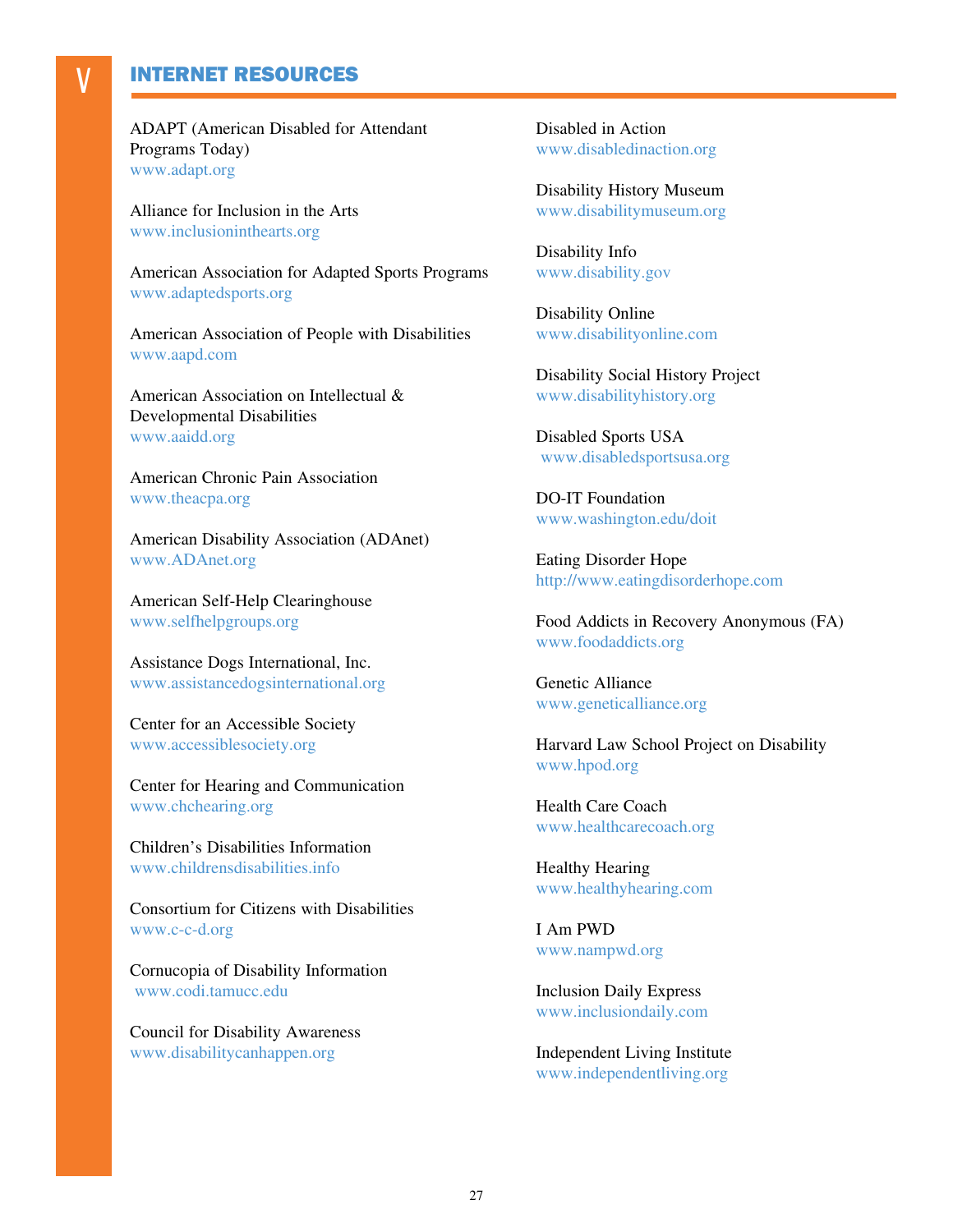Institute for Community Inclusion www.communityinclusion.org

Institute on Disability Culture www.dimenet.com/disculture

International Center for Disability Resources www.icdri.org

International Paralympic Committee www.m.paralympic.org

Job Accommodation Network www.askjan.org

Mobility International USA www.miusa.org

National Academy of Elder Law Attorneys, Inc. www.naela.org

National Arts and Disabilities Center www.semel.ucla.edu/nadc

National Center for Accessible Media www.ncam.wgbh.org

National Center on Accessibility www.ncaonline.org

National Center on Birth Defects and Developmental **Disabilities** www.cdc.gov/ncbddd

National Clearinghouse on Postsecondary Education for Individuals with Disabilities www.heath.gwu.edu

National Council on Disability www.ncd.gov

National Disability Rights Network www.ndrn.org

National Organization on Disability www.nod.org

National Institutes of Health www.nih.gov

National Rehabilitation Information Center www.naric.com

PACER Center Champions for Children with Disabilities www.pacer.org

Parents with Disabilities Online www.disabledparents.net

Special Needs Answers www.specialneedsanswers.com

Society for Accessible Travel and Hospitality www.sath.org

Society for Disability Studies www.disstudies.org

TASH (formerly The Association for the Severely Handicapped) www.tash.org

Through the Looking Glass www.lookingglass.org

Waisman Center www.waisman.wisc.edu

World Institute on Disability www.wid.org

United Nations Commission on Human Rights www.ohchr.org

U.S. International Council on Disabilities www.usicd.org

> **Don't See What You Need? Contact DDS at 1-888-285-3036**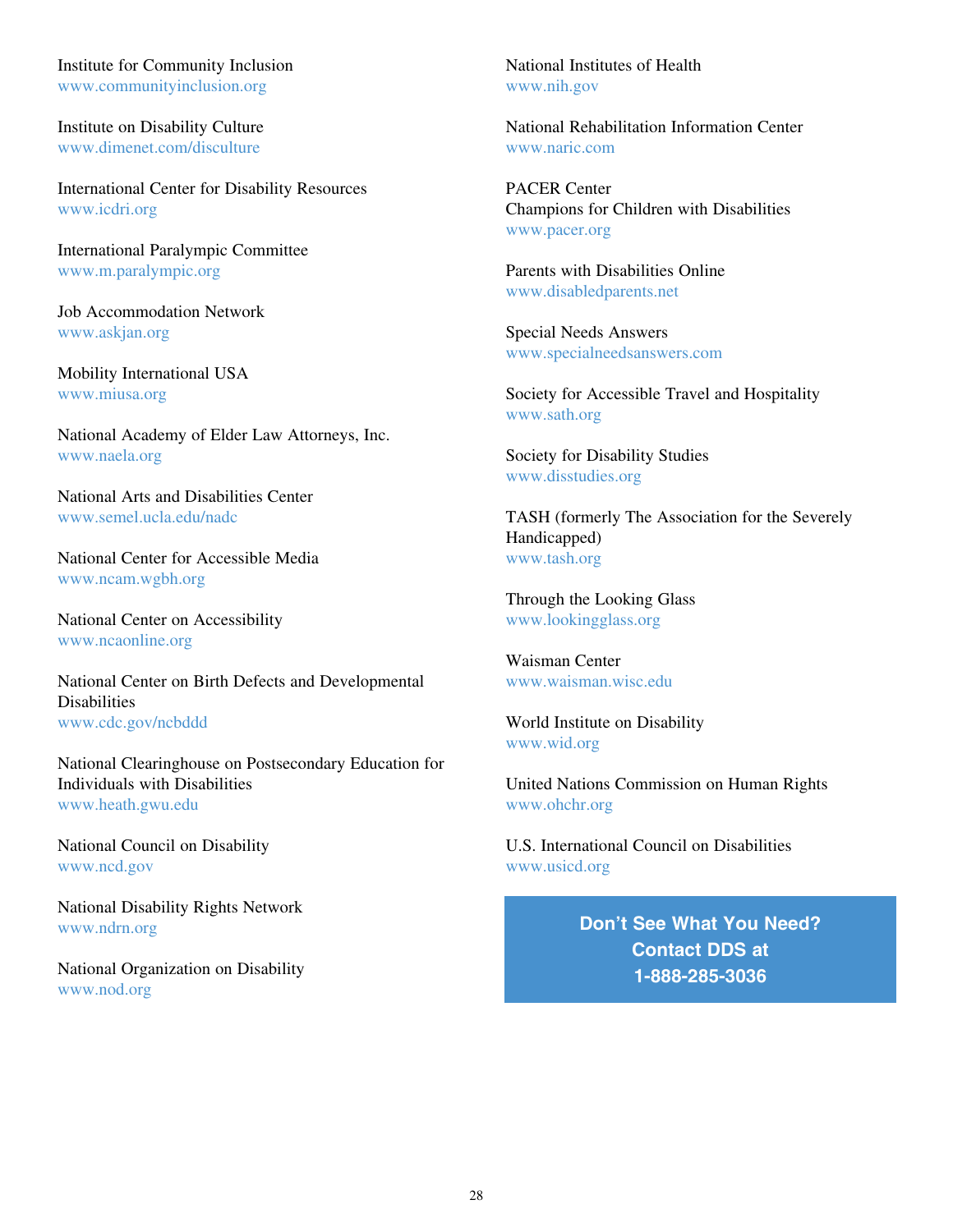# **ADVOCACY AND LEGAL RESOURCES**

This section lists agencies outside of state government that provide advocacy and low cost legal services to individuals with disabilities.

#### **ADVOCACY-GENERAL**

Advocates for Children of New Jersey 35 Halsey Street, 2nd Floor, Newark, NJ 07102 Telephone: (973) 643-3876 www.acnj.org

Association for Special Children and Families PO Box 494 Hewitt, NJ 07421-0494 Telephone: (973) 728-8744 www.ascfamily.org

New Jersey Self-Advocacy Project 985 Livingston Avenue North Brunswick, NJ 08902 Telephone: (732) 743-8345 www.arcnj.org

#### **ADVOCACY-EDUCATION**

Statewide Parent Advocacy Network (SPAN) 35 Halsey Street, 4th Floor Newark, NJ 07102 Telephone: (800) 654-7726 (973) 642-8100 www.spanadvocacy.org

#### **ADVOCACY-FAMILY SUPPORT**

The Family Support Center of New Jersey 35 Beaverson Blvd. Building 11 Brick, NJ 08723 Telephone: (800) 372-6510 www.fscnj.org

The Family Resource Network 1 AAA Drive, Suite 203 Trenton, NJ 08691 Telephone: (800) 376-2345 (609) 392-4900 www.familyresourcenetwork.org

#### **ADVOCACY-INFORMATION/RESEARCH**

United Spinal Association 120-34 Queens Blvd. Suite 320 Kew Gardens NY 11415 Telephone: (718) 803-3782 www.unitedspinal.org

#### **ADVOCACY- LEGAL SERVICES**

American Civil Liberties Union (ACLU) PO Box 32159 Newark, NJ 07102 Telephone: (973) 642-2084 www.aclu-nj.org

Education Law Center 60 Park Place, Suite 300 Newark, NJ 07102 Telephone: (973) 624-1815 www.edlawcenter.org

Legal Services of New Jersey 100 Metroplex Dr. PO Box 1357 Edison, NJ 08818 Telephone: (888) 576-5529 (732) 572-0066

### www.lsnj.org

New Jersey State Bar Association One Constitution Square New Brunswick, NJ 08901 Telephone: (732) 249-5000 www.njsba.com

Community Justice Center 310 W. State Street, Third Floor Trenton, NJ 08618 Telephone: (609) 218-5120 www.nj-communityjusticecenter.org

Community Health Law Project 185 Valley Street South Orange, NJ 07079 Telephone: (973) 275-1175 www.chlp.org

#### **BRANCH OFFICES**

Community Health Law Project (North Jersey) 650 Bloomfield Avenue, Suite 210 Bloomfield, NJ 07003 Telephone: (973) 680-5599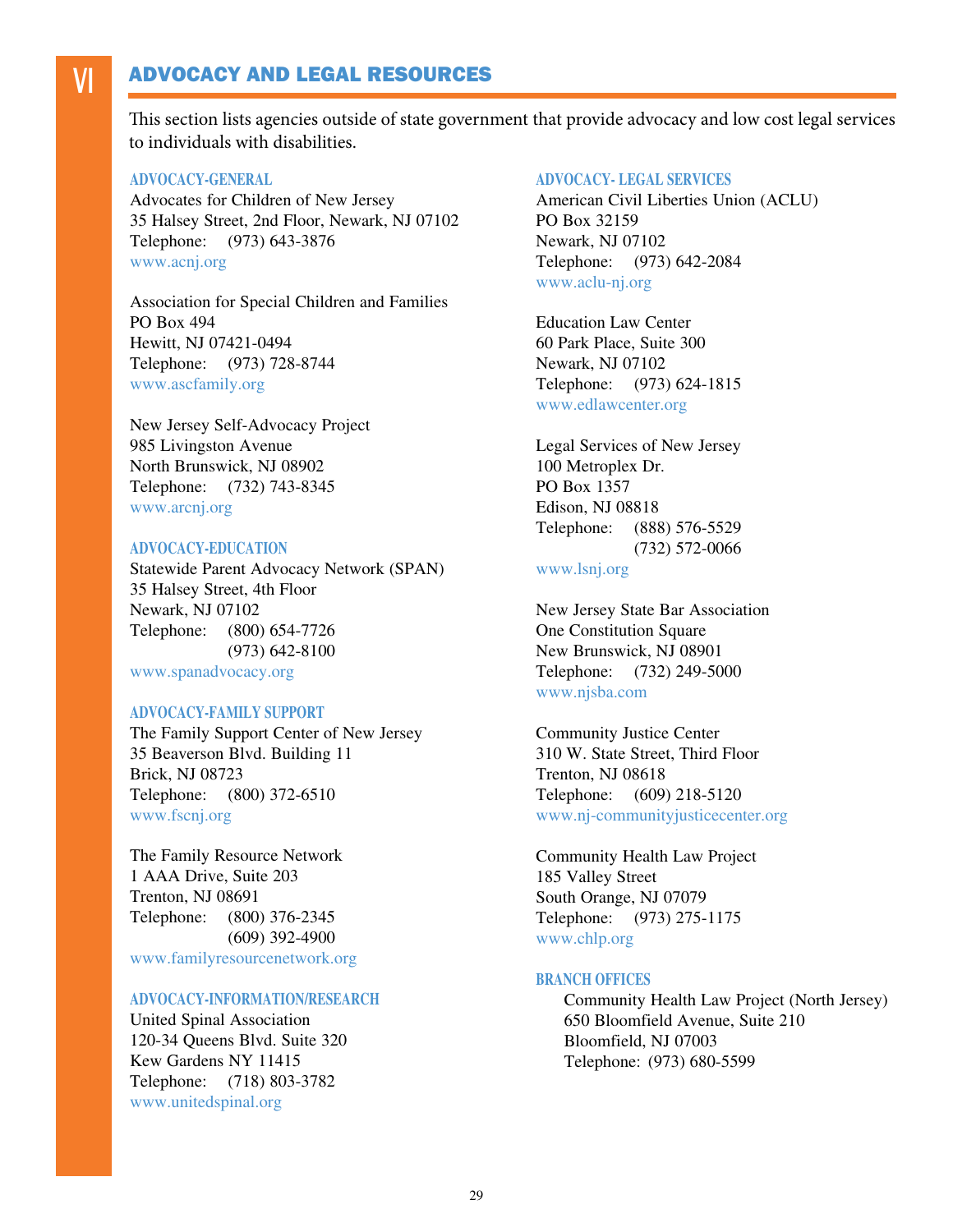Community Health Law Project (Central Jersey) 225 East State Street, Suite 5 Trenton, NJ 08608 Telephone: (609) 392-5553

Community Health Law Project (East Jersey) 65 Jefferson Avenue, Suite 402, Elizabeth, NJ 07201 Telephone: (908) 355-8282

Community Health Law Project (Shore Area) 1 Main Street, Suite 413 Eatontown, NJ 07724 Telephone: (732) 380-1012

Community Health Law Project (South Jersey) Station House Office Building 900 Haddon Avenue, Suite 400 Collingswood, NJ 08108 Telephone/TDD: (856) 858-9500

Disability Rights New Jersey (DRNJ) (formerly New Jersey Protection and Advocacy, Inc.) 210 South Broad Street, 3rd Floor Trenton, NJ 08608 Telephone: (800) 922-7233 (609) 292-9742

www.drnj.org

Division on Civil Rights (Central Regional Office) 140 East Front Street, 6th Floor PO Box 090 Trenton, NJ 08625 Telephone: (609) 292-4605 www.NJCivilRights.org

#### **BRANCH OFFICES**

Division on Civil Rights (Northern Regional Office) 31 Clinton Street, 3rd Floor Newark, NJ 07102 Telephone: (973) 648-2700

Division on Civil Rights (South Shore Regional Office) 1325 Boardwalk at Tennessee Avenue, 1st Floor Atlantic City, NJ 08401 Telephone: (609) 441-3100

Division on Civil Rights (Southern Regional Office) 5 Executive Campus Suite 107 Cherry Hill, NJ 08034 Telephone: (856) 486-4080

#### **SUPPORT GROUPS**

New Jersey Self-Help Group Clearinghouse 673 Morris Avenue Springfield, NJ 07081 Telephone: (800) 367-6274 www.njgroups.org

**For more information, see page 26**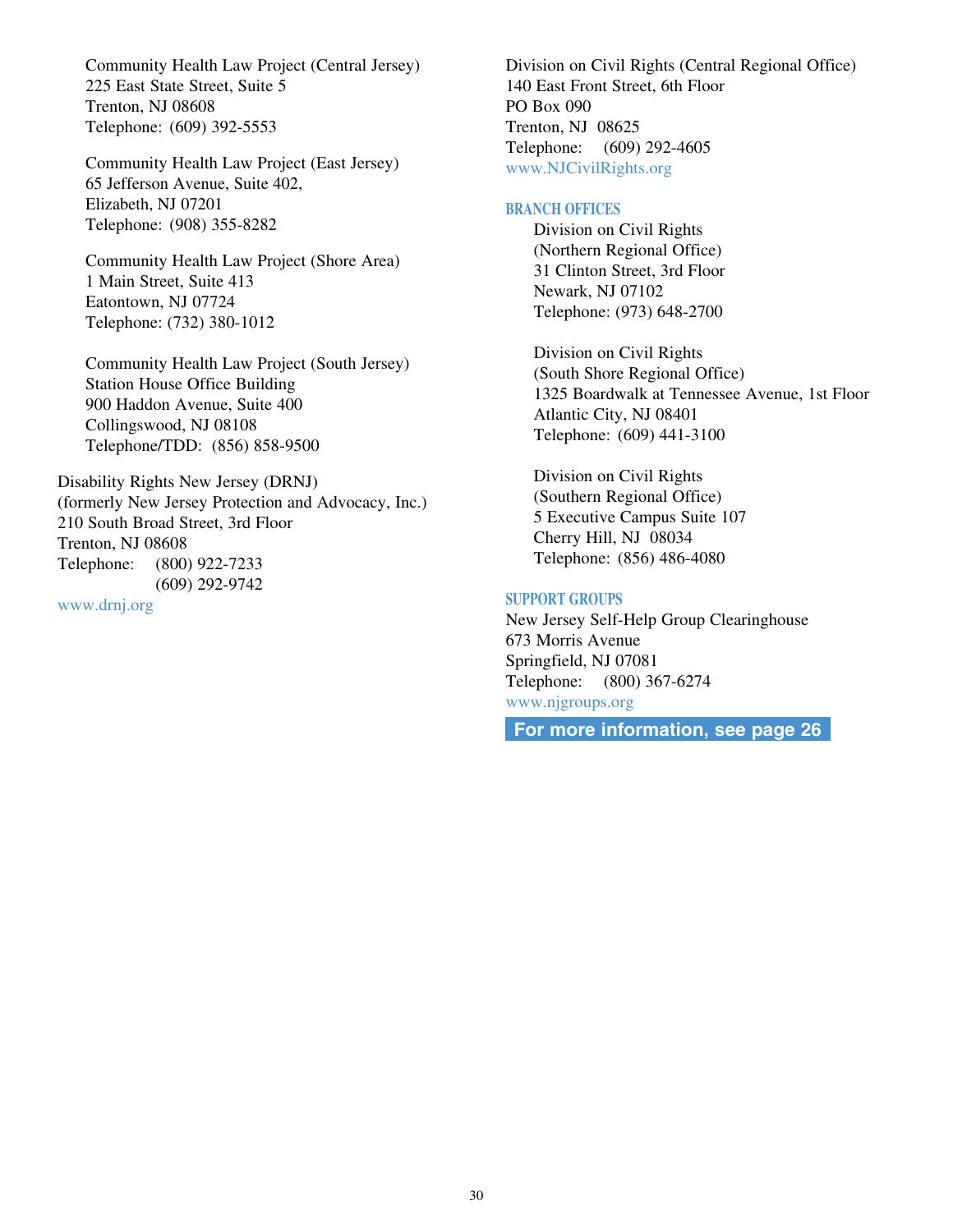#### PROFESSIONAL AND PROVIDER ORGANIZATIONS VII

The following are non-profit professional organizations that assist providers who work with individuals with disabilities. These agencies are not part of state government.

New Jersey Association of Community Providers, Inc. 140 Scotch Road Ewing, NJ 08638 Telephone: (609) 406-1400 www.njacp.org

Accses NJ Inc, CNA services 150 West State Street, Suite 120 Trenton, NJ 08608 Telephone: (609) 392-1255 www.accsesnj.org

ASAH 2125 Route 33 Lexington Square Hamilton Square, NJ 08690 Telephone: (609) 890-1400 www.asah.org

New Jersey Association for Persons in Supported Employment (NJAPSE) www.apse.org/chapter/new-jersey/

**For Home Care and Hospice Associations See Page 51**

# VIII

## SERVICE DOG RESOURCES

Canine Companions for Independence 286 Middle Island Road Medford, NY 11763 Telephone/TDD: (800) 572-2275 www.cci.org

Canine Hearing Companions, Inc. 247 E. Forest Grove Road Vineland, NJ 08360 (856) 696-3668 Voice www.chchearingdogs.org

Canine Partners for Life PO Box 170 Cochranville, PA 19330 Telephone: (610) 869-4902 www.k94life.org

Guiding Eyes for the Blind 611 Granite Springs Road Yorktown Heights, NY 10598 Telephone: (800) 942-0149 www.guidingeyes.org

The Seeing Eye, Inc. PO Box 375 Morristown, NJ 07963-0375 Telephone: (973) 539-4425 www.seeingeye.org

#### **Assistance Dogs International (ADI)**

ADI is a coalition of not for profit assistance dog organizations. To find other service dog programs serving your area, use the "program search" available on their website at: *www.assistancedogsinternational.org*

**See Appendix 5 for more information on Service Animals, page 58**

#### RECREATION RESOURCES IX

#### **SPORTS AND TRAINING**

Special Olympics New Jersey 1 Eunice Kennedy Shriver Way Lawrenceville, NJ 08648 Telephone: (609) 896-8000 www.sonj.org

Association of Blind Athletes of New Jersey (ABANJ) PO Box 294 Belmar, NJ 07719 Telephone: (848) 459-5983 www.abanj.org

#### **ARTS PROGRAMS**

New Jersey Theatre Alliance 7 King Place Morristown, NJ 07960 Telephone: (973) 731-6582 www.njtheatrealliance.org

New Jersey Commission on Recreation for Individuals With Disabilities PO Box 26 Kendall Park, NJ 08824 Telephone: (908) 768-2743 www.njcrid.org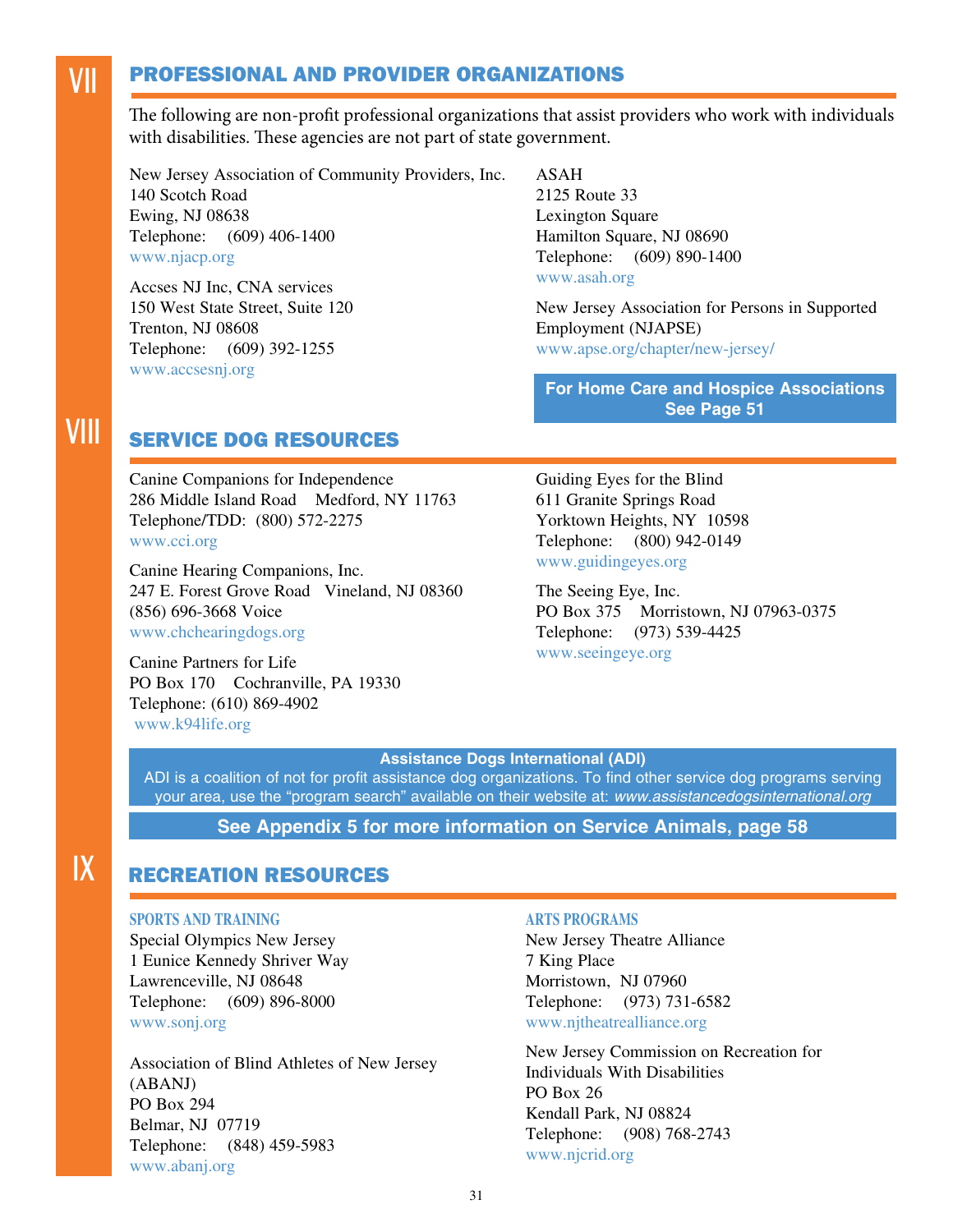# ASSISTIVE TECHNOLOGY RESOURCES

#### **ASSISTIVE TECHNOLOGY**

Assistive technology is equipment or a service that serves to increase, maintain or improve the functional capability of an individual with a disability. This section lists agencies, outside of state government, that provide awareness of and access to assistive technology.

Assistive Technology Advocacy Center (ATAC) "Back in Action" 210 S. Broad Street, 3rd Floor Trenton, NJ 08608 Telephone: (800) 922-7233 (609) 292-9742 www.drnj.org/atacprogram.htm

National Disability Institute's Assistive Technology Loan Program Telephone: (202) 449-9521 www.realeconomicimpact.org/asset-development/ assistive-technology-loan-program

Advancing Opportunities Assistive Technology Services/Lending Center 1005 Whitehead Road Ext., Suite 1 Ewing, NJ 08638 Telephone: (888) 322-1918 x595 (609) 882-4182 www.assistivetechnologycenter.org

Goodwill Home Medical Equipment 2901 Brunswick Pike (Route 1 Plaza) Lawrenceville NJ 08648 Telephone: (609) 396-1513 www.goodwillhomemedical.org

## **TECHNOLOGY RESOURCES ON THE WEB**

Able Data *www.abledata.com* AssistiveTech.net *www.assistivetech.net* Northeast ADA & IT Center *www.northeastada.org*

RESNA *www.resna.org* Web Accessibility Initiative *www.w3.org/WAI*

# XI

# NATIONAL RESOURCES

Many national organizations can offer assistance to people with disabilities and their families. Here are some telephone numbers, hotlines, and websites for additional resources.

AHEAD

(704) 947-7779 www.ahead.org

Alexander Graham Bell Association (202) 337-5220 www.listeningandspokenlanguage.org

American Association of the Deaf-Blind Email only: aadb-info@aadb.org www.aadb.org

American Association on Intellectual and Developmental Disabilities (202) 387-1968 www.aaidd.org

American Cancer Society (800) 227-2345 www.cancer.org American Foundation for the Blind (800) 232-5463 www.afb.org

American Stroke Association (888) 478-7653 www.strokeassociation.org

American Tinnitus Association (800) 634-8978 www.ata.org

Amputee Coalition of America (888) 267-5669 www.amputee-coalition.org

Amyotrophic Lateral Sclerosis Association (800) 782-4747 www.alsa.org

The Arc (National Office) (800) 433-5255 www.thearc.org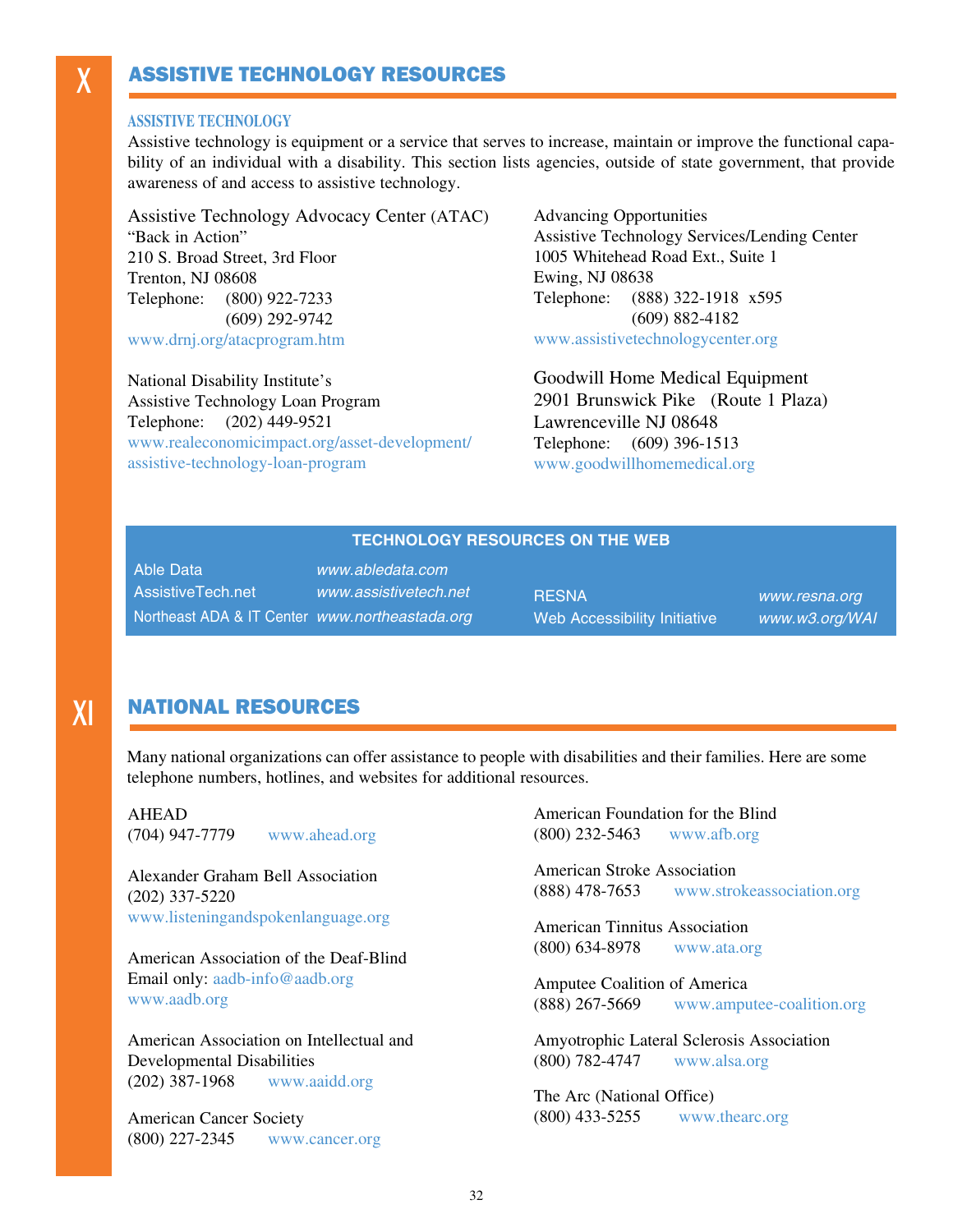#### Arthritis National Research Foundation

(800) 588-2873 www.curearthritis.org

Audient (866) 956-5400 x2 www.audientalliance.org

Better Hearing Institute (800) 327-9355 (Voice) www.betterhearing.org

Brain Injury Association of America (800) 444-6443 www.biausa.org

Burn Association of America (312) 642-9260 www.ameriburn.org

Celiac Support Association (877) 272-4272 www.csaceliacs.org

Children and Adults with Attention Deficit Disorder (CHADD) (800) 233-4050 www.chadd.org

Solve ME/CFS Initiative (formerly Chronic Fatigue and Immune Dysfunction Syndrome Association of America) (704) 364-0016 www.solvecfs.org

Cystic Fibrosis Foundation (800) 344-4823 www.cff.org

Disability Rights Education and Defense Fund (800) 348-4232 www.dredf.org

Easter Seals National Headquarters (800) 221-6827 www.easterseals.com

Epilepsy Foundation (800) 332-1000 www.epilepsy.com

Hearing Loss Association of America (301) 657-2248 www.hearingloss.org

Helen Keller National Center (516) 944-8900 (Voice) (516) 570-3626 (Video phone) www.helenkeller.org

Job Accommodation Network (800) 526-7234 www.askjan.org

Laurent Clerc National Deaf Education Center (202) 651-5051 www.gallaudet.edu/clerc-center.html

Learning Disabilities Association of America (412) 341-1515 www.ldanatl.org

Mental Health America (800) 969-6642 www.mentalhealthamerica.net

Muscular Dystrophy Association (800) 572-1717 www.mda.org

National Association of the Deaf (301) 587-1788 (Voice) www.nad.org

National Association for Parents of Children with Visual Impairments (800) 562-6265 http://www.napvi.org

National Autism Center (877) 313-3833 www.nationalautismcenter.org

National Council on Alcoholism and Drug Dependence (800) 622-2255 www.ncadd.org

National Down Syndrome Congress (800) 232-6372 www.ndsccenter.org

National Down Syndrome Society (800) 221-4602 www.ndss.org

National Education for Assistance Dog Services (978) 422-9064 www.neads.org

National Fragile X Foundation (800) 688-8765 www.fragilex.org

National Library Services for the Blind and Physically Handicapped (800) 424-8567 www.loc.gov/nls

National Multiple Sclerosis Society (800) 344-4867 www.nationalmssociety.org

National Organization for Rare Disorders (800) 999-6673 www.rarediseases.org

Office of Disability Employment Policy (ODEP) (866) 633-7365 www.dol.gov/odep

Paralyzed Veterans of America (800) 424-8200 www.pva.org

Reflex Sympathetic Dystrophy Syndrome Association (877) 662-7737 www.rsds.org

Society for Disability Studies (716) 645-0276 www.disstudies.org

United Spinal Association (800) 404-2898 www.unitedspinal.org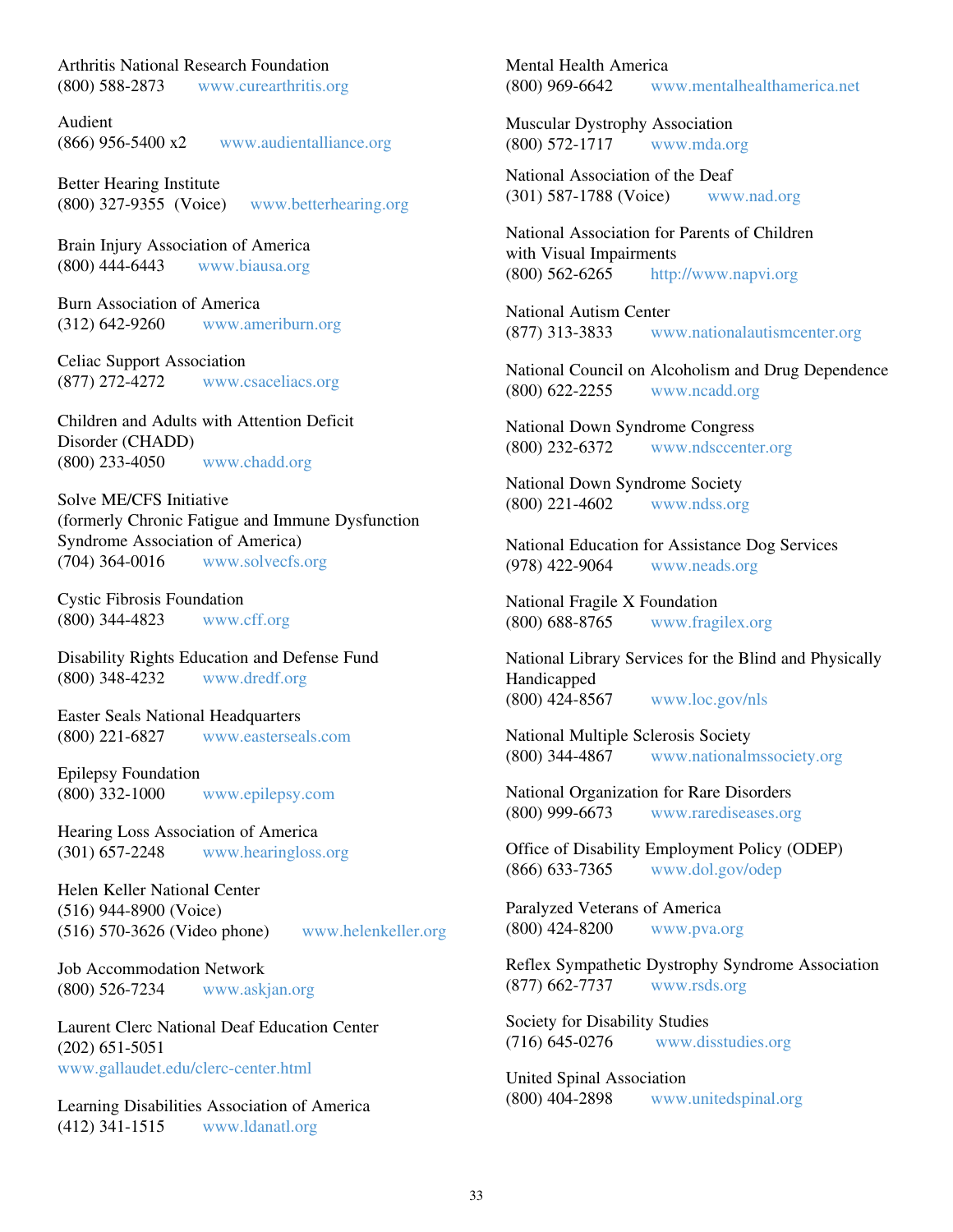#### RESEARCH RESOURCES XII

The NJ State Library Talking Book & Braille Center 2300 Stuyvesant Avenue Trenton NJ 08618 Telephone: (800) 792-8322 www.njstatelib.org/talking-book-braille-center/

Learning Ally 20 Roszel Road Princeton, NJ 08540 Telephone: (800) 221-4792 www.learningally.org

New Jersey State Library PO Box 520, 185 West State Street Trenton, NJ 08625 Telephone: (609) 278-2640 www.njstatelib.org

## **RESEARCH RESOURCES ON THE WEB** Disability Research Institute *www.dri.uiuc.edu/default.htm* National Center for the Dissemination of Disability Research *www.ncddr.org* National Rehabilitation Information Center *www.naric.com*

Spinal Cord Injury Information Network *www.uab.edu/medicine/sci/* US Census Bureau *www.census.gov/topics/health/disability.html*

#### RIGHTS AND LAWS XIII

## **The Individuals with Disabilities Education Act (IDEA)**

https://sites.ed.gov/idea/

Federal law mandating that all children, regardless of disability, are entitled to a free, appropriate education, without extra cost and in the least restrictive and least segregated environment possible.

#### **The Rehabilitation Act of 1973**

#### https://www.access-board.gov/the-board/laws/rehabilitation-act-of-1973

Federal law which mandates all federal government agencies, and agencies with federal government contracts, to take affirmative action to employ people with disabilities. It also protects otherwise qualified people with disabilities from being denied services or benefits from a program receiving federal money.

## **The Americans with Disabilities Act (ADA)** www.ADA.gov

Federal civil rights law which guarantees individuals with disabilities equal opportunity in employment, public accommodations, state and local government services, transportation, and telecommunications.

### **The Developmental Disabilities Assistance and Bill of Rights Act of 2000**

https://www.acl.gov/about-acl/authorizing-statutes/developmental-disabilities-assistance-and-bill-rights-act-2000 Federal law mandating that an individual with a developmental disability has a right to appropriate treatment for his or her disability, and that treatment should be designed to maximize the individual's potential.

#### **The Fair Housing Act**

#### www.justice.gov/crt/fair-housing-act-2

Federal law which prohibits discrimination in the sale or rental of houses and apartments. It is also discriminatory to refuse to allow the modification of a home to provide physical access.

### **The Motorized Wheelchair Lemon Law**

www.njconsumeraffairs.gov/News/Consumer%20Briefs/ motorized-wheelchair-lemon-law.pdf

The Wheelchair Lemon Law requires manufacturers to give customers warranties of at least one year that cover defects which impair the use, value or safety of the chair or scooter. After three unsuccessful attempts at repairing the same problem with the wheelchair or motorized scooter or if the wheelchair or motorized scooter is out of service for a total of twenty days, the customer may be entitled to a replacement, refund, or early lease termination, minus a reasonable allowance for use.

#### **The Snow Removal Act**

#### www.njleg.state.nj.us/2006/Bills/PL07/287\_.PDF

In a public parking area, the person who owns or controls the area shall be responsible for assuring that the restricted spaces remain free from obstruction. This includes shopping carts and other debris. Ice and snow must be removed within 24 hours after the weather condition has ceased.

**New Jersey Accessible Parking Laws See Appendix 1, pg 56**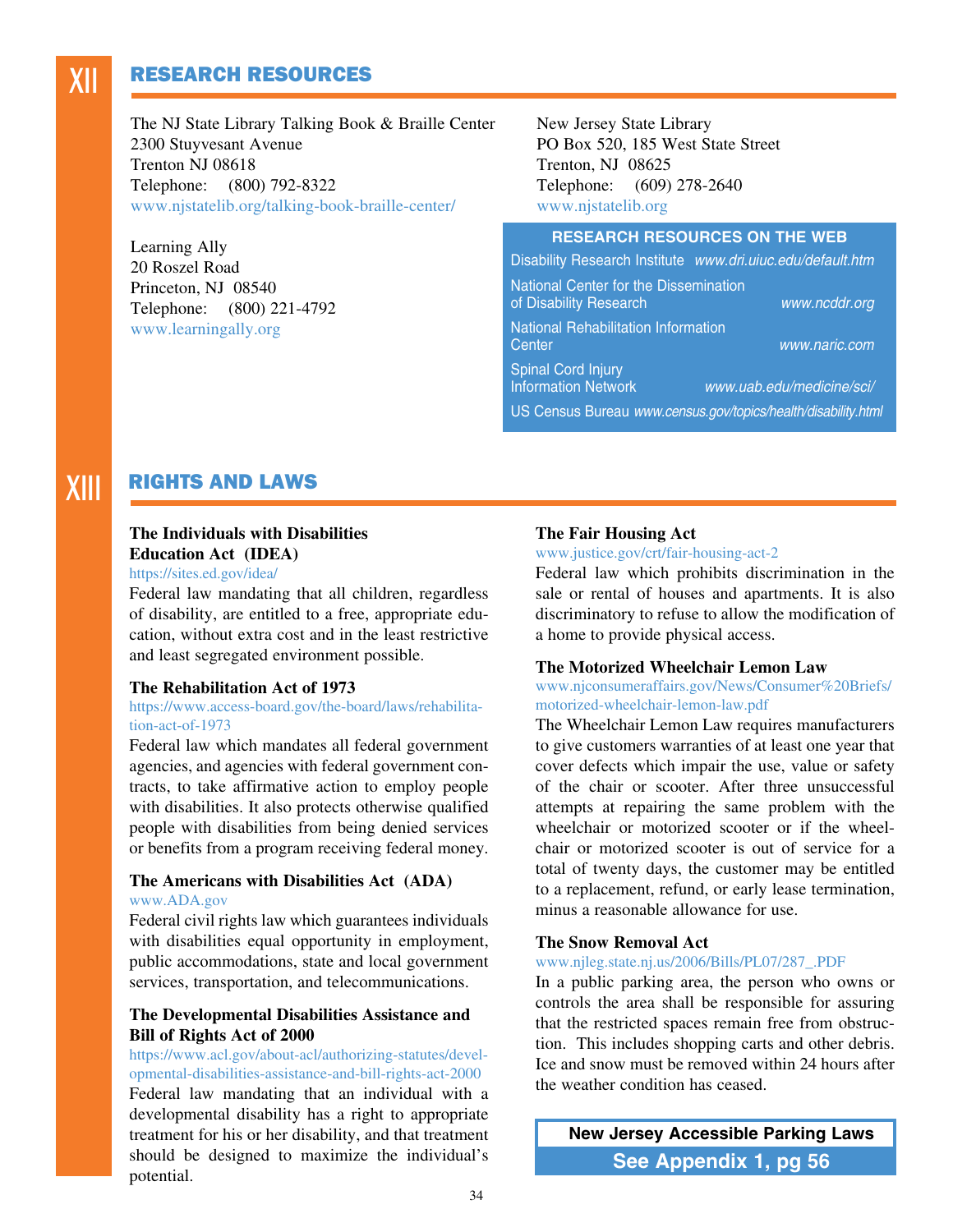#### **Open Public Records Act (OPRA)**

#### www.nj.gov/opra/

Requires most branches of state, county, and municipal government to provide citizens with the opportunity to inspect, copy, or examine government records. It does allow public agencies to protect citizens' personal information.

#### **Older Americans Act**

#### www.aoa.gov

Federal civil rights law passed in 1965, which has since been amended. It created the Administration on Aging and provides funding for research and training projects. It also provides nutrition programs, health promotion and disease prevention, in-home services, and protection of the rights of older persons. The amended Act created the National Family Caregiver Support Program, which helps families care for elders who have illnesses or disabilities.

#### **Mental Health Parity Act**

#### www.nj.gov/mhstigmacouncil/community/legislation

Federal law which prevents group health plans of employers with more than 50 workers from placing dollar limits on mental health benefits that are lower than annual or lifetime dollar limits for medical and surgical benefits offered under the plan. This law does not, however, require group health plans to include mental health coverage.

## **Health Insurance Portability and Accountability Act (HIPAA)**

## www.hhs.gov/ocr/privacy

Federal law which establishes national standards to protect individuals' medical records and other health information. Insurance carriers, healthcare clearinghouses, and healthcare providers are required to comply with its privacy standards. It gives consumers the right to request to inspect, copy, or amend their medical records, and to limit disclosure of information.

#### **Danielle's Law**

### www.njleg.state.nj.us/2002/Bills/S3000/2572\_I1.PDF

New Jersey state law which requires staff working at public or private facilities for persons with developmental disabilities or brain injuries to call 911 in cases of medical emergency.

#### **Air Carriers Access Act**

#### www.transportation.gov/airconsumer/passengers-disabilities

Federal law which requires airlines to accommodate the needs of passengers with disabilities. It prevents airlines from refusing to transport a passenger solely because of a disability; limits the circumstances under which passengers with disabilities must provide advance information about their disabilities to air carriers; states that assistive devices do not count against passenger baggage limits; and sets accessibility guidelines for airplane facilities. Airline personnel must provide routine physical assistance but are not required to provide what would customarily be regarded as personal care assistance. However, if a passenger requires an attendant, the airline must transport the attendant free of charge. The law does not require an airline to transport an individual who may endanger the health or safety of others. The Act mandates that a Complaints Resolution Officer (CRO) be immediately available to resolve disputes between airlines and passengers with disabilities.

#### **The Work Incentives Improvement Act**

#### www.ssa.gov/work/overview.html

The Ticket to Work and Work Incentives Improvement Act of 1999 increases beneficiary choice in obtaining rehabilitation and vocational services; removes barriers that require people with disabilities to choose between health care coverage and work; and insures that more Americans with disabilities have the opportunity to participate in the workforce and lessen their dependence on public benefits.

#### **New Jersey Law Against Discrimination (NJLAD)** www.state.nj.us/lps/dcr/law.html

New Jersey state law which prohibits discrimination in employment, housing, places of public accommodation, and credit and business contracts on the basis of race, creed, color, national origin, nationality, ancestry, age, sex, familial status, marital status, domestic partnership status, affectional or sexual orientation, atypical cellular or blood trait, genetic information, liability for military service, mental or physical disability, perceived disability, or AIDS and HIV status. There are exceptions to these prohibitions.

#### **Family Support Act**

www.familysupportcoalition.org/the-family-support-act.php

The Family Support Act created family-driven Regional Family Support Planning Councils to assist families in making service decisions that best meet the needs of their members with disabilities.

#### **The Fair Labor Standards Act**

#### www.dol.gov/whd/flsa/

The FLSA establishes minimum wage, overtime pay, recordkeeping, and youth employment standards affecting employees in the private sector and in Federal, State, and local governments.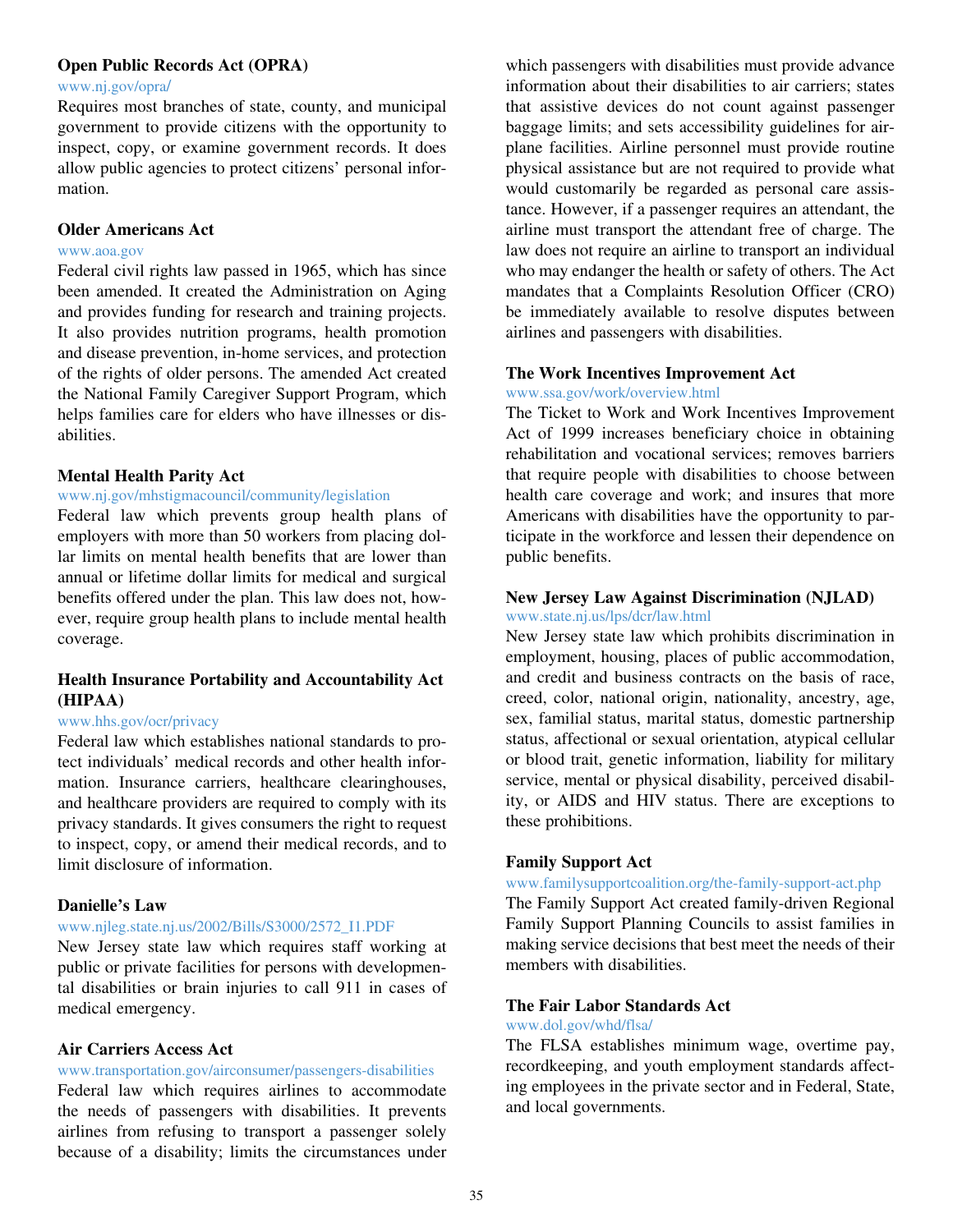### **LEGAL ASSISTANCE**

#### **Civil Rights**

The Division on Civil Rights, within the New Jersey Department of Law and Public Safety, is responsible for investigating allegations of discrimination and for seeking resolution through conciliation, hearings, or court orders. People with disabilities can file a complaint by calling the division or any of its enforcement branches. Complaints must be filed with the Division on Civil Rights within 180 days after the alleged act of discrimination.

#### **NJ Division on Civil Rights**

PO Box 090 Trenton, NJ 08625-0090 Telephone: (609) 292-4605 www.nj.gov/oag/dcr/index.html

## **See Pages 14 and 30**

#### **DISABILITY RIGHTS INFORMATION SERVICES**

The following telephone numbers and Internet sites offer access to federal agencies and other organizations which provide information about the Americans with Disabilities Act (ADA), as well as guidance in understanding and complying with provisions of the ADA and other federal disability rights laws.

#### **Department of Justice**

ADA Information Line: (800) 514-0301 www.ada.gov

## **Equal Employment Opportunity Commission (EEOC)**

National Headquarters Telephone: (800) 669-4000 To be automatically connected to the nearest EEOC field office: (866) 408-8075 www.eeoc.gov

#### **Federal Communications Commission**

Consumer Information on Telecommunications Relay Services (TRS) Telephone: (888) 225-5322 VP: (844) 432-2275 www.fcc.gov/encyclopedia/telecommunications-relay-services-trs

## **US Access Board**

Documents and questions: (800) 872-2253 www.access-board.gov

### **INFORMATION ON OTHER LAWS OF INTEREST**

**Individuals with Disabilities Education Act (IDEA) of 1990 US Department of Education** Office of Special Education and Rehabilitative Services Telephone: (202) 245-7468 https://sites.ed.gov/idea/

#### **Fair Housing Act of 1988**

New Jersey/New York HUD Fair Housing Office Telephone: (800) 496-4294 www.hud.gov/offices/fheo/aboutfheo/fhhubs.cfm

#### **Rehabilitation Act of 1973**

Disability Rights Section, Civil Rights Division, U.S. Department of Justice:<br>Telephone: (800) 51 (800) 514-0301 www.ada.gov

## **AMERICANS WITH DISABILITIES ACT AT A GLANCE**

**Title I** (Employment) Ensures that qualified job applicants and employees with disabilities are protected from discrimination on the basis of disability. Enforced by the Equal Employment Opportunity Commission (EEOC)

**Title II** (Public Services) Requires equal access for people with disabilities to state and local government programs and services. Enforced by the Department of Justice (DOJ)

**Title III** (Public Accommodations and Services Operated by Private Entities) Mandates access to goods and services to people with disabilities in places of public accommodation. Enforced by the Department of Justice (DOJ)

**Title IV** (Public Communication Systems) Establishes the Telecommunication Relay Service and requires any public service announcement that is funded wholly or in part by the federal government to be closed-captioned. Enforced by the Federal Communications Commission (FCC)

**Title V** (Misc.) Compliance mechanisms for the administration of the provisions of the ADA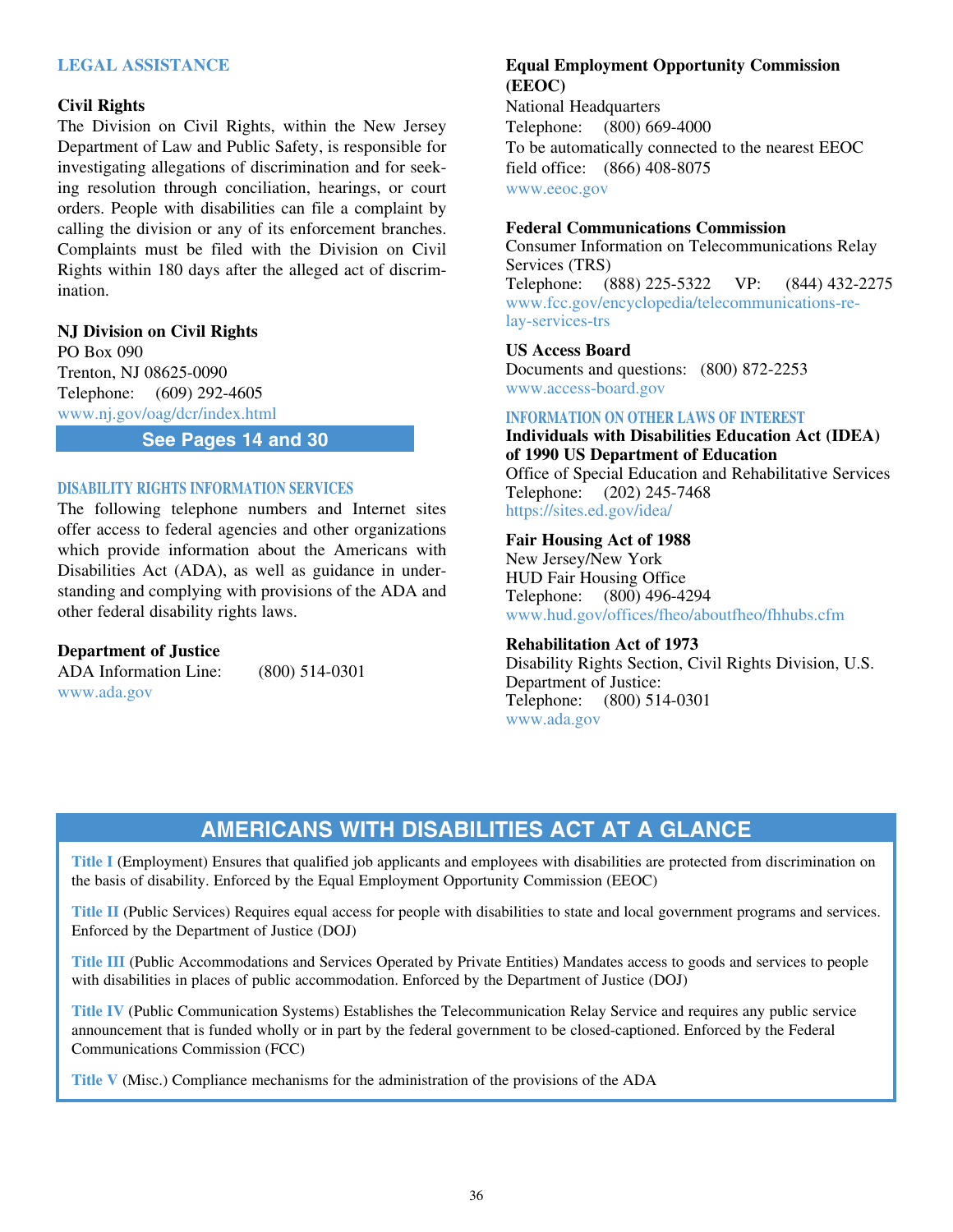# HEALTH COVERAGE AND HEALTH CARE ASSISTANCE

This section describes health care resources for eligible children and adults with disabilities, as well as federal and state health care, vision, and dental assistance programs.

#### **SPECIAL CHILD HEALTH SERVICES**

XIV

Each of the state's 21 counties has a Special Child Health Services (SCHS) Case Management Unit jointly funded by SCHS and the County Freeholders. SCHS Case Managers, with parental consent, work with the parents and the physician to evaluate a child's strengths and needs and develop an individual service plan targeting the medical, educational, developmental, social and economic needs of the child and family.

#### **Special Child Health Services**

PO Box 364 Trenton, NJ 08625-0364 Telephone: (609) 777-7778 www.state.nj.us/health/fhs/sch/index.shtml

#### **COUNTY CASE MANAGEMENT UNITS**

| <b>Atlantic County</b>   | $(609)$ 909-9269        |  |
|--------------------------|-------------------------|--|
| <b>Bergen County</b>     | $(201)$ 634-2620 x 5    |  |
| <b>Burlington County</b> | $(609)$ 914-8550 x42837 |  |
| <b>Camden County</b>     | $(856)$ 374-6021        |  |
| Cape May County          | $(609)$ 465-6841        |  |
| <b>Cumberland County</b> | (856) 327-7602 x7132    |  |
| <b>Essex County</b>      | $(973)$ 395-8836        |  |
| <b>Gloucester County</b> | $(856)$ 218-4111        |  |
| <b>Hudson County</b>     | $(201)$ 204-0004 x7     |  |
| <b>Hunterdon County</b>  | $(908) 788 - 6399$      |  |
| <b>Mercer County</b>     | $(609)$ 588-8460        |  |
| Middlesex County         | $(732)$ 745-3100        |  |
| <b>Monmouth County</b>   | $(732)$ 224-6950        |  |
| <b>Morris County</b>     | $(973)$ 971-4155        |  |
| <b>Ocean County</b>      | (732) 341-9700 x7602    |  |
| Passaic County           | $(973) 523 - 6778$      |  |
| <b>Salem County</b>      | (856) 935-7510 x8305    |  |
| <b>Somerset County</b>   | $(908)$ 725-2366        |  |
| <b>Sussex County</b>     | (973) 948-5239          |  |
| <b>Union County</b>      | (908) 889-0950 x2544    |  |
| <b>Warren County</b>     | $(908)$ 475-7960        |  |

#### **Early Intervention Services**

The New Jersey Early Intervention System (NJEIS), under the Division of Family Health Services, implements New Jersey's statewide system of ser-

vices for infants and toddlers, birth to age three, with developmental delays or disabilities. The Department of Health is appointed by the Governor as the state lead agency for the Early Intervention System. Telephone: (888) 653-4463 www.state.nj.us/health/fhs/eis/for-families/

# **DIVISION OF FAMILY HEALTH SERVICES NJ Family Health Line**

Telephone: (800) 328-3838

**Newborn Screening and Genetic Services** Telephone: (609) 292-1582

#### **SUPPLEMENTAL NUTRITION -NEW JERSEY WIC**

The Supplemental Nutrition Program for Women, Infants, and Children (WIC) provides supplemental nutritious foods, nutrition education, breastfeeding promotion and support, immunization screening, and health care referrals to pregnant, breastfeeding, and postpartum women, infants, and children up to the age of 5. Services are available to low and no income families as well as families experiencing unemployment, military deployment and other interim family financial hardships.

www.nj.gov/health/fhs/wic/index.shtml

#### **FOR LOCAL WIC AGENCIES, CALL:** (800) 328-3838

**For the Department of Health, See Page 9**

#### **DENTAL ASSISTANCE**

**Dental Lifeline Network New Jersey** PO Box 2117 Edison, NJ 08818 Telephone: (732) 821-3056 www.dentallifeline.org/newjersey/

#### **Rutgers School of Dental Medicine**

110 Bergen Street Newark, NJ 07101 Telephone: (973) 972-7370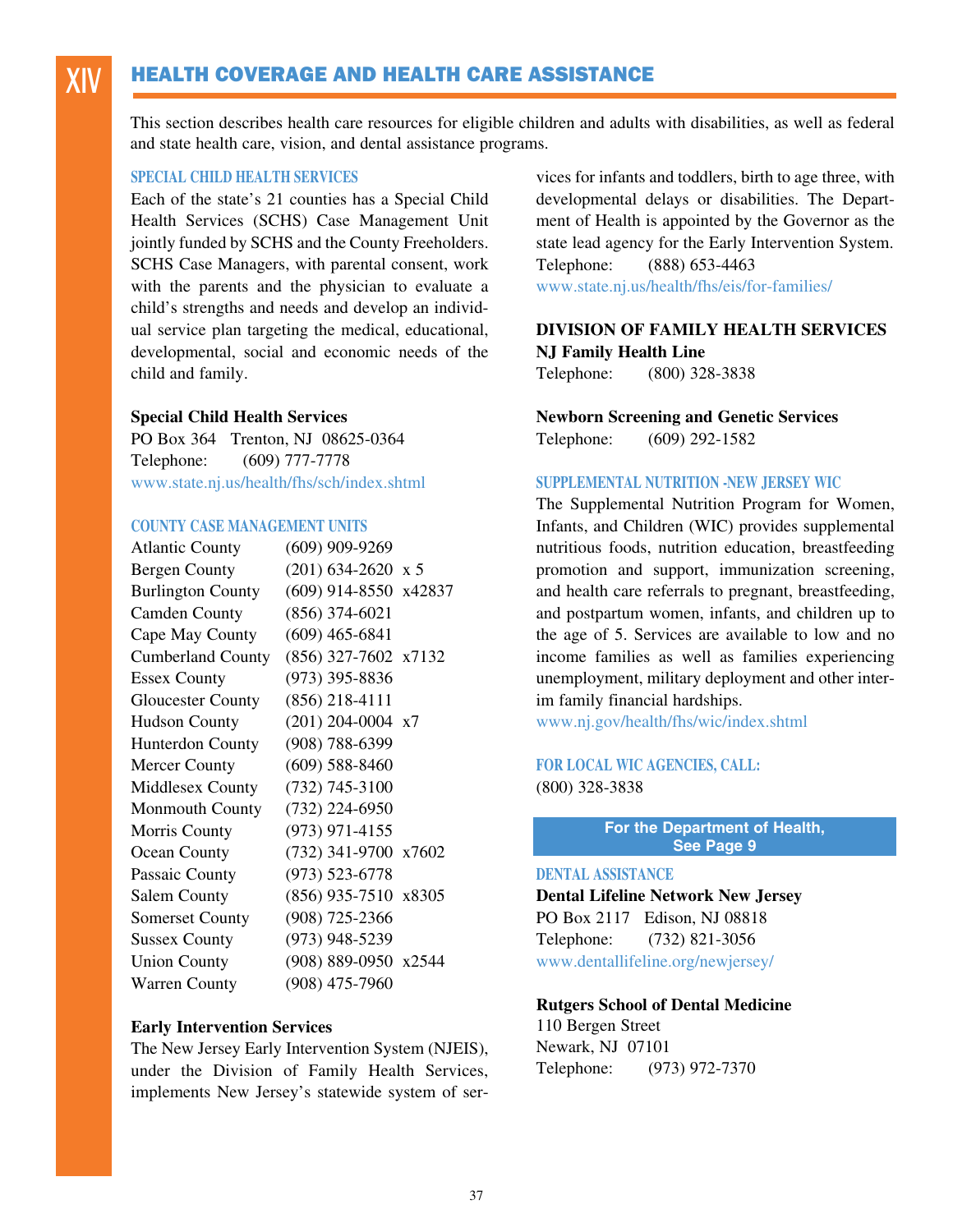## **Matheny Center of Medicine & Dentistry**

PO Box 339, Peapack, NJ 07977 Telephone: (908) 234-0011 www.matheny.org/center-of-medicine-dentistry

## **NJDA Senior-Dent Program**

c/o New Jersey Dental Association 1 Dental Plaza, North Brunswick, NJ 08902-6020 Telephone: (732) 821-9400

www.njda.org/for-the-public/dental-clinics-programs/ senior-dent

#### **VISION ASSISTANCE**

## **CBVI's Project BEST "Better Eye Health Services and Treatment"**

Offers free preschool screening, adult vision screening, mobile unit screening, diabetic eye screening, and Migrant Worker Screening.

Telephone: (877) 685-8878 (973) 648-7400

http://www.state.nj.us/humanservices/cbvi/services/prevention/index.html

#### **EyeCare America**

www.aao.org/eyecare-america

#### **ReSpectacle**

Donates free, used eyeglasses www.respectacle.org/

## **New Eyes For The Needy**

549 Millburn Ave., PO Box 332, Short Hills, NJ 07078 Telephone: (973) 376-4903

www.new-eyes.org

## **New Jersey Health Link**

New Jersey HealthLink is the nation's most comprehensive healthcare consumer information website serving seniors, families, children and healthcare professionals. www.nj.gov/njhealthlink

### **NEW JERSEY HEARING AID PROJECT**

Through this innovative project launched by the New Jersey Division of the Deaf and Hard of Hearing (DDHH), Montclair State University, and Sertoma/ Hearing Charities of America, used hearing aids are collected, reconditioned, and dispensed free to eligible seniors in need. Eligible New Jersey Residents must be 65 years of age or older and have an income of no more than 250% of the federal poverty level - \$27,189 if single; \$33,334 if married. For more information on obtaining or donating a hearing aid, please contact the DDHH at 800-792-8339.

### **MEDICARE**

Medicare is a health insurance program, administered by the Centers for Medicare and Medicaid Services (CMS), for people 65 years of age or older, certain younger people with disabilities, and people with End-Stage Renal Disease.

Medicare coverage is divided into four parts: Part A, Part B, Part C and Part D. Part A helps to pay for care in hospitals, skilled nursing facilities, and hospice care. Part B helps pay for doctors, outpatient hospital care, and some other services not covered under Part A. Part C, also known as Medicare Advantage, is a managed care option through which enrollees get Parts A, B and D benefits. Part D, administered by private insurance companies approved by Medicare, provides coverage for prescriptions.

## **For Medicare information: www.medicare.gov 800-MEDICARE (633-4227)**

#### **NEW JERSEY MEDICARE COUNSELING**

**State Health Insurance and Assistance Program (SHIP)** Telephone: (800) 792-8820

### **NEW JERSEY STATE GOVERNMENT CONTACTS**

**State Insurance Department:** (609) 292-5360 **State Medical Assistance Office:** (609) 588-2600 **Long Term Care Ombudsman:** (877) 582-6995

## **FEDERAL GOVERNMENT CONTACTS**

**Center for Disease Control and Prevention (CDCP)**  (800) 232-4636 www.cdc.gov

**Department of Veterans Affairs (DVA)**

(800) 827-1000 www.va.gov

**Health Resources and Services Administration (HRSA)** www.hrsa.gov

#### **Office on Civil Rights** (800) 368-1019 www.hhs.gov/ocr

**Office of the Inspector General** (800) 869-4499 www.justice.gov/oig

### **Railroad Retirement Board** (877) 772-5772 www.rrb.gov

## **MEDICARE COVERAGE AT A GLANCE**

**Part A:** Medically necessary care in hospitals, skilled nursing facilities, hospice, and some home health care **Part B:** Doctor visits, preventive care, laboratory and x-ray services, durable medical equipment, hospital outpatient services, home health care, and ambulance service

**Part C:** Also known as Medicare Advantage, is a managed care option through which enrollees get Parts A, B and D benefits. Part D: Coverage for some medically approved pharmaceuticals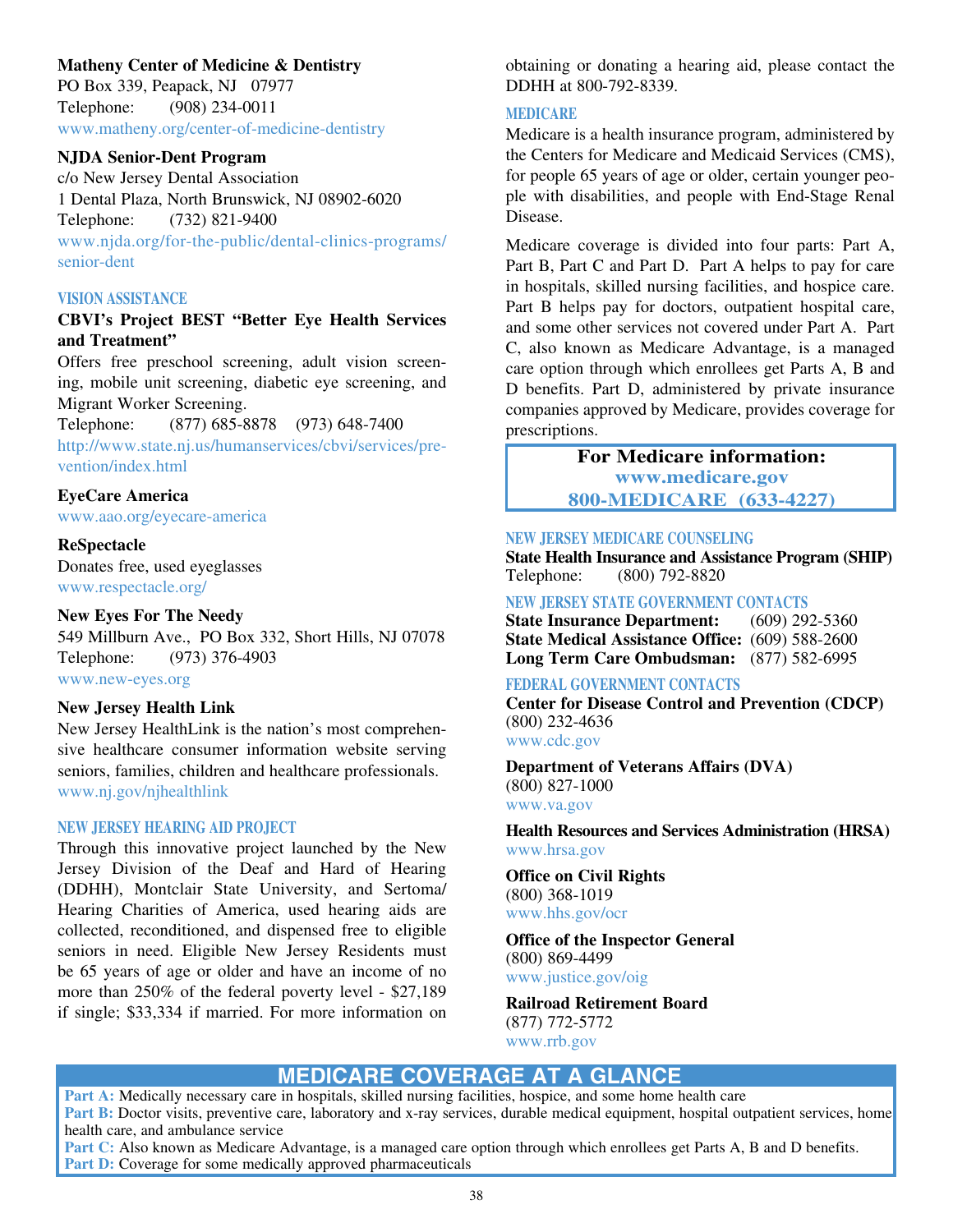## **MEDICAID (800) 356-1561**

New Jersey's Medicaid program, known as NJ FamilyCare, is administered by the DHS Division of Medical Assistance and Health Services. NJ FamilyCare covers certain medical and health care services for individuals who meet established eligibility standards.

## **MEDICAL ASSISTANCE CUSTOMER CENTERS**

Atlantic / Burlington / Camden/ Cape May / Cumberland Counties/ Gloucester / Mercer / Salem Counties (856) 614-2870

Bergen / Passaic / Morris / Sussex / Warren Counties (973) 977-4077

Essex County / Hudson County (973) 648-3700

Monmouth / Ocean / Middlesex / Hunterdon / Somerset / Union Counties (732) 863-4400

## **MEDICAID THROUGH MANAGED CARE**

Most NJ FamilyCare recipients are enrolled with an HMO to manage their services. See the blue box above for a list of HMOs serving NJ.

## **MEDICAID HOME AND COMMUNITY-BASED WAIVERS**

Medicaid waivers include traditional State Plan Medicaid services plus expanded Medicaid services to allow individuals who require a facility level of care to receive the support services they need to remain living in the community. Waivers have clinical and financial eligibility criteria which must be met prior to enrollment.

**County Boards of Social Services, See Page 17 To report Medicaid fraud: 877-55-FRAUD**

## **HMO Contact Numbers**

| Aetna Better Health of NJ        | 1-855-232-3596 |
|----------------------------------|----------------|
| Amerigroup                       | 1-800-600-4441 |
| <b>Horizon NJ Health</b>         | 1-800-682-9090 |
| United Healthcare Community Plan | 1-800-941-4647 |
| <b>WellCare</b>                  | 1-888-453-2534 |

## **NJ FAMILY CARE**

NJ FamilyCare, New Jersey's publicly funded health insurance program, includes CHIP, Medicaid, and Medicaid expansion populations under the Affordable Care Act (ACA). That means qualified NJ residents of any age may be eligible for free or low cost health insurance that covers doctor visits, prescriptions, vision, dental, mental health and substance use services, and even hospitalization. Telephone: (800) 701-0710

www.njfamilycare.org

## **The Affordable Care Act (ACA)**

The Affordable Care Act (ACA) offers affordable health insurance for eligible residents. Under the ACA, millions of Americans have benefited by having access to doctors, medical professionals and others. Marketplaces or "exchanges" offer consumers and small businesses a choice of standardized health plans. For the most part, these marketplaces serve people who are not offered insurance by a large employer. Enrollment periods are limited; however, special enrollment opportunities for those who need it are available throughout the year. Telephone: (800) 318-2596

www.healthcare.gov

| <b>MEDICAID AT A GLANCE</b><br><b>MEDICAID SERVICES MAY INCLUDE:</b>                                                                                                                                                                                                                                                                                                                                                                 |                                                                                                                                                                                                                                                                                                                                                                                                   |  |  |
|--------------------------------------------------------------------------------------------------------------------------------------------------------------------------------------------------------------------------------------------------------------------------------------------------------------------------------------------------------------------------------------------------------------------------------------|---------------------------------------------------------------------------------------------------------------------------------------------------------------------------------------------------------------------------------------------------------------------------------------------------------------------------------------------------------------------------------------------------|--|--|
| • Certified Nurse Practitioner/Clinical Nurse<br>• Specialist Services<br>• Chiropractic Services<br>• Dental Services<br>• Early and Periodic Screenings, Diagnosis, and Treatment (under age 21 only)<br>• Family Planning Services<br>• HealthStart Maternity and Pediatric Care Services<br>• Home Care Services<br>• Hospice Services<br>• Inpatient and Outpatient Hospital Services<br>• Laboratory and Radiological Services | • Medical Day Care Services<br>• Medical Supplies and Equipment<br>• Nursing Facility Services<br>• Optometric Services and Optical Appliances<br>• Pharmaceutical Services<br>• Physician Services<br>• Podiatric Services<br>• Prosthetic and Orthotic Devices and Hearing Aids<br>• Psychological and Mental Health Services<br>• Rehabilitative Services<br>• Medical Transportation Services |  |  |
| "Where's My Ride?"                                                                                                                                                                                                                                                                                                                                                                                                                   |                                                                                                                                                                                                                                                                                                                                                                                                   |  |  |

**Individuals on Medicaid/NJ FamilyCare can call LogistiCare at (866) 527-9934 to schedule rides to and from medical appointments.**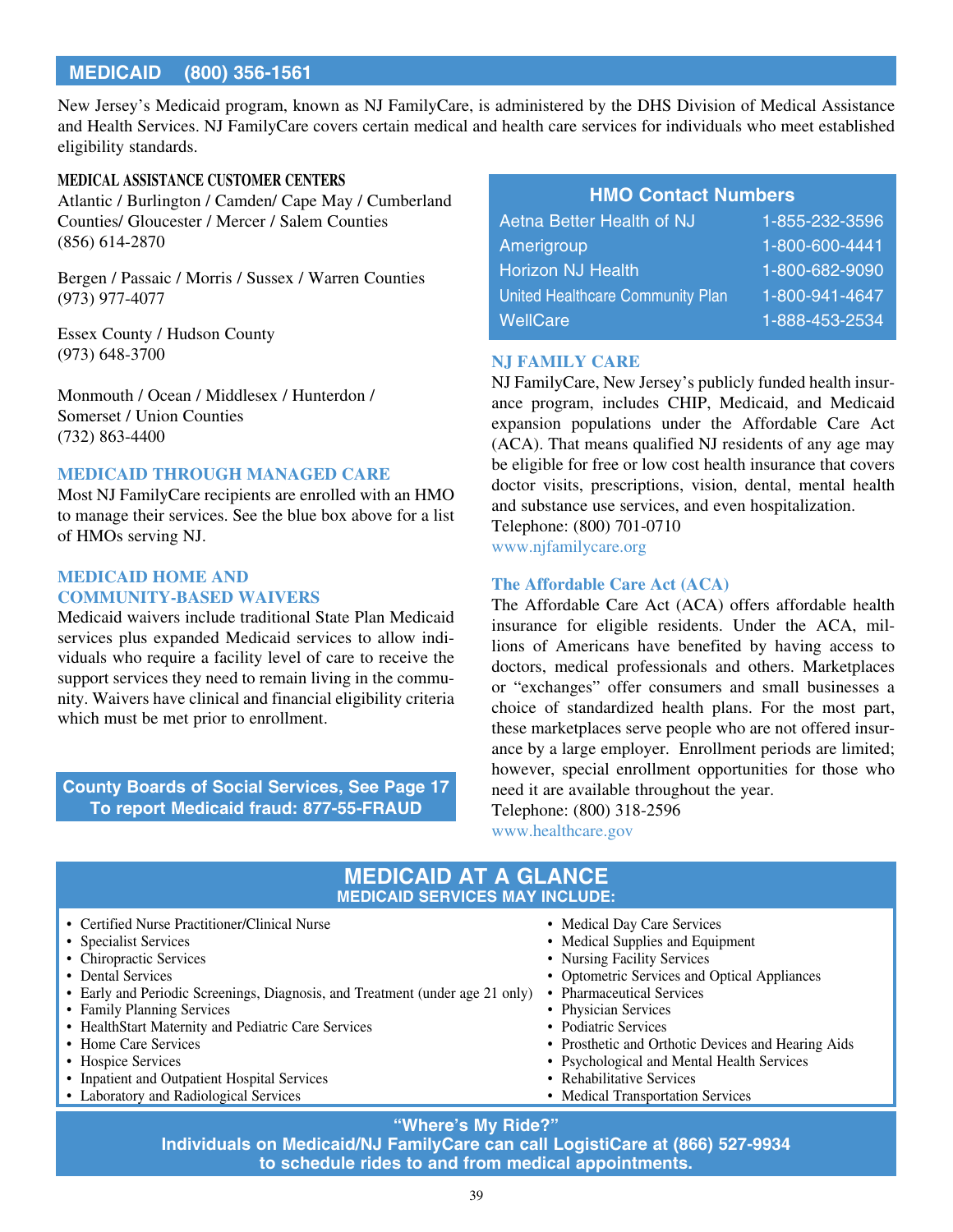#### **PHARMACEUTICAL ASSISTANCE**

#### **PAAD and Senior Gold**

The Division of Aging Services offers programs that provide financial assistance for prescription medicines and certain pharmacy items to qualified low income individuals.

For information about applying for Pharmaceutical Assistance to the Aged and Disabled (PAAD) or Senior Gold, contact your county's NJ ADRC program (see page 19), your local pharmacy, or the Division of Aging Services.

## **Division of Aging Services Call Center (800) 792-9745 (609) 588-7048**

## **For information about the AIDS Drug Distribution Program (ADDP), call: (877) 613-4533**

## **Rx4NJ**

Many pharmaceutical companies have Patient Assistance Programs to assist consumers who have limited income and are without health insurance which covers the cost of medications. Rx4NJ, a Partnership for Prescription Assistance (PPA) program, is a no-cost service which connects consumers to these discounts.

## https://nj.pparx.org

## **DID YOU KNOW?**

**The New Jersey Motor Vehicle Commission (MVC) provides a discount on the cost of vehicle registration to SSI, PAAD and Lifeline recipients. In order to receive this discount, the recipient must provide a current Lifeline or PAAD eligibility card at the time of registration.** 

**For more information, contact the MVC at: (609) 292-6500**

**FEDERALLY QUALIFIED HEALTH CENTERS (FQHCs)** are community based programs that provide primary and preventive healthcare, regardless of a patient's ability to pay. To find a FQHC in New Jersey, visit www.njpca.org.

#### **CHARITY CARE** (866) 588-5696

(609) 292-4709 (English)

and assets criteria.

(609) 292-4715 (Spanish) The New Jersey Hospital Care Payment Assistance Program (Charity Care) is a program that allows free or reduced fee care for uninsured or underinsured patients who receive inpatient or outpatient services at acute care hospitals throughout New Jersey. Some services and outpatient prescriptions may not be eligible for reduction. Assistance is available to individuals who have no health coverage or limited coverage, who are otherwise ineligible for any private or government sponsored coverage (such as Medicaid), and who meet the program's income

#### **HEALTHCARE RESOURCES ON THE WEB**

The Patient Advocate Foundation

*www.patientadvocate.org*

Medicare Interactive

 *www.medicareinteractive.org*

Center for Ethics and Advocacy in Healthcare

*www.guidestar.org/profile/36-3878528*

#### **MENTAL HEALTH SERVICES**

## **Crisis Assessment Response and Enhanced Services (CARES) Formerly known as the Statewide Clinical Consultation and Training (SCCAT)**

This program serves individuals with developmental disabilities in mental health or behavioral crises. Their staff work out of regional offices, providing a 24/7 mobile response to people who are in crisis. Population served are individuals 21 and older with a dual diagnosis of a serious mental illness and a developmental disability. They work with individuals, their families, staff and mental health providers by offering:

- **•** Direct response at the time of crisis in family homes, residential placements, day programs, and emergency rooms
- **•** Technical support to families, sponsors, DD and mental health service providers
- **•** Link-up with relevant resources
- **•** Training for consumers, families, sponsors, and service providers
- **•** Consultations at psychiatric inpatient units

**For more information, call:** (888) 393-3007 www.sccatnj.org

> **For the Division of Mental Health and Addiction Services, See Page 9**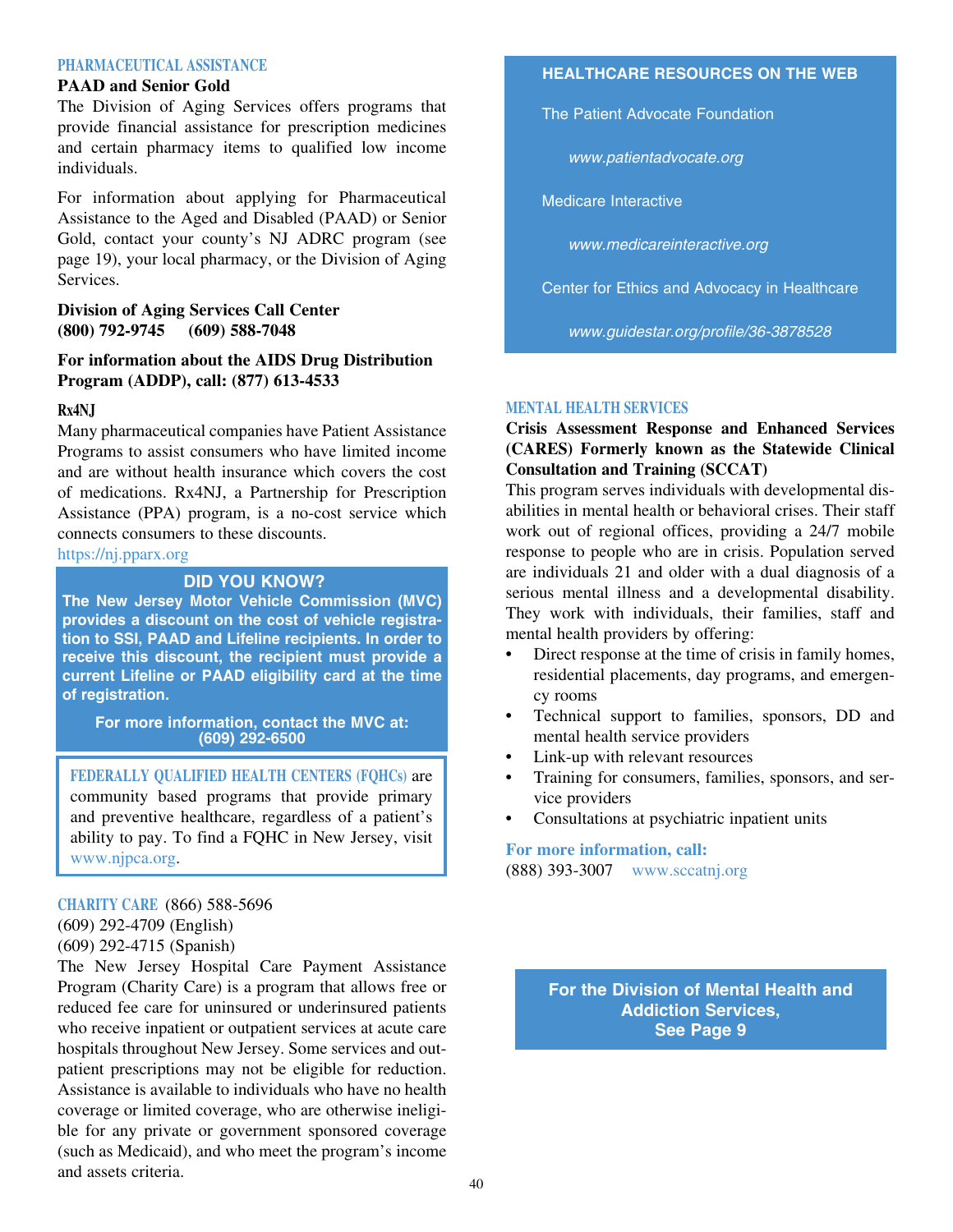## **HEALTH AND WELLNESS FOR PEOPLE WITH DISABILITIES**

## **WELLNESS BASICS**

- **•** Include physical activity in your daily routine.
- Eat according to the FDA Food Pyramid at www.choosemyplate.gov
- **•** Rest when needed, maintain a sleep schedule, and maintain good personal hygiene.
- **•** Make medical appointments as needed and keep accurate records for follow-up.
- Take medication as directed. Don't deviate from regimen without medical clearance.
- **•** Do a daily "wellness check". Look out for skin breakdown, sores and irritation.
- **•** Make sure medical equipment such as wheelchairs and prosthetic devices "fit" properly.
- **•** Avoid drug usage and limit alcohol and tobacco consumption.
- **•** Maintain social interaction. Be part of the community.
- **•** Keep up with "preventive" care. (Examples: Mammogram and pelvic exams for females and DRE and testicular exam for males.)
- Properly dispose of unused prescriptions, check with your local municipality on disposal locations.

## **HEALTH CARE SELF-ADVOCACY**

- **•** Keep an accurate updated list of your medications, providers, and insurance information.
- **•** Make sure providers' offices are accessible. When in doubt, ask.
- **•** Discuss your disability as well as your health needs with practitioners.
- Never be afraid to ask questions or get clarity as needed.
- **•** Ask someone to accompany you to appointments as needed.
- **•** Keep a list of concerns or questions in between appointments and bring it with you to your appointments.

## **WELLNESS RESOURCES ON THE WEB**

Center for Disease Control Women's Health Homepage

*www.cdc.gov/women/index.htm*

The National Center on Health, Physical Activity, and Disability *www.ncpad.org*

Center for Research on Women with Disabilities (CROWD) *https://www.bcm.edu/research/centers/research-on-women-with-disabilities/*

Office on Women's Health

*www.womenshealth.gov/about-us/*

Center for Disease Control Feature Page on Disabilities

*https://www.cdc.gov/ncbddd/disabilityandhealth/index.html*

MedNets.com

*www.mednet.com*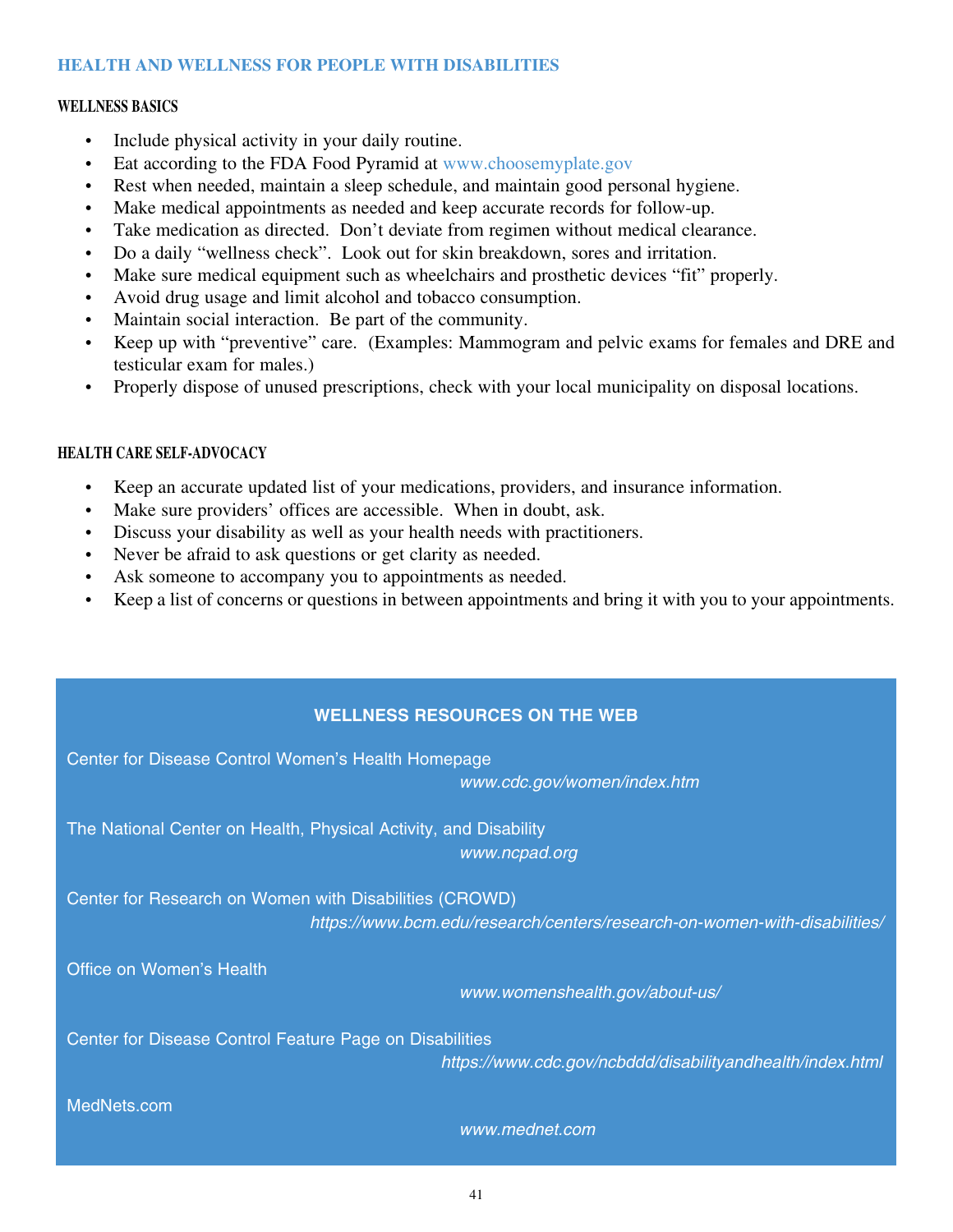# **XV** FINANCIAL ASSISTANCE

## **SUPPLEMENTAL SECURITY INCOME**

The Federal Social Security Administration administers the Supplemental Security Income (SSI) Program, under which persons age 65 years and older, or those who are blind or have disabilities (including children), receive maintenance payments from that agency and supportive services (including emergency assistance and payment for burial) through the county welfare agencies. In NJ, SSI recipients also receive NJ FamilyCare (Medicaid).

#### **SOCIAL SECURITY DISABILITY INSURANCE**

The Social Security Disability Insurance (SSDI) program pays benefits to workers that have a permanent disability and their families. To be eligible for SSDI, you must be determined to have a permanent disability and must have earned a minimum number of credits from work covered under Social Security. The required number of credits varies depending on your age at the time you became disabled.

## **SOCIAL SECURITY ADMINISTRATION (800) 772-1213 www.ssa.gov**

### **CATASTROPHIC ILLNESS IN CHILDREN RELIEF FUND (800) 335-FUND**

The Catastrophic Illness in Children Relief Fund provides financial assistance for families in which a child has a disability or illness for which expenses are incurred that are not fully covered by insurance, state or federal programs, or other sources. Families that have lived in New Jersey for at least three months immediately preceding the date of application may be eligible if they have incurred health care expenses that exceed 10 percent of the family's income (plus 15 percent of any income over \$100,000). The child must have been 21 years old or younger when the medical bills were incurred. Families may reapply annually.

## **CATASTROPHIC ILLNESS IN CHILDREN RELIEF FUND COMMISSION**

PO Box 728, Trenton, NJ 08625-0728 Telephone: (609) 292-0600 (800) 335-FUND www.state.nj.us/humanservices/cicrf/home/

## **HOMEOWNERSHIP PRESERVATION FOUNDATION 888-995-HOPE (4673)** www.995hope.org

The Homeownership Preservation Foundation (HPF) is a nonprofit group that helps financially challenged homeowners navigate their budget problems and, whenever possible, helps them to avoid mortgage foreclosure. The Home Ownership Preservation Effort (HOPE) Hotline provides advising services to distressed homeowners for free, 24 hours a day, 7 days a week, 365 days a year, in over 170 languages. HPF develops innovative and sustainable solutions to preserve and expand homeownership through consumer education and advising programs.

## UTILITY ASSISTANCE

**HOME ENERGY ASSISTANCE HOTLINE (800) 510-3102**

#### **BOARD OF PUBLIC UTILITIES**

**(609) 341-9188 Toll Free: (800) 624-0241** www.bpu.state.nj.us/bpu/assistance/programs

#### **TRUE AND PAGE PROGRAMS (855) 465-8783 or (732) 982-8710** www.NJpoweron.org

The Temporary Relief for Utility Expenses (TRUE) Program and the Payment Assistance for Gas and Electric (PAGE) Program were established by the Board to provide relief on natural gas and electric bills for low to moderate income New Jersey households who are experiencing a temporary financial crisis. Eligible applicants cannot be receiving or be eligible for a Universal Service Fund (USF) benefit or a Low Income Home Energy Assistance Program (LIHEAP) benefit. TRUE and PAGE are administered by the Affordable Housing Alliance.

#### **COMFORT PARTNERS (888) 773-8326**

This program is designed to improve energy affordability for income eligible households through direct installation of free energy efficiency measures and education about steps everyone can take to save energy. Participants are asked to partner with the program to develop and carry out a household energy savings Action Plan.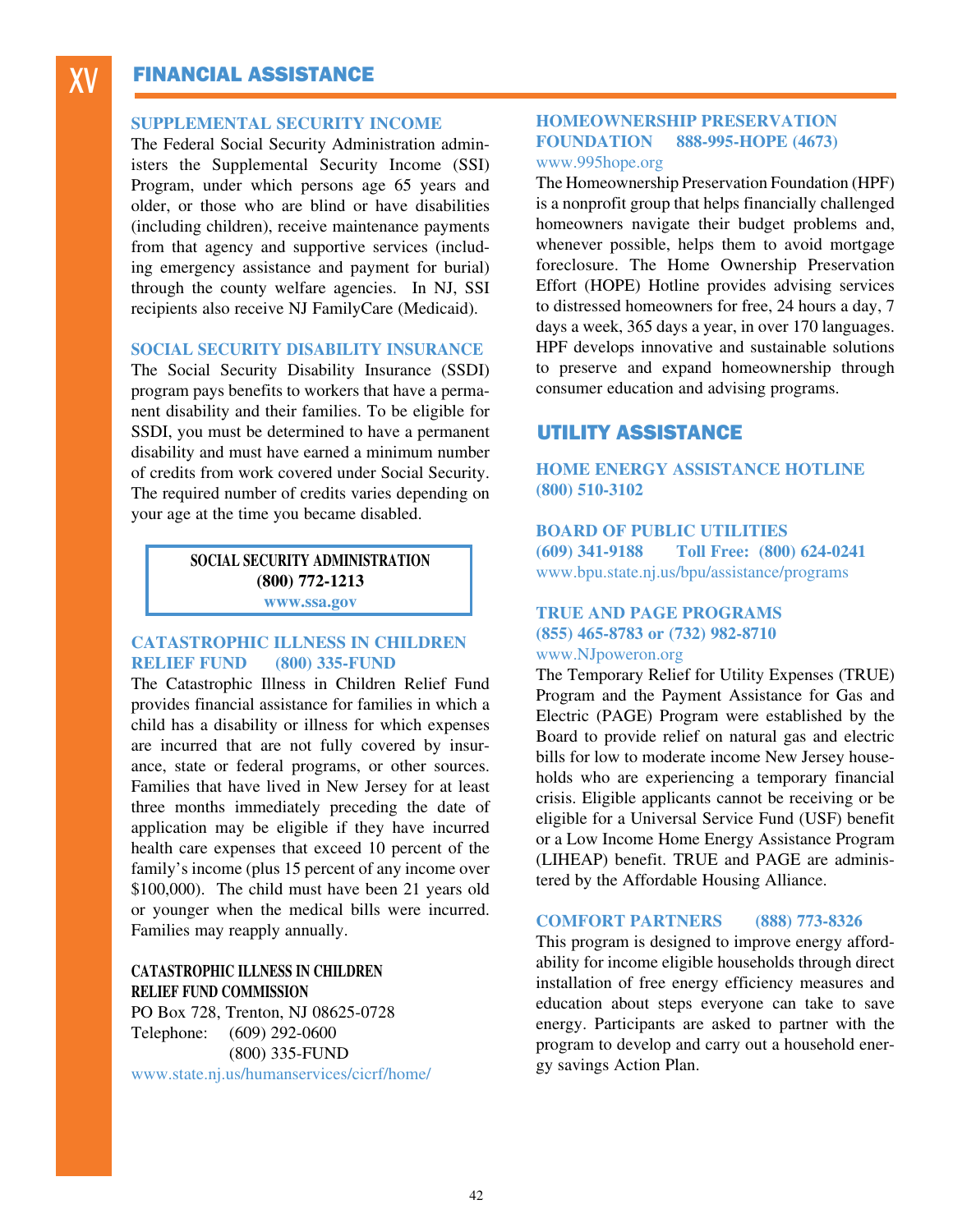## **LOW INCOME HOME ENERGY ASSISTANCE PROGRAM (LIHEAP) (800) 510-3102**

LIHEAP is administered by the NJ Dept. of Community Affairs and helps NJ households pay for heating costs and certain medically-necessary cooling expenses. Renters who have their heating costs included in their rent may also qualify. Applications are accepted from October 1st through April 30th of each year.

www.energyassistance.nj.gov

## **NJ LIFELINE CREDIT PROGRAM (800) 792-9745**

Lifeline is administered by the NJ Dept. of Human Services and provides a \$225 annual energy benefit to seniors and people with disabilities who meet the PAAD eligibility requirements or who receive SSI. The benefit is also available to customers who have electric and gas costs included in their rent.

## **NJ SHARES (866) NJSHARES (657-4273)** www.njshares.org

NJ SHARES is a non-profit corporation that provides assistance to income eligible NJ households in paying their energy, telephone and water bills. Applications for NJ SHARES grants can be made at any of the more than 270 participating social service agencies throughout the state.

### **UNIVERSAL SERVICE FUND (USF)**

#### **(866) 240-1347** orwww.energyassistance.nj.gov

The USF, administered by the NJ Dept. of Community Affairs, was designed so that households most in need receive the highest benefit by using a percentage of income formula. Benefits appear as a credit on the household electric and/or gas bill (capped at \$1,800 per year).

**Fresh Start**: Fresh Start, a special program under USF, allows eligible New Jersey households participating in USF for the first time to earn forgiveness for pre-existing arrearages by making full, on-time payments for 12 months. You cannot apply for Fresh Start, but if you are eligible you will be enrolled by your utility company and receive information about the program in the mail.

## **WINTER TERMINATION PROGRAM (800) 624-0241**

Administered by the BPU, the Winter Termination Program (WTP) protects specific categories of customers from having their gas or electric shut off between November 15th and March 15th. Those enrolled in specific programs (such as SSI, Temporary Assistance to Needy Families, USF and Lifeline) are protected by WTP, and an additional "catch-all" category is included for people unable to pay their utility bills because of circumstances beyond their control such as unemployment or illness.

#### **TELEPHONE ASSISTANCE**

The telephone assistance program provides a discount on your monthly bill. Eligibility is determined based on your income or participation in other assistance programs. In general, if you participate in any of the following programs you also may qualify for telephone assistance: Supplemental Security Income (SSI), Temporary Assistance to Needy Families/Work First New Jersey (TANF), General Assistance, Lifeline Utility Credit/ Tenants Lifeline Assistance, Pharmaceutical Assistance to the Aged and Disabled (PAAD), Supplemental Nutrition Assistance Program, Home Energy Assistance Program (LIHEAP/HEAP), Medicaid, Federal Public Housing Assistance, National School Lunch Program. The following providers participate in Lifeline Assistance and Link Up programs in New Jersey:

- 1) Verizon New Jersey: Call NJSHARES regarding Communications Lifeline at 1-888-337-3339 www.njshares.org/otherPrograms/communications-lifeline.asp
- 2) CenturyLink/United Telephone Company of New Jersey: 1-800-201-4099 www.centurylink.com
- 3) Warwick Valley Telephone: 1-800-952-7642 www.momentumtelecom.com
- 4) SafeLink Wireless: 1-800-977-3768 www.safelink. com
- 5) Virgin Mobile: Call Assurance Wireless 1-888-898-4888 www.assurancewireless.com

## **THE PROPERTY TAX REIMBURSEMENT ("SENIOR FREEZE") 1-800-882-6597**  www.state.nj.us/treasury/taxation/ptr/

The Senior Freeze Program reimburses eligible senior citizens and individuals with disabilities for property tax or mobile home park site fee increases on their principal residence.

# AUTO INSURANCE ASSISTANCE

## **DOLLAR-A-DAY AUTO INSURANCE (800) 652-2471**

The Dollar-A-Day policy is available to New Jersey drivers who are currently enrolled in Medicaid with hospitalization. It covers emergency treatment immediately following an accident, and treatment of serious brain and spinal cord injuries up to \$250,000. It also provides a death benefit of \$10,000. The cost is \$365 per year.

**To find food pantries throughout New Jersey, visit** *www.endhungernj.com*

**See NJHelps Page 17 -** *www.njhelps.org*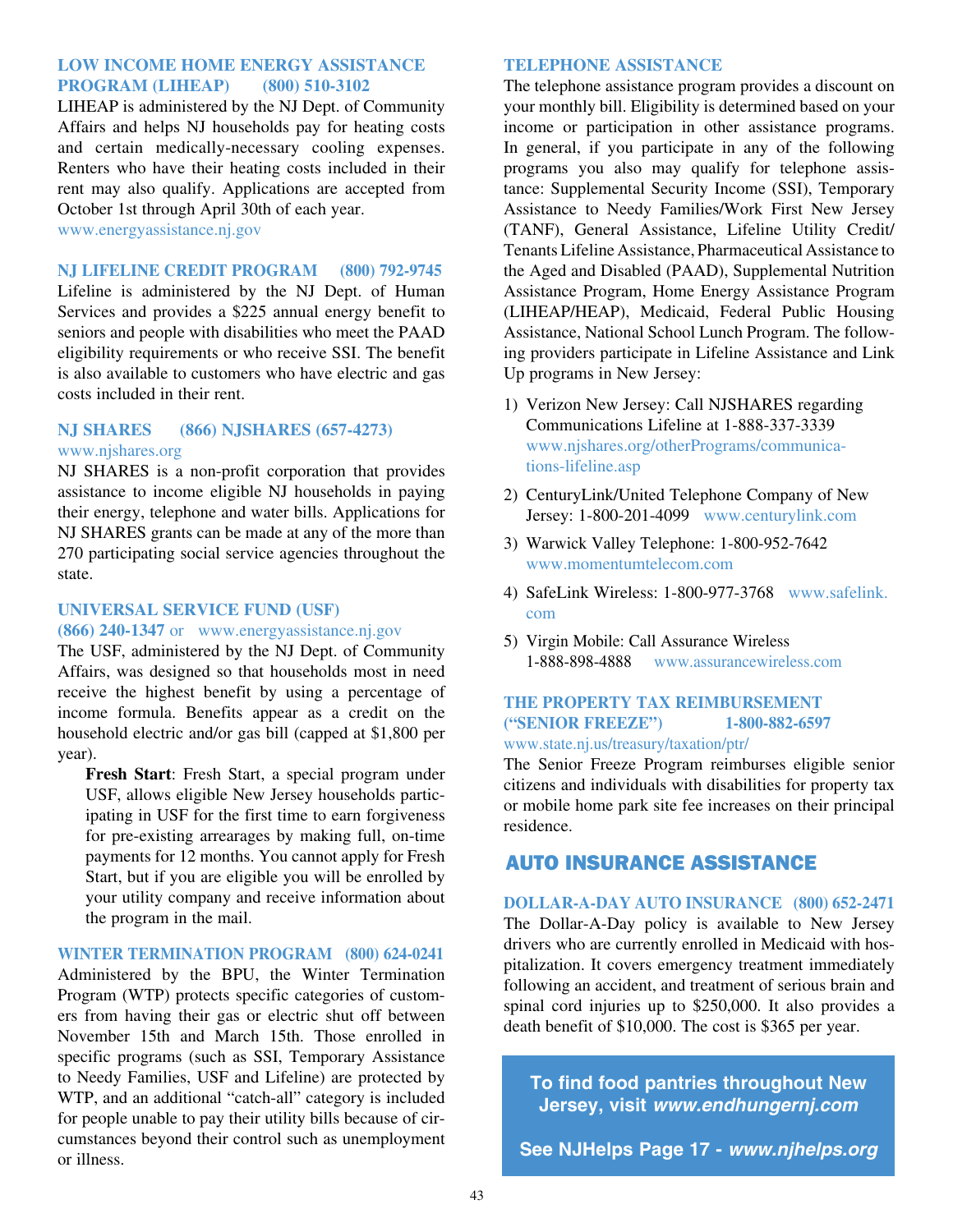# EARLY INTERVENTION RESOURCES

The New Jersey Early Intervention System receives state and federal funds through Part C of the Individuals with Disabilities Education Act. The ultimate goal is for children to maximize their potential to lead full, productive lives with their families and within their own communities.

New Jersey's Early Intervention System is a coordinated effort among the New Jersey Department of Health, the New Jersey Department of Human Services, the New Jersey Department of Education and the New Jersey Department of Children and Families. A State Interagency Coordinating Council, appointed by the governor, advises and assists the Department of Health as the lead agency in the development and implementation of early intervention for infants and toddlers with developmental delays or disabilities, and their families. Services are available to children, birth to three, in every county.

#### **ELIGIBILITY**

XVI

Each child's eligibility is determined by a multidisciplinary team, which includes the child's parents. If the child is not eligible for early intervention, recommendations may be made for referral to other appropriate resources. If the child is eligible, as determined by a medical diagnosis or developmental evaluation, an Individualized Family Service Plan (IFSP) to meet the needs of the child and the family will be developed by the team.

#### **CRITERIA**

- developmental delay of at least 1.5 standard deviations below the mean in two or more developmental areas (cognitive; physical, including gross motor, fine motor, vision and hearing; communication, social/emotional or adaptive); or
- developmental delay of at least 2.0 standard deviations below the mean in one developmental area; or
- a medically diagnosed physical or mental condition that has a high probability of resulting in developmental delay.

#### **ACCESSING SERVICES**

The county-based Regional Early Intervention Collaboratives are the system point of entry for referral to the early intervention system. With family agreement, anyone may call to make a referral. A service coordinator will be assigned to work with the family. The service coordinator will arrange evaluation for eligibility at no cost to the family.

#### **REGIONAL COLLABORATIVES**

The Regional Early Intervention Collaboratives (REICs) are independent, non-profit corporations established to provide a community-based, culturally competent and consumer-driven early intervention system. The collaboratives are responsible for child find, public awareness, initial referral, service coordination, training and technical assistance and family support.

#### **Family Link Regional Early Intervention Collaborative**

2333 Morris Avenue, Suite A204 (2nd Floor) Union, NJ 07083 Telephone: (908) 964-5303 www.familylinknj.org (Essex, Morris, Sussex, Union, and Warren Counties)

## **Northeast Regional Early Intervention Collaborative**

65 Willowbrook Boulevard, Suite 405 Wayne, NJ 07470 Telephone: (973) 256-8484 www.nreic.org (Bergen, Hudson, and Passaic Counties)

### **Central Jersey Family Health Consortium Regional Early Intervention Collaborative**

Central Jersey Family Health Consortium 2 King Arthur Court, Suite B North Brunswick, NJ 08902 Telephone: (732) 937-5437 www.cjfhc.org (Hunterdon, Mercer, Middlesex, Monmouth, Ocean, and Somerset Counties)

#### **Southern Regional Early Intervention Collaborative** Winslow Professional Building

1044 South Route 73, Suite A, Berlin, NJ 08009 Telephone: (856) 768-6747 www.snjreic.org

(Atlantic, Burlington, Camden, Cape May, Cumberland, Gloucester, and Salem Counties)

# **Toll Free Number for the Early Intervention System (888-653-4463)**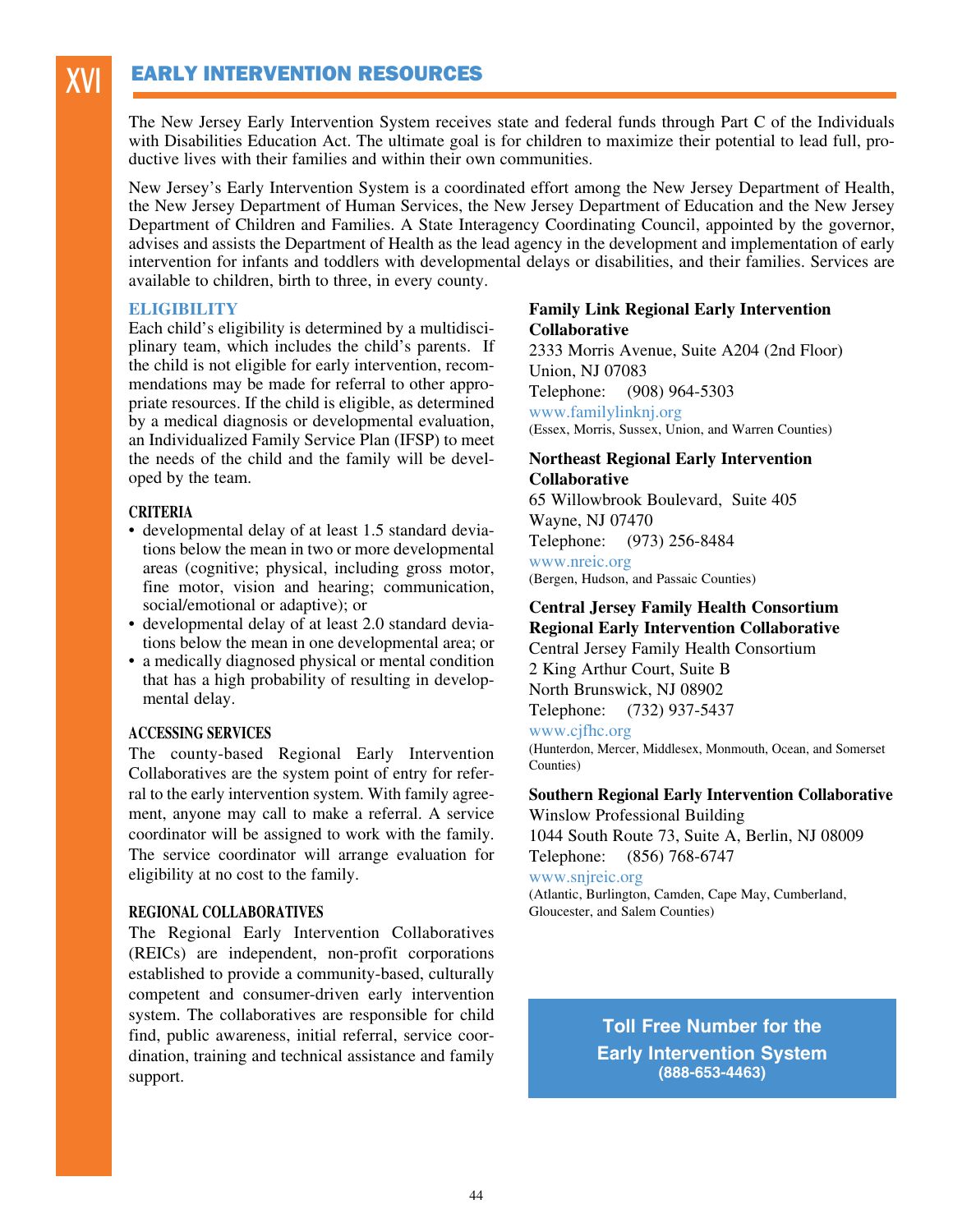# EDUCATION RESOURCES



The Individuals with Disabilities Education Act guarantees children with disabilities, ages 3 to 21, the right to a free, appropriate public education delivered in the least restrictive environment. The New Jersey Department of Education administers state and federally funded aid programs for more than 1.3 million public and private elementary and secondary school children, and is responsible for ensuring that local schools comply with state and federal laws and regulations.

#### **SPECIAL EDUCATION PROGRAMS**

The Office of Special Education Programs, under the jurisdiction of the Division of Student Services, is responsible for the provision of special education and related services.

 Office of Special Education Programs PO Box 500, 100 Riverview Plaza Trenton, NJ 08625-0500 Telephone: (609) 376-9060 www.nj.gov/education/specialed/

## **CHILD STUDY TEAMS**

A child study team consists of a school psychologist, a learning disability teacher-consultant and a school social worker. For children age three to five, the child study team includes a speech correctionist or speech-language specialist. The child study team, with consent from the child's parents, evaluates the child and determines his or her eligibility for special education services.

Upon completion of the evaluation and prior to placement in special education, an Individualized Education Program, with stated goals and objectives, is written with the participation of the parents. According to New Jersey Administrative Code, a full continuum of alternative placements shall be available to meet the needs of children with educational disabilities.

**NEW JERSEY SPECIALIZED CHILD STUDY TEAM (NJSCST)**

Provides evaluation services for children who are deaf or hard of hearing. PO Box 500, 200 Riverview Plaza

Trenton, NJ 08625-0500 Telephone: (609) 376-9091

#### **PROJECT CHILD FIND**

A free referral service for early intervention and special education programs. Telephone: (800) 322-8174

#### **LEARNING RESOURCE CENTERS**

Learning Resource Centers provide research reports, educational guides, training, and workshops for parents and educators of students with disabilities.

**See page 37 for Special Child Health and Early Intervention Services**

#### **HEAD START**

Project Head Start is a federally funded pre-school program for children. Head Start provides a program of comprehensive developmental services based on the needs of the individual child, the child's family and community. Head Start serves children with disabilities in a mainstream environment.

**For Local Head Start Programs, call:** (609) 376-9077 https://eclkc.ohs.acf.hhs.gov/center-locator

## **NEW JERSEY HIGHER EDUCATION STUDENT ASSISTANCE AUTHORITY (HESAA)**

HESAA provides New Jersey students and families with the financial and informational resources for students to pursue their education beyond high school.

Telephone: (800) 792-8670 www.hesaa.org

**Parental Rights in Special Education Guide (PRISE): www.nj.gov/education/specialed/form/prise/prise.pdf**

|                                                                                                                              | <b>COUNTY SUPERVISORS OF CHILD STUDY</b>                                                                                                                                                                                 |                                                                                                              |                                                                                                                                                                                      |
|------------------------------------------------------------------------------------------------------------------------------|--------------------------------------------------------------------------------------------------------------------------------------------------------------------------------------------------------------------------|--------------------------------------------------------------------------------------------------------------|--------------------------------------------------------------------------------------------------------------------------------------------------------------------------------------|
| Atlantic<br>Bergen<br>Burlington<br>Camden<br>Cape May<br>Cumberland<br>Essex<br>Gloucester<br>Hudson<br>Hunterdon<br>Mercer | $(609) 625 - 0004$<br>$(201)$ 336-6875<br>$(609)$ 265-5938<br>$(856)$ 401-2400<br>$(609)$ 465-1281<br>856) 453-0422<br>(973) 621-2750 x2767<br>$(856) 686 - 8378$<br>201) 369-5290<br>(908) 788-1414<br>$(609)$ 588-5873 | Middlesex<br>Monmouth<br>Morris<br>Ocean<br>Passaic<br>Salem<br>Somerset<br><b>Sussex</b><br>Union<br>Warren | (732) 249-2900<br>(732) 431-7810<br>973) 285-8336<br>(732) 929-2079<br>$(973)$ 569-2110<br>856) 453-0422<br>(908) 541-5700<br>(973) 579-6996<br>$(908) 654 - 9867$<br>(908) 689-0464 |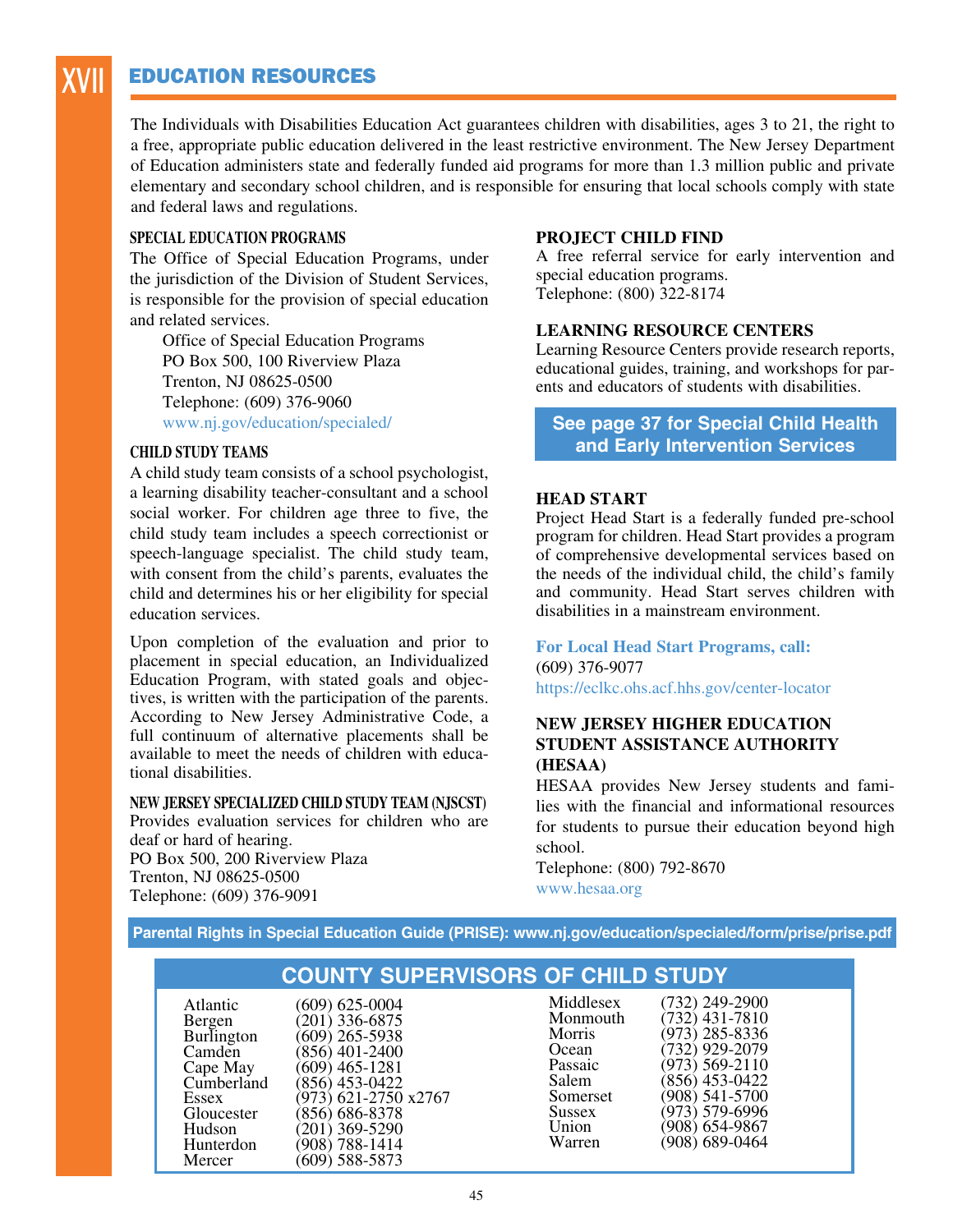# EMPLOYMENT AND TRAINING RESOURCES

Resources for employment and training vary depending on an individual's skill level and employability. Services for people with disabilities include vocational evaluation and assessment, training, counseling, education, job placement assistance, supported employment and support for entrepreneurs with disabilities.

## **VOCATIONAL REHABILITATION**

The Division of Vocational Rehabilitation Services (DVRS), within the Department of Labor and Workforce Development, provides services to individuals of employable age with disabilities. Eligibility generally is based on the presence of a mental or physical disability that is an obstacle to employment, and a reasonable expectation that the division's services will help the individual become employable.

Vocational rehabilitation counselors work with individuals and their families to develop and carry out a plan for training and placement. If financial need is established, the division will purchase other rehabilitative services from private providers, such as further evaluation or counseling, training at a vocational center or technical school and on-the-job training.

#### **DIVISION OF VOCATIONAL REHABILITATION SERVICES (DVRS) - MAIN OFFICE**

1 John Fitch Plaza, 12th Floor PO Box 398 Trenton, NJ 08625-0398 Telephone: (609) 292-5987 www.wnjpin.state.nj.us

## **DISTRICT OFFICES**

## **DVRS ATLANTIC OFFICE**

2 South Main Street, Suite 2 Pleasantville, NJ 08232 Telephone: (609) 813-3933

#### **DVRS BERGEN OFFICE**

60 State Street, 2nd Floor Room 203 Hackensack, NJ 07601-5471 Telephone: (201) 996-8970

## **DVRS BURLINGTON OFFICE**

795 Woodlane Road, Suite 201 Westampton, NJ 08060 Telephone: (609) 518-3948

## **DVRS CAMDEN OFFICE**

2600 Mt. Ephraim Avenue, Suite 103 Camden, NJ 08104-3290 Telephone: (856) 614-2500

#### **DVRS CAPE MAY OFFICE**

3810 New Jersey Avenue Wildwood, NJ 08260 Telephone: (609) 523-0330 VP: (609) 224-1218

## **DVRS CUMBERLAND/SALEM OFFICE**

40 East Broad Street, Suite 204 Bridgeton, NJ 08302-2881 Telephone: (856) 453-3888 VP: (856) 497-0075

## **DVRS ESSEX OFFICE**

990 Broad Street, 2nd Floor Newark, NJ 07102 Telephone: (973) 648-3494

## **DVRS GLOUCESTER OFFICE**

215 Crown Point Road, Suite 200 Thorofare, NJ 08086-2153 Telephone: (856) 384-3730

## **DVRS HUDSON OFFICE**

438 Summit Avenue, 6th Floor Jersey City, NJ 07306-3187 Telephone: (201) 217-7180

## **DVRS MERCER OFFICE**

Labor Station Plaza 4, PO Box 959 28 Yard Avenue, Trenton, NJ 08625-0959 Telephone: (609) 292-2940 VP: (609) 498-7011

#### **DVRS MIDDLESEX OFFICE**

550 Jersey Avenue, PO Box 2672 New Brunswick, NJ 08903 Telephone: (732) 937-6300

#### **DVRS MONMOUTH OFFICE**

60 Taylor Avenue Neptune, NJ 07753-4844 Telephone: (732) 775-1799

#### **DVRS MORRIS/SUSSEX/WARREN OFFICE**

13 Emery Avenue 2nd Floor Randolph, NJ 07869 Telephone: (973) 631-6304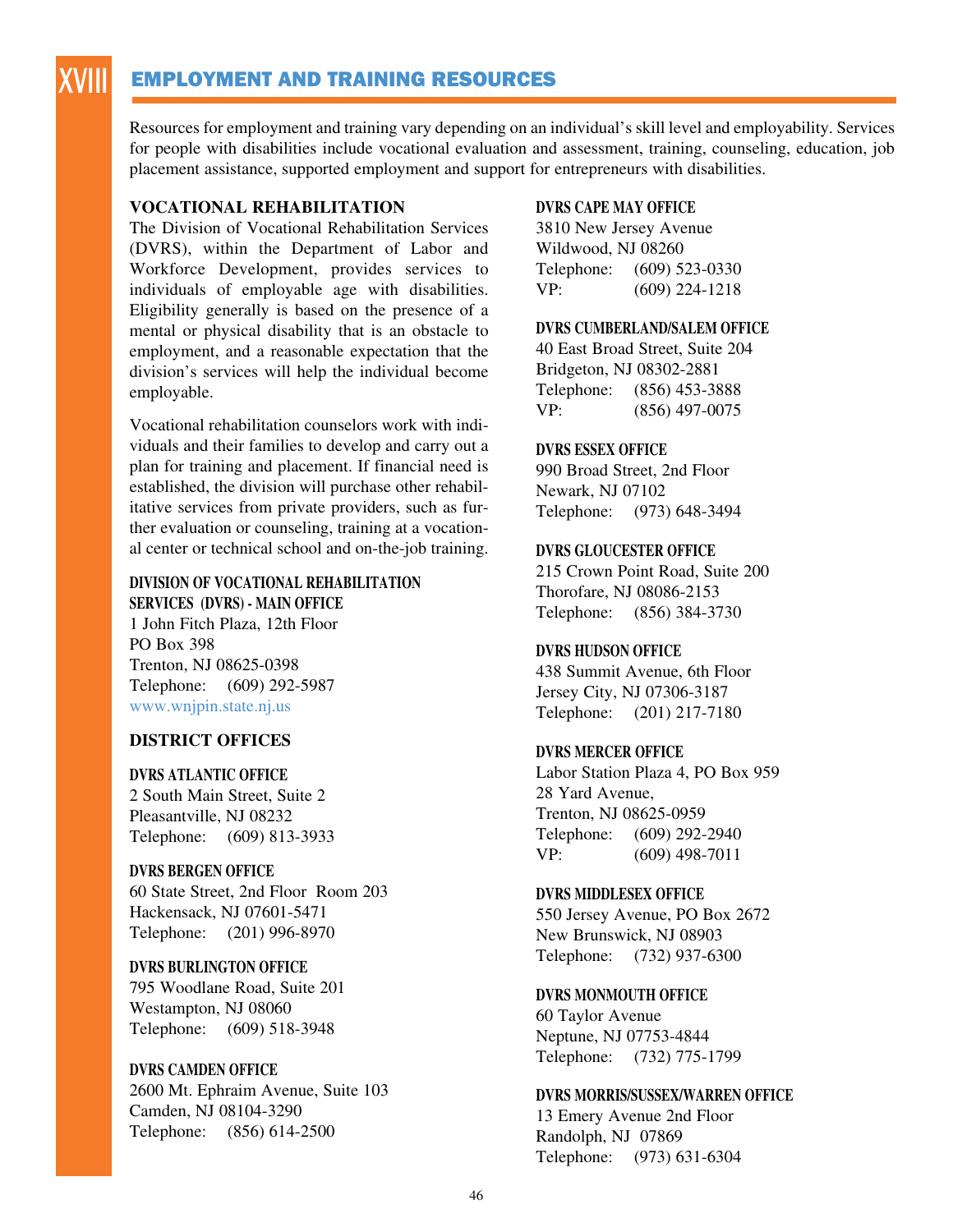#### **DVRS OCEAN OFFICE**

1027 Hooper Avenue, Bldg. 6, 3rd Fl. Toms River, NJ 08753-2225 Telephone: (732) 505-2310

### **DVRS PASSAIC OFFICE**

200 Memorial Drive Paterson, NJ 07501 Telephone: (973) 742-9226 VP: (973) 968-6556

#### **DVRS SOMERSET/HUNTERDON OFFICE**

75 Veterans Memorial Drive East Suite 101 Somerville, NJ 08876-2952 Telephone: (908) 704-3030

#### **DVRS UNION OFFICE**

921 Elizabeth Avenue, 3rd Floor Elizabeth, NJ 07201 Telephone: (908) 965-3940

# **CBVI OFFICES**

For New Jersey residents who are blind or visually impaired, the DHS Commission for the Blind and Visually Impaired (CBVI) provides comprehensive employment services, which include vocational evaluation, counseling, guidance, training, and job placement. For a list of CBVI offices, go to Page 6.

# **ONE-STOP CAREER CENTERS**

One-Stop Career Centers throughout the state offer a wide range of tools to help people, including military veterans, those who are 55+, and individuals with disabilities, find a new job or career. All services are free of charge to help New Jersey's workers:

- $\mathscr{D}$  Find a job
- $\mathscr{D}$  Strengthen job-search skills
- $\mathscr{O}$  Get training
- $\oslash$  Improve reading and basic skills
- $\mathscr{O}$  Network the way to a job
- $\mathscr O$  Use labor market information to make career decisions
- $\mathscr{D}$  Start a business

To connect with your local One-Stop Career Center, call:

# **(877) 872-5627 careerconnections.nj.gov**

Need more information on disability employment in NJ? Visit: www.state.nj.us/humanservices/disabilityemployment.html

**For the New Jersey Association for Persons in Supported Employment (NJAPSE), See Page 31**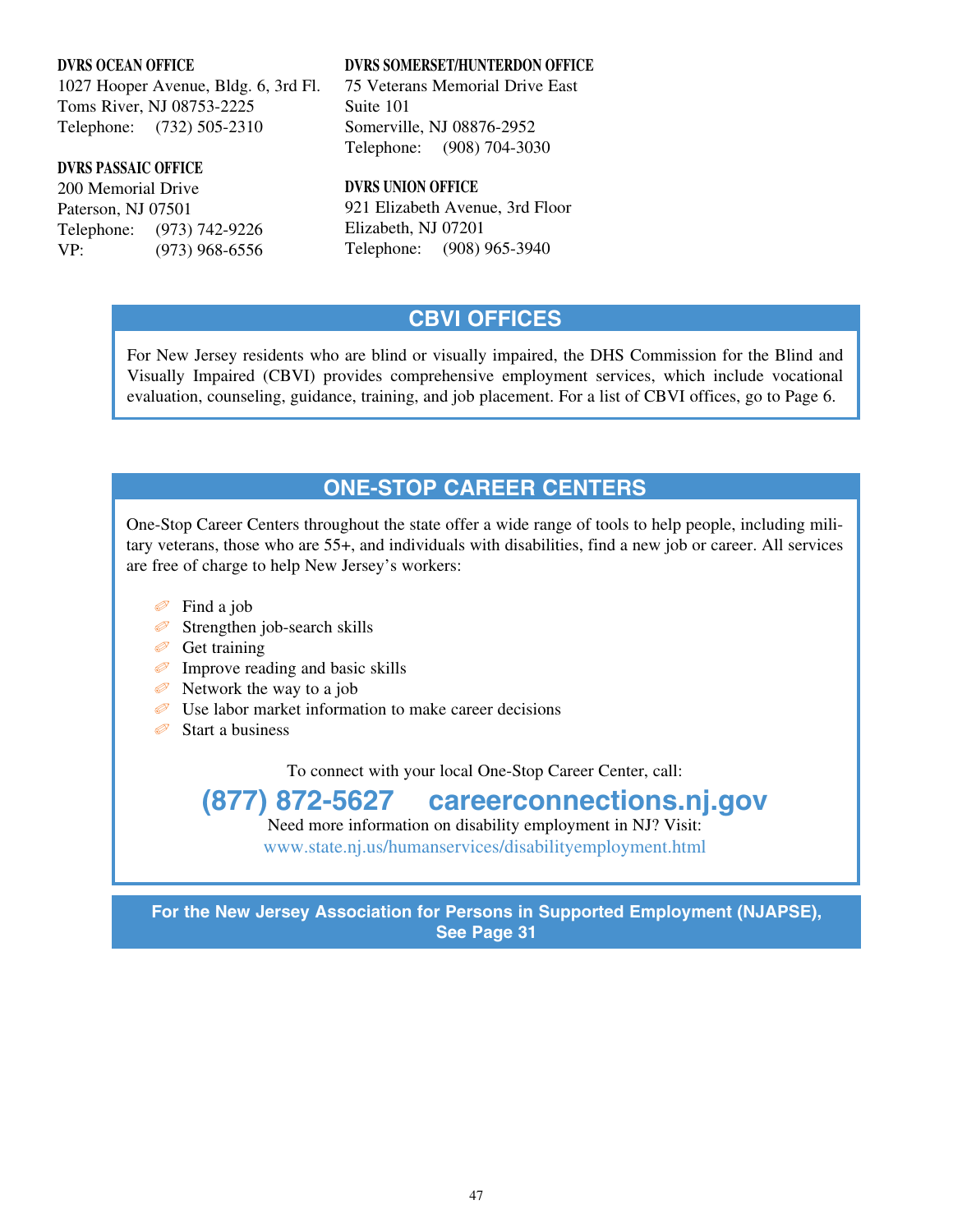#### **TICKET TO WORK AND WORK INCENTIVES IMPROVEMENT ACT**

Social Security's Ticket to Work Program is a free and voluntary program available to people ages 18 through 64 who are blind or have a disability and who receive Social Security Disability Insurance (SSDI) or Supplemental Security Income (SSI) benefits. The goals of the program are to offer beneficiaries with disabilities expanded choices when seeking service and supports to enter, re-enter, and/or maintain employment; to increase the financial independence and self-sufficiency of beneficiaries with disabilities; and to reduce and, whenever possible, eliminate reliance on disability benefits. While participating in the Ticket to Work Program, beneficiaries can get the help they need to safely explore their work options without immediately losing their benefits. Beneficiaries also can use a combination of work incentives to maximize their income until they begin earning enough to support themselves.

Telephone: (866) 968-7842 https://choosework.ssa.gov/

## **SELF-EMPLOYMENT**

The New Jersey Division of Vocational Rehabilitation Services has developed a common policy and regulations regarding self-employment as a work option for people with disabilities. Individuals with an interest in becoming self-employed should present this option to their vocational rehabilitation counselor. If a solid business plan is put together, there may be capital investment available for a variety of start-up needs.

Eligible clients of the Commission for the Blind and Visually Impaired can obtain capital to start and manage businesses through the Commission's Business Enterprise Program. Support primarily consists of training in business management and assistance in establishing vending locations. However, assistance for other business ventures is possible. A solid business plan is required.

## **Self-Employment Initiative**

## **Division of Vocational Rehabilitation Services**

Contact your Local DVRS office in your County, Pages: 46-47.

## **PLAN TO ACHIEVE SELF-SUPPORT (PASS)**

The Social Security Administration has adopted a series of work incentives with a Plan to Achieve Self-Support (PASS), including the retention of benefits while starting a business. Individuals receiving SSI may be able to acquire additional capital for small business start-up through a PASS. A business plan is required. Contact a PASS specialist at your local Social Security office.

PASS Proposals Social Security Administration Telephone: (866) 348-5403 Last names A-M x23648, N-Z x23645 www.socialsecurity.gov/disabilityresearch/wi/pass.htm

## **TECHNICAL ASSISTANCE**

Assistance for entrepreneurs with disabilities is available in the form of financing, business plan preparation, marketing assistance, PASS assistance, or general help in locating information or resources for business start-up or expansion.

#### **New Jersey Economic Development Authority**

Telephone: (866) 534-7789 www.njeda.com

## **Small Business Development Centers**  www.njsbdc.com

**Service Core of Retired Executives SCORE** Telephone: (800) 634-0245 www.score.org

> **Receiving Social Security Disability and considering working?**

**Visit the New Jersey Benefits to Work Calculator at www.nj.db101.org**

## **Business Resources on the Web**

AbilityJobs

*www.abilityjobs.com*

US Small Business Administration

*www.sba.gov/*

US Office of Disability Employment Policy *www.dol.gov/odep*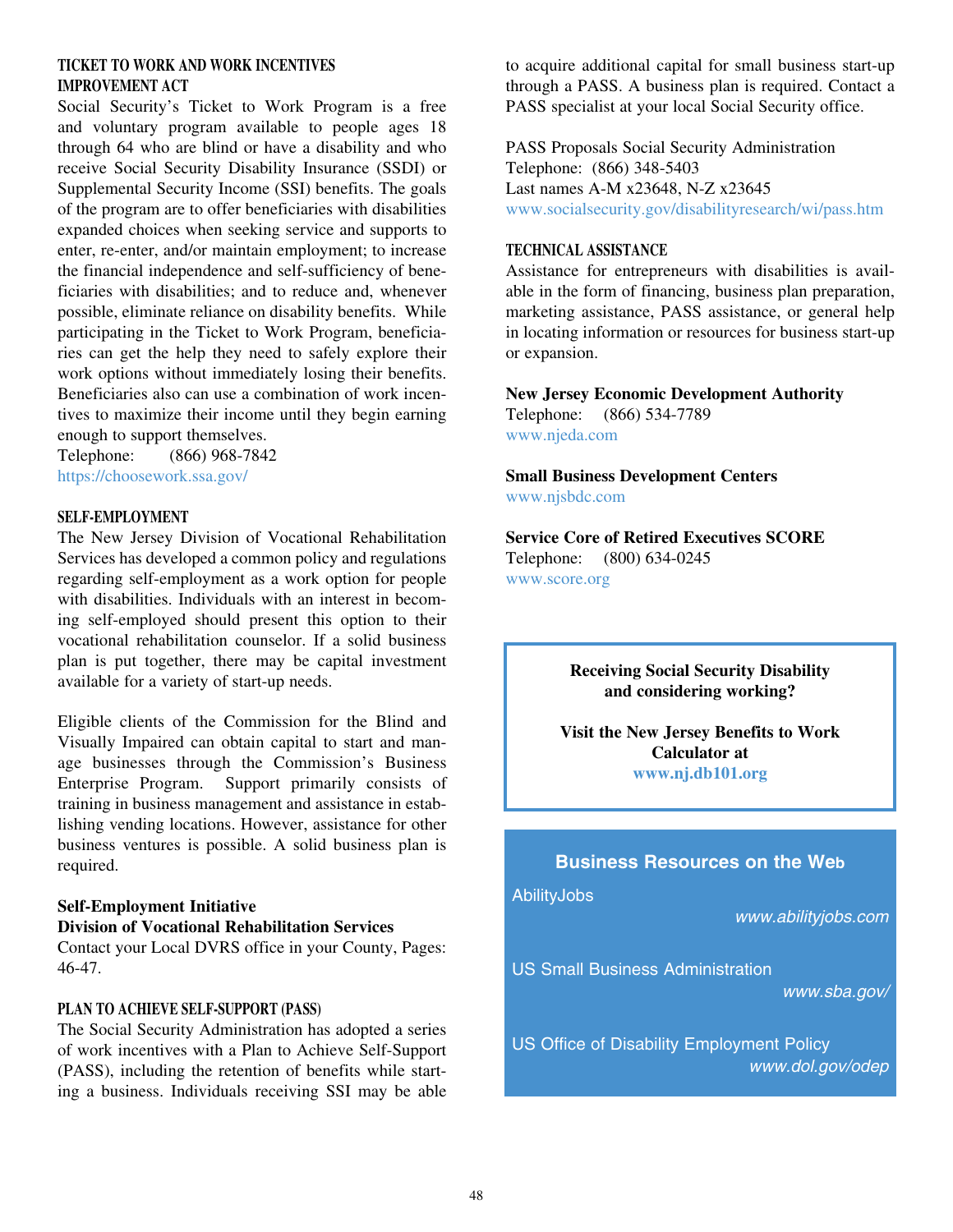# **TICKET TO WORK**

The Ticket to Work and Self-Sufficiency Program is a nationwide initiative designed to assist individuals with disabilities with the training and support they need to work by increasing their choices. SSA beneficiaries with disabilities can find employment, vocational rehabilitation, and other support services from public and private providers. (See page 48)

> Telephone: (866) 968-7842 https://choosework.ssa.gov/

# **NJ WINS (NEW JERSEY WORK INCENTIVE NETWORK SUPPORT)**

The Family Resource Network's New Jersey Work Incentives Network Support (NJWINS) program assists Supplemental Security Income (SSI) and Social Security Disability Insurance (SSDI) beneficiaries to start, continue, or increase work efforts while maintaining cash and healthcare benefits for as long as they are needed. NJWINS can serve anyone ages 14 to 64, who is receiving SSI or SSDI benefits and is considering work, starting work, continuing present work, or increasing work efforts. www.njwins.org

Northern and Central New Jersey residents, call: (866) 946-7465

Cape May, Camden, Atlantic, Gloucester, Cumberland and Salem counties, call: Full Circle Employment Solutions LLC PO Box 7030 Hyattsville, MD 20787 (888) 466-2942 x20

> Need more information on disability employment in NJ? Visit: www.state.nj.us/humanservices/disabilityemployment.html

# **NJ WORKABILITY**

The WorkAbility program offers people with disabilities who are working, and whose income would otherwise make them ineligible for Medicaid, the opportunity to pay a small premium and receive full NJ Medicaid coverage. People with disabilities who are employed and are between the ages of 16 to 64 can qualify for the program with an annual gross earned income of up to approximately \$61,500.

## **Eligibility Criteria**

- $\mathcal O$  Must be between the ages of 16-64
- $\mathscr O$  Must be working (full or part time) and have proof of employment
- 0 Must have been determined "disabled" by the Social Security Administration OR the Disability Review Team at the Division of Medical Assistance & Health Services

## 0 **Unearned Income**

- $\sqrt{$1,012}$  per month (single)  $\sqrt{$1,372}$  per month (couple) **Note:** Social Security Disability benefit may be disregarded for unearned income
- 0 **Earned Income (Individual)**
	- $\checkmark$  \$61,500 per year (gross income)  $\checkmark$  \$5,125 per month (gross income)

## 0 **Eligible Couple**

- $\overline{\phantom{1}}$  \$83,100 per year (gross income)  $\overline{\phantom{1}}$  \$6,925 per month (gross income)
- 0 **Liquid Assets:**

 $\overline{\phantom{0}}$  \$20,000 for an individual  $\overline{\phantom{0}}$  \$30,000 for a couple (where both are eligible)

**Note:** Assets do not include the primary home, car (used for work or medical transportation), or 401K/IRA retirement account.

> **www.state.nj.us/humanservices/dds/services/workability/ (888) 285-3036**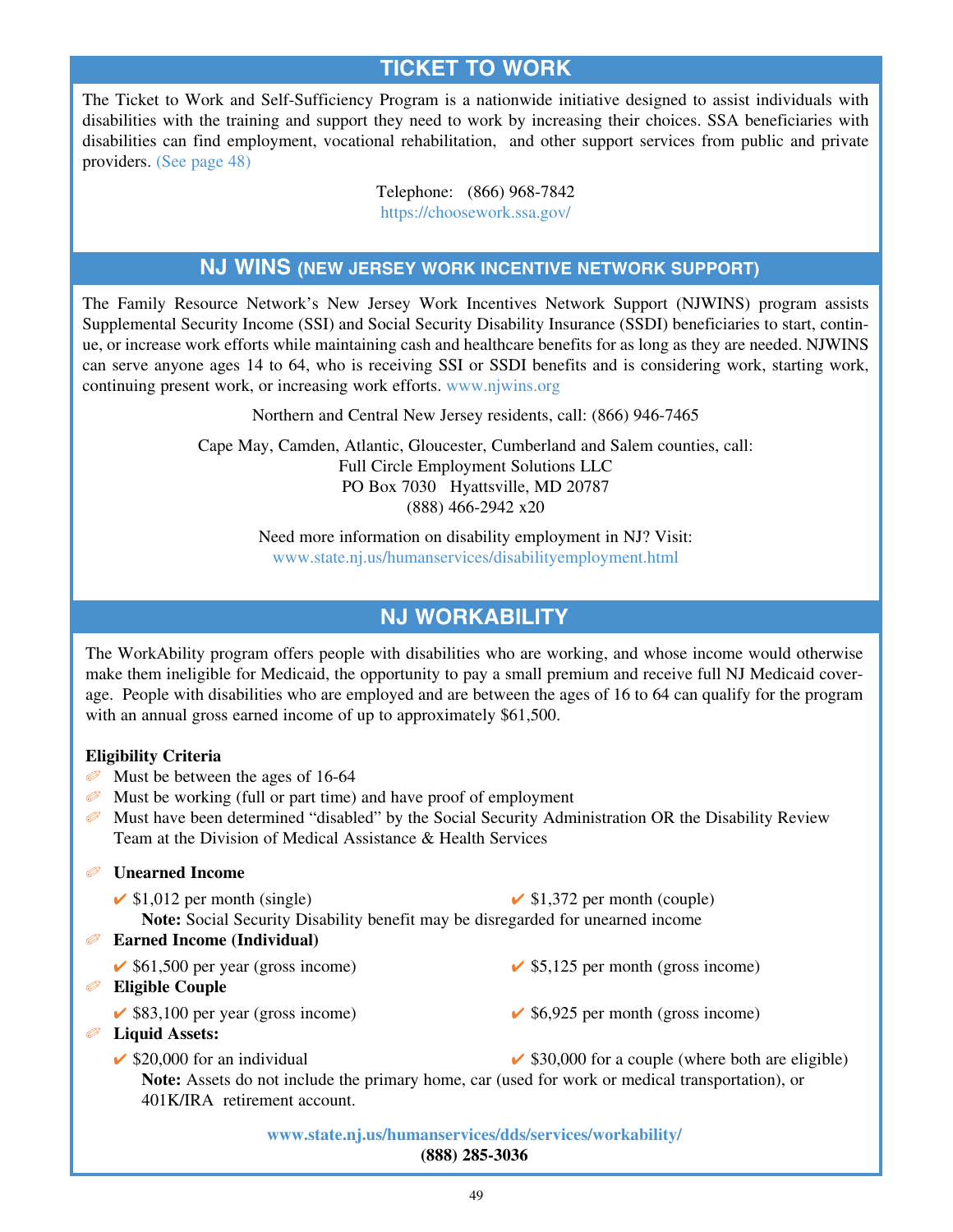# XIX

## HOUSING RESOURCES

#### **HOUSING PROGRAMS**

Under the New Jersey Department of Community Affairs (DCA), the Division of Housing and Community Resources provides affordable housing programs through the administration of the Federal Section 8 Voucher, various supportive services such as homelessness prevention programs which may assist qualified renters facing eviction, financial assistance to communities, local government, and community based organizations. Through its Community Services Block Grant, DCA provides funding to Community Action Agencies (CAA) throughout the state. CAA's offer various programs to assist low income families and individuals, such as: rental assistance, housing rehabilitation, weatherization, relocation assistance, and family self-sufficiency.

## **DIVISION OF HOUSING AND COMMUNITY RESOURCES**

PO Box 051 Trenton, NJ 08625-0051 (609) 633-6303 www.state.nj.us/dca/divisions/dhcr

Section 8 Housing Voucher Program and State Rental Assistance Program (609) 292-4080

#### **HOMELESSNESS PREVENTION**

| Bergen County  201-488-5100 x7041     |  |
|---------------------------------------|--|
| Burlington County  609-835-4329 x4721 |  |
|                                       |  |
| Cape May County  609-822-1108 x133    |  |
| Cumberland County 856-692-2331        |  |
|                                       |  |
| Gloucester County  856-845-9200       |  |
|                                       |  |
| Hunterdon County 908-782-2490         |  |
|                                       |  |
|                                       |  |
| Monmouth County  732-775-0525 x214    |  |
|                                       |  |
|                                       |  |
|                                       |  |
|                                       |  |
|                                       |  |
| Sussex County 908-454-7000 x118       |  |
|                                       |  |
|                                       |  |
|                                       |  |

## **NEW JERSEY HOUSING AND MORTGAGE FINANCE AGENCY (NJHMFA)**

**800-NJ-HOUSE (800) 654-6873** www.njhousing.gov The main goal of the New Jersey Housing and Mortgage Finance Agency is to encourage the production of affordable housing for all New Jersey citizens. Its Community Development Division administers several programs targeted to people with special needs. For information about low-income or special needs home ownership programs, call the NJHMFA.

> **For the Homeownership Preservation Foundation (HPF) see page 42.**

#### **New Jersey Housing Resource Center**

The Housing Resource Center provides individuals with information on accessible and affordable housing throughout the state. This project was made possible through a collaboration among the Division of Disability Services, the Department of Community Affairs and the NJ Housing Mortgage Finance Agency. To access the Center, go to: **www.njhrc.gov** or call (877) 428-8844.

### **COMMUNITY ACTION AGENCIES (CAA)**

| Burlington County  609-835-4329            |
|--------------------------------------------|
|                                            |
|                                            |
| Cumberland County 856-451-6330             |
|                                            |
| (Newark only: 973-642-0181)                |
|                                            |
| Hudson County 201-437-7222, 201-547-6910,  |
| 201-656-3711, 201-210-0100                 |
|                                            |
| Mercer County 609-989-6964, 609-392-2161   |
| Middlesex County732-324-2180, 732-828-4510 |
| Monmouth County 732-389-2958               |
|                                            |
|                                            |
| Passaic County 973-881-2834, 973-279-2333, |
| 973-472-2478                               |
|                                            |
|                                            |
|                                            |
| Union County908-753-3519, 908-527-4883     |
|                                            |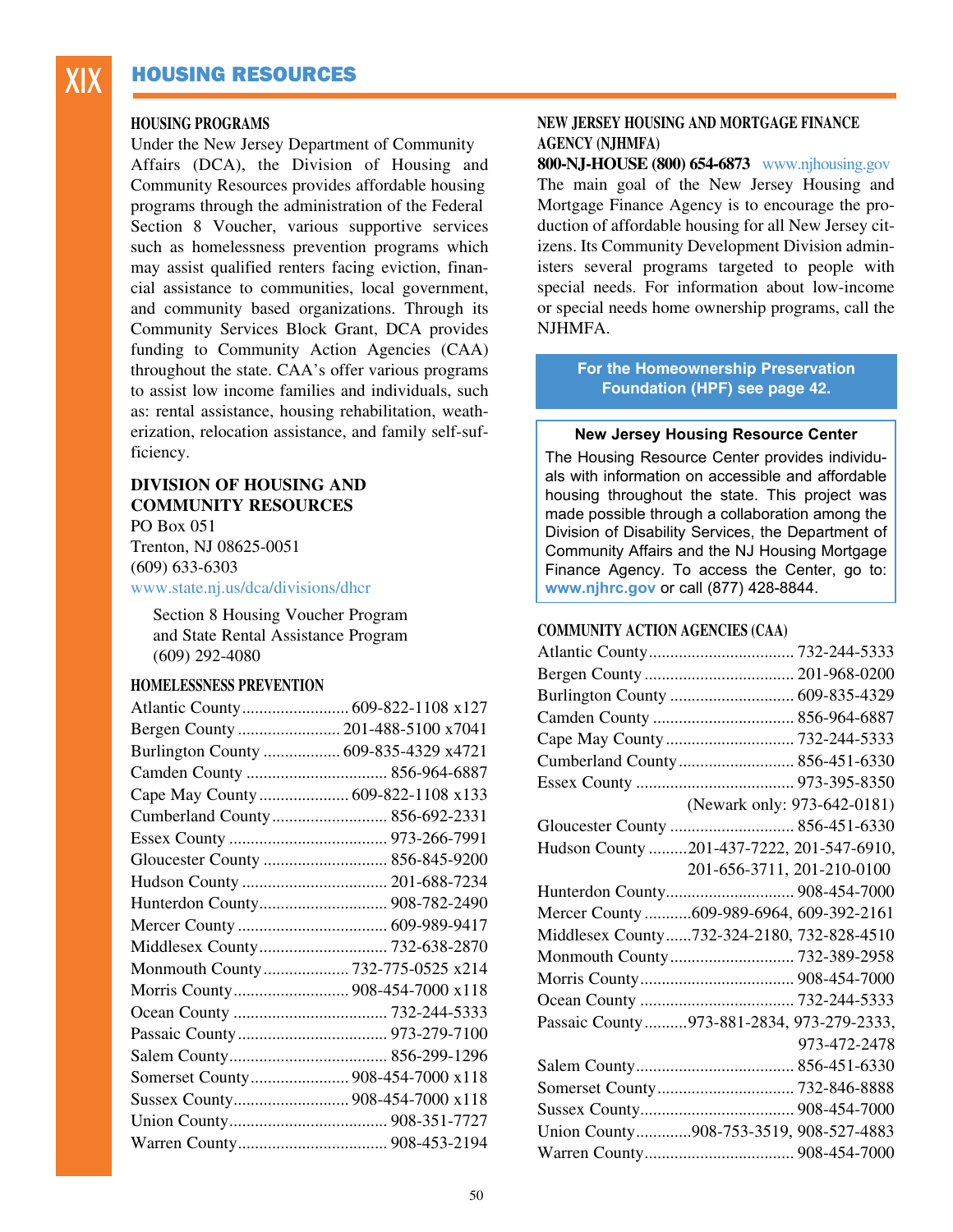# CAREGIVER RESOURCES AND PERSONAL ASSISTANCE SERVICES

## **PERSONAL CARE ASSISTANT SERVICE (PCA)**

PCA services are non-emergent, on-going health related tasks performed by qualified staff in an eligible NJ FamilyCare member's home. The purpose of the program is to accommodate long-term/chronic or maintenance health care by providing assistance with activities of daily living and household duties essential to the individual's health and comfort. Eligible NJ FamilyCare recipients may receive up to a maximum of 40 hours of PCA services per week. The number of hours authorized is based upon medical necessity, as determined by a nursing assessment. To apply, contact your NJ FamilyCare Managed Care Organization.

## **PERSONAL PREFERENCE PROGRAM (PPP)**

PPP offers an alternate way for individuals to receive their NJ FamilyCare Personal Care Assistant (PCA) services. Using a self-directed model, this program enables eligible NJ FamilyCare recipients to direct and manage their PCA services rather than receiving traditional PCA agency services. To enroll, contact your NJ FamilyCare Managed Care Organization (MCO) Care Manager.

#### **PERSONAL ASSISTANCE SERVICES PROGRAM (PASP)**

PASP is a state funded program that provides routine, non-medical assistance to adults with disabilities who are employed, preparing for employment, involved in community volunteer work, or attending school. PASP allows consumers to receive up to 40 hours of service per week, therefore enabling them to maintain their independence in the community. Personal assistants help with such tasks as light housekeeping, bathing, dressing, meal preparation, shopping, driving or using public transportation. Consumers are able to coordinate their own services by managing a budget, hiring workers and making purchases directly through their account with the assistance of a fiscal intermediary service organization (FISO) or "business agent". To apply, please contact your county PASP consultant. (See page 1)

#### **COUNTY PASP CONSULTANTS**

| Cumberland County(856) 453-2220           |  |
|-------------------------------------------|--|
| Essex County(973) 530-2972/(973) 395-8494 |  |

| Gloucester County (856) 384-6845 |  |
|----------------------------------|--|
|                                  |  |
| Hunterdon County(908) 788-1361   |  |
|                                  |  |
| Middlesex County(732) 745-2587   |  |
|                                  |  |
|                                  |  |
|                                  |  |
|                                  |  |
|                                  |  |
| Somerset County(908) 704-6346    |  |
|                                  |  |
|                                  |  |
|                                  |  |
|                                  |  |

## **AGING AND DISABILITY RESOURCE CONNECTION (ADRC)**

The Aging and Disability Resource Connection/ Area Agency on Aging (AAA) serves as the lead County agency for seniors and their caregivers to access information, community services, and long term services and supports. Services available to eligible individuals may include: outreach, case management, transportation, senior centers, volunteer opportunities, health promotion, nutrition programs, education, health insurance counseling, adult protective services, senior employment, respite care options, and information on housing and long-term care options. (See Page 19)

www.adrcnj.org

#### **MOM2MOM**

Mom2Mom is a helpline for caregivers of children with special needs to come together to share support. Funded by the New Jersey Department of Children and Families (DCF) and directed by University Behavioral HealthCare (UBHC), Mom2Mom's 24/7 peer support helpline and other programs are staffed by mothers of children with special needs who have been trained as counselors with the support of mental health clinicians.

Telephone: (877) 914-6662 www.mom2mom.us.com

## **CARE2CAREGIVERS PROGRAM**

Care2Caregivers is a peer-lead support program for those providing care for a family member or friend diagnosed with dementia. Telephone: (800) 424-2494 www.care2caregivers.com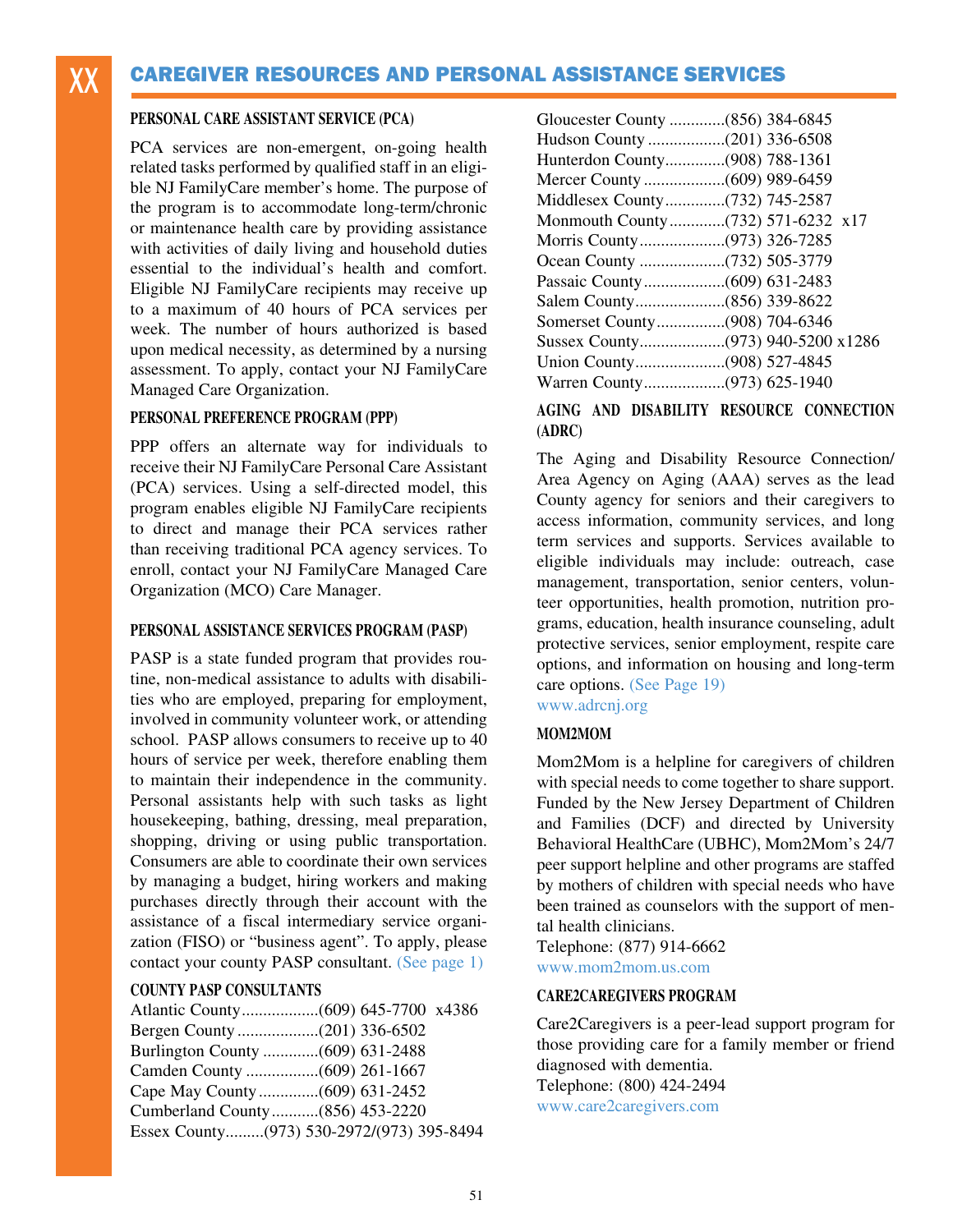#### **OTHER CAREGIVER RESOURCES**

The following organizations are not affiliated with State or County Government.

#### **HOME CARE & HOSPICE ASSOCIATIONS**

Home Care Association of New Jersey 411 North Ave East Crandford, NJ 07016 Telephone: (732) 877-1100 www.homecarenj.org

New Jersey Hospital Association 760 Alexander Road, PO Box 1 Princeton, NJ 08543 Telephone: (609) 275-4000 www.njha.com

Health Care Association of NJ 4 AAA Drive, Suite 203 Hamilton NJ 08691 Telephone:(609) 890-8700 www.hcanj.org

#### **THE CAREGIVER ACTION NETWORK (CAN)**

The Caregiver Action Network is the nation's leading family caregiver organization working to improve the quality of life for the more than 65 million Americans who care for loved ones with chronic conditions, disabilities, disease, or the frailties of old age. CAN serves a broad spectrum of family caregivers ranging from the parents of children with special needs, to the families and friends of wounded soldiers; from a young couple dealing with a diagnosis of MS, to adult children caring for parents with Alzheimer's disease. CAN (formerly the National Family Caregivers Association) is a non-profit organization providing education, peer support, and resources to family caregivers across the country free of charge.

Telephone: (202) 454-3970 www.caregiveraction.org

#### **FAMILY CAREGIVER ALLIANCE (FCA)**

Family Caregiver Alliance was the first community-based nonprofit organization in the country to address the needs of families and friends providing long-term care at home. Long recognized as a pioneer in health services, FCA now offers programs at national, state and local levels to support and sustain caregivers. Telephone: (415) 434-3388 or (800) 445-8106

www.caregiver.org

#### **AMERICAN HEALTHCARE ASSOCIATION (AHCA)**

AHCA is the Nation's largest association of long term and post-acute care providers. They advocate for quality care and services for individuals who are frail, elderly, and/or have disabilities. AHCA members provide essential care to approximately one million individuals in over 13,500 not-for-profit and proprietary member facilities. Telephone: (202) 842-4444 www.ahcancal.org

**WELLSPOUSE ASSOCIATION** 

The Well Spouse Association, a nonprofit  $501(c)(3)$ membership organization, advocates for and addresses the needs of individuals caring for those with chronic illnesses or disabilities. The agency offers peer to peer support and educates health care professionals and the general public about the special challenges and unique issues "well" spouses face every day.

Telephone: (732) 577-8899

www.wellspouse.org

#### **NATIONAL ALLIANCE FOR CAREGIVING**

Established in 1996, the National Alliance for Caregiving is a non-profit coalition of national organizations focusing on issues of family caregiving. Alliance members include grassroots organizations, professional associations, service organizations, disease-specific organizations, a government agency, and corporations.

Email only: info@caregiving.org www.caregiving.org

#### **GUARDIANSHIP RESOURCES**

NJ Judiciary Guardianship Support/Guardianship Monitoring Program www.judiciary.state.nj.us/courts/civil/guardianship.html

NJ Surrogate's Court

www.njcourts.gov/public/assets/directories/surrogateroster.pdf

Office of the Public Guardian for Elderly Adults www.state.nj.us/humanservices/doas/services/pg

Kinship Care/Kinship Navigator Program (See page 54)

Guardianship Assistance Program (GAP) www.gapservices.org/about-us/index.html (609) 444-6653

Guardianship Association of New Jersey, Inc. (GANJI) www.ganji.org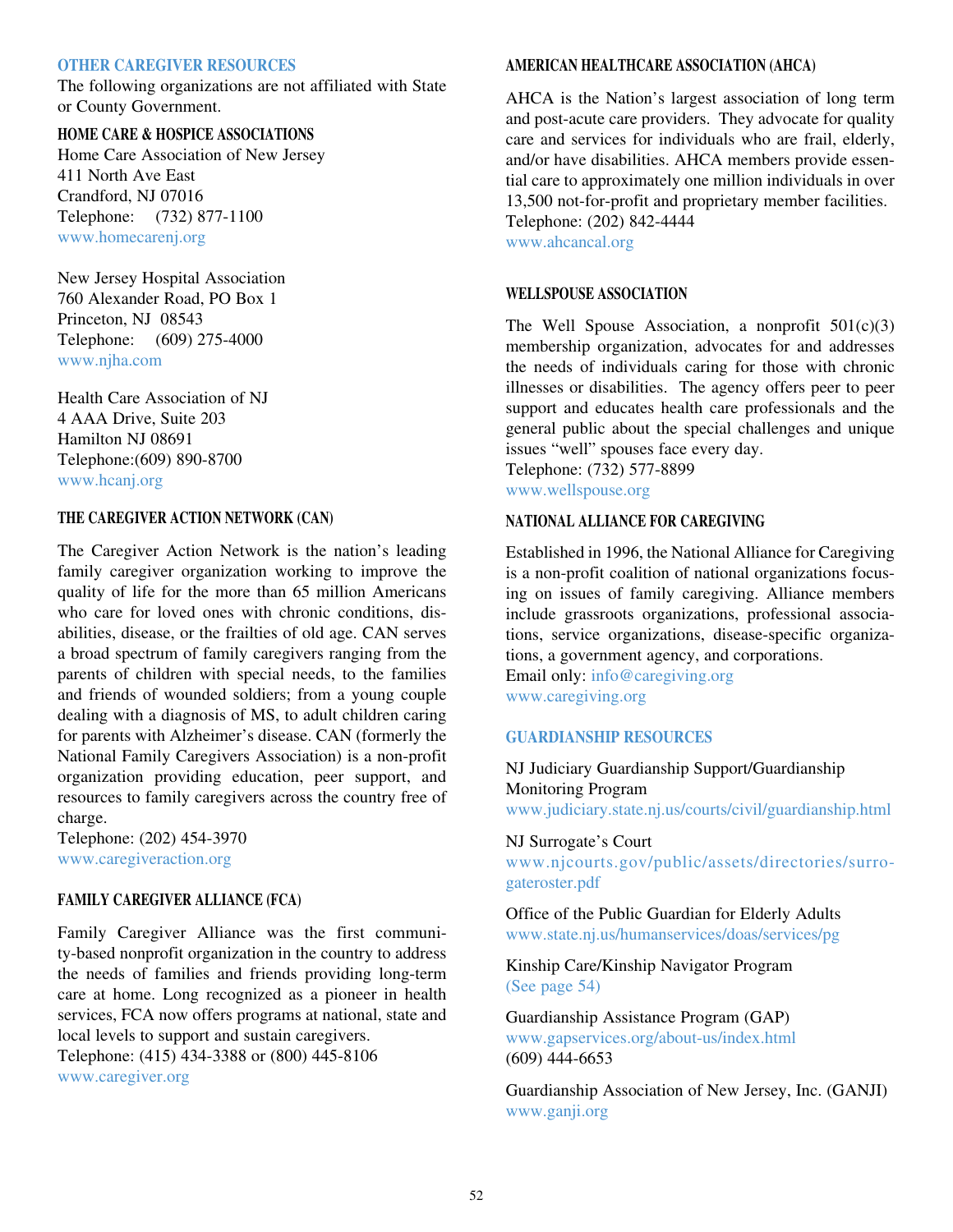## TRANSPORTATION RESOURCES

#### **NJ FIND A RIDE** www.njfindaride.org

NJ Find A Ride is an online directory of public and accessible transportation options throughout the State. Through a customized search, the site provides information on eligibility, costs, and how to arrange for a ride.

#### **Accessible Travel Information**

www.njfindaride.org/accessible-travel-info

#### **NEW JERSEY TRANSIT**

New Jersey Transit provides commuter services through bus routes and rail lines in New Jersey and into New York and Pennsylvania. Lift-equipped and kneeling buses, as well as accessible rail stations, are important elements of New Jersey Transit's services to people with disabilities. Access Link is a service for those who are not able to use a regular fixed-route bus. New Jersey Transit also provides a reduced fare program for senior citizens and people with disabilities.

#### **New Jersey Transit**

One Penn Plaza East, Newark, NJ 07105 Customer Service: (973) 275-5555

**Access Link: NJ Transit ADA Paratransit** Telephone: (800) 955-2321 www.njtransit.com

#### **REDUCED FARE PROGRAM**

Special rates are available for senior citizens 62 years of age or older and people with disabilities. Personal assistants ride for free when proper identification is presented by the person with a disability. Even qualifying out of state residents can ride on NJ TRANSIT buses and trains at the reduced rate. For more information, please contact NJ Transit.

#### **Reduced Fare Program** (973) 491-7112

#### **COUNTY PARA-TRANSPORTATION**

Each of the 21 counties in New Jersey provide a county-based paratransit service for senior citizens and people with disabilities. The following contact numbers are resources for current information on local paratransit services, including hours of operation, reservation procedures, fees (if any), priorities for services, consumer representation on advisory committees, etc.

#### **COUNTY PARA-TRANSIT INFORMATION**

| Cumberland County  (856) 691-7799 |  |
|-----------------------------------|--|
|                                   |  |
|                                   |  |
|                                   |  |
|                                   |  |
|                                   |  |
|                                   |  |
|                                   |  |
|                                   |  |
|                                   |  |
|                                   |  |
|                                   |  |
|                                   |  |
|                                   |  |
|                                   |  |
|                                   |  |

#### **AMTRAK-OFFICE OF AMTRAK ACCESS**

Telephone: (800) USA-RAIL (800-872-7245) www.amtrak.com

## **GREYHOUND CUSTOMERS WITH DISABILITIES TRAVEL ASSISTANCE LINE**

Telephone: (800) 752-4841 www.greyhound.com/en/contactus.aspx

#### **Greyhound ADA Compliance Office**

(214) 849-8966 www.greyhound.com

## **OUT OF STATE ACCESSIBLE TRANSIT SERVICES SEPTA-Pennsylvania**

Customer Services: (215) 580-7800

Customized Community Transportation Paratransit Service (215) 580-7145 www.septa.org

#### **MTA-New York**

Access-A-Ride: (718) 393-4999 web.mta.info/nyct/paratran/guide.htm

**NJTIP @ Rutgers New Jersey Travel Independence Program New** (NJTIP) teaches individuals how to independently travel safely using public transportation. Instruction is available in English and Spanish For more information visit the website at: *njtip.rutgers.edu*

NJTIP @ Rutgers Alan M. Voorhees Transportation Center Rutgers, The State University of New Jersey 33 Livingston Avenue New Brunswick, NJ 08901 Telephone: 848-932-4499 Email: njtip\_info@njtip.rutgers.edu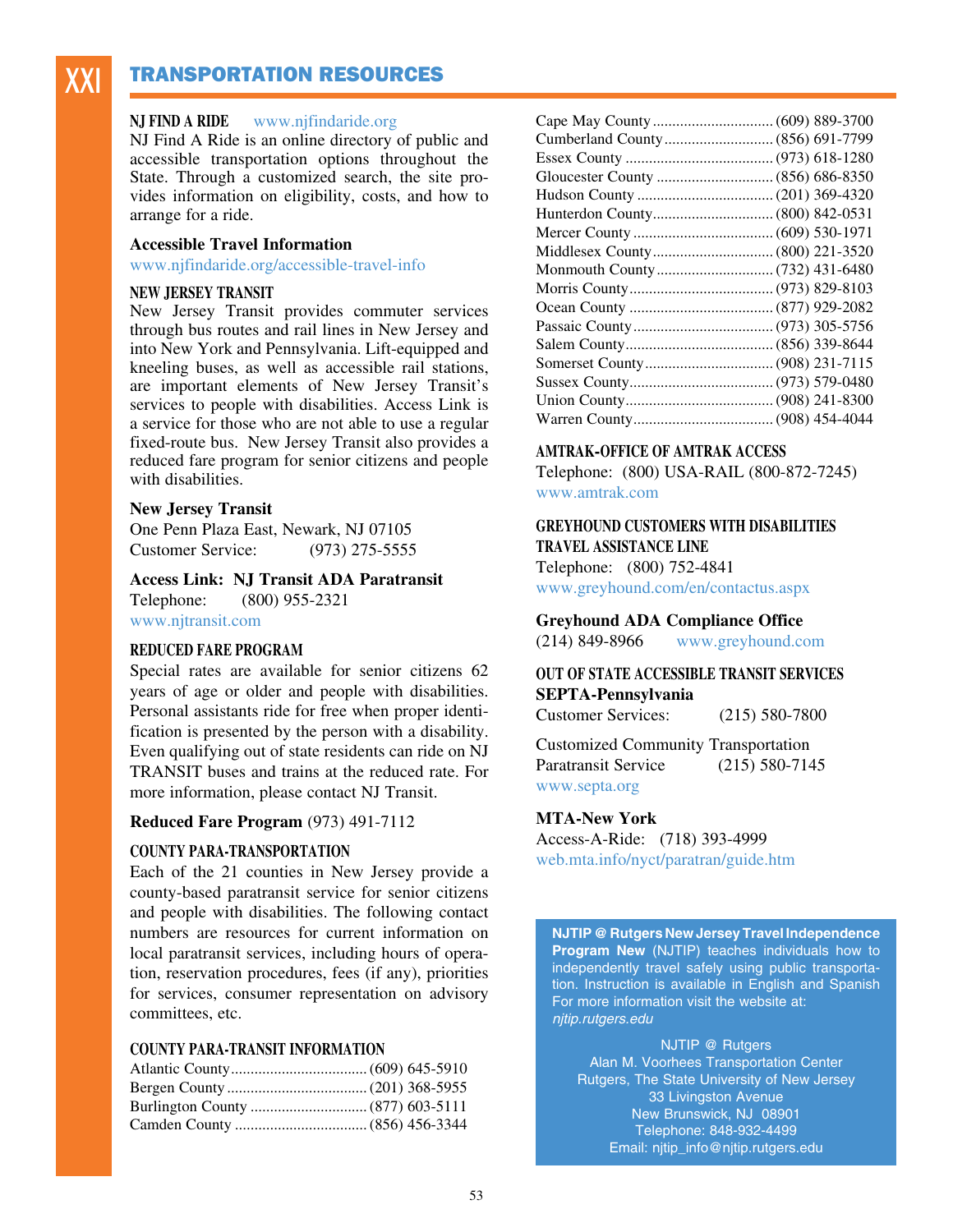# **SERVICES FOR CHILDREN**

## **For the Department of Children and Families, See Page 13** *www.nj.gov/dcf*

#### **NJ PARENT LINK**

New Jersey's Early Childhood, Parenting and Professional Resource Center www.njparentlink.nj.gov

#### **PERFORMCARE**

Since 2009 PerformCare has been the Administrative Service Organization (ASO) for the State of New Jersey's Division of Children's System of Care (CSOC).

To access services for children and youth, call PerformCare toll-free, 24 hours a day, seven days a week, at 1-877-652-7624. (See also, PerformCare Page 13)

#### **OFFICE OF CHILD ABUSE PREVENTION**

**THE NEW JERSEY TASK FORCE ON CHILD ABUSE AND NEGLECT** PO Box 729 Trenton, NJ 08625-0700 Telephone: (609) 888-7919

### **SAFE HAVEN**

(877) 839-2339

Safe Haven operates an infant protection hotline for distressed parents who wish to surrender an infant anonymously at a police station or hospital emergency room with no fear of arrest or prosecution. The child must be less than 30 days old and must not have been abused or neglected.

www.njsafehaven.org

## **CHILD CARE ASSISTANCE**

# **NEW JERSEY CHILD CARE HELPLINE**

(800) 332-9227

Callers can obtain the telephone number of their local Child Care Resource and Referral Agency to get information about registered family day care providers and other child care services in their area. Caregivers can also learn how to become a registered family day care provider.

#### **CHILD CARE RESOURCE AND REFERRAL CENTERS**

The CCR&Rs are centralized locations in each county that provide child care resources, referral, training and technical assistance. Child Care Health Consultant Coordinators provide consultation, education and training about the health and safety needs of children in child care. For additional information, contact your local Child Care Resource and Referral Center (CCR&R).

| Atlantic |  |
|----------|--|
|          |  |
|          |  |
|          |  |
|          |  |
|          |  |
|          |  |
|          |  |
|          |  |
|          |  |
|          |  |
|          |  |
|          |  |
|          |  |
|          |  |
|          |  |
|          |  |
|          |  |
|          |  |
|          |  |
|          |  |

#### **KINSHIP NAVIGATOR/KINSHIP CARE**

The Kinship Navigator/Kinship Care is a program for people who have taken on the responsibility of caring for their relatives' children. It is an information and referral program established to help relatives navigate their way through the various governmental systems to find the local supports they need, including support groups, cash assistance, medical coverage, housing assistance, child care resources, and respite services.

The telephone numbers of the four Kinship agencies and the counties they serve are listed below:

- CarePlus NJ: (201) 797-2660 x 5645 (Bergen, Hudson, Morris, Passaic, Sussex, and Warren Counties)
- The Salvation Army: 973-373-5045 (Essex County)<br>
• Children's Hon
- Children's Home Society: 1-800-396-4518 (Mercer, Middlesex, Monmouth, Ocean, Somerset, Hunterdon, and Union Counties)
- Family Service Association: 1-877-569-0350 (Atlantic, Burlington, Camden, Cape May, Cumberland, Gloucester, and Salem Counties)

Prevent Child Abuse-New Jersey (PCA-NJ) provides leadership and technical assistance to non-profit organizations and local educational agencies to help those organizations put successful parental involvement programs in place.

(732) 246-8060 *https://www.preventchildabusenj.org/*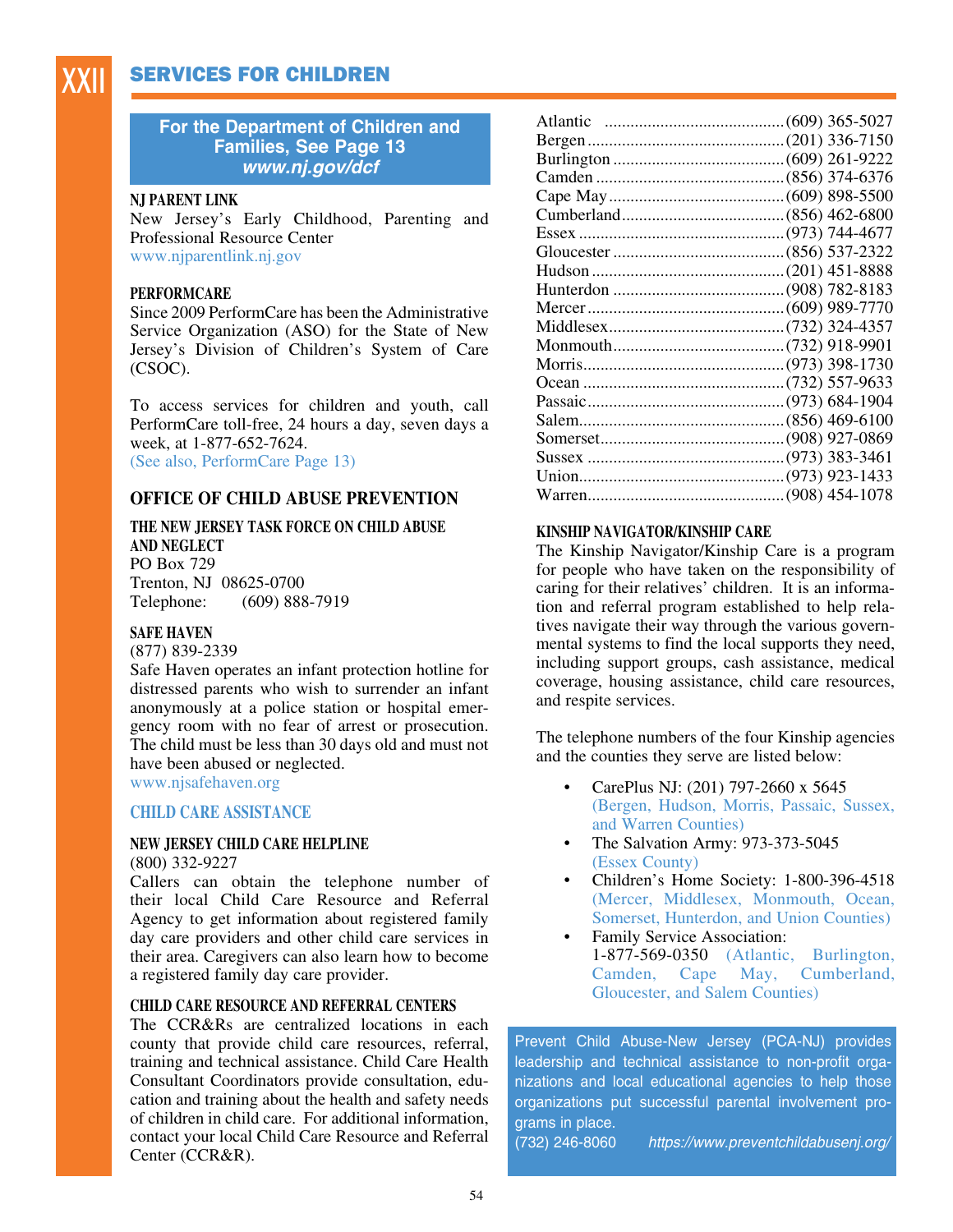# **SIGNS OF CHILD ABUSE**

Child abuse is harm to, or neglect of, a child by another person, whether adult or child. Child abuse happens in all cultural, ethnic, and income groups. Child abuse can be physical, emotional, verbal, sexual, or through neglect. Abuse may cause serious injury to the child and may even result in death.

Signs of possible abuse include:

## **Physical Abuse**

- $\blacksquare$  Unexplained or repeated injuries, such as welts, bruises, or burns
- $\blacksquare$  Injuries that are in the shape of an object (belt buckle, electric cord, etc.)
- n Injuries not likely to happen given the age or ability of the child. (For example, broken bones in a child too young to walk or climb.)
- Disagreement between the child's and the parent's explanation of the injury
- $\blacksquare$  Unreasonable explanation of the injury
- n Obvious neglect of the child (dirty, undernourished, inappropriate clothes for the weather, lack of medical or dental care)
- $\blacksquare$  Fearful behavior

## **Emotional and Verbal Abuse**

Aggressive or withdrawn behavior  $\Box$  Shying away from physical contact  $\Box$  Afraid to go home with parents or adults

## **Sexual Abuse**

- $\blacksquare$  Child tells you he/she was sexually mistreated
- $\blacksquare$  Child has physical signs, such as:
	-
	- difficulty in walking or sitting genital or rectal pain, itching, swelling, bruises or other
	- stained or bloody underwear injuries in the genital or rectal area, redness, or discharge
- $\blacksquare$  Child has behavioral and emotional signs, such as:
	- difficulty eating or sleeping
	- soiling or wetting pants or bed after being potty trained
	- acting like a much younger child
	- excessive crying or sadness
	- withdrawing from activities and others
	- talking about or acting out sexual acts beyond normal sex play for age

Reproduced from the Center for Disease Control's Guide to Intentional Injuries

# **REPORTING CHILD ABUSE/NEGLECT**

In New Jersey, any person having reasonable cause to believe that a child has been subjected to neglect or acts of abuse should immediately report this information to the State Central Registry (SCR). **If the child is in immediate danger, call 911 as well as 1-877 NJ ABUSE**. A concerned caller does not need proof to report an allegation of child abuse and can make the report anonymously.

## **INFORMATION TO PROVIDE THE SCREENER**

SCR screeners are trained caseworkers who know how to respond to reports of child abuse/neglect. Whenever possible, a caller should provide all of the following information:

- **• Who:** The child and parent/caretaker's name, age and address, as well as the name of the alleged perpetrator and that person's relationship to the child.
- **• What:** Type and frequency of alleged abuse/neglect, current or previous injuries to the child, and what caused you to become concerned.
- **• When:** When the alleged abuse/neglect occurred and when you learned of it.
- **• Where:** Where the incident occurred, where the child is now and whether the alleged perpetrator has access to the child.
- **• How:** How urgent the need is for intervention and whether there is a likelihood of imminent danger for the child.

**Calls can be placed to the hotline anonymously.**

**1-877 NJ ABUSE (1-877-652-2873)**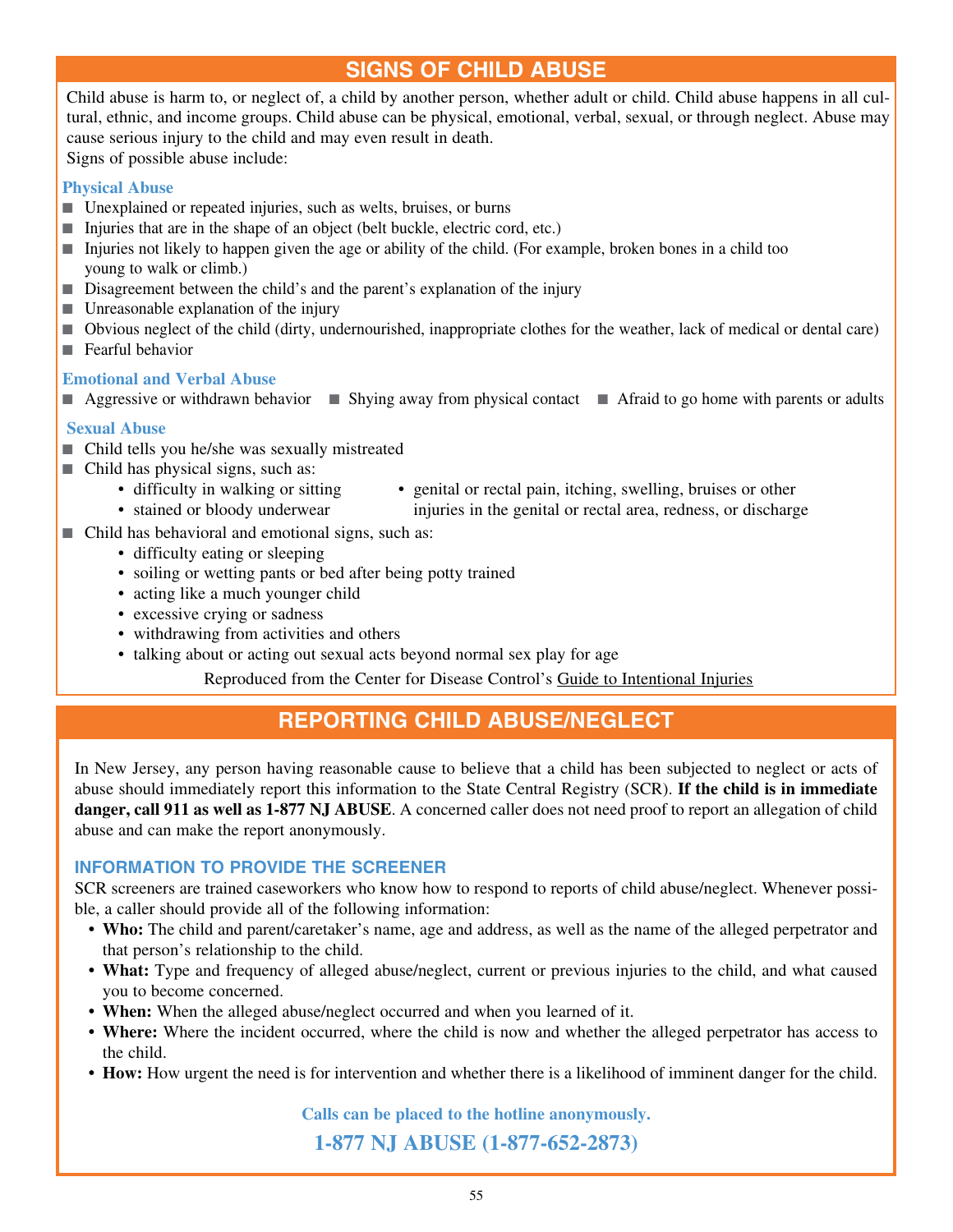Accessible parking rights may be granted to individuals with both permanent and temporary mobility impairments.

### **Temporary Accessible Parking Placards:**

- May be granted for short-term mobility impairments
- Require written medical certification from a qualified practitioner.
- Are valid for six months
- Are renewable one time at the discretion of the issuing authority
- Are issued by the Chief of Police of each municipality.

## **Permanent Accessible Parking Placards or Plates: To qualify for a permanent accessible placard or plates, you must:**

- Have lost the use of one or more limb
- Have a permanent disability and be unable to move without the use of an assistive device
- Have your mobility limited as certified by a physician
- Have a permanent sight impairment of both eyes as certified by the N.J. Commission of the Blind (placard only)

Note: Non-disabled drivers who are transporting persons who meet the criteria above may also use the Accessible parking privileges, but only when the person with the qualifying disability is in the car. Also, plates or placard must be accompanied by the companion "person with a disability ID" card at all times.

## **Revisions to the NJ Accessible Parking Laws, effective August 1, 2013:**

- The term "handicapped" was replaced with "person with a disability" to reflect person first language.
- Permanent person with a disability identification cards and placards are now required to be renewed every three years.
- The certification of a medical professional is required for the issuance and/or renewal of all persons with a disability ID cards/placards.
- All placards will be issued with a prominently printed and displayed expiration date.
- 1 in every 6 accessible parking spaces must be van accessible; this is an increase from the previous standard, which required 1 in every 8 spaces to be van accessible.

#### **Important Notes:**

• Parking in the access aisles, the striped areas adjacent to accessible parking spaces, is always illegal. That space is required for wheelchair accessibility, ramps, etc.

> **New Jersey Motor Vehicles Commission** www.state.nj.us/mvc **(609) 292-6500 (Voice) 711 NJ Relay (TTY)**

**The Division of Disability Services publishes a comprehensive "Guide to Accessible Parking", call (888) 285-3036 to obtain a copy.**

# APPENDIX 2: SPECIAL NEEDS ADOPTION AND FOSTER CARE

#### **NEW JERSEY SUBSIDIZED ADOPTION PROGRAM**

Many children are waiting for loving homes. The NJ Subsidized Adoption Program offers financial assistance to suitable prospective adoptive parents who seek to adopt certain children, including children with disabilities.

## **CHILDREN WAITING FOR ADOPTION:**

- Are older, or of a race or ethnic group for which adoptive homes are not readily available;
- May have a significant physical, intellectual or emotional disability;
- May need medical treatment or special services, equipment or training;
- May be part of a group of siblings who should be kept together;

• May be over five years old, living with a foster family for at least 12 months.

## **SUBSIDIES TO ADOPTIVE FAMILIES CAN PROVIDE:**

- A regular monthly payment including clothing allowance to help parents meet daily needs.
- Payment covering the legal fees related to the adoption.
- NJ FamilyCare coverage for the child to assist with any condition that is not covered by the family's insurance.
- A special subsidy for a specific medical, health or equipment need.
- Out of State Medical coverage (for most states).
- Post adoption counseling support services.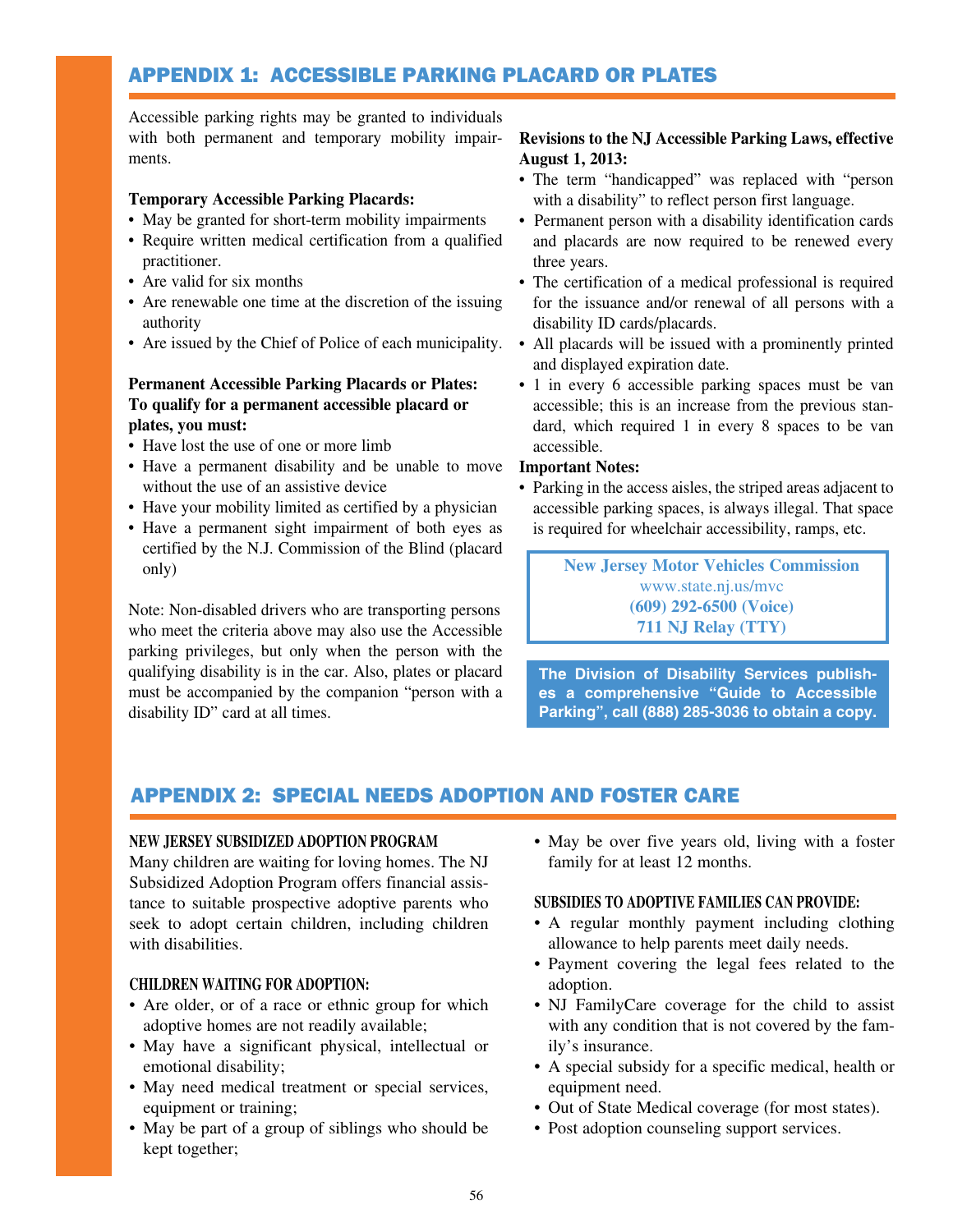#### **REQUIREMENTS OF ADOPTIVE FAMILIES**

- Must be at least 18 years old and 10 years older than the child to be adopted
- You may be single, married, in a domestic partnership or civil union
- Must be a New Jersey resident, or reside in a state with a cooperative agreement
- Must be in reasonably good physical and emotional health with the long-term ability to provide day-to-day care for the child
- Must be financially able to support the needs and care of the adopted child

**For information 1-800-99 ADOPT (1-800-992-3678) 1-877-NJFOSTER (1-877-653-6783 )**  *www.nj.gov/njfosteradopt*

# APPENDIX 3: PEOPLE FIRST LANGUAGE

In speaking or writing, remember that children or adults with disabilities are like everyone else except they happen to have a disability. Therefore, here are a few tips for improving your language related to disabilities:

- Emphasize abilities, not limitations.
- Do not label people as part of a disability group; don't say "the disabled", say "people with disabilities".
- Don't give excessive praise or attention to a person with a disability; don't patronize them.
- Choice and independence are important; let the person do or speak for him/herself as much as possible; if addressing an adult, say Bill instead of Billy.
- A disability is a functional limitation that interferes with a person's ability to walk, hear, talk, learn, etc.; use handicap to describe a situation or barrier imposed by society, the environment or oneself.

**It is the individual first, then the disability.**

child with a disability disabled or handicapped person person with Cerebral Palsy palsied, or C.P., or spastic person who is deaf or hard of hearing deaf and dumb person with an intellectual disability retarded person with epilepsy or person with seizure disorder epileptic person who has afflicted, suffers from, victim without speech, non-verbal mute, or dumb developmental delay slow slow mental illness crazy or insane uses a wheelchair confined to a wheelchair with Down syndrome Mongoloid has a learning disability is learning disabled non-disabled normal, healthy has a physical disability crippled congenital disability birth defect condition disease seizures fits cleft lip hare lip mobility impaired lame medically involved, or has chronic illness sickly paralyzed invalid or paralytic of short stature dwarf or midget

# **Say... Instead of...**

The Department of Human Services has published a People First language fact sheet available on www.state.nj.us/humanservices/news/publications/PeopleFirstFlyer.pdf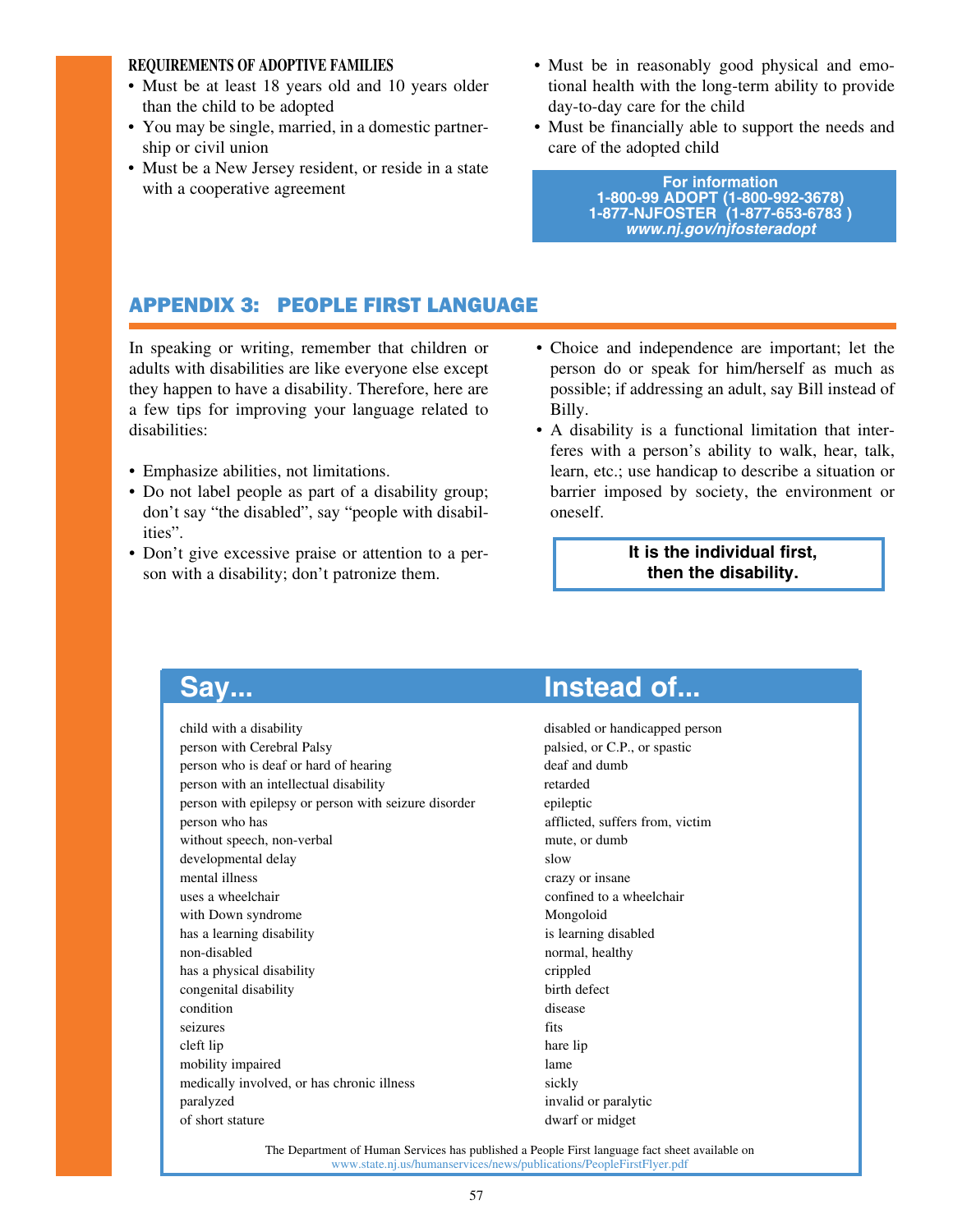# APPENDIX 4: ADDICTION RESOURCES

## **GOVERNOR'S COUNCIL ON ALCOHOLISM AND DRUG ABUSE**

The Governor's Council on Alcoholism and Drug Abuse was created to coordinate statewide services involving alcoholism and drug abuse. It also is the funding source for the Municipal Alliance Program.

## **Governor's Council on Alcoholism and Drug Abuse**

PO Box 345 Trenton, NJ 08625 Telephone: (609) 588-4466 www.state.nj.us/treasury/gcada

## **Alcoholics Anonymous**

South Jersey Intergroup: (856) 486-4444 Cape Atlantic Intergroup: (609) 641-8855 Central Jersey Intergroup: (609) 586-6902 Intergroup of Northern NJ: (908) 687-8566 www.aa.org

**NJ Addictions Hotline (800) 238-2333**

**For the Division of Mental Health and Addiction Services, See Page 9**

## **AL-ANON Adult Children & Family Group ALA-TEEN** North Jersey: (973) 744-8686

www.northjerseyal-anon.org

## South Jersey: (856) 547-0855 www.southjerseyal-anon.org

**Reach NJ Addictions Helpline**  (844) ReachNJ (844) 732-2465 http://reachnj.gov

**Gamblers Anonymous** (855) 222-5542 www.gamblersanonymous.org

**Narcotics Anonymous** (800) 992-0401 (732) 933-0462 www.na.org

**NAR-ANON Family Group** (877) 424-4491 www.naranonofnj.org

**Nicotine Anonymous** (631) 665-0527 www.nicotine-anonymous.org

**National Alcohol and Substance Abuse Information Center** (800) 784-6776 www.addictioncareoptions.com

**NJ Connect for Recovery (opiate misuse)** (855) 652-3737 www.njconnectforrecovery.org

# APPENDIX 5: SERVICE DOGS

The Americans with Disabilities Act defines a service animal as any guide or signal dog used to provide assistance to an individual with a disability.

Under the Americans with Disabilities Act (ADA) and the New Jersey Law Against Discrimination (NJLAD), a place of public accommodation cannot refuse admittance of a service dog when it is accompanying a person with a disability. The ADA/NJLAD requires that places of public accommodation (which include privately-owned businesses that serve the public) allow people with disabilities to bring service dogs into any area in which customers are generally allowed.

The ADA/NJLAD does not require that a service dog be certified or have special identification, but it is not inappropriate for a business to ask if a dog that does not have an identifying vest or a special harness is a service animal rather than a pet. The business may not, however, insist on proof of certification before permitting admittance of a service dog accompanying a person with a disability.

It is a violation of the ADA/NJLAD for a business to charge a cleaning or maintenance fee when a person with a disability has brought a service dog into the place of business. However, the owner of the animal has sole responsibility for its behavior and may be charged for any damages the animal causes as long as the business has a policy of charging non-disabled customers for damages that they cause. Likewise, it is not a violation of the ADA/ NJLAD to exclude a service dog from a place of public accommodation if the animal behaves in a loud, threatening, or uncontrolled manner, creating a substantial disturbance or posing a direct threat to the safety of others.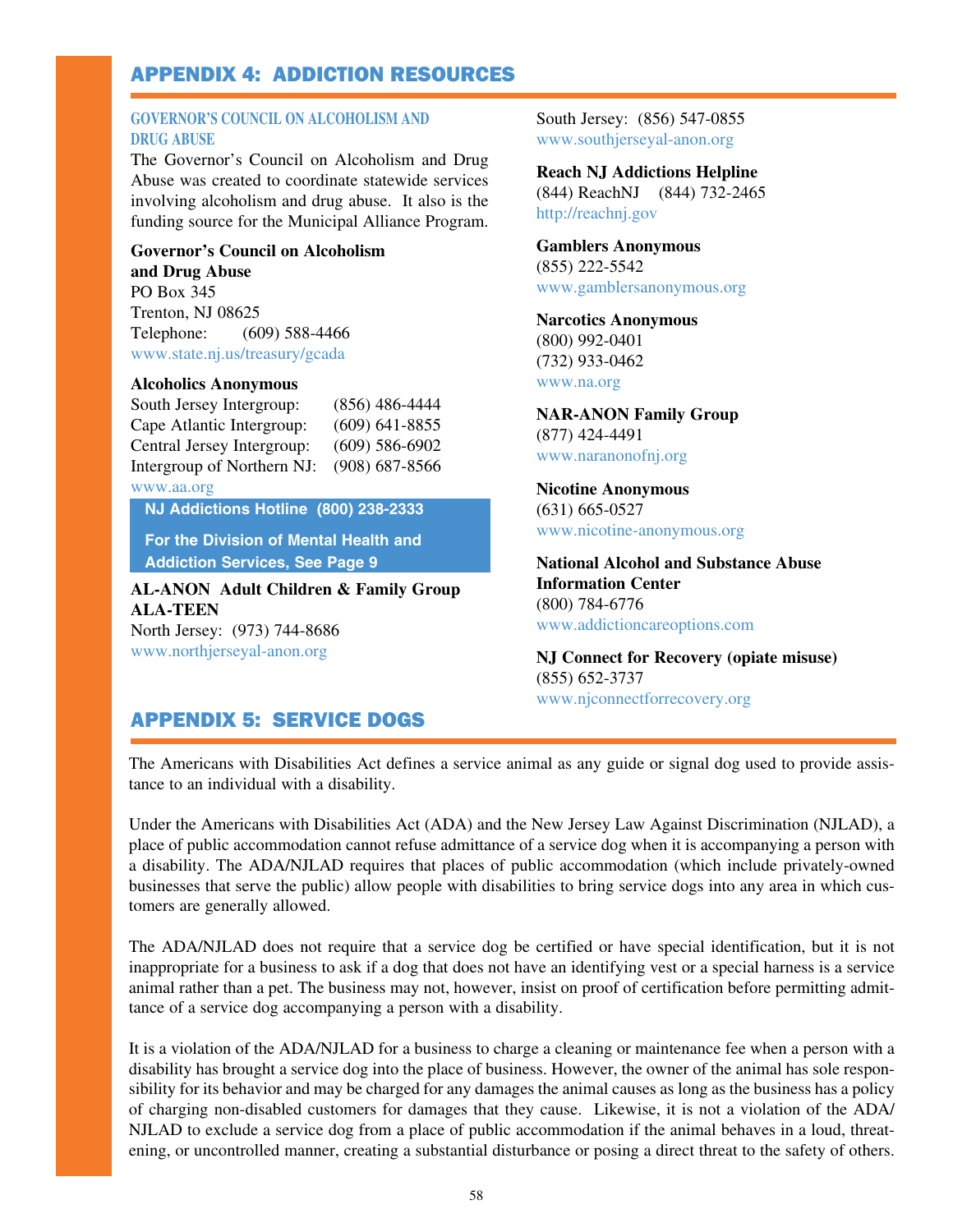The following list is intended to provide suggestions for disaster preparedness planning that may be taken by individuals with disabilities:

### **Self-Networks**

- \_\_\_\_Discuss your disability and needs with relatives and friends.
- \_\_\_\_Develop a network of people who know your needs and location, who will be able to assist you or alert emergency personnel on your behalf. Do not depend on only one person.

### **Medical Equipment and Supplies**

- \_\_\_\_Evaluate equipment for repairs and obtain and keep spare parts.
- \_\_\_\_Order the full allotment of supplies that your insurance allows, such as protective briefs, leg bags, suction tubing, hearing aid batteries, etc. Stockpile unused items.
	- \_\_\_\_Assemble a first aid kit. It should include: sterile adhesive bandages in assorted sizes, assorted sizes of safety pins, cleansing agents/soaps, latex gloves (2 pairs), 4-6 sterile gauze pads (2-inch and 4-inch), three triangular bandages, non-prescription drugs, three rolls each of 2 and 3 inch sterile roller bandages, scissors, tweezers, needle, moistened towelettes, antiseptic, thermometer, two tongue depressors, and a tube of petroleum jelly or other lubricant.

## **Medications and Medical Needs**

- \_\_\_\_Create a list of current prescriptions, names and dosages. Remember to update this list, as needed.
- Keep a list of the names, addresses, and telephone numbers of doctors and pharmacists.
- Prepare a detailed description of your medical regimen and personal care needs.

\_\_\_\_Order a full 30-day supply of necessary medications. Check with your insurance carrier.

#### **Telecommunications**

- \_\_\_\_Make sure your cell phone battery and any extra batteries are kept fully charged.
- \_\_\_\_Pre-arrange alternative methods to reach family, friends, or personal care attendants if ordinary communications are disrupted.

## **Personal Assistant Care**

- \_\_\_\_Consider checking into a nursing home or hospital if a disaster is anticipated. Staff will be available to meet personal care needs. Also, back up generators will be operating to assist people who use power wheelchairs and/or ventilators.
- \_\_\_\_Contact your personal care attendant provider to discuss disaster preparedness and maintain a list of phone numbers of those who can assist in obtaining personal care for you.

## **Food and Water**

- \_\_\_\_Two quarts of water per person are needed for drinking daily.
- \_\_\_\_Two quarts of water per person are needed for food preparation and sanitation daily.
- \_\_\_\_Keep a supply of canned, dehydrated, and no-cook foods.
- Keep cases of nutrients available for tube feeding.
- \_\_\_\_Keep foods for special dietary needs, such as diabetic and high caloric diets.

#### **Service Dog**

- \_\_\_\_The animal always should wear an identification tag with all necessary contact information.
- \_\_\_\_Keep shots and medical records current and service animal ID numbers available.
- \_\_\_\_Your animal will need plenty of food and water, kept in sturdy storage containers.
- \_\_\_\_Consider large capacity self-feeders and water dispensers.
- \_\_\_\_Keep contact information on your service animal's veterinarian available.
- \_\_\_\_Check with your local emergency management officials for companion animal procedures in emergency shelters.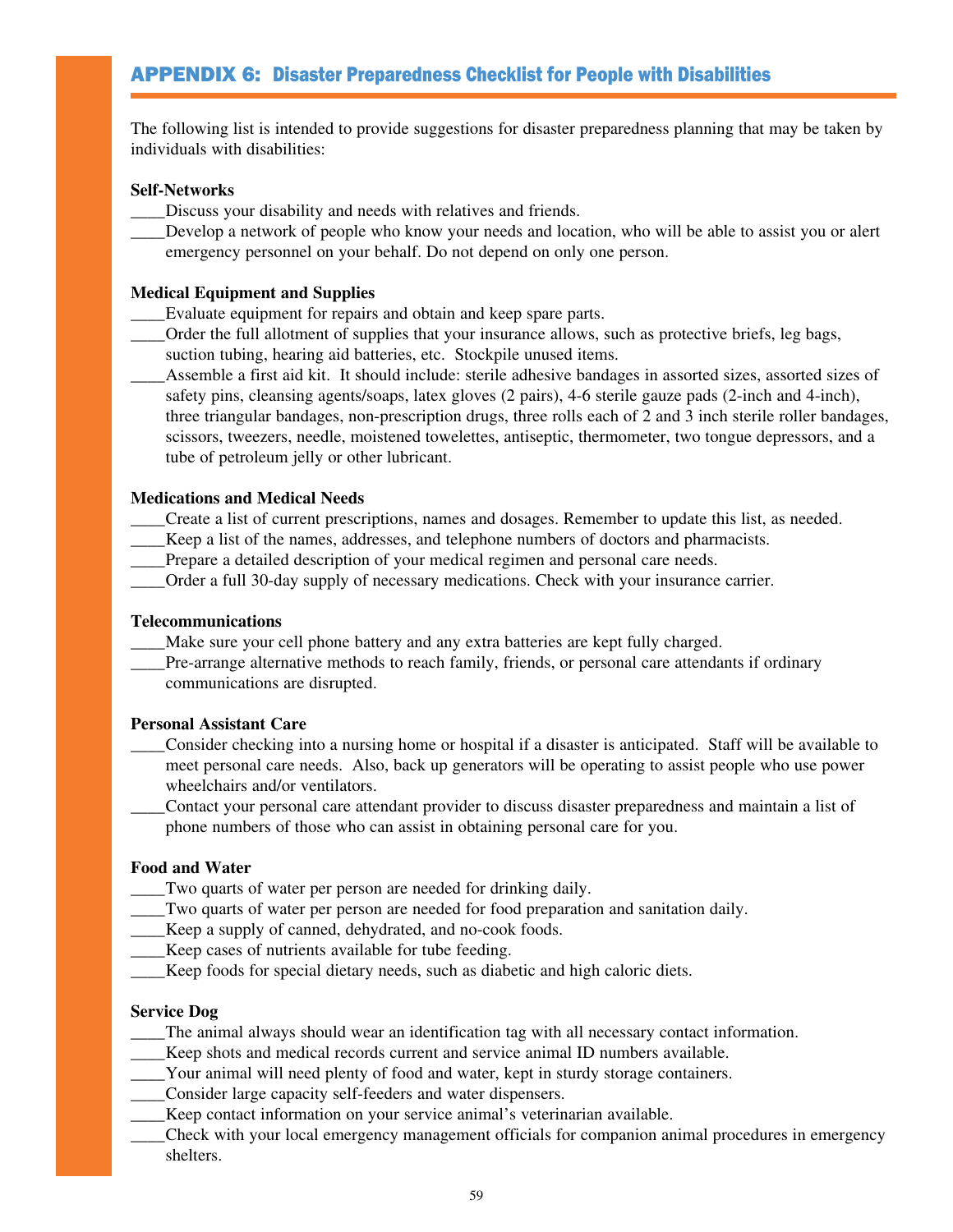# APPENDIX 6: Disaster Preparedness (continued)

#### **Power**

- Extended power outages may affect ventilators, heating and/or cooling units, which may be a matter of life or death for some people with disabilities.
- \_\_\_\_Investigate emergency contingency plans in your building/community/municipality.
- \_\_\_\_Explore care facilities, especially if you use a ventilator or have other complex medical needs.
- \_\_\_\_Consider staying with friends or family out of your area if you anticipate possible power outages, especially if you have medical equipment that is dependent upon power.
- \_\_\_\_Contact your local fire department and Red Cross for information and registries of people with disabilities.

#### **Oxygen**

- \_\_\_\_Buildings where oxygen is kept must display an "Oxygen in Use" emblem.
- \_\_\_\_Oxygen must be kept in containers specifically manufactured for that purpose.
- Alert emergency response staff to the use of oxygen.
- \_\_\_\_Oxygen is flammable, so avoid sparks and flame. Demand that people not smoke near an oxygen container.

#### **Miscellaneous**

- Keep battery-operated flashlights and/or lanterns with lots of extra batteries.
- \_\_\_\_Blankets and warm clothes should be packed in an emergency.
- \_\_\_\_Keep the gas tank in your car full.
- \_\_\_\_Have a battery-powered radio and extra batteries on hand.
- \_\_\_\_Keep ample cash on-hand. ATMs and banks may not function during power outages.
- Have a non-electric can opener.
- \_\_\_\_Keep a supply of assorted plastic bags.

For more information on developing an individualized disaster preparedness plan, or for current information on Homeland Security Advisory System recommendations, contact:

## **STATE**

#### **FEDERAL**

NJ Special Needs Registry (See Page 3) www.registerready.nj.gov Call 211 for registration or help New Jersey Office of Emergency Management State Police Division Headquarters (NJ OEM) (609) 882-2000 www.registerready.nj.gov US Department of Homeland Security www.ready.gov www.Listo.gov (Spanish) 1-800-BE-Ready Federal Emergency Management Agency (FEMA) (800) 621-FEMA (3362) www.fema.gov **LOCAL**

New Jersey Office of Homeland Security and Preparedness www.njhomelandsecurity.gov

American Red Cross www.redcross.org

## **Residential Disability and Oxygen Emblems Program**

The Division of Fire Safety distributes, free of charge, emblems which can be displayed to inform all emergency response personnel of an oxygen hazard or disabled occupant needing assistance. "Oxygen In Use" emblems are mandated by NJ state law.

For additional information, contact the **Division of Fire Safety**: **(609) 633-6106**

**It is unlawful to evict an oxygen-user from a rental property, solely on the basis of oxygen use, as long as the oxygen is stored and used appropriately. Questions can be directed to the Division of Fire Safety (609) 633-6106.**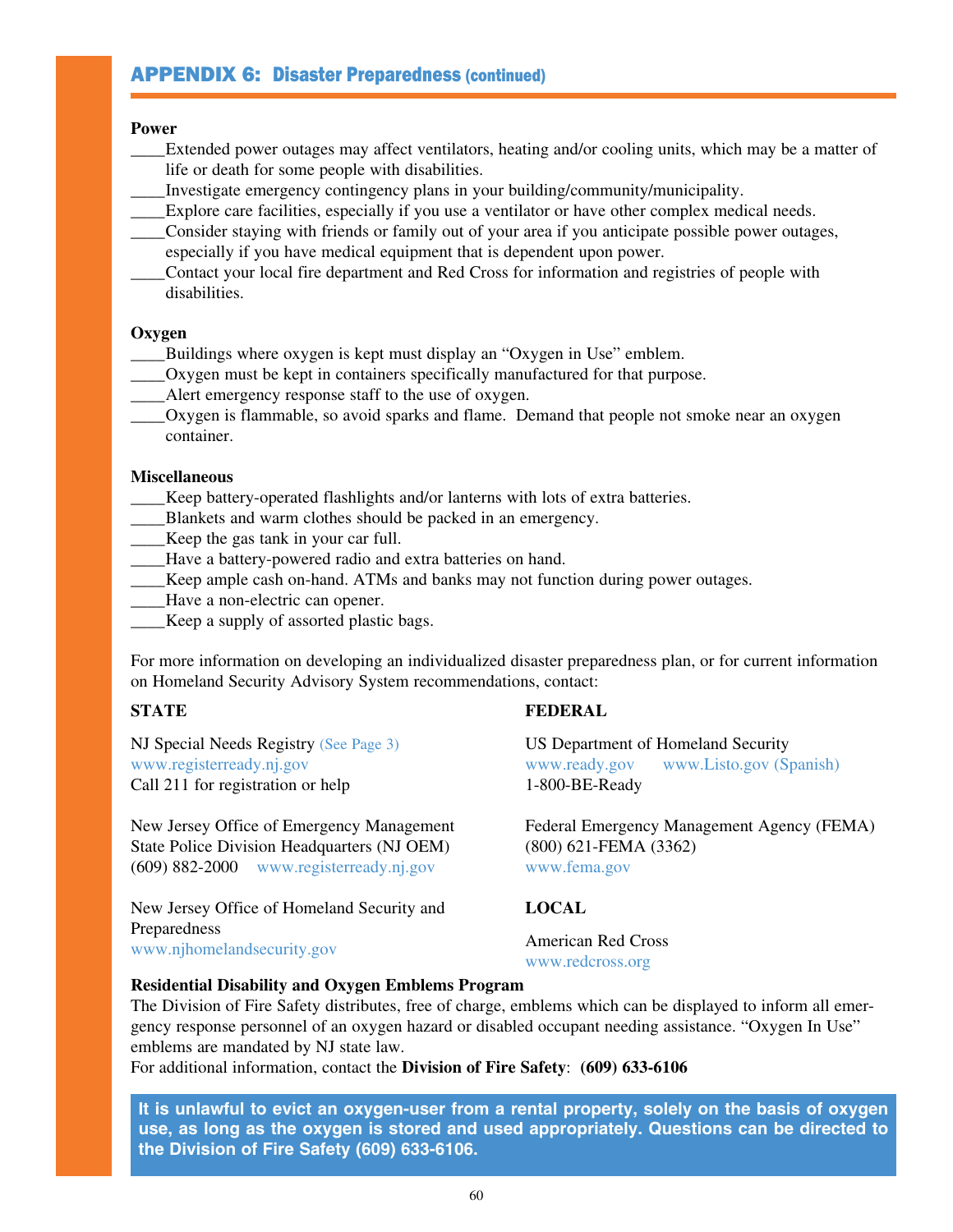# APPENDIX 7: TRAVELING WITH A DISABILITY

Air Carrier Access Rules (See page 35) lift many restrictions that formerly discriminated against passengers with disabilities, and all carriers are now required to have a Complaints Resolution Officer (CRO) immediately available to resolve disputes between carriers and passengers with disabilities. While airlines may not require passengers with disabilities to provide advance notice of their disability or intent to travel (except in some very specific circumstances), doing so may in some cases help to avoid inconvenience. The following is a list of suggestions for air travelers with disabilities:

#### **PHYSICAL DISABILITY**

- Ask the screener for assistance with your mobility aid and carry items.
- Let the screener know your level of ability and your need for physical assistance.
- Inform the screener about any special equipment or devices that you are using and where this equipment is located on your body.
- Ensure that all bags hanging from, or carried on, your wheelchair are put on the X-ray belt.
- Ask the screener to reunite you with your carry items and assistive devices after screening.
- Request assistance with removing your shoes when additional screening is necessary.

## **HEARING DISABILITY**

• Ask the screener to write the information down or to look directly at you and repeat the information.

#### **VISUAL DISABILITY**

- Ask the screener to explain the security process to you step by step and to let you know where the metal detector is located.
- Ask the screener to let you know when you will be going through the metal detector and when there are obstacles that you will need to avoid.
- Ask the screener to find someone to escort you through the security process.
- Ask the screener to perform a hand inspection of equipment to prevent damage and to direct you toward your gate once the screening has been completed.

#### **HIDDEN DISABILITY**

- Advise screeners that you have a disability and may need some assistance, or need to move slower.
- Offer suggestions to screeners on the best way to approach you during a pat-down inspection.
- Notify the screener if you need to sit down before and/or during the screening process.

## **TRAVELING WITH MEDICAL SUPPLIES/DEVICES**

- Notify the screener that you are carrying medical supplies with you.
- Medications must be properly marked with a professionally printed label identifying the medication or manufacturer's name or pharmaceutical label.
- Notify screeners if you are using any surgically implanted medical device (i.e., insulin pumps, prosthetics, or artificial joints).
- Advise screeners if you are experiencing low blood sugar and are in need of medical assistance.
- Pacemaker users may wish to carry a Pacemaker Identification Card (ID).
- Crutches, canes and walkers will need to go through the X-ray machine. The screener will perform a hand inspection of your equipment if it cannot fit through the X-ray machine. You can ask for a private screening for the inspection of your prosthetic device or body brace.
- Notify screeners if you need assistance, such as a chair or someone to assist you during the inspection of your prosthetic devices or body braces.
- Tools and appliances used to put on or take off prosthetic devices must be screened.

## **TRAVELING WITH SERVICE ANIMALS**

- Carry appropriate identification. Identification may include: cards or documentation, presence of a harness or markings on the tags. Service dogs and their harnesses or vests are subject to inspection.
- Advise the screener how you and your dog can go through the metal detector as a team with the leash and/or harness. If necessary, remind the screener that you should not be separated from your dog.

For more information on traveling by air with a disability, contact:

|             | Federal Aviation Administration Transportation Security Administration | <b>Department of Homeland Security</b> |
|-------------|------------------------------------------------------------------------|----------------------------------------|
| www.faa.gov | www.tsa.gov                                                            | www.dhs.gov                            |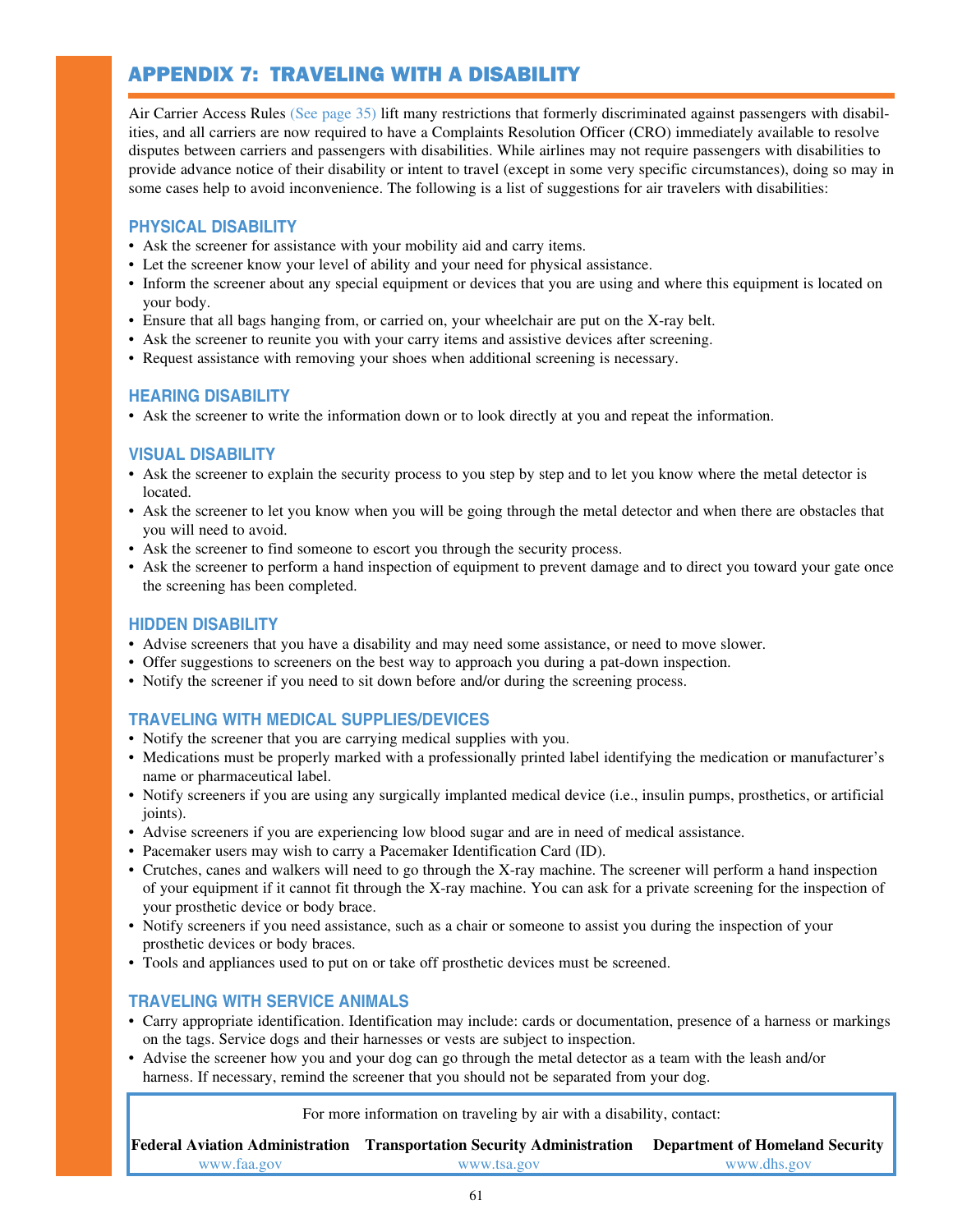#### **BRAGDON V. ABBOTT (1998)**

The Supreme Court found that, even when HIV has not progressed to AIDS, it still constitutes a disability, as the virus significantly impairs the life activity of reproduction.

#### **PENNSYLVANIA DEPARTMENT OF CORRECTIONS V. YESKEY (1998)**

The Court ruled that state prisons must comply with Title II of the ADA, as they are public entities.

#### **WRIGHT V. UNIVERSAL MARITIME SERVICE CORP (1998)**

The Supreme Court ruled that a general arbitration clause in a collective bargaining agreement does not require an employee to use the arbitration procedure for an alleged ADA violation.

#### **ALBERTSONS, INC. V. KIRKINGBURG (1999)**

The Supreme Court held that circumstances mitigating the determination of disability include not only devices and medications, but also an individual's ability to compensate for their impairment.

#### **CLEVELAND V. POLICY MANAGEMENT SYSTEMS (1999)**

The Supreme Court ruled that pursuing and/or receiving Social Security Disability Insurance benefits does not automatically prevent an individual from pursuing an ADA claim, nor do such SSDI benefits presume against the recipient's ADA success.

#### **MURPHY V. UNITED PARCEL SERVICE (1999)**

The Court found that a UPS worker's high blood pressure did not significantly limit his life activities when the worker was medicated, and that he was, therefore, not disabled.

#### **OLMSTEAD V. L.C. (1999)**

The Supreme Court ruled that to stop or to avoid discriminatory activity, the state may place people with disabilities in community settings rather than in institutions, when the state's treatment professionals find the placement appropriate, the affected person is not against the shift from an institutional to a community setting, and the placement can be reasonably accommodated.

#### **SUTTON V. UNITED AIRLINES (1999)**

The Supreme Court found that determination of disability must include measures that might mitigate a disability, such as, in this case, eyeglasses for those with visual impairments.

#### **EEOC V. WAFFLE HOUSE, INC. (2002)**

The Court ruled that a private arbitration agreement between an individual and that individual's employer does not prevent the EEOC from filing a court action in its own name and recovering monetary damages for the individual.

#### **LANE V. TENNESSEE (2004)**

The Court ruled that courthouses must adhere to Title II of the Americans with Disabilities Act - which guarantees access to public facilities and services - and that individuals may sue states for failing to provide access to courts.

#### **SPECTOR V. NORWEGIAN CRUISE LINE (2004)**

The Supreme Court ruled that foreign run and owned cruise ships serving US ports must comply with the public accommodations requirements of the American with Disabilities Act.

| ADA Case Information on the Web |                                                |  |
|---------------------------------|------------------------------------------------|--|
| <b>Olmstead Resource Center</b> | www.ilru.org/resources-olmstead-implementation |  |
| US Supreme Court Homepage       | www.supremecourt.gov                           |  |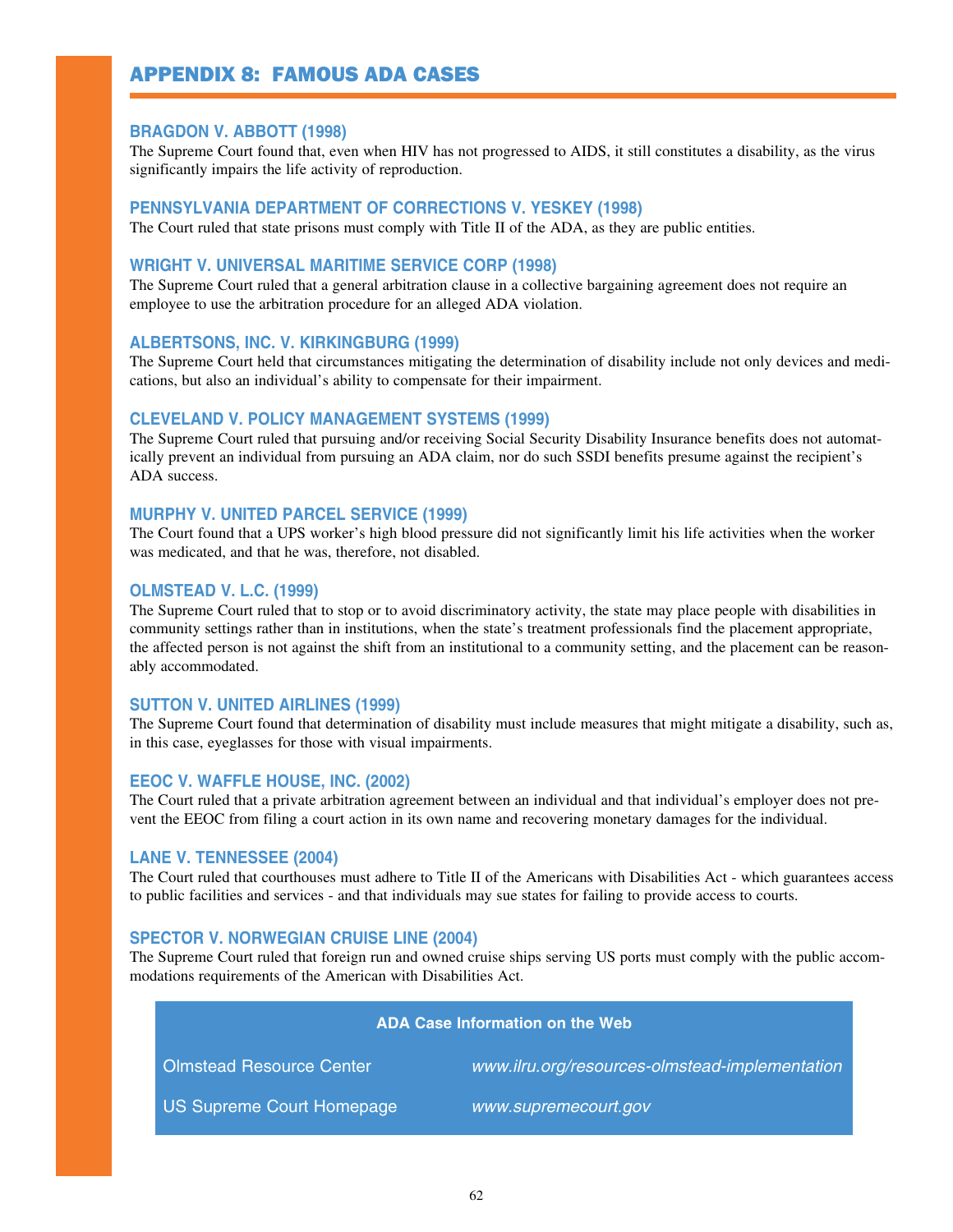# APPENDIX 9: HOTLINES

## **DISABILITY RELATED INFORMATION AND REFERRAL**

#### **NJ Division of Disability Services (DDS)**

For assistance navigating statewide disability related supports and services 1-888-285-3036

**NJ DHS Long Term Care Information Line** 1-844-646-5347

## **Aging and Disability Resource Connection (ADRC)**

For assistance navigating statewide caregiver and other services available for older NJ residents 1-877-222-3737

## **NJ Division of Developmental Disabilities (DDD)**

For accessing services for adults (ages 21and older) with intellectual/developmental disabilities 1-800-832-9173

#### **PerformCare**

For accessing services for children and adolescents (up to age  $21$ ) with behavioral health challenges, emotional challenges, and/or intellectual/developmental disabilities

1-877-652-7624

**NJ Division of Deand and Hard of Hearing** 1-800-792-8339

**Commission for the Blind and Visually Impaired** 1-877-685-8878

### **GENERAL INFORMATION AND REFERRAL**

NJ 2-1-1 provides a 24/7 call center to connect with services available in your local community. Dial 2-1-1 OR text your zip code to 898-211 or visit their website at:  $\frac{http://www.ni211}{http://www.ni211}$ .  $http://www.nj211.org/$ 

#### **VETERANS**

**Veteran's Benefit Hotline** 1-888-865-8387 **NJ Veterans Counseling Hotline** 1-866-838-7674 **National Suicide Prevention Hotline** 1-800-273-8255 (for Veteran's Crisis Line, press 1)

## **INSURANCE/MEDICAL ASSISTANCE HOTLINES**

**NJ Medicaid/NJ FamilyCare** 1-800-701-0710

**NJ Medicaid/NJ FamilyCare Fraud**  and Abuse Hotline

**NJ Medicare Information Line (State Health Insurance Assistance**  program, SHIP)

**Pharmaceutical Assistance to the Aged and Disabled (PAAD)/Lifeline Program** 1-800-792-9745

| Medicaire | 1-800-633-4227 |
|-----------|----------------|
|           |                |

## **MENTAL HEALTH/ADDICTIONS HOTLINES**

- **NJ Hopeline** (suicide prevention) 1-855-654-6735
- **NJ Disaster Mental Health Helpline**

| <b>NJ Mental Health Cares</b>   | 1-866-202-4357 |
|---------------------------------|----------------|
| <b>Addictions Access Center</b> | 1-844-276-2777 |
| <b>NJ Addictions Hotline</b>    | 1-800-238-2333 |
| <b>NJ Connect for Recovery</b>  | 1-855-652-3737 |

PEER RECOVERY WARMLINE 1-877-292-5588

**ReachNJ** (Addictions Helpline) 1-844-732-2465

**NJ Council on Compulsive Gambling**

1-800-426-2537

1-877-294-4357

**New Jersey Poison Control** 1-800-222-1222

#### **ABUSE/NEGLECT/EXPOITATION In immediate danger, call 911**

**Child Abuse-State Central Registry** 1- 877-652-2873

**Health Care Facility Complaints** 1-800-792-9770

**Adult Protective Services**  (adults living in the community) See County offices on page 19

**Traumatic Brain Injury (TBI) and Division of Developmental Disabilities (DDD) Funded Living Arrangements** 

| 1-800-572-7233 |
|----------------|
|                |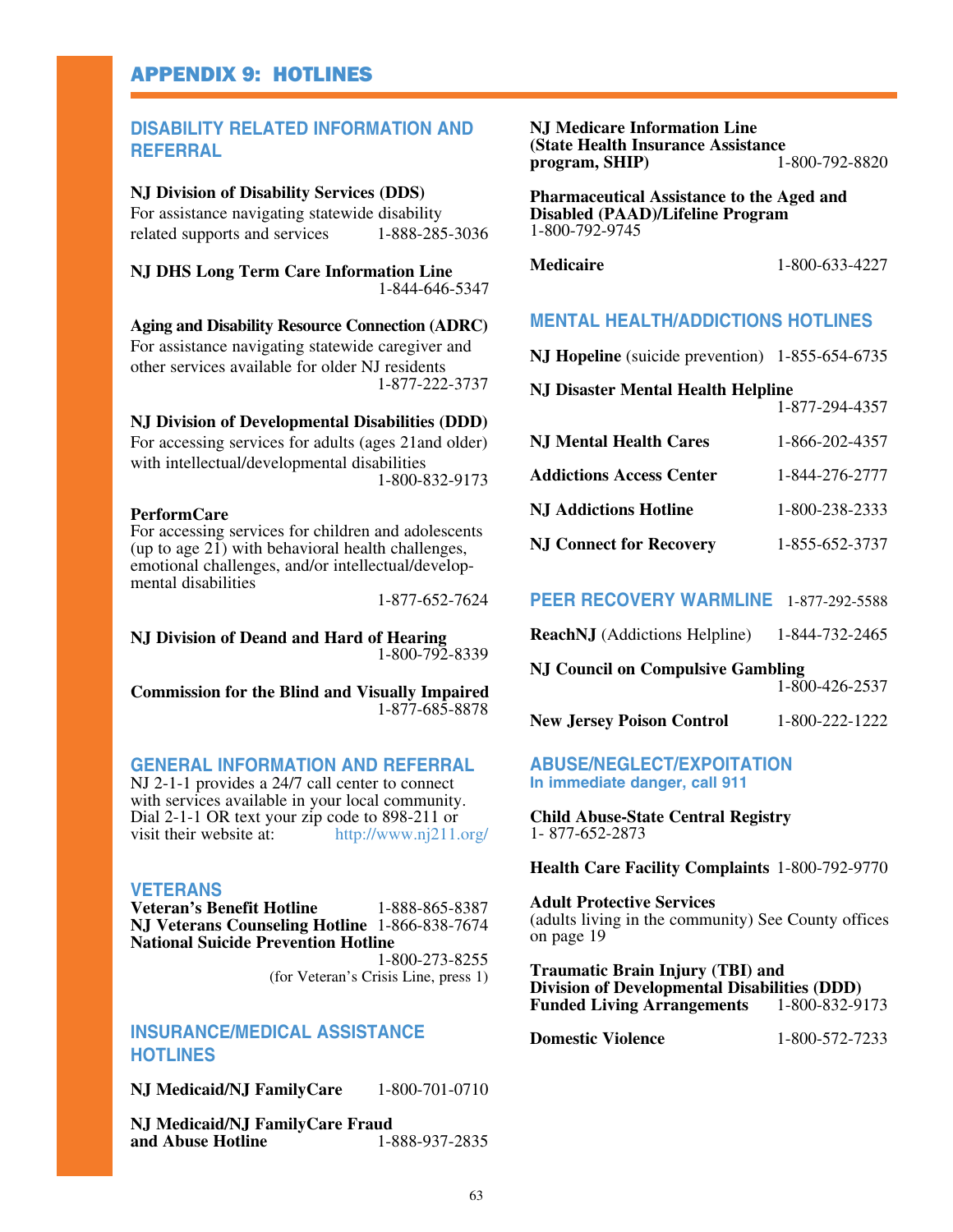## APPENDIX 10: Accessible Communication

#### **New Jersey Relay**

A free service administered by the NJ Board of Public Utilities (BPU) in collaboration with Sprint, to ensure equal communication access to telephone service for people who are deaf, deaf-blind, hard-ofhearing, or speech disabled. The service allows callers to communicate with standard (voice) telephone users through specially trained Relay Operators (OPR). Dial 711 to use NJ Relay.

## **COMMUNICATION OPTIONS AVAILABLE THROUGH NJ RELAY**

### **Text Telephone Relay (TTY)**

Allows individuals using a TTY to type their conversation to the OPR, who then reads the typed conversation to a standard telephone user. TTY equipment is also available with braille or large visual displays for individuals who are visually impaired.

## **Hearing Carry-Over (HCO)**

Allows a speech disabled person with hearing capabilities to listen to a standard telephone user and type his/her conversation to the OPR, who will voice the message to the standard telephone user.

#### **Video Relay Service (VRS)**

Enables individuals who use sign language to com-

## GLOSSARY

# A

**Accessible**: Usable to an individual with a disability **Accommodation**: An adjustment, alteration, or addition to an environment, a situation, or a piece of equipment, which enables a person with a disability to utilize it in a manner equivalent to that of a person without a disability

**Acquired Immune Deficiency Syndrome (AIDS):** A defect of the immune system caused by the bloodborne HIV virus, causing vulnerability to various infections, malignancies, and neurological diseases **Addiction**: Genetically and/or psychosocially impaired ability to control the use of a substance, preoccupation with the substance, distorted perceptions about the substance, and continued use of the substance despite adverse consequences

**Alzheimer's Disease**: Brain disease of unknown cause in which nerve cells in the brain die, causing progressive, irreversible deterioration of memory and other intellectual functions, language skills, and ability to perform routine tasks

municate via a certified Video Interpreter via the internet, using any device equipped with a front facing camera or webcam. The interpreter voices the signed conversation over the phone – in real time – to the standard telephone users.

#### **Internet Protocol Relay (IP Relay)**

Enables individuals to use any device connected to the internet to type their conversation to an OPR who then reads the conversation to a standard telephone user. Spanish translation is also available.

#### **Relay Conference Captioning (RCC)**

Enables individuals to participate in meetings, phone calls, videoconferences and multi-party conference calls using live, real-time text streamed to a computer connected to the Internet.

## **Captioned Telephones (CapTel), Web CapTel, Wireless CapTel**

Allows users to listen, speak directly to the caller, and read captions of the caller's response either through a captioned telephone device (CapTel), via a computer with internet access (Web CapTel), or wirelessly using a mobile device. Spanish translation is available.

For additional information, contact the NJ Division of the Deaf and Hard of Hearing at 609-588-2648 or visit www.njrelay.com.

**Amyotrophic Lateral Sclerosis (ALS)**: A progressive, degenerative disease of the motor neurons of the central nervous system, causing muscular weakness, atrophy, and spasticity. Ten percent of cases are genetic, the other ninety percent are of unknown origin

**Anorexia Nervosa**: Eating disorder primarily characterized by an excessive, voluntary loss of weight and refusal to maintain minimal normal body weight **Aphasia:** A communication disorder that results from damage to the parts of the brain that contain language. Aphasia may causes difficulties in speaking, listening, reading, and writing, but does not affect intelligence.

**Area of Refuge**: Designated safe place for a person with a disability to await assistance during an emergency evacuation of a building or vessel

**Arthritis**: Disease of the joints and connective tissues, which can have numerous causes, creating pain, swelling, and limited range of movement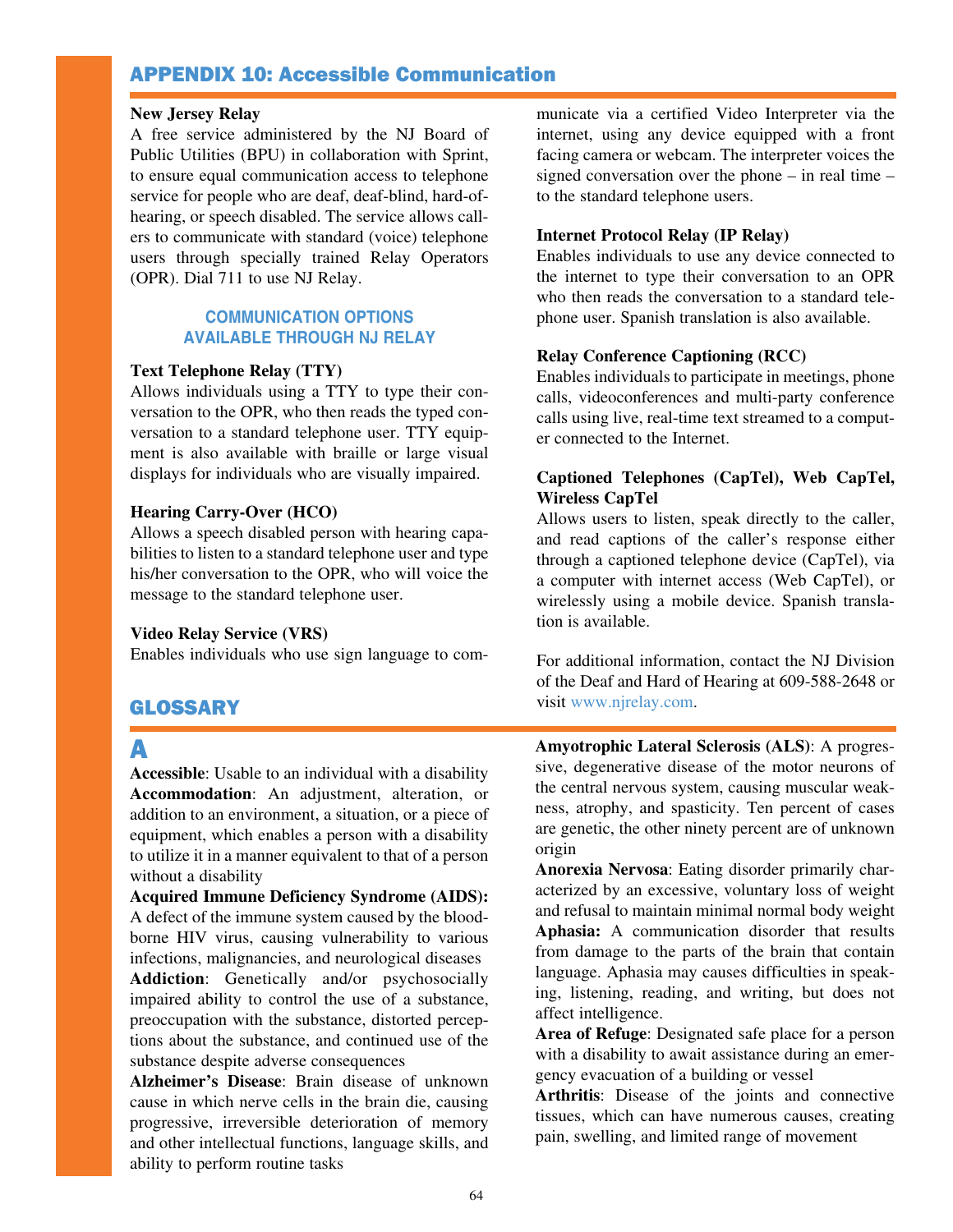### GLOSSARY

**Asperger's Syndrome:** A pervasive developmental disorder in which the individual often has above-average intellectual ability, but may experience ongoing difficulties with social interaction, empathy, logic, and understanding non-verbal cues.

**Assistive Technology:** Equipment or services which increase, maintain, or improve the functional capability of an individual with a disability

**Asthma:** Chronic respiratory disorder characterized by episodes of coughing, wheezing, and difficulty in breathing because of inflamed and obstructed bronchial tubes. Among the triggers are allergies, chemical irritation, and/or emotional stress

**Attention Deficit Disorder (ADD):** Neurological disorder characterized by distractibility, forgetfulness, inability to concentrate, poor attention span, and impulsiveness

**Attention Deficit/Hyperactivity Disorder (ADHD):** Neurological disorder which has the same characteristics as Attention Deficit Disorder, but which also includes hyperactivity

**Autism:** Neurological disorder of unknown origin which generally manifests before the age of 3. Social and communication skills are impaired, and symptoms such as self-injury, aggression, voluntary repetitive body movements, intense attachment to objects, and sensory processing difficulties may be present

**Autoimmune Disorder:** A variety of disorders which are the result of the body producing an inappropriate immune response against its own tissues. The causes are generally unknown, but symptoms can include episodic or chronic inflammation and pain, as well as tissue and/or organ damage

# B

**Bi-Polar Disorder:** A mental disorder which is characterized by alternations between manic and depressive moods with consequent changes in thinking and behavior. Commonly called Manic-Depression

**Blind:** Legal blindness is regarded as visual acuity of 20/200 or less in the better eye with correction, or a field of vision no greater than 20 degrees at its widest point

**Bulimia:** Eating disorder characterized by episodes of binge eating, followed by compulsive purging, usually through vomiting, consumption of laxatives, and/or excessive exercise

## C

**Celiac Sprue:** A genetic disorder which is characterized by an extreme sensitivity to gluten – the protein in some grains – which can produce damage to the small intestine. This damage can impair absorption of nutrients, resulting in malnutrition.

**Cerebral Palsy:** Injury to the motor areas of the brain, at or prior to birth, resulting in a non-progressive impaired ability to control movement and posture

**Chronic Fatigue Syndrome:** Illness of uncertain cause characterized by fatigue, weakness, malaise, muscle pain, and lymph node swelling

**Congenital:** A condition which is present at birth, but which has a non-hereditary cause

**Cognitive Disability:** Impaired ability to think, concentrate, reason, and remember

**Crohn's Disease:** Condition of unknown origins, characterized by chronic painful inflammation of the intestinal tract

**Communication Disorder:** is impairment in the ability to receive, send, process, and comprehend concepts or verbal, nonverbal and graphic symbol systems

**Cystic Fibrosis:** A hereditary disease which affects the respiratory system, pancreas, and sweat glands. It is characterized primarily by the excessive production of thick mucus, which results in chronic respiratory infections and impaired breathing

# D

**Deaf:** Hearing loss severe enough to prevent, with or without amplification, the processing of linguistic information. Specifically, a hearing deficiency above 25 db ISO in the 500-2000 frequency Hz range unaided in the better ear

**Developmental Disability:** Permanent cognitive and/or physical impairment, which occurs before the age of 22, and which substantially limits the individual in three or more major life activities

**Diabetes:** Condition characterized by abnormal blood sugar levels resulting from impaired functioning of the pancreas

**Disability:** A physical or mental impairment that substantially limits a major life activity, such as walking, talking, seeing, hearing, caring for oneself, breathing, learning, or working

**Down Syndrome:** Congenital disorder caused by an extra 21st chromosome, which causes intellectual developmental disabilities and distinctive physical characteristics

**Dwarfism:** Short stature, resulting from a genetic or medical condition. It is generally defined as an adult height of 4 feet ten inches or less. A common term for an individual with dwarfism is "little person"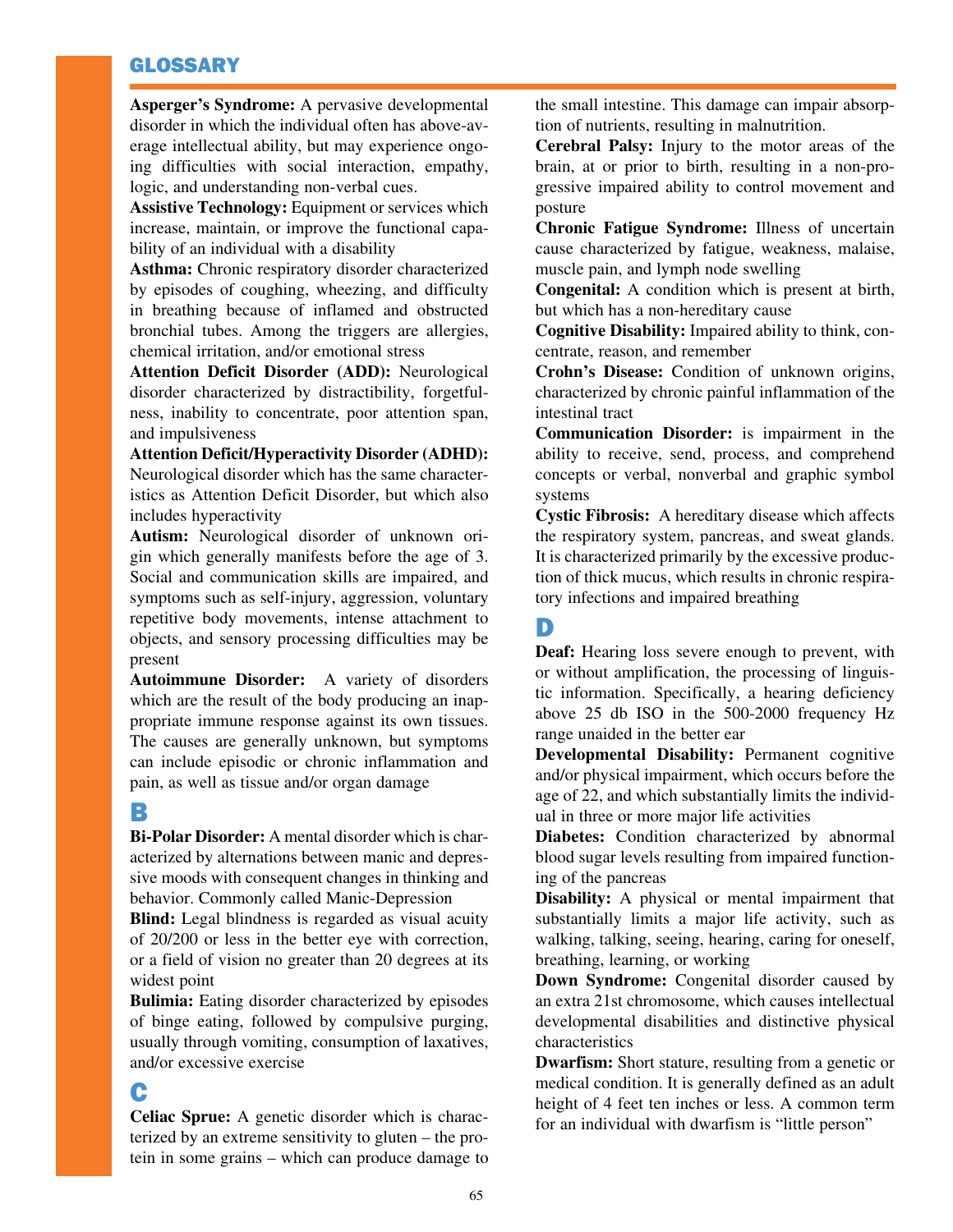# E

**Eating Disorder:** Psychological disorder characterized by a distorted body image and a dysfunctional relationship with food, often resulting from feelings of low self-worth and powerlessness. The individual may overeat, undereat, and/or purge in an effort to self-soothe and to control body shape

**Emphysema:** Disease of the lungs, characterized primarily by labored and inefficient breathing, in which the air sacs (alveoli) become distended and therefore limited in their functioning

**Epilepsy:** Chronic condition produced by temporary changes in the electrical functioning of the brain, characterized by recurrent brief episodes of convulsive movements, alterations in consciousness, and/or sensory phenomena

## F

**Fetal Alcohol Spectrum Disorder:** A preventable set of physical, craniofacial, mental, and neurobehavioral impairments associated with alcohol consumption by the mother during pregnancy **Fibromyalgia:** Disease of unknown origin charac-

terized by the persistent presence of non-physically damaging pain that moves throughout the muscles, joints, ligaments, and tendons of the body

# G

**Genetic Disorder:** A pathological condition resulting from a defective inherited gene

# H

**Hemiplegia:** Paralysis of one side of the body **Human Immunodeficiency Virus (HIV)**: Virus which can damage the immune system and lead to AIDS

**Huntington's Disease:** Genetic disease which causes a pre-programmed degeneration of brain cells. Initial symptoms, usually appearing in young to mid-adulthood, include mood swings, forgetfulness, and lack of coordination. They are followed by involuntary movements, deterioration of swallowing and speaking ability, and loss of cognitive ability

## I

**Intellectual Disability:** A developmental disability which is characterized by below-normal intellectual/ cognitive functioning, causing impairment in learning, social adjustment, maturation, and acquisition of life skills.

## L

**Learning Disability:** A group of disorders which includes such conditions as dyslexia, developmental

aphasia, perceptual disabilities, brain injury, and minimal brain dysfunction, which may disrupt the process of listening, speaking, reading, writing, spelling, or doing mathematical calculations

**Lupus:** Chronic, progressive disease of unknown cause, which is primarily characterized by scaling and ulceration of the skin. In about 10% of affected individuals, symptoms may also include inflammation of the joints and mucous membranes and disruption of kidney and nervous system function

# M

**Medigap:** Insurance which supplements Medicare benefits by paying some of the costs and covering some of the services not covered by Medicare

**Multiple Chemical Sensitivity:** Condition marked by a variety of symptoms, such as respiratory distress, migraines, nausea, fatigue, irritation of the mucous membranes and/or skin, cognitive difficulties, and/or disordered sleep. The onset generally occurs in response to a major or chronic chemical exposure, then broadens to include sensitivity to common chemicals and irritants found throughout the individual's environment

**Multiple Sclerosis**: Disease of the central nervous system which generally has its onset in young to mid-adulthood. Degradation of the sheaths of nerves causes relapses and remissions of weakness, pain, and/or numbness in the limbs, disrupted vision, and urinary tract dysfunction. It's cause is unknown

**Muscular Dystrophy:** Group of genetic diseases characterized by progressive weakness and degeneration of the skeletal or voluntary muscles which control movement

# O

**Obsessive-Compulsive Disorder:** Psychological condition, which may have a neurological basis, characterized by repetitive ideas or impulses which may be unwanted, irrational, and performed against the person's wishes

## P

**Paraplegia:** Paralysis of the legs and the lower trunk **Parkinson's Disease:** Chronic disease of the central nervous system characterized by tremors, muscular weakness and rigidity, and an unsteady gait. Symptoms are caused by a deficiency of the brain chemical dopamine, but the cause of the deterioration of the dopamine-producing nerve cells is unknown

**Pervasive Developmental Disorder (PDD):**  Umbrella term for five neurological disorders - Autism, Asperger's Syndrome, Childhood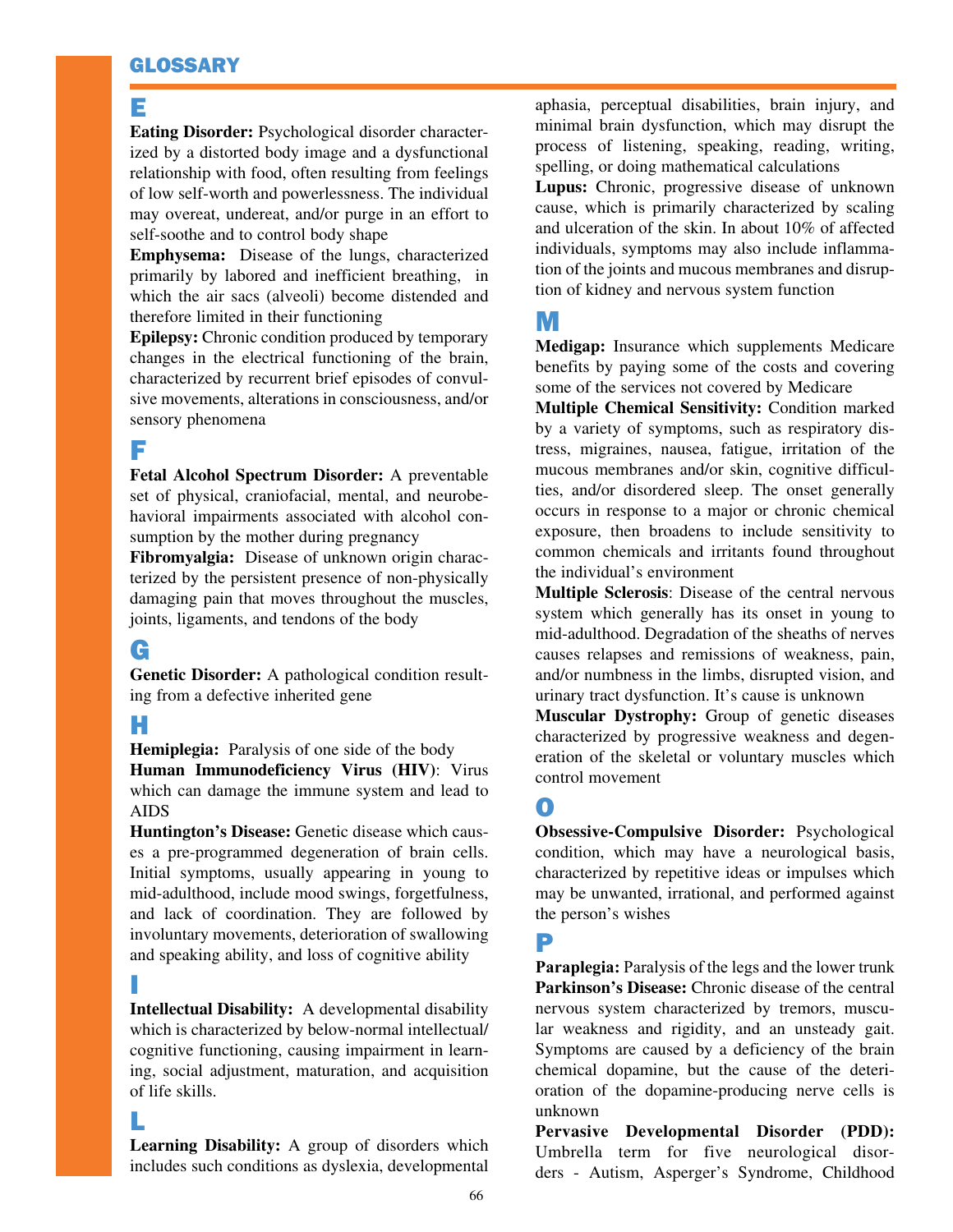## **GLOSSARY**

Disintegrative Disorder, Rett's Syndrome, and PDD-Not Otherwise Specified, all of which impair social and communication skills

**Post-Polio Syndrome:** Array of possible symptoms which occur in about 25% of individuals who have been infected with polio. These symptoms generally manifest 20 to 40 years after the onset of the infection and after a recovery period of at least 10 years, and may include muscle pain, weakness, tics, respiratory difficulties, disordered sleep, gastrointestinal and/or swallowing problems, neuropathy, arthritis, scoliosis, and osteoporosis

**Post-Traumatic Stress Disorder:** Psychological condition which develops in response to an overwhelmingly traumatic event which is generally outside the range of usual human experience. Symptoms can include flashbacks, fear of dying, rage, and panic attacks

# $\mathbf 0$

**Quadriplegia:** Paralysis of all four limbs and the trunk. Also called tetraplegia

## R

**Reasonable Accommodation:** Modification or adjustment to a job application process or work environment which allows a person with a disability to enjoy the same benefits and opportunities enjoyed by similarly situated people without disabilities

**Reflex Sympathetic Dystrophy (RSD):** Chronic nerve disorder that generally has its onset in the body at the site of an injury, and which often spreads to other areas of the body. Characterized by burning pain, extreme sensitivity to touch, tissue swelling, and pathological changes in bone and skin

## S

**Schizophrenia:** Brain disease of unknown cause which typically has its onset in adolescence or young adulthood. Characterized by thought disorders, delusions, and hallucinations. An affected individual may experience excessive or lack of emotional expression, as well as paranoia and disrupted interpersonal relationships. Symptoms can in some cases be managed by medication and supportive counseling

**Scleroderma**: Disease of unknown cause in which the dermis layer of the skin is replaced by collagen, causing toughness and discomfort. This process can also involve the heart, lungs, kidneys, and intestinal tract, interfering with the functioning of these organs **Self-Determination:** The entitlement of individuals with disabilities to control their own lives, pursue

self-defined goals, and participate fully in society **Service Animal**: Animal trained to provide assistance to an individual with a disability

**Sickle Cell Anemia:** A genetic disorder of the blood, characterized by red blood cells that assume an abnormal rigid sickle cell shape. This decreases the cells' functionality, resulting in a variety of complications, such as anemia, pain, and frequent infections

**Speech to Speech (STS):** Telephone relay service mandated by the Federal Communications Commission, which provides translation for individuals with speech disabilities. A communication assistant, specially trained to understand the speech of people with a wide variety of speech disabilities, listens to the speaker who has the speech disability and restates verbatim to a third party what that person has said

**Spina Bifida:** Congenital condition caused by the failure of the spine to close properly during the first month of pregnancy. This may result in mobility impairment, bladder/bowel problems, and/or hydrocephalis

**Spinal Cord Injury:** Damage to the spinal cord, which results in temporary or permanent loss of sensation, motor control, and/or bladder and bowel control

**Stroke:** Sudden neurological impairment caused by a hemorrhage or blood clot in the brain. Temporary or permanent loss of vision, speech, mobility, and/or consciousness may result

# T

**Tourette Syndrome:** A disorder of the nervous system which may cause "tics," which are repetitive involuntary movements and vocalizations. Tics can vary in severity, frequency, and type, and can be intensified by physiological and emotional stressors. Some individuals with this condition may also have other symptoms, such as obsessive compulsive disorder, anxiety disorder, and attention deficit disorder **Traumatic Brain Injury:** Injury to the brain which may impair cognitive or physical functioning, disturb behavior or moods, and/or produce an altered state of consciousness

**Triplegia:** Paralysis of three limbs

V

**Visually Impaired:** Vision which is no better than 20/70 with correction, but not worse than 20/200 with correction. To have less visual acuity than 20/200 with correction constitutes legal blindness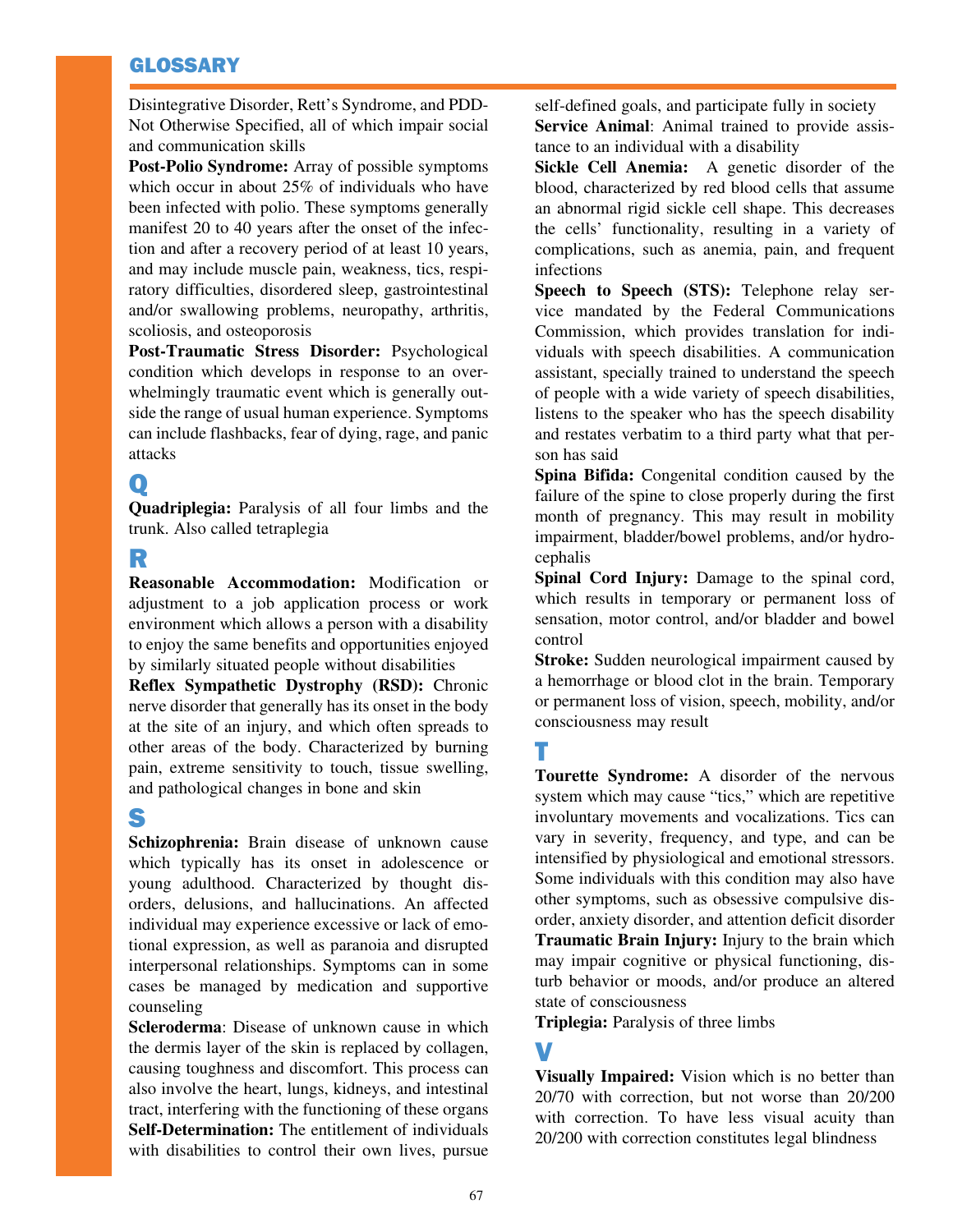#### **ABBREVIATIONS AND ACRONYMS**

| <b>ACLU</b>    | <b>American Civil Liberties Union</b>           | <b>MDA</b>    | <b>Muscular Dystrophy Association</b>     |
|----------------|-------------------------------------------------|---------------|-------------------------------------------|
| <b>ADA</b>     | Americans with Disabilities Act                 | <b>MS</b>     | Multiple Sclerosis                        |
| <b>ADD</b>     | <b>Attention Deficit Disorder</b>               | <b>MLTSS</b>  | Managed Long Term Services and            |
| <b>ADHD</b>    | <b>Attention Deficit Hyperactivity Disorder</b> |               | <b>Supports</b>                           |
| <b>ADL</b>     | <b>Activities of Daily Living</b>               | <b>NAMI</b>   | National Alliance for the Mentally Ill    |
| <b>ADRC</b>    | Aging and Disability Resource Connection        | NI            | Neurologically Impaired                   |
| <b>AHCPR</b>   | Agency for Health Care Policy and               | <b>NICHCY</b> | National Information Center for           |
|                | Research                                        |               | Children and Youth with Disabilities      |
| <b>AIDS</b>    | Acquired Immune Deficiency Syndrome             | <b>NJCFSA</b> | New Jersey Chronic Fatigue Syndrome       |
| <b>ALS</b>     | Amyotrophic Lateral Sclerosis                   |               | Association                               |
| <b>APS</b>     | <b>Adult Protective Services</b>                | <b>NOS</b>    | Not Otherwise Specified                   |
| <b>BSS</b>     | <b>Board of Social Services</b>                 | <b>OCD</b>    | Obsessive-Compulsive Disorder             |
| <b>CAP</b>     | <b>Consumer Assistance Program</b>              | <b>OIG</b>    | Office of the Inspector General (US)      |
| <b>CBVI</b>    | Commission for the Blind and Visually           | <b>OPRA</b>   | Open Public Records Act                   |
|                | Impaired (NJ)                                   | <b>OT</b>     | <b>Occupational Therapy</b>               |
| <b>CCW</b>     | <b>Community Care Waiver</b>                    | <b>PAAD</b>   | Pharmaceutical Assistance to the Aged     |
| <b>CDCP</b>    | Center for Disease Control and Prevention       |               | and Disabled (NJ)                         |
| <b>CHLP</b>    | <b>Community Health Law Project</b>             | <b>PAIMI</b>  | Protection and Advocacy for Individuals   |
| <b>CIL</b>     | Center for Independent Living                   |               | with Mental Illness                       |
| <b>CMS</b>     | Centers for Medicare and Medicaid Services      | <b>PAIR</b>   | Protection and Advocacy for Individual    |
| <b>CNA</b>     | <b>Certified Nursing Assistant</b>              |               | <b>Rights</b>                             |
| <b>COMHCO</b>  | <b>Coalition of Mental Health Consumers</b>     | <b>PAP</b>    | Pharmaceutical Assistance Program         |
|                | Organizations                                   | <b>PASP</b>   | Personal Assistance Services Program      |
| <b>COSAC</b>   | Center for Outreach and Services for            | <b>PASS</b>   | Social Security Administration Plan to    |
|                | the Autism Community, Inc.                      |               | <b>Achieve Self-Support</b>               |
| $\bf CP$       | Cerebral Palsy                                  | <b>PCA</b>    | Personal Care Attendant                   |
| <b>CWA</b>     | County Welfare Agency                           | <b>PDD</b>    | Pervasive Developmental Disorder          |
| <b>DD</b>      | <b>Developmental Disability</b>                 |               |                                           |
| <b>DDD</b>     | Division of Developmental Disabilities          | <b>PRO</b>    | Peer Review Organization                  |
|                | (NJ)                                            | <b>PT</b>     | Physical Therapy                          |
| <b>DDS</b>     | Division of Disability Services (NJ)            | <b>PTSD</b>   | Post-Traumatic Stress Disorder            |
| <b>DHS</b>     | Department of Human Services (NJ)               | <b>RHHI</b>   | <b>Regional Home Health Intermediary</b>  |
| D <sub>H</sub> | Department of Health                            | <b>REIC</b>   | Regional Early Intervention Collaborative |
| <b>DOJ</b>     | Department of Justice                           | <b>RSD</b>    | Reflexive Sympathetic Dystrophy           |
| <b>DRNJ</b>    | Disability Rights New Jersey                    | <b>SCAHS</b>  | Special Child and Adult Health Services   |
| <b>DVRS</b>    | Division of Vocational Rehabilitation           |               | (NJ)                                      |
|                | Services (NJ)                                   | <b>SCI</b>    | Spinal Cord Injury                        |
| <b>DYFS</b>    | Division of Youth and Family Services           | <b>SCORE</b>  | Service Core of Retired Executives        |
| <b>EEOC</b>    | <b>Equal Employment Opportunity</b>             | <b>SHIP</b>   | State Health Insurance Program            |
|                | Commission (US)                                 | <b>SILC</b>   | Statewide Independent Living Council      |
| <b>FCC</b>     | Federal Communications Commission               | <b>SNAP</b>   | Supplemental Nutritional Program          |
| ID             | <b>Intellectual Disability</b>                  | <b>SPAN</b>   | <b>Statewide Parents Advocacy Network</b> |
| <b>HIPAA</b>   | Health Insurance Portability and                | <b>SSA</b>    | Social Security Administration            |
|                | <b>Accountability Act</b>                       | <b>SSDI</b>   | Social Security Disability Income         |
| HIV            | Human Immunodeficiency Virus                    | <b>SSI</b>    | Supplemental Security Income              |
| <b>HMO</b>     | <b>Health Maintenance Organization</b>          | <b>STS</b>    | Speech To Speech                          |
| <b>HRFA</b>    | <b>Health Resources and Services</b>            | <b>TARP</b>   | Technology Assistive Resource Program     |
|                | Administration (US)                             | TBI           | Traumatic Brain Injury                    |
| <b>HUD</b>     | Department of Housing and Urban                 | <b>TDD</b>    | Telecommunications Device for the Deaf    |
|                | Development (US)                                | <b>TT</b>     | <b>Text Telephone</b>                     |
| <b>IDEA</b>    | Individuals with Disabilities Education Act     | <b>TTY</b>    | Teletypewriter                            |
| <b>IEP</b>     | <b>Individual Education Plan</b>                | <b>UAP</b>    | University Affiliated Program             |
| <b>IHP</b>     | <b>Individual Habilitation Plan</b>             | <b>UCPA</b>   | United Cerebral Palsy Association         |
| <b>JTPA</b>    | Job Training Partnership Act                    | <b>VA</b>     | Veterans' Administration                  |
| <b>LAD</b>     | Law Against Discrimination (NJ)                 | VI            | <b>Visually Impaired</b>                  |
| <b>MCO</b>     | Managed Care Organization                       | <b>VP</b>     | Video Phone                               |
| <b>MD</b>      | <b>Muscular Dystrophy</b>                       | <b>WIC</b>    | Supplemental Nutrition Program for        |
|                |                                                 |               | Women, Infants, and Children              |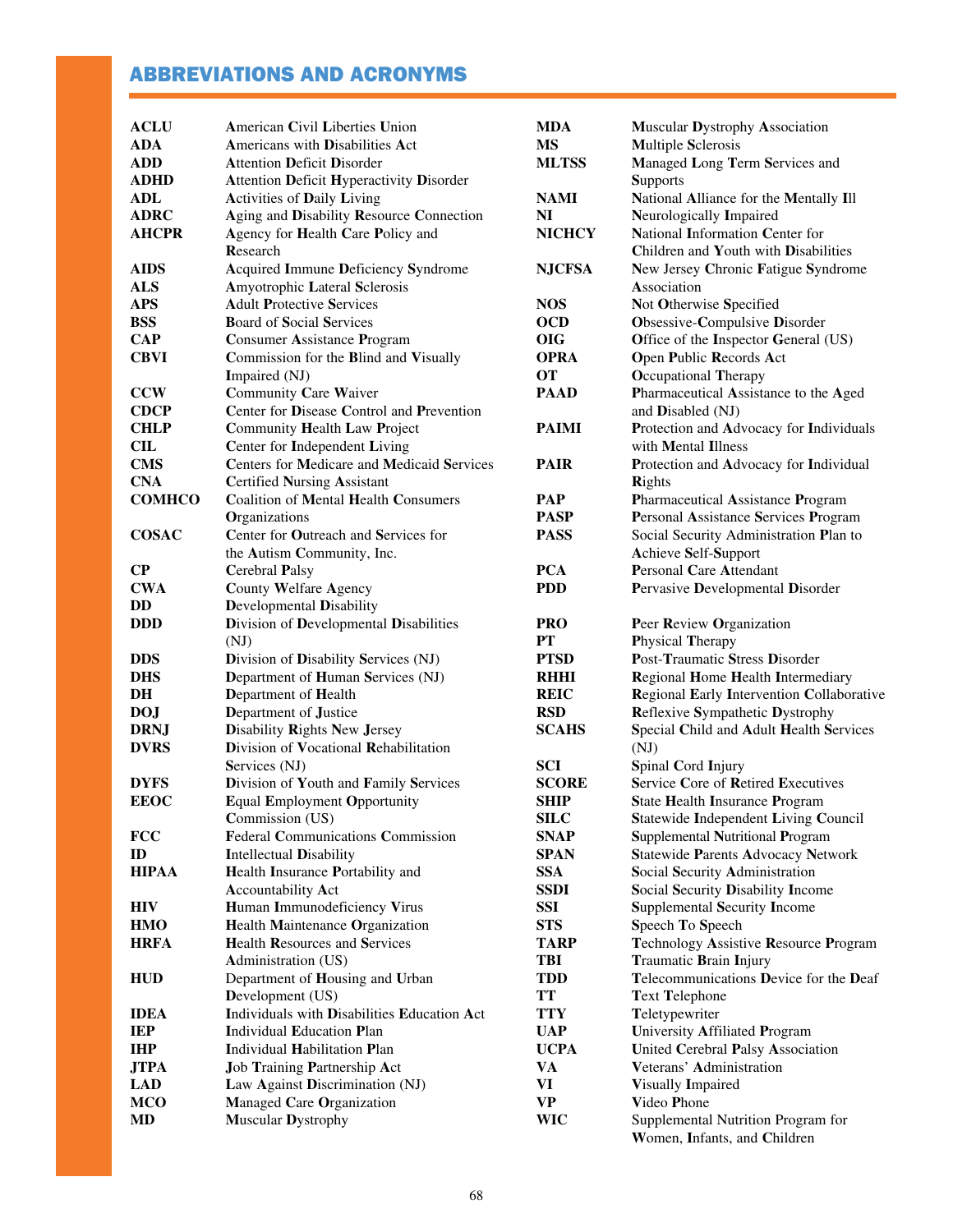## A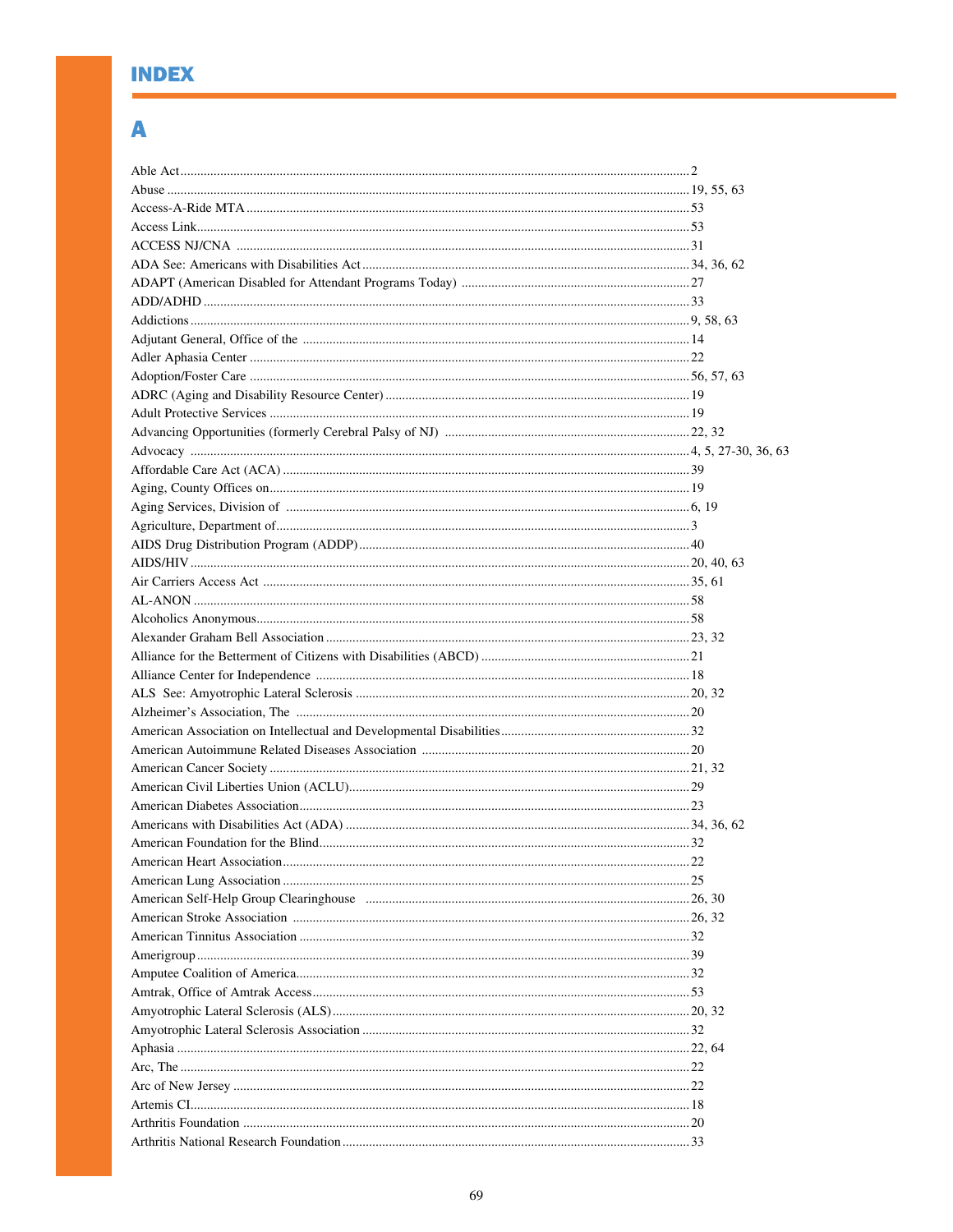# $\mathbf{B}$

# $\mathbf C$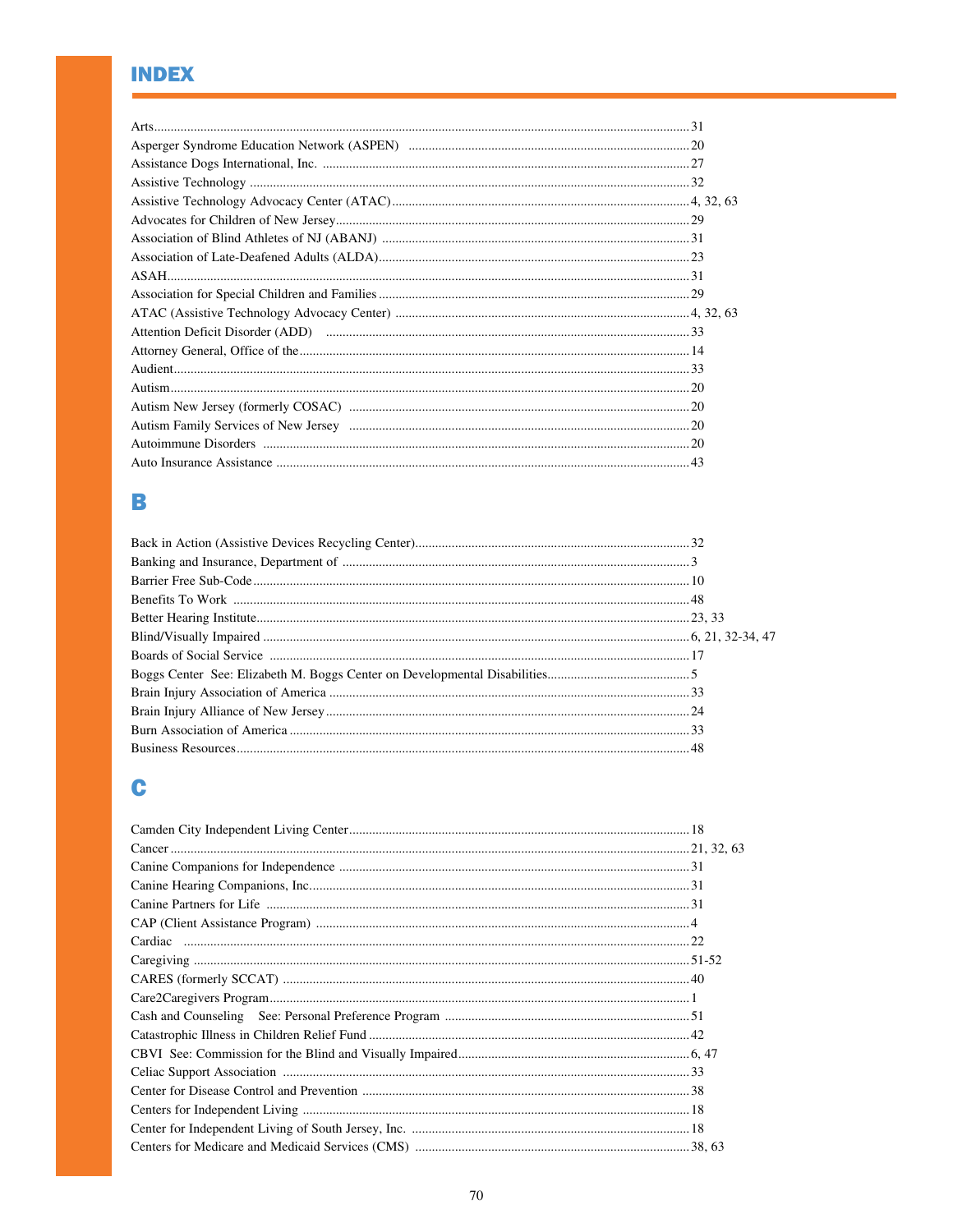| Chronic Fatigue and Immune Dysfunction Syndrome Association of America (Solve ME/CFS) 33 |  |
|------------------------------------------------------------------------------------------|--|
|                                                                                          |  |
|                                                                                          |  |
|                                                                                          |  |
|                                                                                          |  |
|                                                                                          |  |
|                                                                                          |  |
|                                                                                          |  |
|                                                                                          |  |
|                                                                                          |  |
|                                                                                          |  |
|                                                                                          |  |
|                                                                                          |  |
|                                                                                          |  |
|                                                                                          |  |
|                                                                                          |  |
|                                                                                          |  |
|                                                                                          |  |
|                                                                                          |  |
|                                                                                          |  |
|                                                                                          |  |
|                                                                                          |  |
|                                                                                          |  |
|                                                                                          |  |
|                                                                                          |  |
|                                                                                          |  |
|                                                                                          |  |
|                                                                                          |  |
|                                                                                          |  |

## D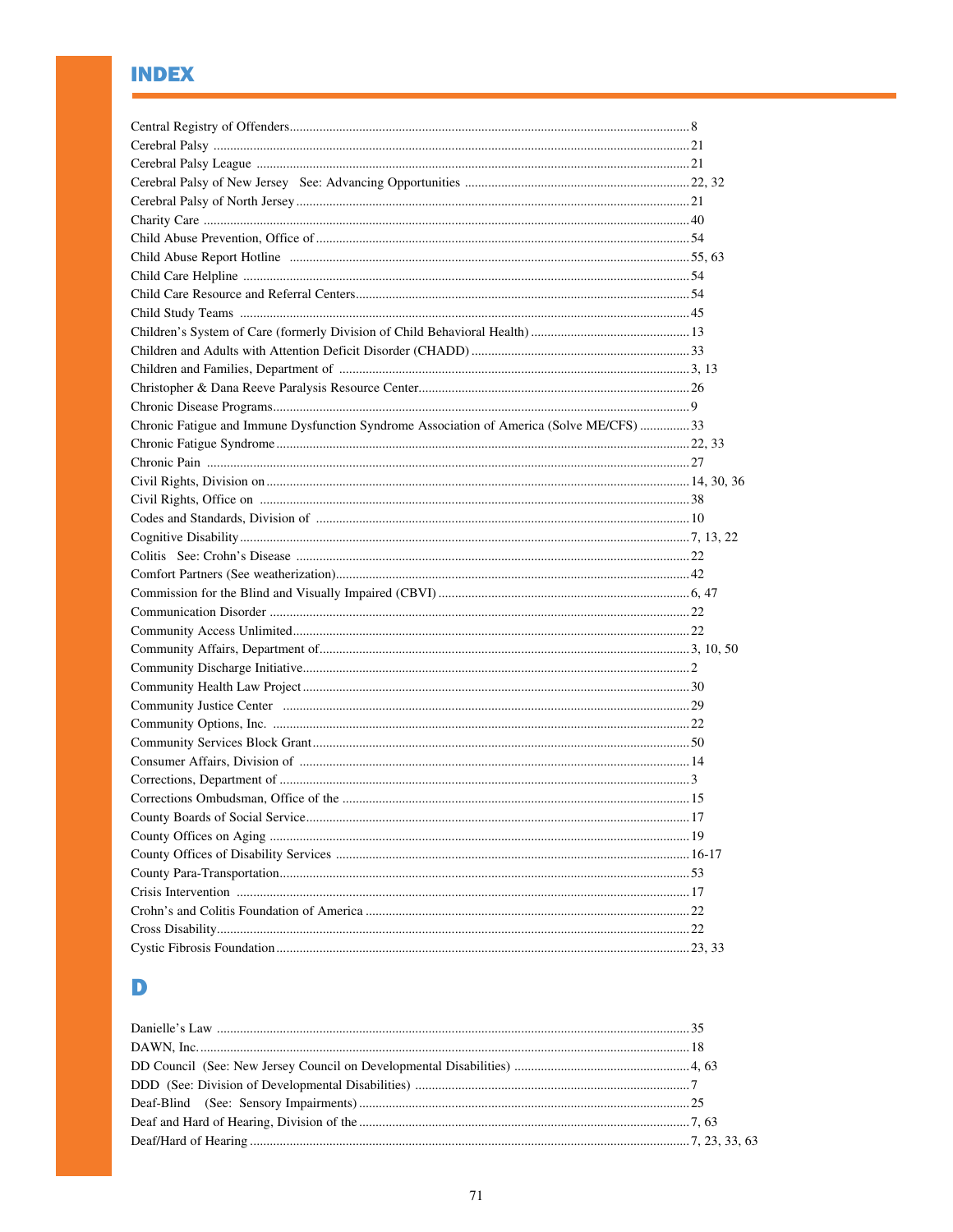## E

## F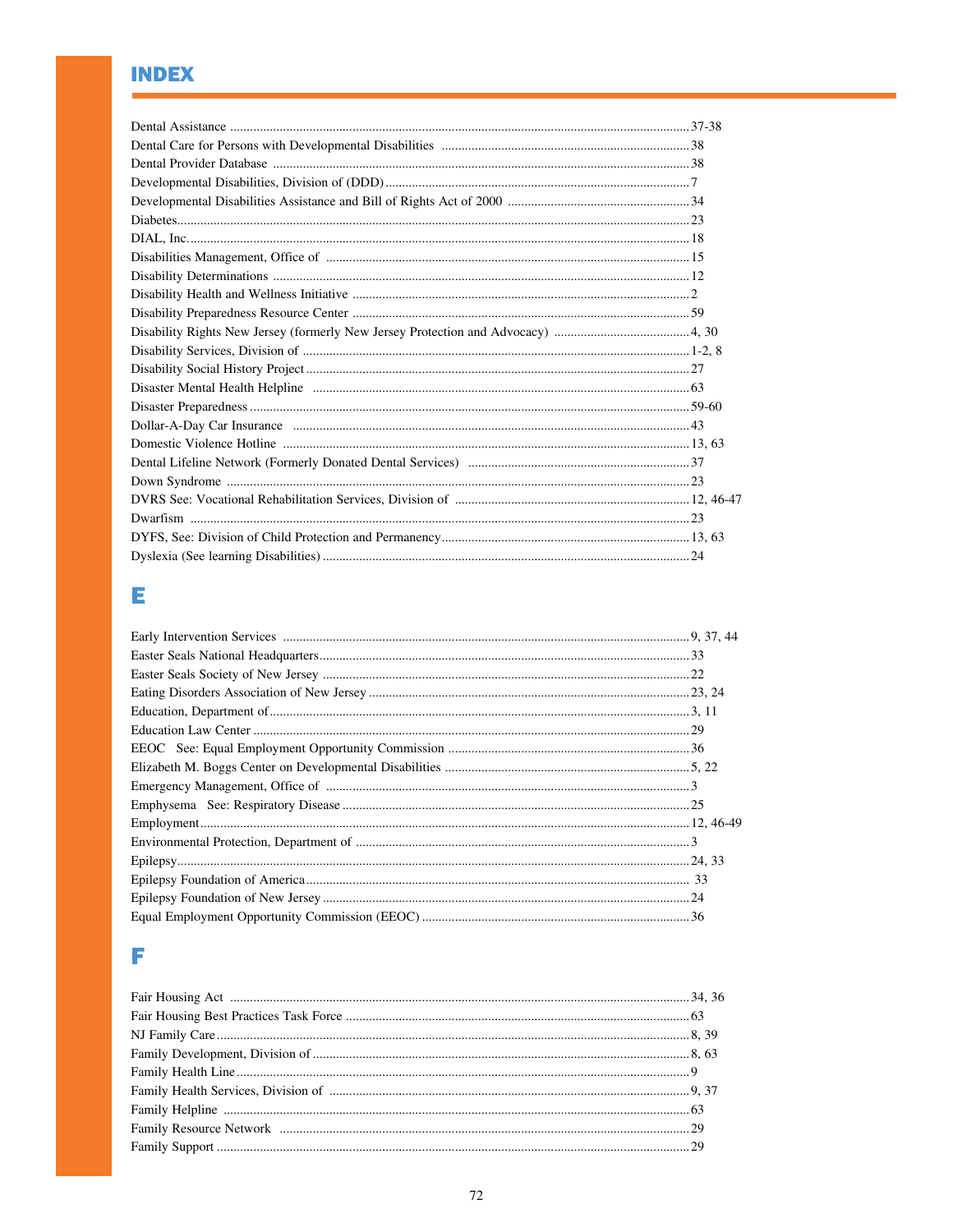## G

## Н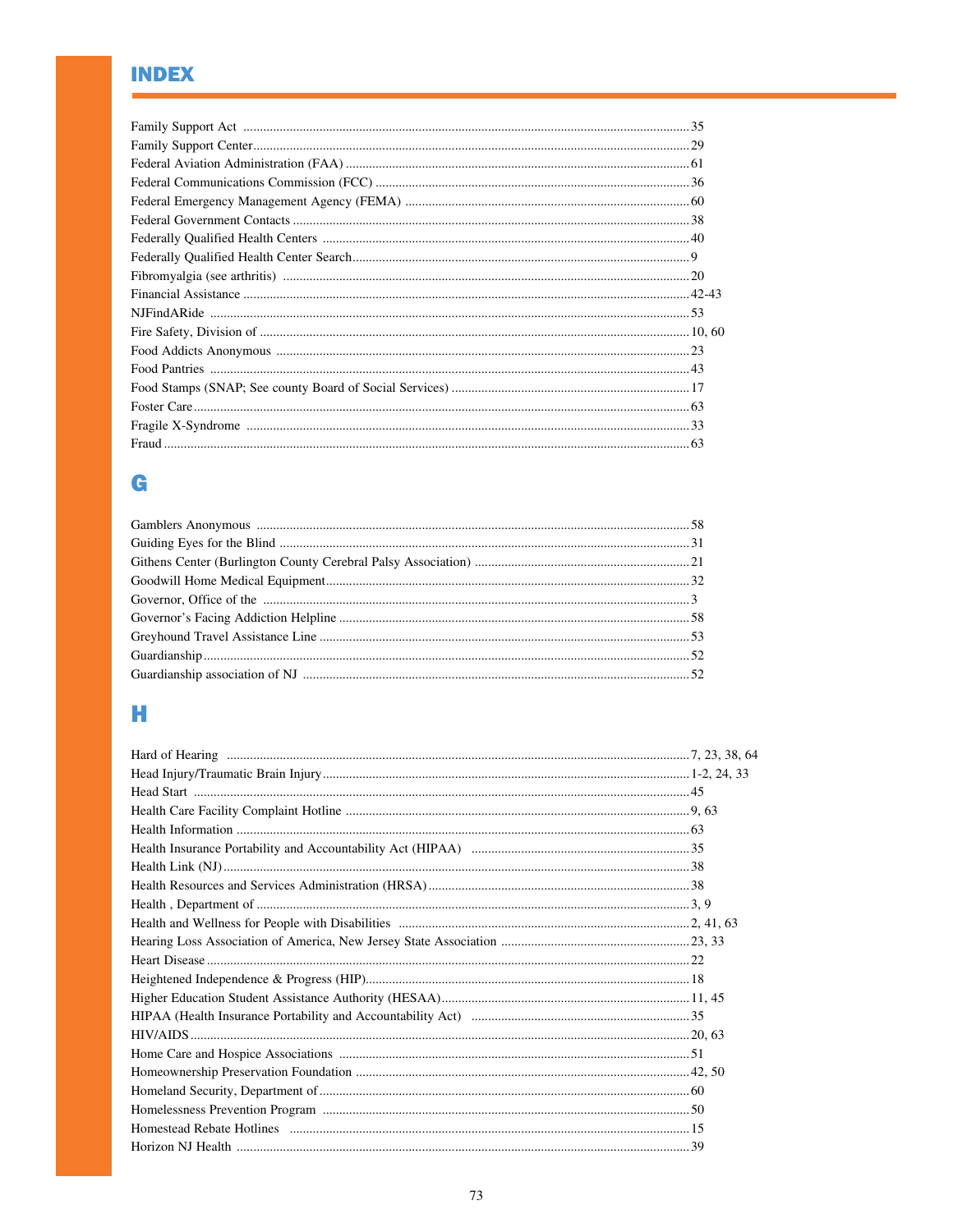#### I

# $\begin{array}{c} \rule{0pt}{2.5ex} \rule{0pt}{2.5ex} \rule{0pt}{2.5ex} \rule{0pt}{2.5ex} \rule{0pt}{2.5ex} \rule{0pt}{2.5ex} \rule{0pt}{2.5ex} \rule{0pt}{2.5ex} \rule{0pt}{2.5ex} \rule{0pt}{2.5ex} \rule{0pt}{2.5ex} \rule{0pt}{2.5ex} \rule{0pt}{2.5ex} \rule{0pt}{2.5ex} \rule{0pt}{2.5ex} \rule{0pt}{2.5ex} \rule{0pt}{2.5ex} \rule{0pt}{2.5ex} \rule{0pt}{2.5ex} \rule{0$

# K

## L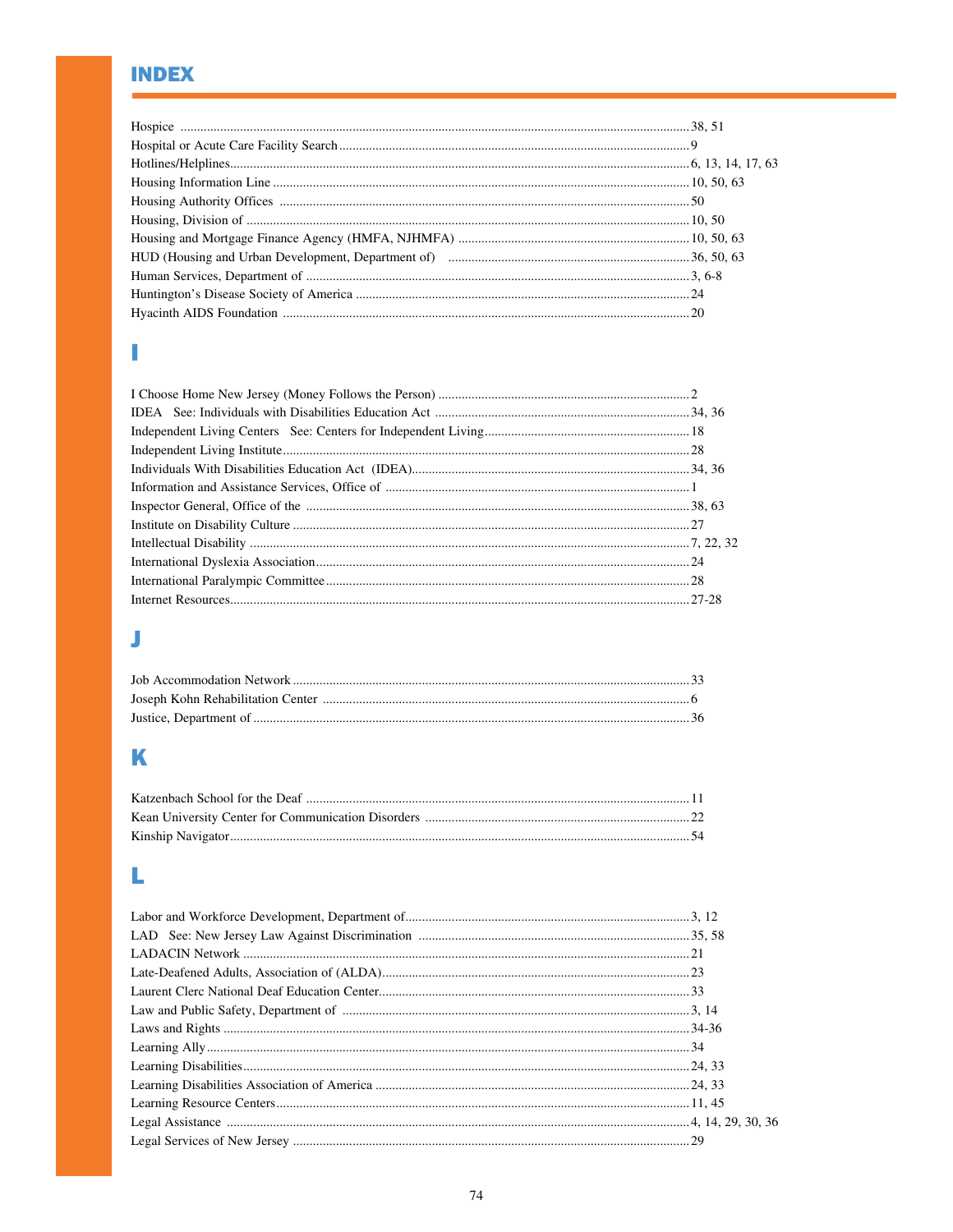## $\mathbf N$

## N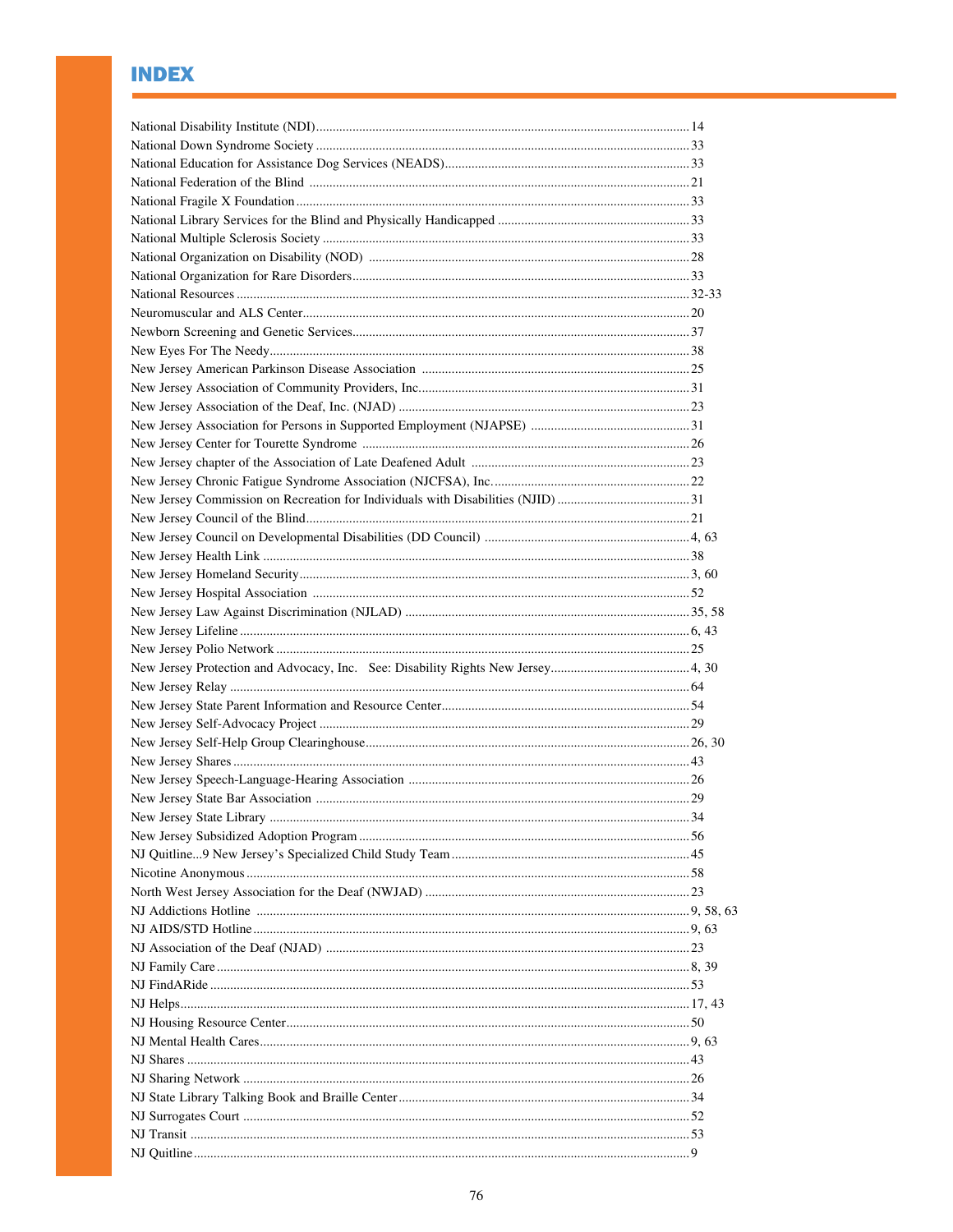## $\bullet$

#### P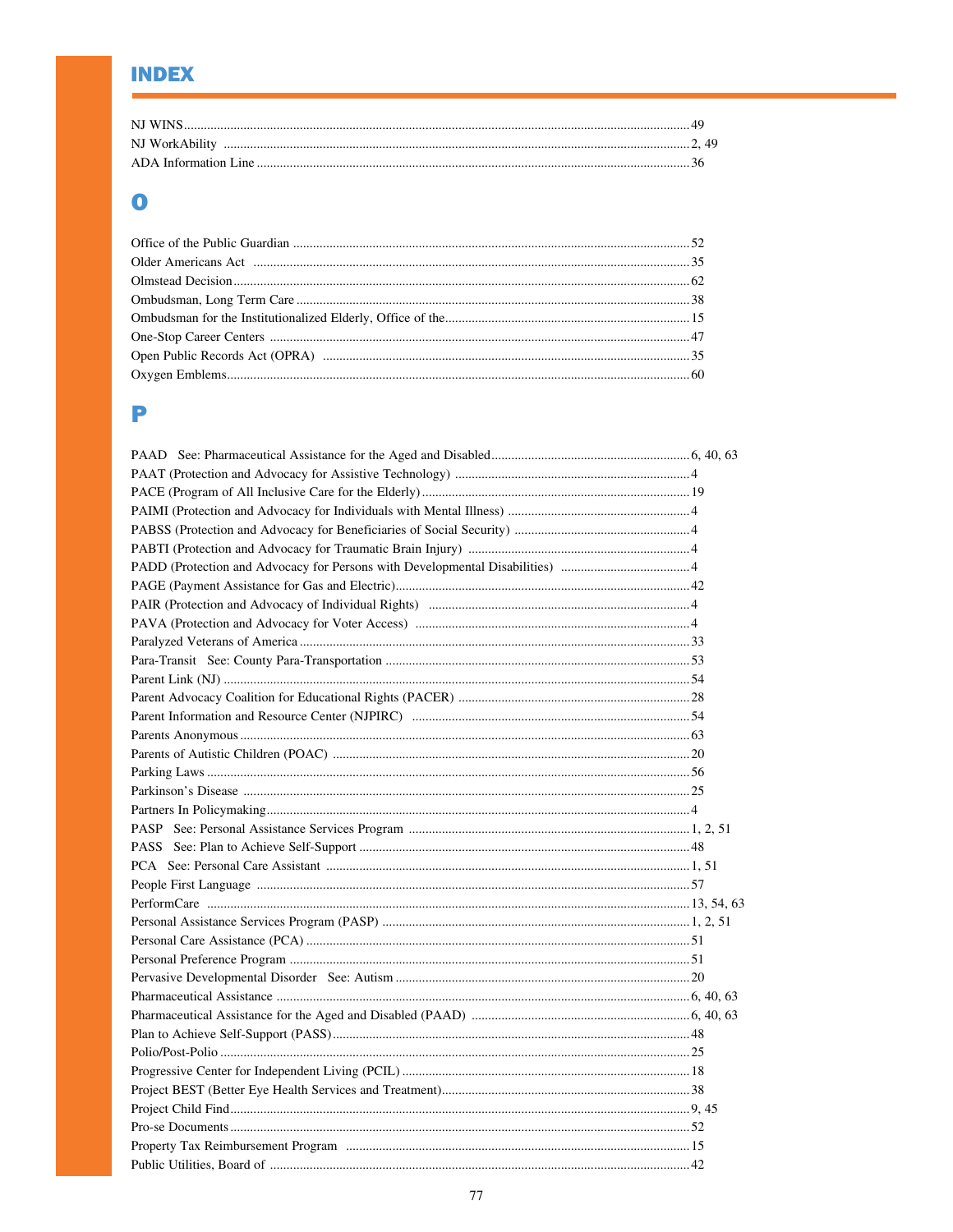## R

## S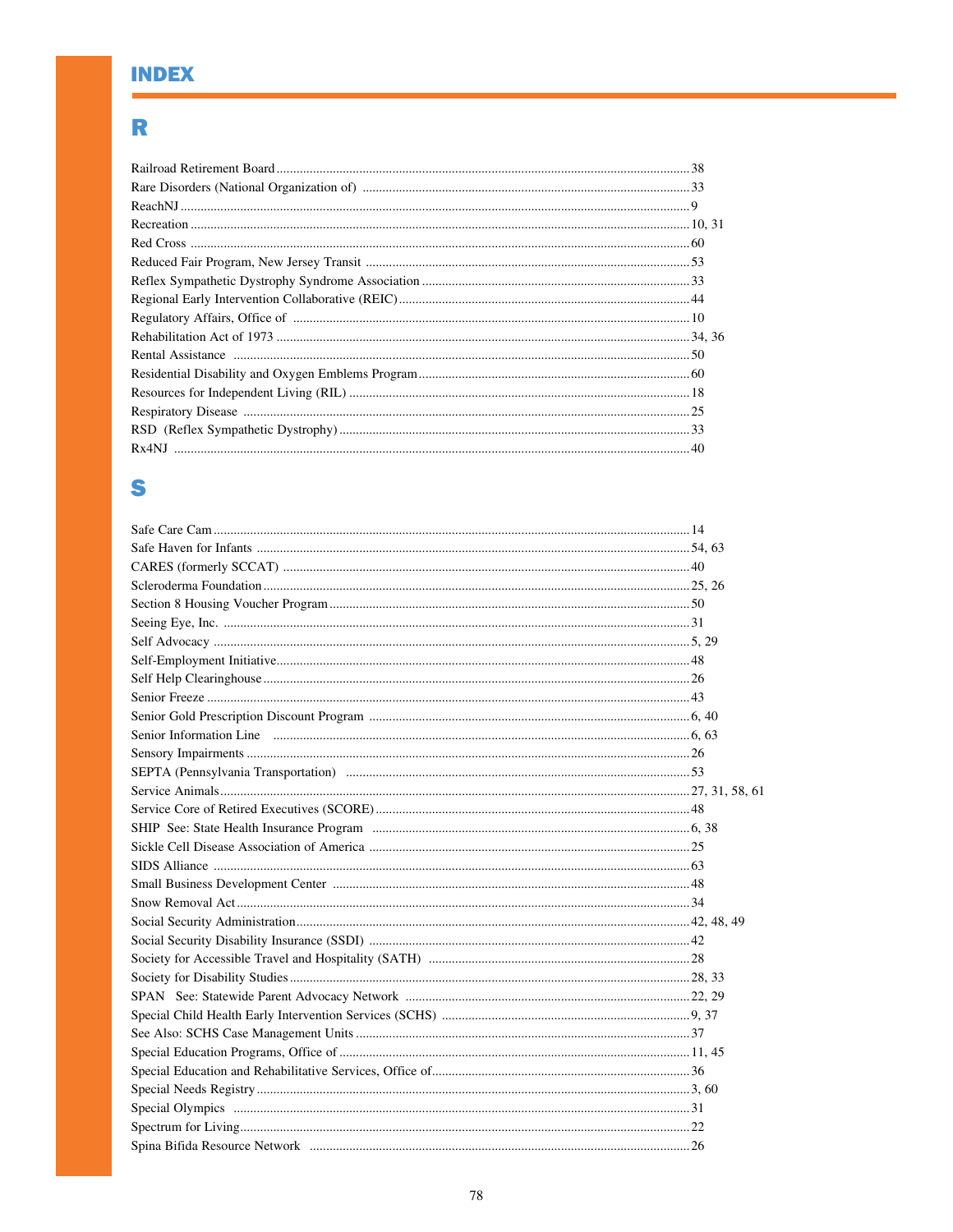## T

#### $\overline{\mathsf{U}}$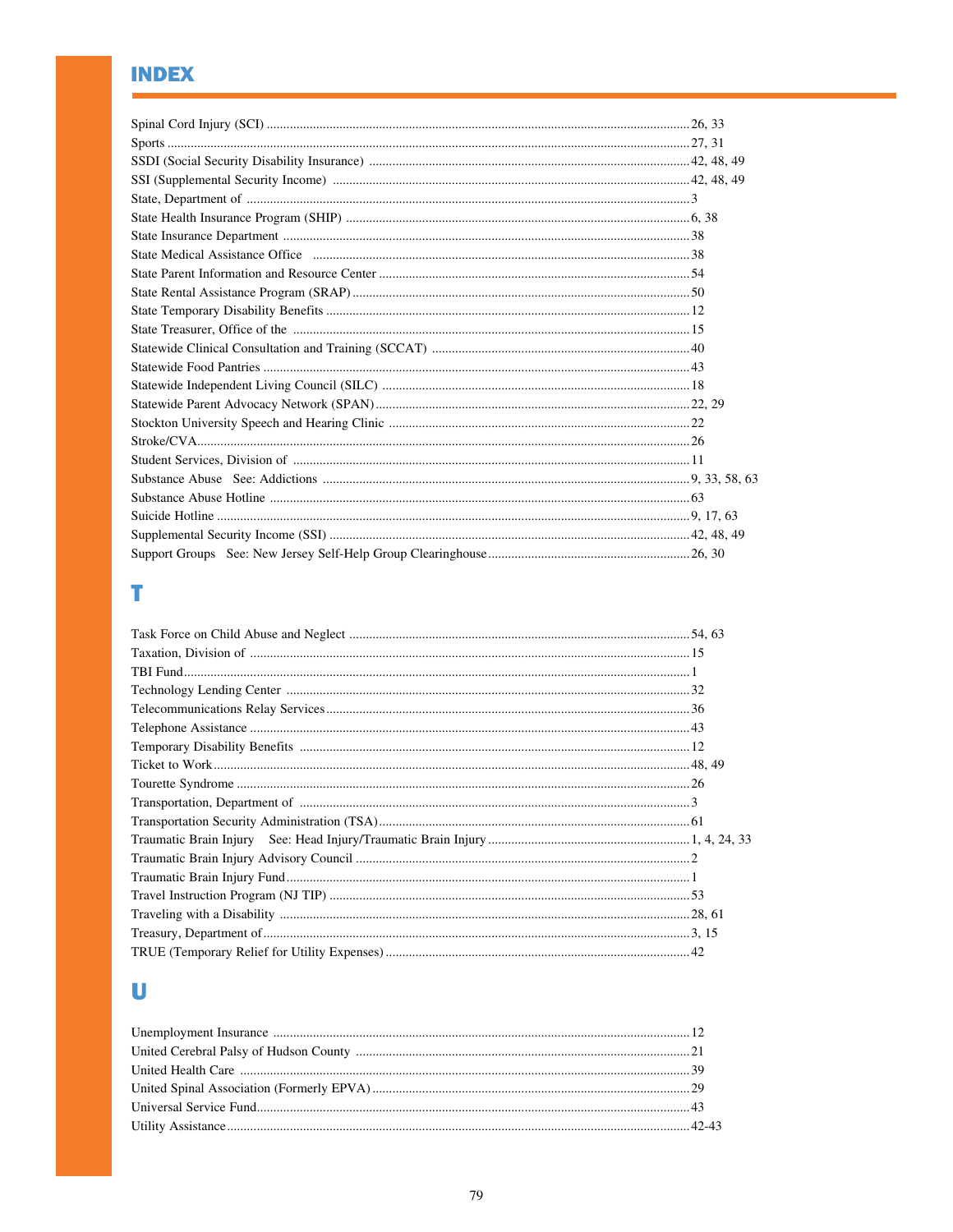#### V

#### W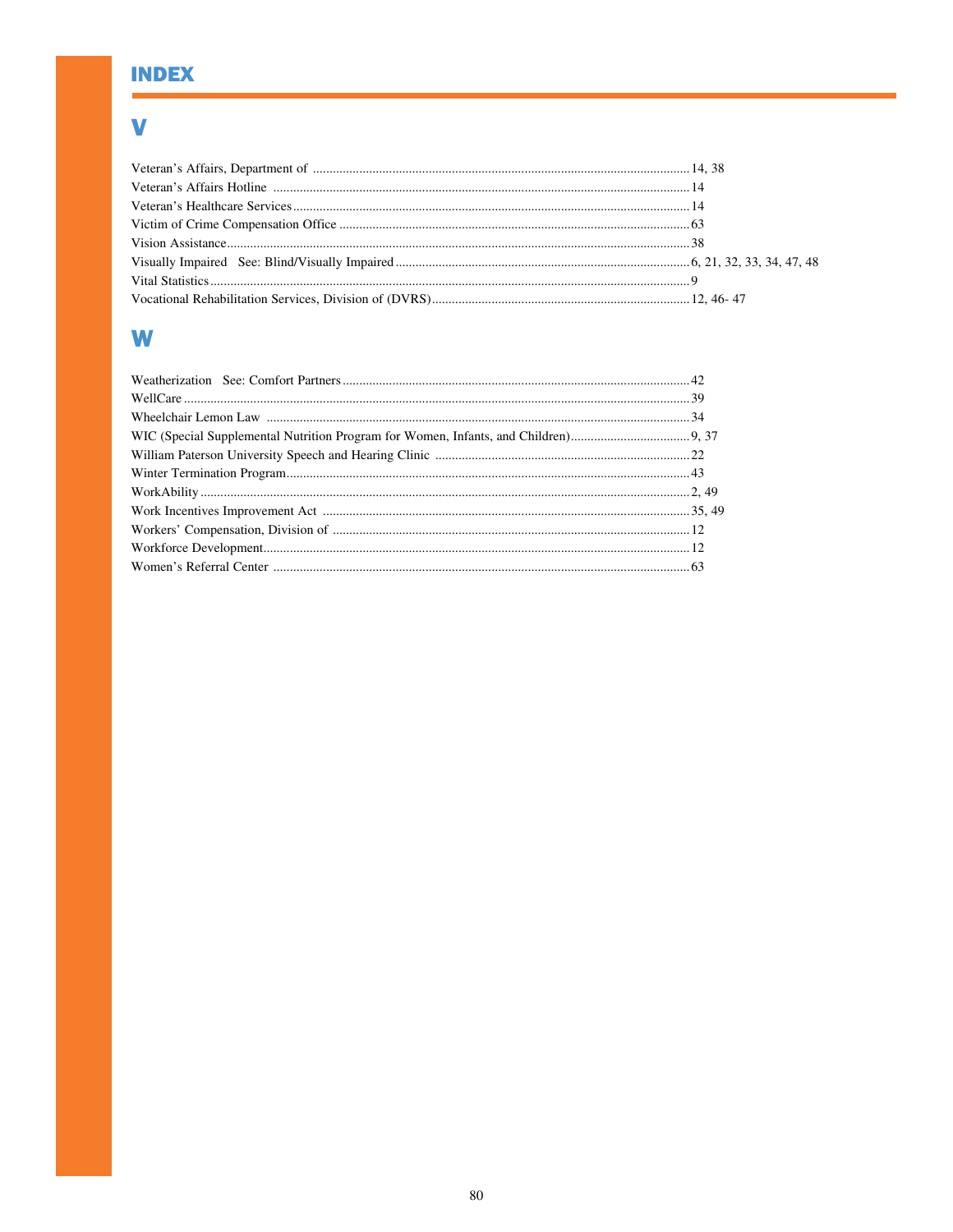## NOTES